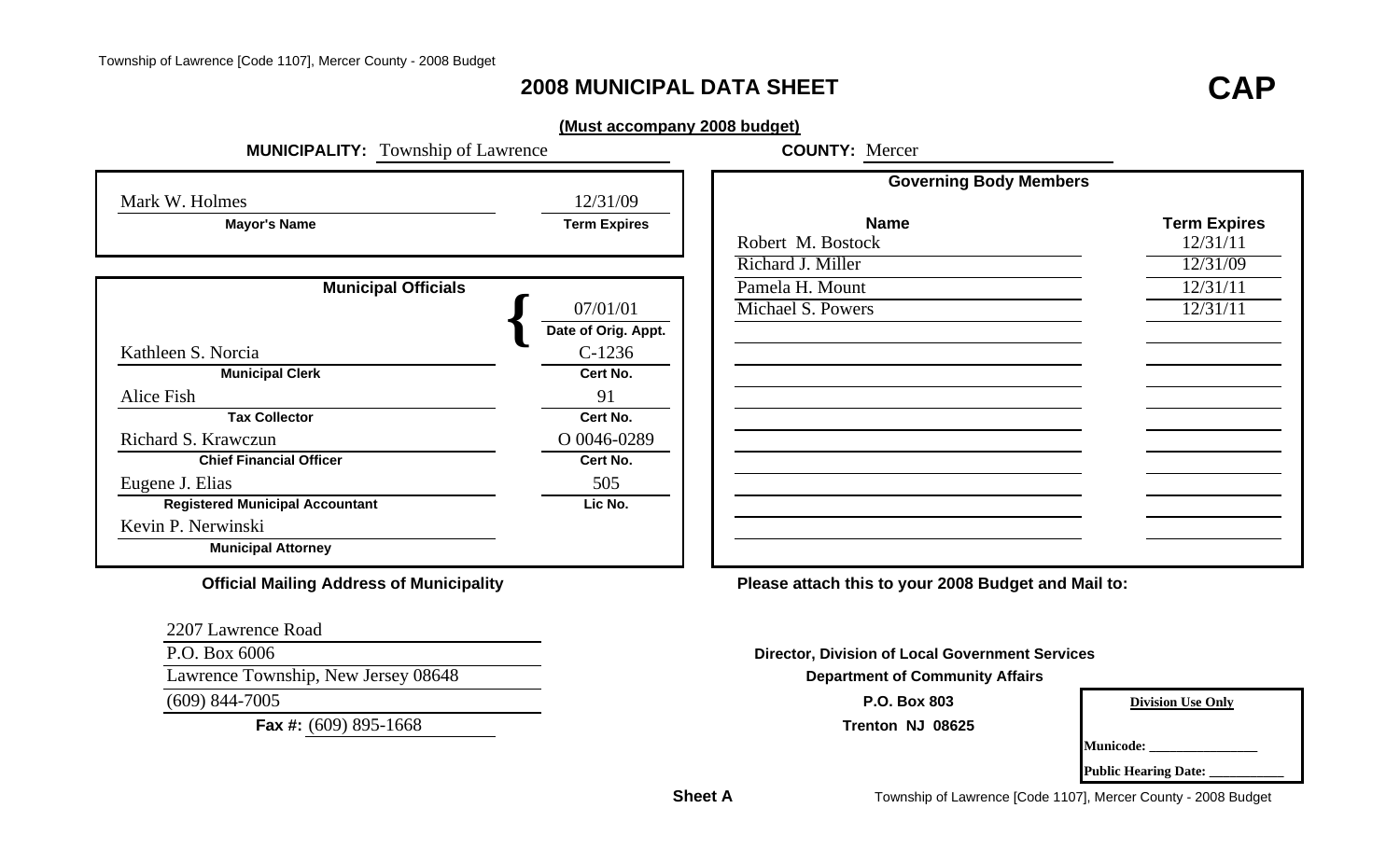## **2008 MUNICIPAL BUDGET**

| Municipal Budget of the Township                                                                                                                                                                                                                                                                                                                                                                                                                                                                                                                                                                              | of Lawrence                                                                                                                   | , County of Mercer                       | for the Fiscal Year 2008.                                                                                                                                                                                                                                                                                                                                                      |
|---------------------------------------------------------------------------------------------------------------------------------------------------------------------------------------------------------------------------------------------------------------------------------------------------------------------------------------------------------------------------------------------------------------------------------------------------------------------------------------------------------------------------------------------------------------------------------------------------------------|-------------------------------------------------------------------------------------------------------------------------------|------------------------------------------|--------------------------------------------------------------------------------------------------------------------------------------------------------------------------------------------------------------------------------------------------------------------------------------------------------------------------------------------------------------------------------|
| hereof is a true copy of the Budget and Capital Budget approved by resolution of the Governing Body on the                                                                                                                                                                                                                                                                                                                                                                                                                                                                                                    | It is hereby certified that the Budget and Capital budget annexed hereto and hereby made a part                               |                                          | Kathleen S. Norcia<br>Clerk                                                                                                                                                                                                                                                                                                                                                    |
|                                                                                                                                                                                                                                                                                                                                                                                                                                                                                                                                                                                                               |                                                                                                                               |                                          | 2207 Lawrence Road                                                                                                                                                                                                                                                                                                                                                             |
| April<br>1st<br>day of                                                                                                                                                                                                                                                                                                                                                                                                                                                                                                                                                                                        | , 2008                                                                                                                        |                                          | <b>Address</b>                                                                                                                                                                                                                                                                                                                                                                 |
| and that public advertisement will be made in accordance with the provisions of N.J.S. 40A:4-6 and                                                                                                                                                                                                                                                                                                                                                                                                                                                                                                            |                                                                                                                               |                                          | Lawrence Township, New Jersey 08648                                                                                                                                                                                                                                                                                                                                            |
| N.J.A.C. 5:30-4.4(d).                                                                                                                                                                                                                                                                                                                                                                                                                                                                                                                                                                                         |                                                                                                                               |                                          | Address                                                                                                                                                                                                                                                                                                                                                                        |
| Certified by me, this 2nd                                                                                                                                                                                                                                                                                                                                                                                                                                                                                                                                                                                     | April<br>day of                                                                                                               | , 2008                                   | $(609)$ 844-7005                                                                                                                                                                                                                                                                                                                                                               |
|                                                                                                                                                                                                                                                                                                                                                                                                                                                                                                                                                                                                               |                                                                                                                               |                                          | <b>Phone Number</b>                                                                                                                                                                                                                                                                                                                                                            |
| It is hereby certified that the approved Budget annexed hereto and hereby made a part<br>is an exact copy of the original on file with the Clerk of the Governing Body, that all additions<br>are correct, all statements contained herein are in proof and the total of anticipated revenues<br>equals the total of appropriations.<br>Certified by me, this<br>2nd<br>day of                                                                                                                                                                                                                                | , 2008<br>April                                                                                                               | Local Budget Law, N.J.S. 40A:4-1 et seq. | It is hereby certified that the approved Budget annexed hereto and hereby made a part<br>is an exact copy of the original on file with the Clerk of the Governing Body, that all additions<br>are correct, all statements contained herein are in proof, the total of anticipated revenues<br>equals the total of appropriations and the budget is in full compliance with the |
| Eugene J. Elias, CPA, RMA                                                                                                                                                                                                                                                                                                                                                                                                                                                                                                                                                                                     | P.O. Box 7648                                                                                                                 | Certified by me, this<br>2nd             | April<br>day of                                                                                                                                                                                                                                                                                                                                                                |
| Registered Municipal Accountant                                                                                                                                                                                                                                                                                                                                                                                                                                                                                                                                                                               | Address                                                                                                                       | Richard S. Krawczun                      |                                                                                                                                                                                                                                                                                                                                                                                |
| Princeton, New Jersey 08543-7648<br>$(609)689-9700$<br><b>Chief Financial Officer</b>                                                                                                                                                                                                                                                                                                                                                                                                                                                                                                                         |                                                                                                                               |                                          |                                                                                                                                                                                                                                                                                                                                                                                |
| Address                                                                                                                                                                                                                                                                                                                                                                                                                                                                                                                                                                                                       | <b>Phone Number</b>                                                                                                           |                                          |                                                                                                                                                                                                                                                                                                                                                                                |
|                                                                                                                                                                                                                                                                                                                                                                                                                                                                                                                                                                                                               |                                                                                                                               | <b>DO NOT USE THESE SPACES</b>           |                                                                                                                                                                                                                                                                                                                                                                                |
|                                                                                                                                                                                                                                                                                                                                                                                                                                                                                                                                                                                                               |                                                                                                                               |                                          |                                                                                                                                                                                                                                                                                                                                                                                |
|                                                                                                                                                                                                                                                                                                                                                                                                                                                                                                                                                                                                               |                                                                                                                               |                                          |                                                                                                                                                                                                                                                                                                                                                                                |
|                                                                                                                                                                                                                                                                                                                                                                                                                                                                                                                                                                                                               |                                                                                                                               |                                          |                                                                                                                                                                                                                                                                                                                                                                                |
| <b>CERTIFICATION OF APPROVED BUDGET</b><br><b>CERTIFICATION OF ADOPTED BUDGET</b><br>Do Not Advertise This Certification Form<br>It is hereby certified that the amount to be raised by taxation for local purposes has been compared<br>It is hereby certified that the Approved Budget made part hereof complies with the requirements<br>with the approved Budget previously certified by me and any changes required as a condition to<br>of law, and approval is given pursuant to N.J.S. 40A:4-79.<br>such approval have been made. The adopted budget is certified with respect to the foregoing only. |                                                                                                                               |                                          |                                                                                                                                                                                                                                                                                                                                                                                |
|                                                                                                                                                                                                                                                                                                                                                                                                                                                                                                                                                                                                               | <b>STATE OF NEW JERSEY</b><br><b>Department of Community Affairs</b><br>Director of the Division of Local Government Services |                                          | <b>STATE OF NEW JERSEY</b><br><b>Department of Community Affairs</b><br>Director of the Division of Local Government Services                                                                                                                                                                                                                                                  |
| 2008<br>Dated:<br>By:                                                                                                                                                                                                                                                                                                                                                                                                                                                                                                                                                                                         |                                                                                                                               | Dated:                                   | 2008<br>By:                                                                                                                                                                                                                                                                                                                                                                    |

Township of Lawrence [Code 1107], Mercer County - 20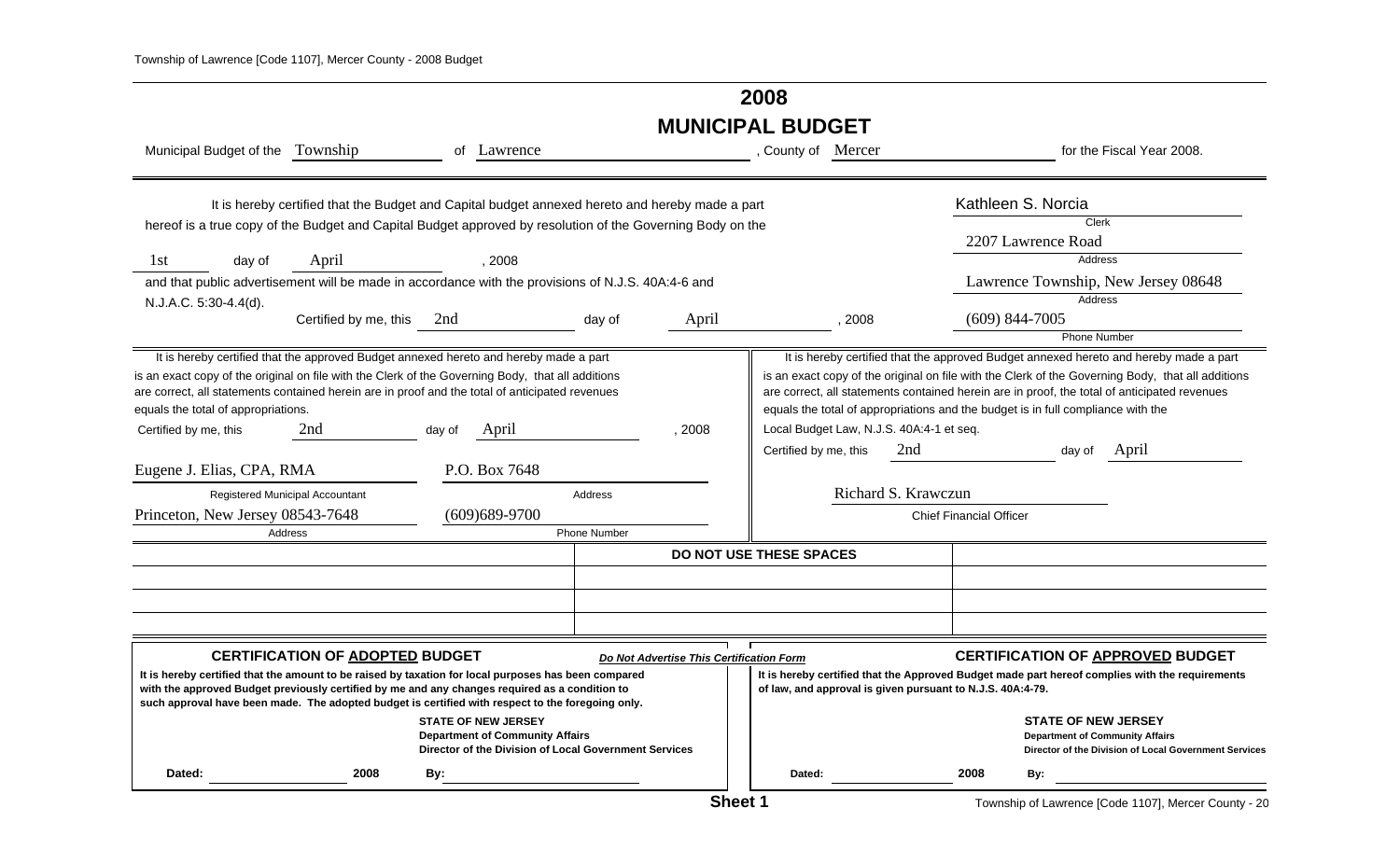#### **COMMENTS OR CHANGES REQUIRED AS A CONDITION OF CERTIFICATION OF DIRECTOR OF LOCAL GOVERNMENT SERVICES**

**The changes or comments which follow must be considered in connection with further action on this budget**

Township **of** Lawrence **, County of** Mercer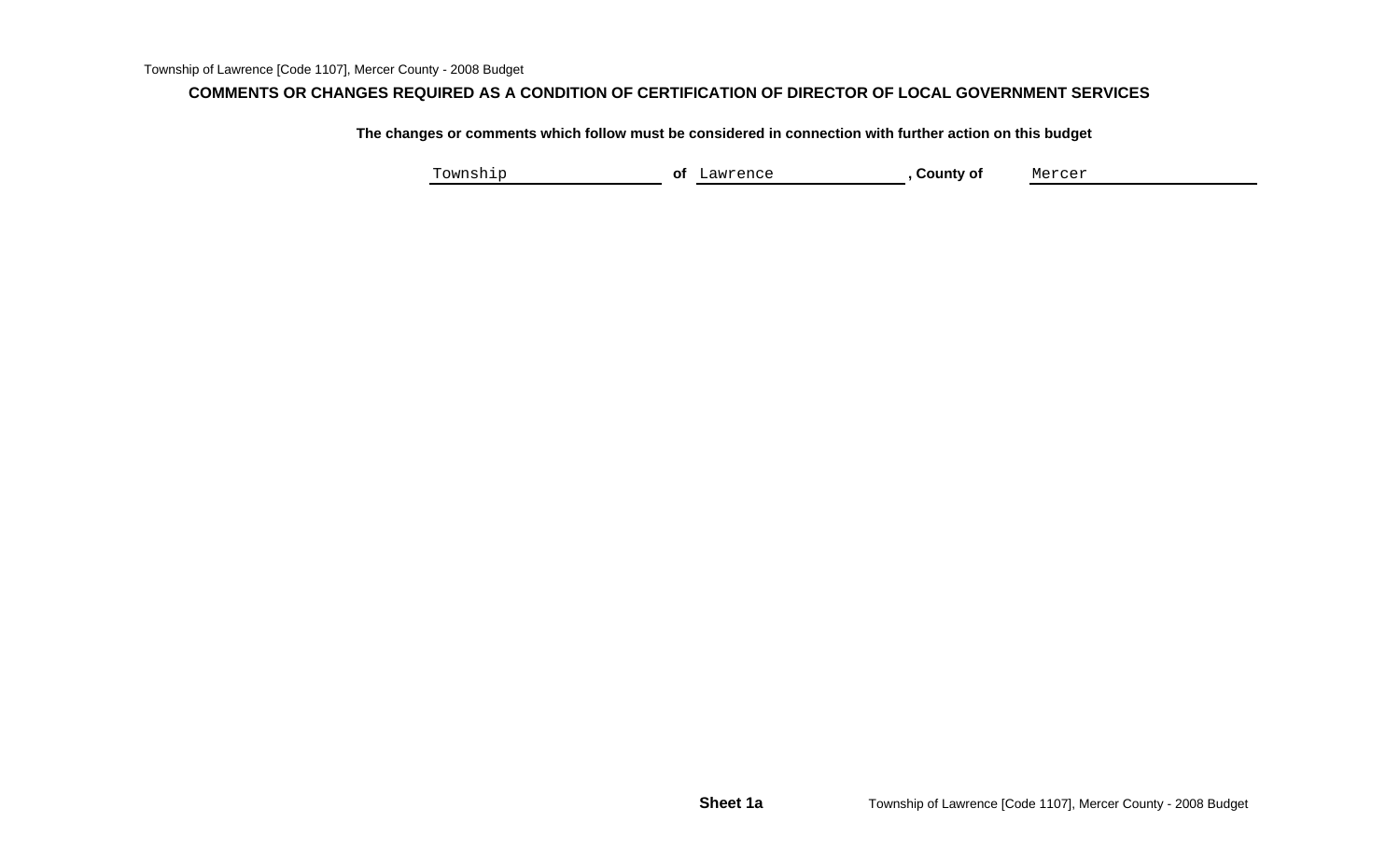## **MUNICIPAL BUDGET NOTICE**

#### **Section 1.**

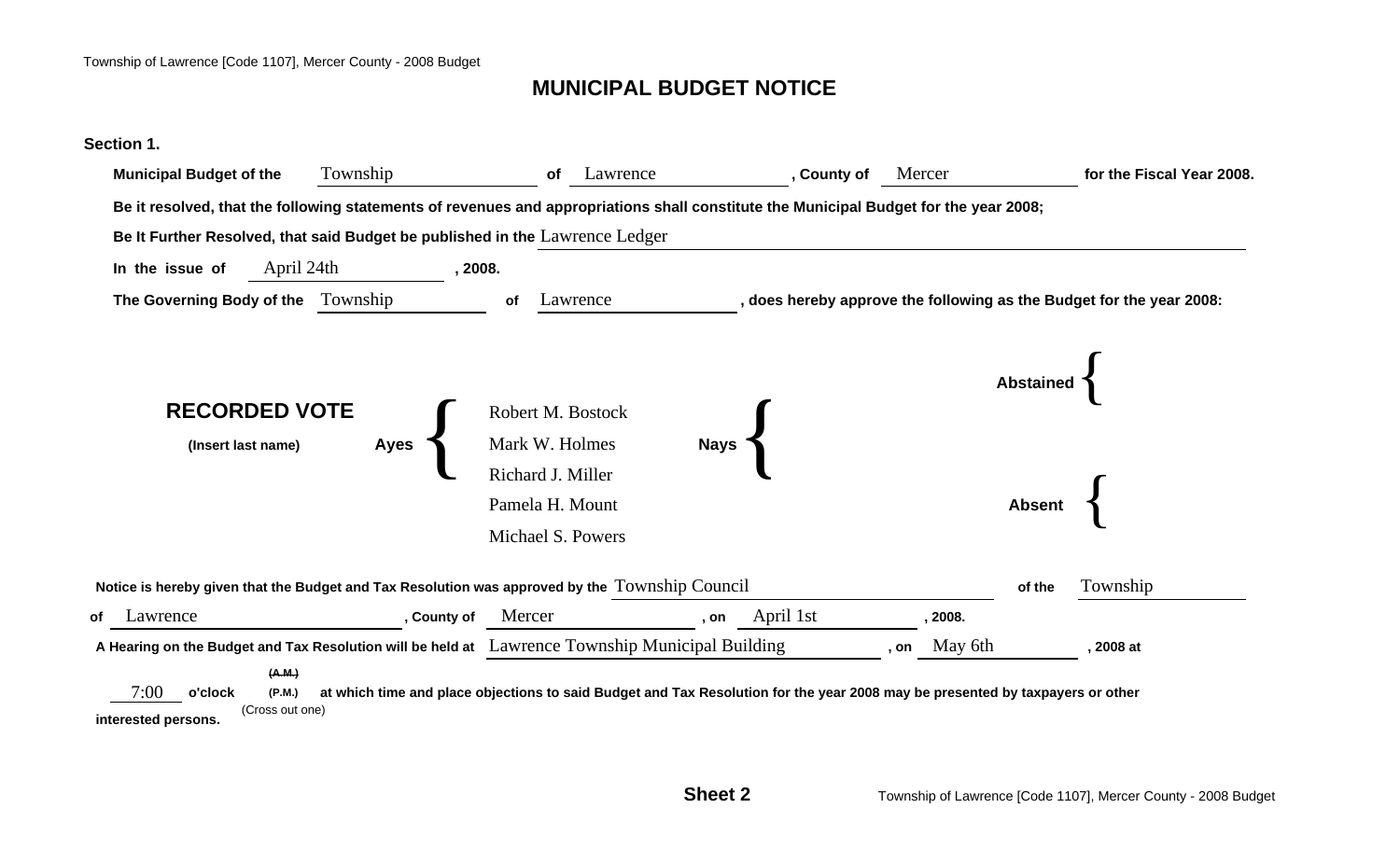| <b>EXPLANATORY STATEMENT</b>                       |  |  |  |
|----------------------------------------------------|--|--|--|
| SUMMARY OF CURRENT FUND SECTION OF APPROVED BUDGET |  |  |  |

|                                                                                                                                                               |              | <b>YEAR 2008</b>    |
|---------------------------------------------------------------------------------------------------------------------------------------------------------------|--------------|---------------------|
| General Appropriations For: (Reference to item and sheet number should be omitted in advertised budget)                                                       |              | XXXXXXXXX.XX        |
| 1. Appropriations within "CAPS"                                                                                                                               |              | <b>XXXXXXXXX.XX</b> |
| (a) Municipal Purposes {(Item H-1, Sheet 19)(N.J.S. 40A:4-45.2)}                                                                                              |              | 24,846,893.00       |
| 2. Appropriations excluded from "CAPS"                                                                                                                        |              | XXXXXXXXX.XX        |
| (a) Municipal Purposes {(Item H-2, Sheet 28)(N.J.S. 40A:4-45.3 as amended)}                                                                                   |              | 10,991,583.84       |
| (b) Local School District Purposes in Municipal Budget (Item K, Sheet 29)                                                                                     |              | 0.00                |
| Total General Appropriations excluded from "CAPS" (Item O, Sheet 29)                                                                                          |              | 10,991,583.84       |
| 96.27% Percent of Tax Collections<br>3. Reserve for Uncollected Taxes (Item M, Sheet 29) - Based on Estimated                                                 |              | 4,005,006.89        |
| <b>Building Aid Allowance</b><br>$2008 - $$<br>4. Total General Appropriations (Item 9, Sheet 29)<br>for Schools-State Aid<br>$2007 - $$                      | 0.00<br>0.00 | 39,843,483.73       |
| 5. Less: Anticipated Revenues Other Than Current Property Tax (Item 5, Sheet 11)<br>(i.e. Surplus, Miscellaneous Revenues and Receipts from Delinquent Taxes) |              | 20,735,644.84       |
| 6. Difference: Amounts to be Raised by Taxes for Support of Municipal Budget (as follows)                                                                     |              | <b>XXXXXXXXX.XX</b> |
| (a) Local Tax for Municipal Purposes Including Reserve for Uncollected Taxes (Item 6(a), Sheet 11)                                                            |              | 19,107,838.89       |
| (b) Addition to Local District School Tax (Item 6(b), Sheet 11)                                                                                               |              | 0.00                |
|                                                                                                                                                               |              |                     |
|                                                                                                                                                               |              |                     |
|                                                                                                                                                               |              |                     |
|                                                                                                                                                               |              |                     |
|                                                                                                                                                               |              |                     |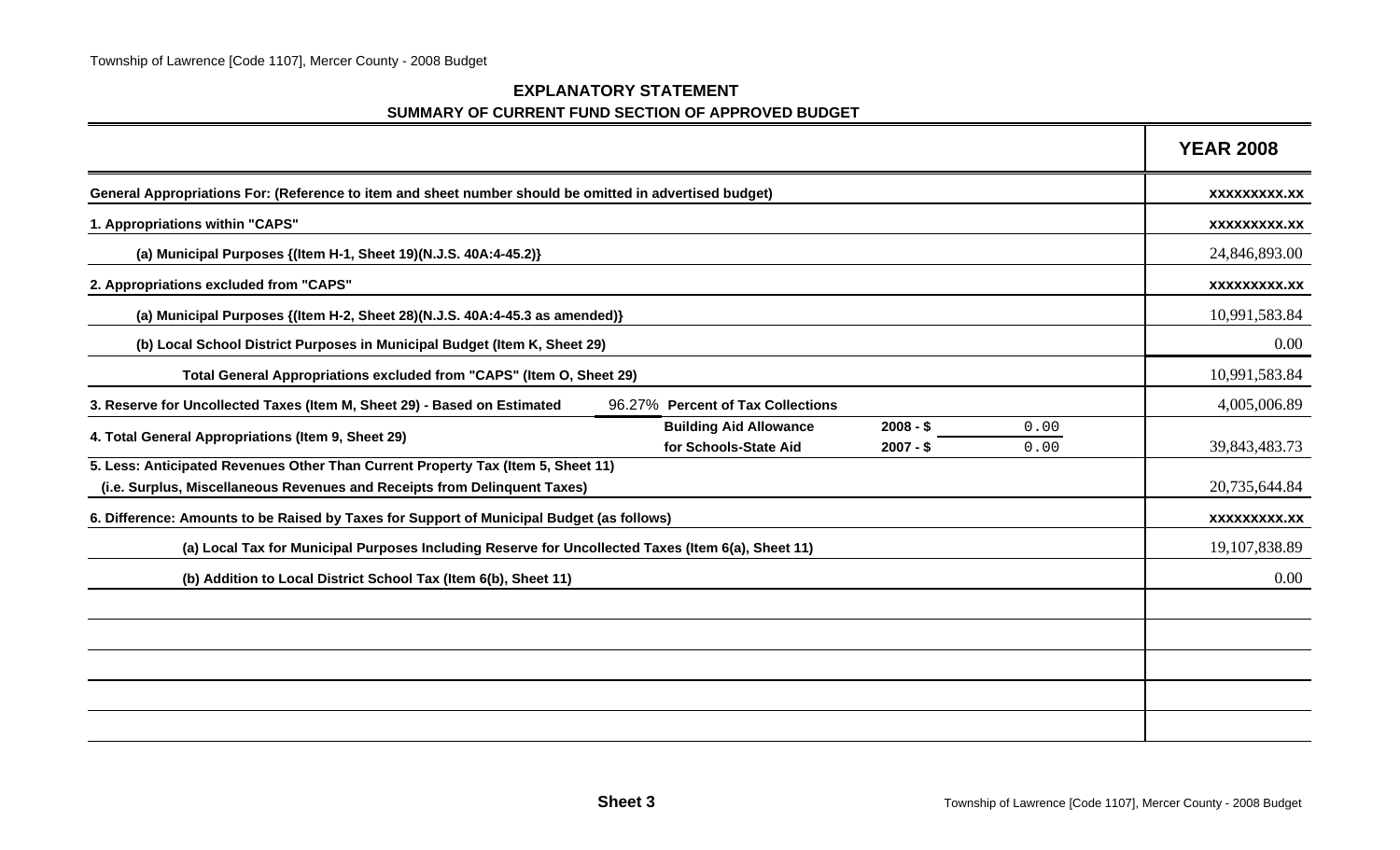## **EXPLANATORY STATEMENT - (Continued)**

#### **SUMMARY OF 2007 APPROPRIATIONS EXPENDED AND CANCELED**

|                                                                                             | <b>General Budget</b> | <b>Water Utility</b> | Second<br><b>Utility</b> | Third<br><b>Utility</b> | Fourth<br><b>Utility</b> |
|---------------------------------------------------------------------------------------------|-----------------------|----------------------|--------------------------|-------------------------|--------------------------|
| <b>Budget Appropriations - Adopted Budget</b>                                               | 38,935,983.44         | $0.00\degree$        | 0.00                     | $0.00\,$                | 0.00                     |
| Budget Appropriations Added by N.J.S. 40A:4-87                                              | 185,292.97            | $0.00\degree$        | 0.00                     | $0.00\,$                | $0.00\,$                 |
| <b>Emergency Appropriations</b>                                                             | $0.00\,$              | $0.00\degree$        | 0.00                     | 0.00                    | 0.00                     |
| <b>Total Appropriations</b>                                                                 | 39,096,276.41         | $0.00\degree$        | 0.00                     | $0.00\,$                | 0.00                     |
| <b>Expenditures:</b><br>Paid or Charged (Including Reserve for<br><b>Uncollected Taxes)</b> | 37,648,220.71         | 0.00                 | 0.00                     | 0.00                    | $0.00\,$                 |
| <b>Reserved</b>                                                                             | 1,423,055.70          | $0.00\degree$        | 0.00                     | $0.00\,$                | $0.00\,$                 |
| <b>Unexpended Balances Cancelled</b>                                                        | 25,000.00             | $0.00\degree$        | 0.00                     | 0.00                    | $0.00\,$                 |
| <b>Total Expenditures and Unexpended</b>                                                    |                       |                      |                          |                         |                          |
| <b>Balances Cancelled</b>                                                                   | 39,096,276.41         | 0.00                 | 0.00                     | 0.00                    | 0.00                     |
| Overexpenditures *                                                                          |                       | $0.00\degree$        | 0.00                     | 0.00                    | 0.00                     |

 **\* See Budget appropriation Items so marked to the right of column "Expended 2007 Reserved."**

**Explanation of Appropriations for "Other Expenses"**

**The amounts appropriated under the title of "Other Expenses" are for operating costs other than "Salaries & Wages"**

**Some of the items included in "Other Expenses" are:**

**Materials, supplies and non-bondable equipment;**

**Repairs and maintenance of buildings, equipment, roads, etc.,**

**Contractual services for garbage and trash removal, fire hydrant service, aid to volunteer fire companies, etc.;**

**Printing and advertising, utility services, Insurance and many other items essential to the services rendered by municipal government.**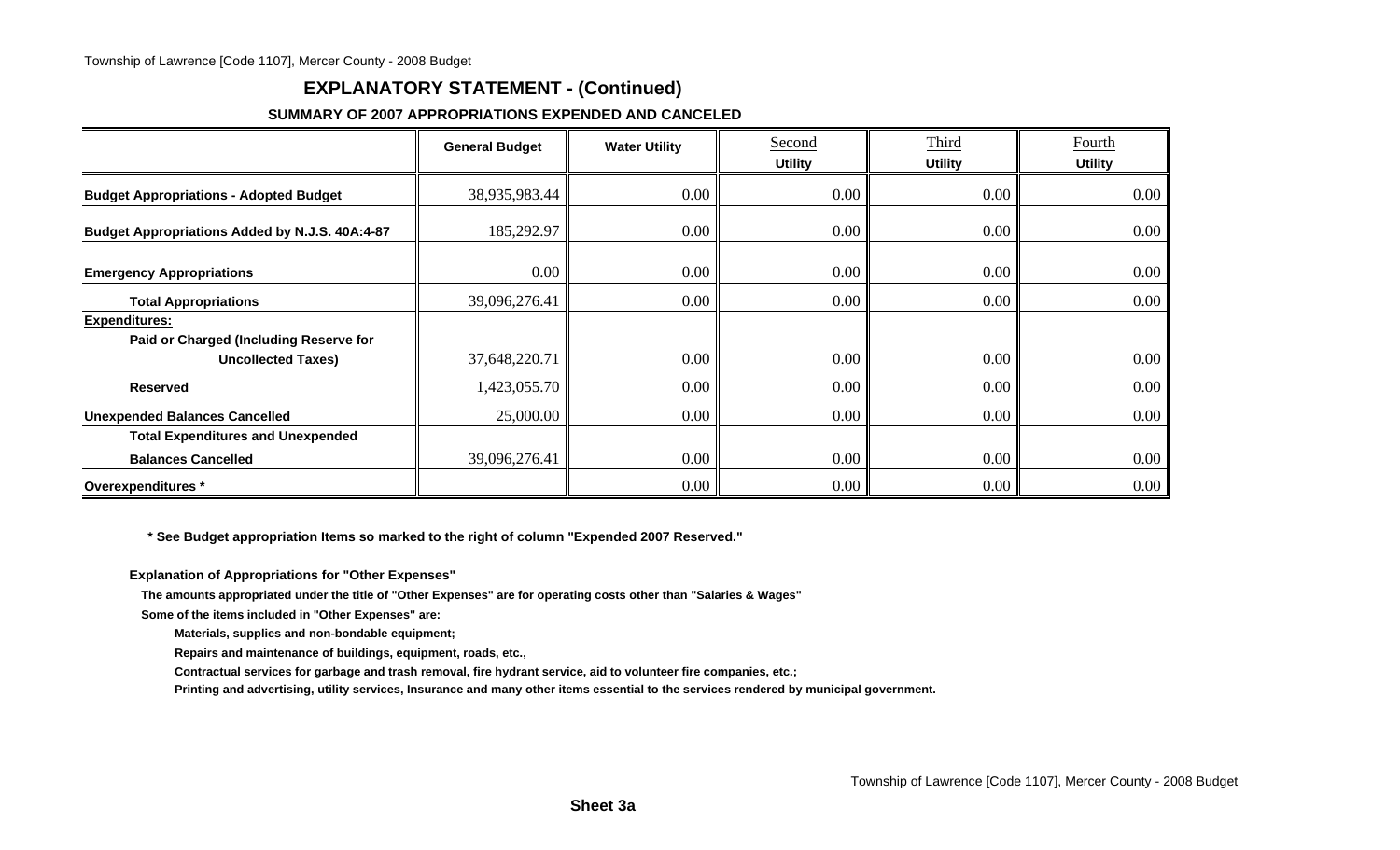|                                                                                                    |                                                                                                                                                                                                                                                                                                                                                                                                                                                                                                                                                                                                                                                                                                                                                                                                                                                                                                                                                                                                                                                     | <b>EXPLANATORY STATEMENT - (Continued)</b>                                                                                                                                                                                                                                                                                                                                                                                                                                                                                                                                                                                                                                                                                                                                                                                                                                                                                                                                                                                                                                                               |
|----------------------------------------------------------------------------------------------------|-----------------------------------------------------------------------------------------------------------------------------------------------------------------------------------------------------------------------------------------------------------------------------------------------------------------------------------------------------------------------------------------------------------------------------------------------------------------------------------------------------------------------------------------------------------------------------------------------------------------------------------------------------------------------------------------------------------------------------------------------------------------------------------------------------------------------------------------------------------------------------------------------------------------------------------------------------------------------------------------------------------------------------------------------------|----------------------------------------------------------------------------------------------------------------------------------------------------------------------------------------------------------------------------------------------------------------------------------------------------------------------------------------------------------------------------------------------------------------------------------------------------------------------------------------------------------------------------------------------------------------------------------------------------------------------------------------------------------------------------------------------------------------------------------------------------------------------------------------------------------------------------------------------------------------------------------------------------------------------------------------------------------------------------------------------------------------------------------------------------------------------------------------------------------|
| <b>BUDGET MESSAGE</b>                                                                              |                                                                                                                                                                                                                                                                                                                                                                                                                                                                                                                                                                                                                                                                                                                                                                                                                                                                                                                                                                                                                                                     |                                                                                                                                                                                                                                                                                                                                                                                                                                                                                                                                                                                                                                                                                                                                                                                                                                                                                                                                                                                                                                                                                                          |
|                                                                                                    | <b>2008 BUDGET RECOMMENDATION</b>                                                                                                                                                                                                                                                                                                                                                                                                                                                                                                                                                                                                                                                                                                                                                                                                                                                                                                                                                                                                                   | <b>REVENUES</b>                                                                                                                                                                                                                                                                                                                                                                                                                                                                                                                                                                                                                                                                                                                                                                                                                                                                                                                                                                                                                                                                                          |
| service.                                                                                           | The fundamental philosophy that is applied to the preparation of the<br>Lawrence Township municipal budget is balancing the appropriate level of<br>services against the amount to be raised by taxation toward their support.<br>The 2008 recommended budget is presented in that context.<br>Simultaneously there must be due consideration of compliance with state<br>laws regulating the level of appropriations and the amount that may be<br>raised by taxation. This budget complies with the mandates of those laws.<br>Throughout the 2008 budget process cost efficiencies and changes<br>to services were considered. New matters of influence were introduced<br>upon the budget, although not unforeseen, and will continue to affect the<br>process for the foreseeable future. The question was repeatedly asked.<br>"What do we do and how do we do it"? It was asked as a means of<br>weighing alternatives to the service levels the Township provides. It<br>creates the opportunity to examine the fundamental components of a | The Lawrence Township municipal budget includes four (4)<br>categories of revenue; anticipated surplus, miscellaneous revenues,<br>delinquent taxes and current real estate taxes. The levels of anticipated<br>revenues were carefully considered not only in the context of the<br>immediate year, but how current use may impact future years. This<br>condition exists simply because a contraction of one category not able to<br>be absorbed by a non-tax category will force the revenue gap to be closed<br>by an increase in the amount of needed property taxes. The long term<br>approach of revenue use contributes to stable budget management and<br>prudent management of the tax rate.<br>Surplus as an anticipated revenue in the municipal budget is<br>available from the excess of quick assets over liabilities. Sources of these<br>assets are items such as realization of revenues in excess of anticipated<br>amounts, including delinquent and current taxes, the lapsing of<br>unexpended budget balances from two years prior and miscellaneous<br>revenues not anticipated. |
| minimize any impact upon Lawrence Township taxpayers.<br>recommended in the 2008 municipal budget. | The 2008 recommended budget maintains basic service levels,<br>eliminates two part-time, three full-time positions, and seasonal positions<br>appropriates expenses in many operations at the same levels as the<br>previous year, begins planning for future changes in traditional services,<br>takes a long term approach to revenue management and endeavors to<br>The following are discussions of revenues and appropriations                                                                                                                                                                                                                                                                                                                                                                                                                                                                                                                                                                                                                 | The recommended amount as anticipated surplus for use in the 2008<br>The<br>budget is \$6,210,000, an increase of \$77,000 or 1.26%.<br>recommended amount of anticipated surplus is predicated on two reasons.<br>First, the amount of surplus resulting from operations in 2007 is \$6,209,000<br>(unaudited). Second, the ending surplus balance will be at the same level<br>at the opening and close of the fiscal year. Maintaining an adequate<br>surplus balance provides fundamental support to the overall fiscal condition<br>of the municipality. Anticipated surplus is 15% of total revenues, an<br>amount consistent with the prior year.                                                                                                                                                                                                                                                                                                                                                                                                                                                 |
| <b>NOTE:</b>                                                                                       |                                                                                                                                                                                                                                                                                                                                                                                                                                                                                                                                                                                                                                                                                                                                                                                                                                                                                                                                                                                                                                                     | Sheet 3b                                                                                                                                                                                                                                                                                                                                                                                                                                                                                                                                                                                                                                                                                                                                                                                                                                                                                                                                                                                                                                                                                                 |

#### MANDATORY MINIMUM BUDGET MESSAGE MUST INCLUDE A SUMMARY OF:

1. HOW THE LEVY AND APPROPRIATION "CAP" WAS CALCULATED. (Explain in words what the "CAPS" mean and show the figures.)<br>2. A SUMMARY BY FUNCTION OF THE APPROPRIATIONS THAT ARE SPREAD AMONG MORE THAN ONE OFFICIAL LINE ITEM example. If Police S&W appears in the regular section and also under "Operations Excluded from "CAPS" section, combine the<br>figures for purposes of citizen understanding. If you are requesting a "CAP Waiver", this should al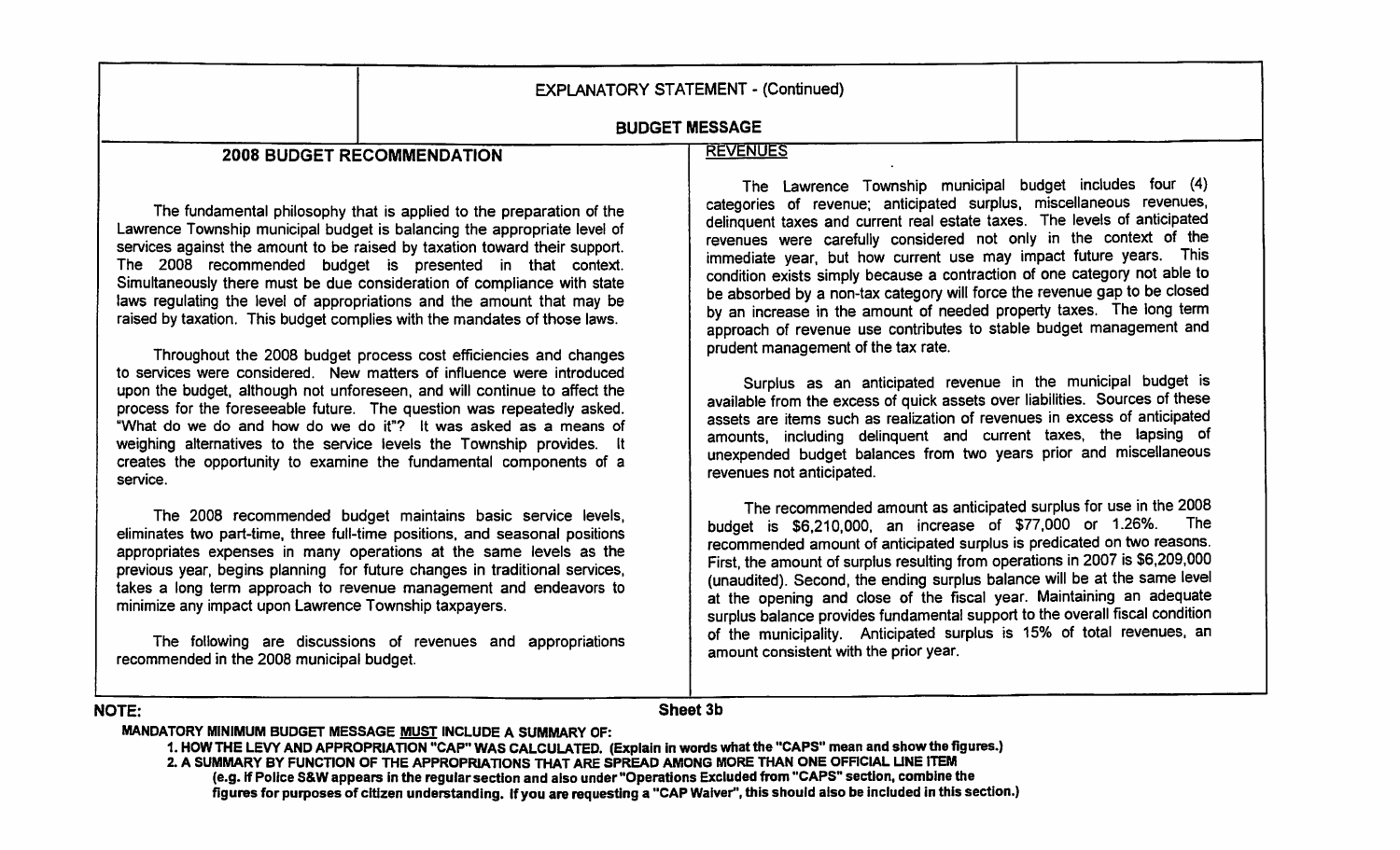|                                                                             | <b>EXPLANATORY STATEMENT - (Continued)</b>                                                                                                                                                                                                                                                                                                                                                                                                                                                                                                                                                                                                                                                                                                                                                                                                                                                                                                                                                                                                                                                                                                                                                                                                                                                                                                                                                                                                                                                                                                                                                                                                                                                                                                                                                                                                                                                                                                                                                                                             |                                                                                                                                                                                                                                                                                                                                                                                                                                                                                                                                                                                                                                                                                                                                                                                                                                                                                                                                                                                                                                                                                                                                                                                                                                                                                                                                                                                                                                                                                                                                                                      |  |
|-----------------------------------------------------------------------------|----------------------------------------------------------------------------------------------------------------------------------------------------------------------------------------------------------------------------------------------------------------------------------------------------------------------------------------------------------------------------------------------------------------------------------------------------------------------------------------------------------------------------------------------------------------------------------------------------------------------------------------------------------------------------------------------------------------------------------------------------------------------------------------------------------------------------------------------------------------------------------------------------------------------------------------------------------------------------------------------------------------------------------------------------------------------------------------------------------------------------------------------------------------------------------------------------------------------------------------------------------------------------------------------------------------------------------------------------------------------------------------------------------------------------------------------------------------------------------------------------------------------------------------------------------------------------------------------------------------------------------------------------------------------------------------------------------------------------------------------------------------------------------------------------------------------------------------------------------------------------------------------------------------------------------------------------------------------------------------------------------------------------------------|----------------------------------------------------------------------------------------------------------------------------------------------------------------------------------------------------------------------------------------------------------------------------------------------------------------------------------------------------------------------------------------------------------------------------------------------------------------------------------------------------------------------------------------------------------------------------------------------------------------------------------------------------------------------------------------------------------------------------------------------------------------------------------------------------------------------------------------------------------------------------------------------------------------------------------------------------------------------------------------------------------------------------------------------------------------------------------------------------------------------------------------------------------------------------------------------------------------------------------------------------------------------------------------------------------------------------------------------------------------------------------------------------------------------------------------------------------------------------------------------------------------------------------------------------------------------|--|
|                                                                             |                                                                                                                                                                                                                                                                                                                                                                                                                                                                                                                                                                                                                                                                                                                                                                                                                                                                                                                                                                                                                                                                                                                                                                                                                                                                                                                                                                                                                                                                                                                                                                                                                                                                                                                                                                                                                                                                                                                                                                                                                                        | <b>BUDGET MESSAGE</b>                                                                                                                                                                                                                                                                                                                                                                                                                                                                                                                                                                                                                                                                                                                                                                                                                                                                                                                                                                                                                                                                                                                                                                                                                                                                                                                                                                                                                                                                                                                                                |  |
| budgeted in 2007. Miscellaneous revenues are 35% of total revenues.<br>aid. | Miscellaneous revenues are generated from known and recurring sources.<br>This category of revenue includes local revenues, state aid, grant funds as<br>well as other sources. State law limits the amount to be anticipated from<br>miscellaneous revenues to no more than what was realized in cash for that<br>item in the prior year. Fluctuations of realized amounts are common in this<br>category of revenue. New or higher anticipated amounts of miscellaneous<br>revenue may be included in the budget with permission of the Director of<br>the Division of Local Government Services. One new revenue item that<br>permission will be requested for is the "Reserve for Sale of Municipal<br>Assets". The balance in this reserve included a prior amount of \$61,050<br>that was added to in 2007 from the proceeds of the sale of the Trent Motel<br>site. Sale proceeds of \$499,950 were received. Recommended for use is<br>the prior balance and \$100,000 of the sale proceeds. Incremental amounts<br>of \$100,000 could be used over the next four budget years, which should<br>then coincide with the additional tax revenue anticipated from the<br>completion of the Quaker Bridge Mall expansion. Spreading the proceeds<br>in this manner will avoid the negative effects of a large one-time revenue<br>item being utilized and not repeated in the following year. The other<br>miscellaneous revenues in 2008 are quite similar to the anticipated levels<br>State aid is included in the miscellaneous revenue category. State<br>aid has been reduced by \$391,000 for fiscal year 2008. Changes in levels<br>of service and appropriation reductions are being recommended as an<br>offset to this decrease. No taxes are being sought for a reduction in state<br>Receipts from delinquent taxes are the third category of revenue that<br>may be anticipated for use in the municipal budget. The source of these<br>funds is the payment of outstanding prior year tax receivables and tax title | liens. The year-end 2007 tax receivable balance of \$1,152,850 is less than<br>the 2006 receivable of \$1,230,000; therefore the 2008 budget anticipates<br>\$768,000 in delinquent tax revenue, identical to the two previous years.<br>Receipt from delinquent taxes are 2% of total revenues.<br>The last of the revenue categories is the amount to be raised by<br>The level of taxation is the amount necessary to fund<br>taxation.<br>appropriations which the previous three revenue categories cannot. In<br>addition to the pressure on taxes caused by a gap in the other three<br>categories of revenue, is the stagnation of taxable values.<br>Prior year trends in taxable value have shown nominal growth. For<br>2008 Lawrence Township will actually experience a decrease in taxable<br>value of \$3,897,074 or -.14 %. This decrease reduces the value of one<br>penny on the tax rate to \$269,126 from a 2007 value of \$269,516. The<br>decrease in value increases pressure on the tax rate because no new tax<br>revenue is available for spreading of the tax burden. The 2008 amount to<br>be raised by taxation for municipal purposes is recommended at<br>\$19,108,264.78 and is 48% of total revenues, the same level of support as<br>the prior year.<br>The tax levy amount is compliant with the new law limiting the<br>increase of the municipal tax levy by four percent (4%), with permitted<br>exceptions. The recommended amount of tax revenue is \$660,188 below<br>the amount allowed by the new statutory requirements. |  |

#### NOTE:

Sheet 3bi

MANDATORY MINIMUM BUDGET MESSAGE MUST INCLUDE A SUMMARY OF: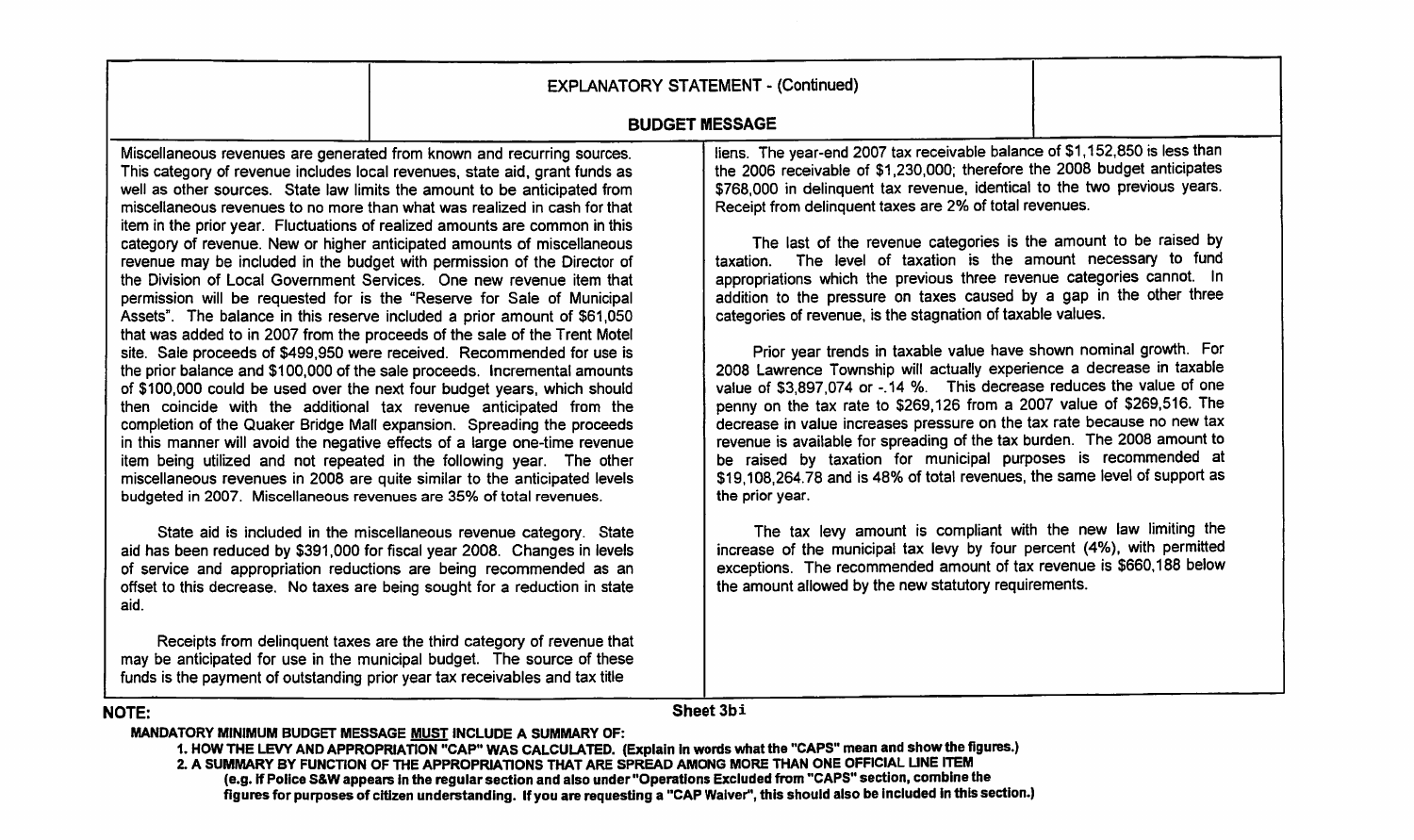|                                                          |                                                                                                                                                                                                                                       | <b>EXPLANATORY STATEMENT - (Continued)</b> |                   |                                              |
|----------------------------------------------------------|---------------------------------------------------------------------------------------------------------------------------------------------------------------------------------------------------------------------------------------|--------------------------------------------|-------------------|----------------------------------------------|
| <b>BUDGET MESSAGE</b>                                    |                                                                                                                                                                                                                                       |                                            |                   |                                              |
| <b>APPROPRIATIONS</b>                                    |                                                                                                                                                                                                                                       | Appropriation                              | Increase/Decrease | Reason                                       |
|                                                          | The level of appropriations recommended in the 2008 municipal<br>budget were weighed against the impact on Lawrence taxpayers versus                                                                                                  | <b>Salaries</b>                            | \$255,000         | Labor Agreements                             |
|                                                          | the appropriate level of service that everyone has not only come to expect,<br>but service levels that are necessary to meet our obligation as public                                                                                 | <b>Park Maintenance Salaries</b>           | (67,000)          | Charge to Open Space                         |
|                                                          | administrators. Neither of these matters was considered without diligent<br>examination. The Administration remained cognizant of the Township                                                                                        | <b>Eliminated Positions</b>                | (130,000)         | <b>Eliminated Vacancies</b>                  |
| businesses while being fair to all taxpayers.            | Council policy that there should be quality services to residents and                                                                                                                                                                 | Pensions                                   | 672,000           | Increase in Contribution<br>Rate             |
|                                                          | The 2008 budget proposal is indicative of the consideration given to<br>the level of taxation and recognition of revenue limits. Therefore, it is                                                                                     | <b>Health Benefits</b>                     | 25,000            | General increase                             |
|                                                          | recommended that five positions, currently vacant, be eliminated for 2008.<br>The positions are a part-time Housing Inspector, a part-time clerical<br>position, a full-time Building Inspector and full-time Principal Clerk both in | <b>Social Security</b>                     | 60,000            | <b>Associated Salary</b><br><b>Increases</b> |
| salary costs not including associated employee benefits. | the Division of Construction and a Clerk Transcriber position in the Police<br>Department. These eliminated positions will save in excess of \$130,000 in                                                                             | <b>Trash Collection</b>                    | 110,000           | Increase Contract &<br><b>Tip Fees</b>       |
|                                                          |                                                                                                                                                                                                                                       | <b>Utilities</b>                           | 85,000            | <b>General Increases</b>                     |
|                                                          | The level of appropriations subject to the New Jersey Budget Law<br>limiting specific budget appropriations to not increase by more than 2.5%<br>has been satisfied. The 2008 budget has increased by \$1,142,880 or                  | Debt Service                               | (314,000)         | <b>Retirement of Debt</b>                    |
| current rate of inflation, which is 4.31%.               | 2.99%, exclusive of programs funded by grants. This increase is below the                                                                                                                                                             | <b>Capital Improvement Fund</b>            | 25,000            | <b>Required Down Payment</b>                 |
| explanations is as follows:                              | A list of major increases and extraordinary changes in spending with                                                                                                                                                                  | Fire Services O.E.                         | 26,000            | Training, Stipend<br>Program                 |
| <b>NOTE:</b>                                             |                                                                                                                                                                                                                                       | Sheet 3b <sub>ii</sub>                     |                   |                                              |

MANDATORY MINIMUM BUDGET MESSAGE MUST INCLUDE A SUMMARY OF: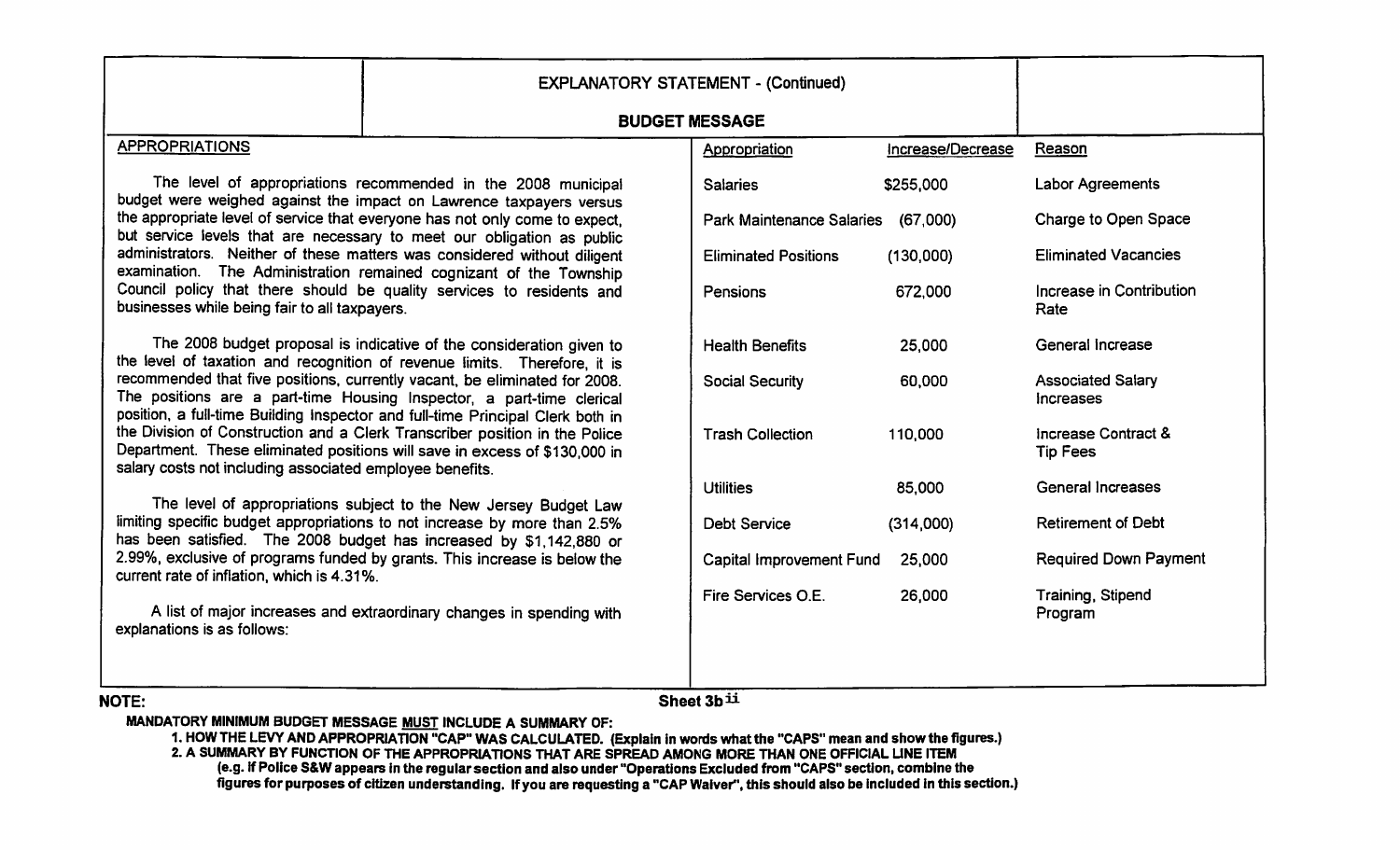|                                                                                                                                                                                                                                                                                                                                                                                                                                                                                                                                                                                                                                                                                                                                                                                                              |                                | <b>EXPLANATORY STATEMENT - (Continued)</b>                                                                                                                                                                                                                                                                                                                                                                                                                                                                                                                                                                                                                                                                                                                                                                                                                  |  |
|--------------------------------------------------------------------------------------------------------------------------------------------------------------------------------------------------------------------------------------------------------------------------------------------------------------------------------------------------------------------------------------------------------------------------------------------------------------------------------------------------------------------------------------------------------------------------------------------------------------------------------------------------------------------------------------------------------------------------------------------------------------------------------------------------------------|--------------------------------|-------------------------------------------------------------------------------------------------------------------------------------------------------------------------------------------------------------------------------------------------------------------------------------------------------------------------------------------------------------------------------------------------------------------------------------------------------------------------------------------------------------------------------------------------------------------------------------------------------------------------------------------------------------------------------------------------------------------------------------------------------------------------------------------------------------------------------------------------------------|--|
| <b>BUDGET MESSAGE</b>                                                                                                                                                                                                                                                                                                                                                                                                                                                                                                                                                                                                                                                                                                                                                                                        |                                |                                                                                                                                                                                                                                                                                                                                                                                                                                                                                                                                                                                                                                                                                                                                                                                                                                                             |  |
| Appropriation                                                                                                                                                                                                                                                                                                                                                                                                                                                                                                                                                                                                                                                                                                                                                                                                | Increase/Decrease<br>Reason    | The rise in the appropriation for trash collection services are a function                                                                                                                                                                                                                                                                                                                                                                                                                                                                                                                                                                                                                                                                                                                                                                                  |  |
| Length of Service<br>Award Program<br>(20,000)<br>Ended                                                                                                                                                                                                                                                                                                                                                                                                                                                                                                                                                                                                                                                                                                                                                      | <b>Retro Year Eligibility</b>  | of an increase in the contract costs for collection by a private provider and an<br>increase in tipping fees charged by the Mercer County Improvement<br>Authority. Utility costs are being affected by market conditions. A reduction<br>in debt service has resulted from the final payoff of a bond issue and<br>reduced General Serial Bond interest payments as principal amounts                                                                                                                                                                                                                                                                                                                                                                                                                                                                      |  |
| <b>Ambulance Service</b><br>135,000                                                                                                                                                                                                                                                                                                                                                                                                                                                                                                                                                                                                                                                                                                                                                                          | <b>Full Year Appropriation</b> | decline.                                                                                                                                                                                                                                                                                                                                                                                                                                                                                                                                                                                                                                                                                                                                                                                                                                                    |  |
| Reserve Uncollected Taxes (15,000)<br>Increase Amount to be<br>Raised                                                                                                                                                                                                                                                                                                                                                                                                                                                                                                                                                                                                                                                                                                                                        |                                | The appropriation for the Capital Improvement Fund is a required<br>source for down payment on municipal debt required by the New Jersey<br>Local Bond Law. Capital ordinances for municipal projects are required to                                                                                                                                                                                                                                                                                                                                                                                                                                                                                                                                                                                                                                       |  |
| The increase of 2008 salaries of \$255,000 reflects the net change after<br>applying the \$130,000 savings from eliminating vacant positions and<br>charging an additional amount of Park Maintenance salaries to the Lawrence<br>Township Open Space Trust Fund.                                                                                                                                                                                                                                                                                                                                                                                                                                                                                                                                            |                                | provide a minimum down payment of five percent (5%) of the amount of debt<br>authorized. The proposed appropriation is expected to provide the amount<br>needed for the 2008 capital improvement program. An appropriation at this<br>level will protect the small remaining reserve balance to be available in the<br>event of an emergency.                                                                                                                                                                                                                                                                                                                                                                                                                                                                                                               |  |
| The state pension system had resumed in 2004 billing municipalities for<br>pension contributions. The pension contributions are directly billed to the<br>municipality by the New Jersey Division of Pensions. The 2008 pension<br>appropriation increase of \$672,000 includes \$524,690 for the Police and<br>Firemen Retirement System (PFRS) and \$147,750 for the Public Employees<br>Retirement System (PERS). The total pension contributions for 2008 are<br>PFRS \$1,475,450 and PERS \$340,750 or a combined total of \$1,816,200.<br>Township paid health benefits are provided to current employees, and<br>to retirees until Medicare eligible or for limited length of times depending<br>upon ages at retirement. The increase in the 2008 appropriation reflects an<br>increase in premiums. |                                | As 2007 saw a need to adjust how Lawrence Township provided<br>emergency medical services, the time will soon be upon us that the providing<br>of fire services will too evolve. That planning is included in the appropriation<br>of Fire Services Other Expenses. The recommended amount includes<br>training funds to be shared by the volunteer fire companies and an amount to<br>provide for a pilot stipend program for volunteers. The funding is suggested<br>at this time but would only be utilized after the completion of a strategic plan<br>addressing the future of fire protection services that would be developed<br>between the Township and Volunteer Fire Companies. The Length of<br>Service Award Program funding can be reduced due to the sun setting of<br>prior year service contributions for eligible volunteer firefighters. |  |

#### NOTE:

Sheet 3b iii

MANDATORY MINIMUM BUDGET MESSAGE MUST INCLUDE A SUMMARY OF: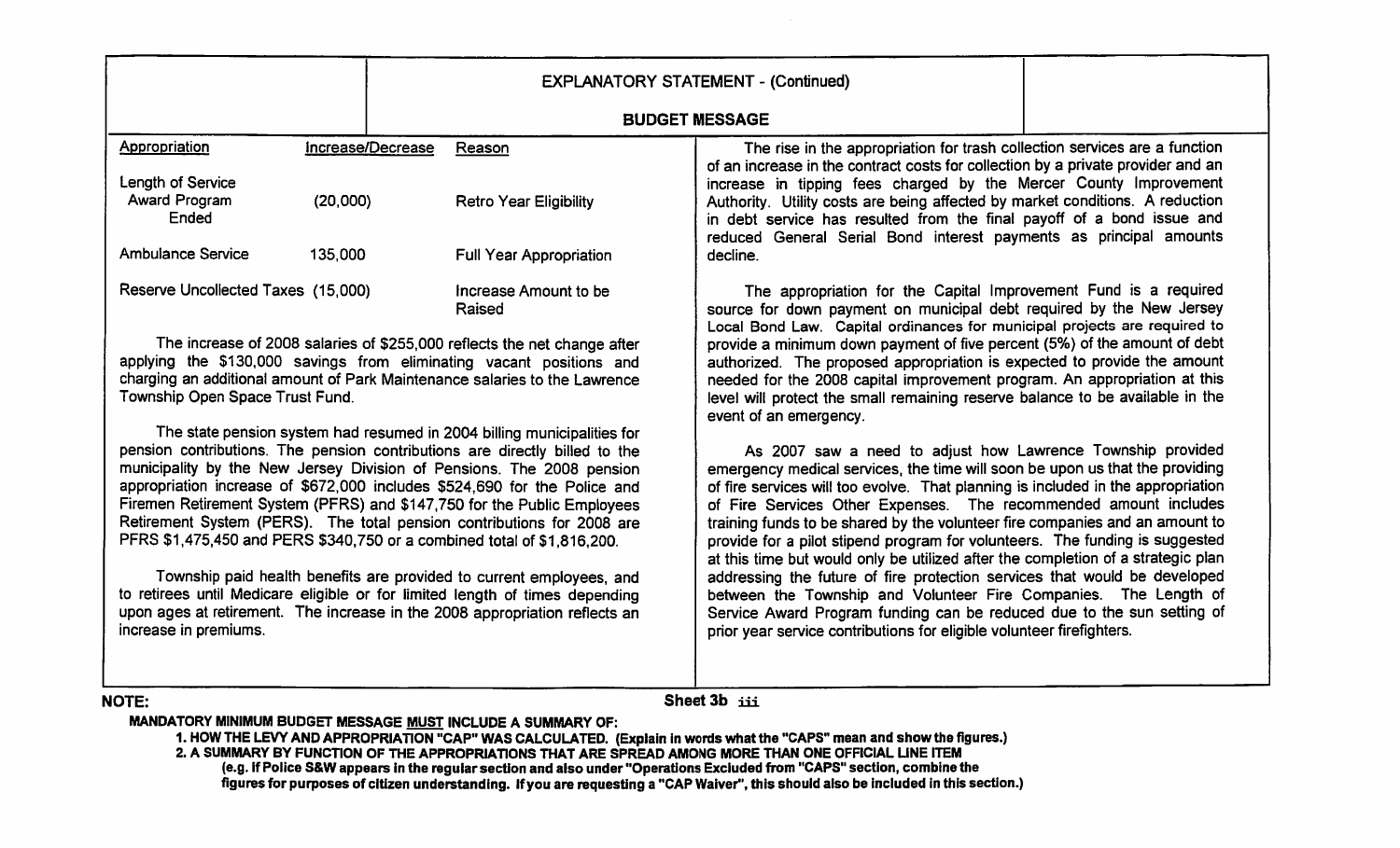|                                                                                                                                                                                                                                                                                                                                                                                                                                                                                                                                                                                                                                                                                                                                                                                                                                                                                                                                                                                                                                                                                                                                                                                                                                                                                                                                                                                                                                                   | <b>EXPLANATORY STATEMENT - (Continued)</b>                                                                                                                                                                                                                                                                                                                                                                                                                                                                                                                                                                                                                                                                                                                     |                                                                                  |
|---------------------------------------------------------------------------------------------------------------------------------------------------------------------------------------------------------------------------------------------------------------------------------------------------------------------------------------------------------------------------------------------------------------------------------------------------------------------------------------------------------------------------------------------------------------------------------------------------------------------------------------------------------------------------------------------------------------------------------------------------------------------------------------------------------------------------------------------------------------------------------------------------------------------------------------------------------------------------------------------------------------------------------------------------------------------------------------------------------------------------------------------------------------------------------------------------------------------------------------------------------------------------------------------------------------------------------------------------------------------------------------------------------------------------------------------------|----------------------------------------------------------------------------------------------------------------------------------------------------------------------------------------------------------------------------------------------------------------------------------------------------------------------------------------------------------------------------------------------------------------------------------------------------------------------------------------------------------------------------------------------------------------------------------------------------------------------------------------------------------------------------------------------------------------------------------------------------------------|----------------------------------------------------------------------------------|
|                                                                                                                                                                                                                                                                                                                                                                                                                                                                                                                                                                                                                                                                                                                                                                                                                                                                                                                                                                                                                                                                                                                                                                                                                                                                                                                                                                                                                                                   | <b>BUDGET MESSAGE</b>                                                                                                                                                                                                                                                                                                                                                                                                                                                                                                                                                                                                                                                                                                                                          |                                                                                  |
| The appropriation for ambulance service is increasing to reflect a full<br>year of activity. The 2007 budget appropriation and revenue reflected only<br>six months of service.<br>The reserve for uncollected taxes is a non-spending appropriation<br>mandated by state law to ensure there is adequate cash collected through<br>taxes for the tax levy requirements of the school, county and municipality.<br>The appropriation is needed to close the gap between the amount of current<br>taxes anticipated to be collected and one hundred percent (100%) being<br>collected. The appropriation may change since estimates were used to<br>project the tax levies of the non-municipal tax entities.<br>The 2008 municipal budget preparation process reflects the changing<br>financial conditions in which we operate, a decrease in tax ratables, a<br>decrease of state aid, the elimination of positions, the rising costs of basic<br>services such as public safety and solid waste collection and finally the need<br>to confront the necessity to plan for the shift in how traditional services have<br>been provided until now. Compliance with state laws capping budget<br>appropriations and the tax levy were also factors with which to grapple. With<br>these issues as a backdrop the attention to the impact on the taxpayer was<br>equally weighed during the review and preparation of the 2008 municipal<br>budget. | The weaving of all the above considerations will require an adjustment<br>to the local tax rate. The 2008 municipal tax rate is being recommended at<br>.71 per \$100 of assessed valuation or an increase of .04 over the 2007 rate.<br>The result of this recommended tax rate for a residential property at the<br>average 2008 assessed value of \$164,742 is an increase of \$65.90 or \$5.49<br>per month. The annual cost for municipal services to the homeowner at the<br>average assessed value would only be \$1,169.67.<br>The administration is prepared to provide the Township Council and<br>members of the public all the necessary assistance required to examine and<br>deliberate the recommended 2008 municipal budget.<br><b>RSK/ymc</b> | Respectfully submitted,<br>Richard S. Krawczun, CMFO<br><b>Municipal Manager</b> |
| <b>NOTE:</b>                                                                                                                                                                                                                                                                                                                                                                                                                                                                                                                                                                                                                                                                                                                                                                                                                                                                                                                                                                                                                                                                                                                                                                                                                                                                                                                                                                                                                                      | Sheet 3b iv                                                                                                                                                                                                                                                                                                                                                                                                                                                                                                                                                                                                                                                                                                                                                    |                                                                                  |

MANDATORY MINIMUM BUDGET MESSAGE MUST INCLUDE A SUMMARY OF: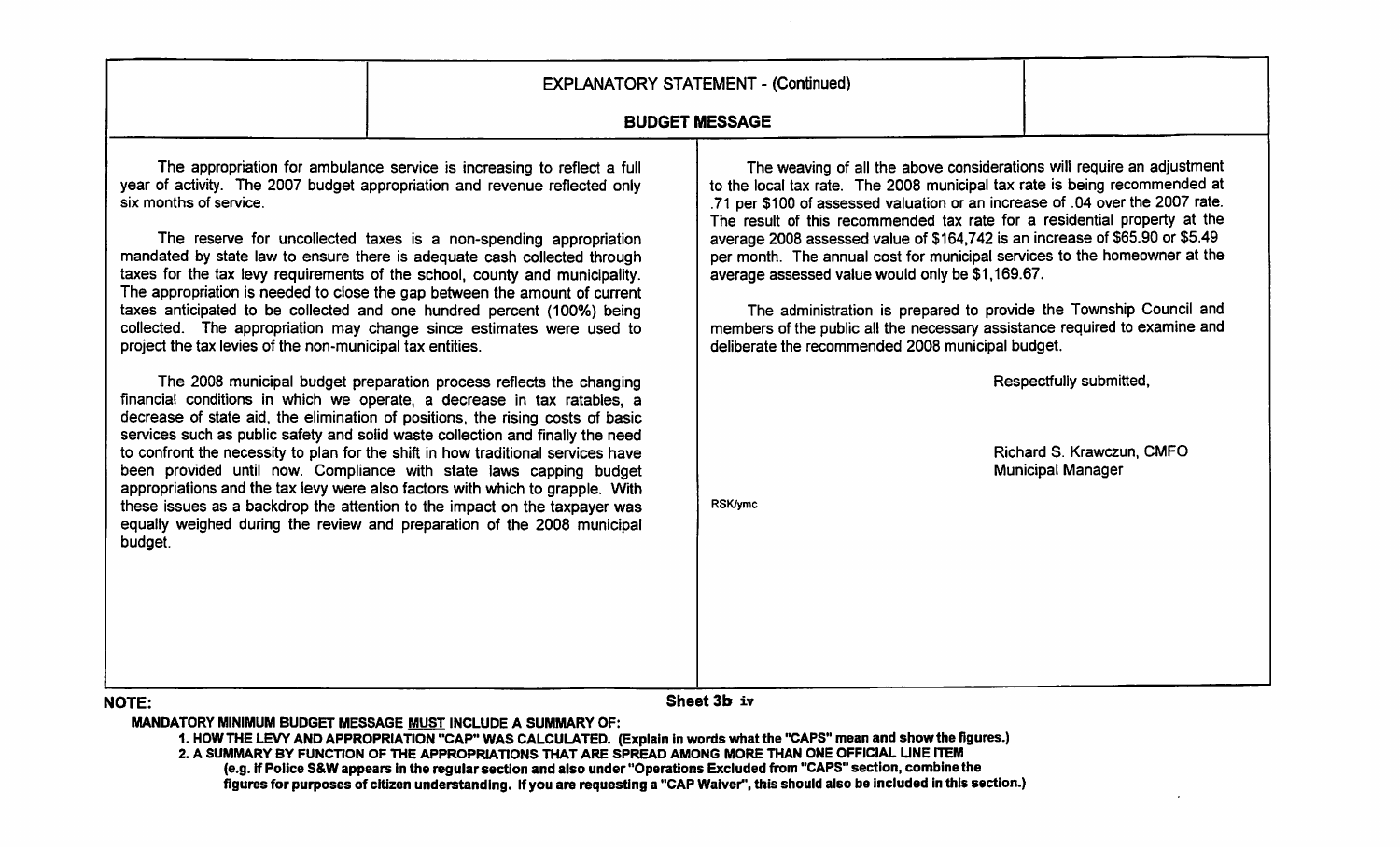|                                                                                                                                                                                                                                                                                                                                                                                     | <b>EXPLANATORY STATEMENT - (Continued)</b>                                                                                                      |                                                                                                                                                                                                                                                                       |                                                                  |
|-------------------------------------------------------------------------------------------------------------------------------------------------------------------------------------------------------------------------------------------------------------------------------------------------------------------------------------------------------------------------------------|-------------------------------------------------------------------------------------------------------------------------------------------------|-----------------------------------------------------------------------------------------------------------------------------------------------------------------------------------------------------------------------------------------------------------------------|------------------------------------------------------------------|
|                                                                                                                                                                                                                                                                                                                                                                                     | <b>BUDGET MESSAGE</b>                                                                                                                           |                                                                                                                                                                                                                                                                       |                                                                  |
| The 2008 Budget was prepared to comply with P.L. 1990, C.389 "The Local                                                                                                                                                                                                                                                                                                             |                                                                                                                                                 | <b>Balance Brought Forward</b>                                                                                                                                                                                                                                        | \$25,042,212.04                                                  |
| Government CAP Law" and the calculation of the allowable "CAP" is as follows:                                                                                                                                                                                                                                                                                                       |                                                                                                                                                 |                                                                                                                                                                                                                                                                       |                                                                  |
| <b>Total General Appropriations for 2007</b><br>Minus "CAP" Base Adjustment<br><b>Ambulance Revenue Shortfall</b><br><b>Appropriation Cancellation</b><br>Less Items Excluded From "CAPS"<br><b>Total Other Operations</b><br>Total Additional Operations \$<br><b>Total Public-Private Offset</b><br>$\mathbb{S}$<br><b>Total Capital Improvement</b><br><b>Total Debt Service</b> | \$38,935,983.44<br>\$<br>(7,503.06)<br>$\mathcal{S}$<br>(25,000.00)<br>\$5,431,760.00<br>125,000.00<br>675,966.00<br>100,000.00<br>4,119,071.00 | Add: Assessed Valuation of new<br>construction (N.J.S.A. 40A:4-45.2a)<br>\$20,974,075.00<br>Prior year local tax rate .67 per<br>\$100 of assessed value<br>Allowable 2008 Operating<br>Appropriations Within "CAP"<br>2008 Appropriations Authorized<br>within "CAP" | $\mathbb{S}$<br>140,526.30<br>\$25,182,738.34<br>\$24,846,893.00 |
| <b>Reserve Uncollected Taxes</b><br><b>Total Exceptions</b>                                                                                                                                                                                                                                                                                                                         | \$4,020,257.00<br>\$14,472,054.00                                                                                                               |                                                                                                                                                                                                                                                                       |                                                                  |
| Amount on which 2.5% "CAP" is applied                                                                                                                                                                                                                                                                                                                                               | \$24,431,426.38                                                                                                                                 |                                                                                                                                                                                                                                                                       |                                                                  |
| 2.5% "CAP" (N.J.S.A. 40A:4-45.14)                                                                                                                                                                                                                                                                                                                                                   | 610,785.66<br>\$                                                                                                                                |                                                                                                                                                                                                                                                                       |                                                                  |
| Allowable 2008 Operating Appropriations<br>before Additional Exceptions                                                                                                                                                                                                                                                                                                             | \$25,042,212.04                                                                                                                                 |                                                                                                                                                                                                                                                                       |                                                                  |
| <b>NOTE:</b>                                                                                                                                                                                                                                                                                                                                                                        | Sheet 3b v                                                                                                                                      |                                                                                                                                                                                                                                                                       |                                                                  |

**MANDATORY MINIMUM BUDGET MESSAGE MUST INCLUDE A SUMMARY OF:**

Township of Lawrence [Code 1107], Mercer County - 2008 Budget

**1. HOW THE "CAP" WAS CALCULATED. (Explain in words what the "CAPS" mean and show the figures.)**

**2. A SUMMARY BY FUNCTION OF THE APPROPRIATIONS THAT ARE SPREAD AMONG MORE THAN ONE OFFICIAL LINE ITEM**

 **(e.g. if Police S & W appears in the regular section and also under "Operations Excluded from "CAPS"" section, combine the**

 **figures for purposes of citizen understanding. If you are requesting a "CAP Waiver", this should also be included in this section)**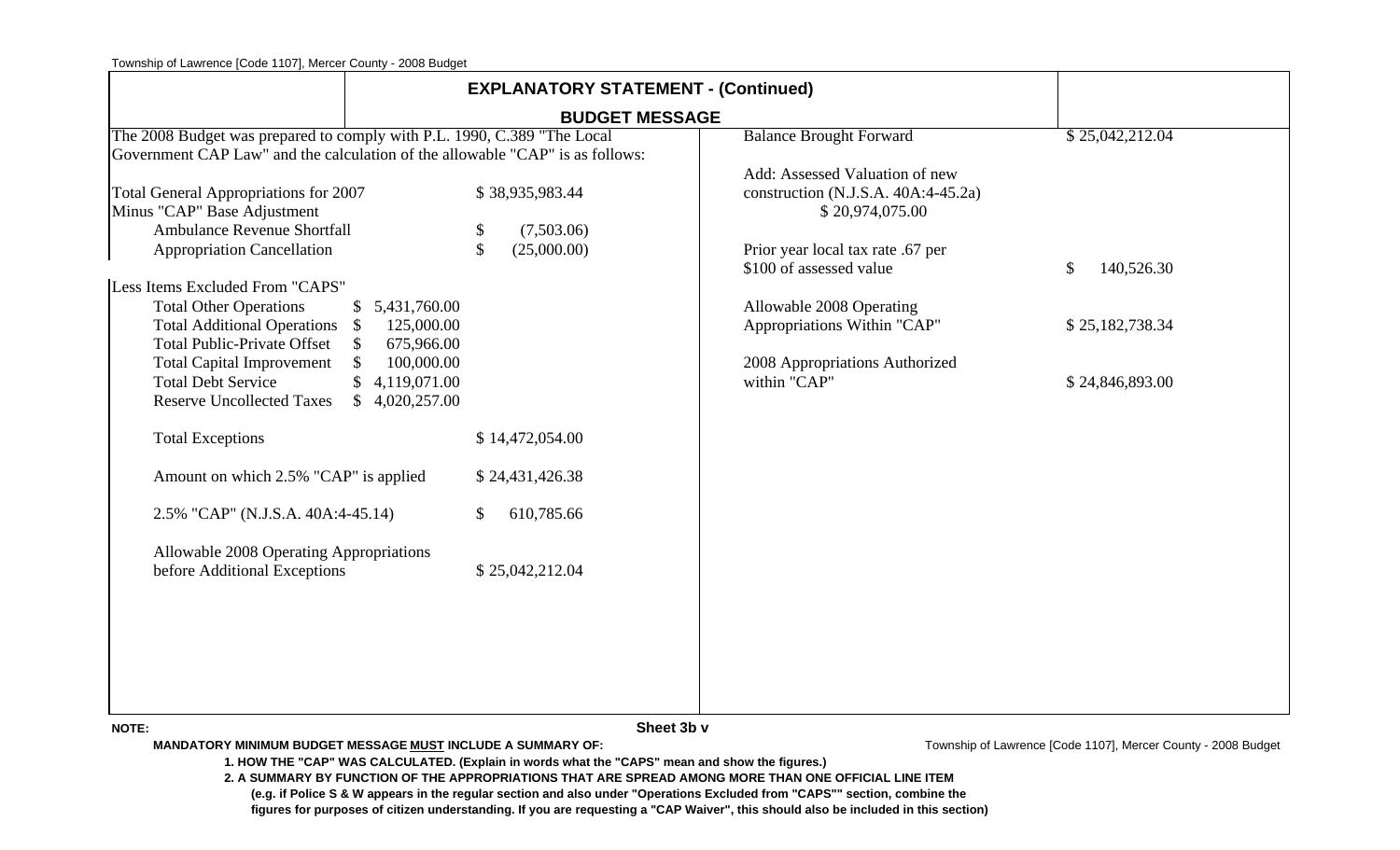| [Extra Sheet]                                               |               |                            | <b>EXPLANATORY STATEMENT - (Continued)</b>                                                     |                                                                                                                                                                                                                                     |               |                                                               |  |
|-------------------------------------------------------------|---------------|----------------------------|------------------------------------------------------------------------------------------------|-------------------------------------------------------------------------------------------------------------------------------------------------------------------------------------------------------------------------------------|---------------|---------------------------------------------------------------|--|
|                                                             |               |                            | <b>BUDGET MESSAGE</b>                                                                          |                                                                                                                                                                                                                                     |               |                                                               |  |
| <b>Split Function Appropriations</b>                        |               |                            |                                                                                                | Appropriations - Within "CAPS"                                                                                                                                                                                                      |               |                                                               |  |
| Appropriations - Within "CAPS"                              |               |                            |                                                                                                | Public Health Services (Board of Health)<br>Other Expenses                                                                                                                                                                          | \$            | 41,000.00                                                     |  |
| <b>Police Department</b>                                    |               |                            |                                                                                                |                                                                                                                                                                                                                                     |               |                                                               |  |
| Salaries and Wages \$<br>Other Expenses                     | \$            | 7,260,495.00<br>255,000.00 |                                                                                                | Appropriations - Excluded from "CAPS"                                                                                                                                                                                               |               |                                                               |  |
|                                                             |               |                            |                                                                                                | <b>Public Health Priority Funding</b>                                                                                                                                                                                               |               |                                                               |  |
| Police Dispatch/911                                         |               |                            |                                                                                                | Other Expenses                                                                                                                                                                                                                      | \$            | 10,672.00                                                     |  |
| Salaries & Wages                                            | $\frac{1}{2}$ | 402,645.00                 |                                                                                                | NJHHS Tobacco Age Enforcement                                                                                                                                                                                                       |               |                                                               |  |
| Other Expenses                                              | \$            | 1,500.00                   |                                                                                                | Other Expenses                                                                                                                                                                                                                      | \$            | 900.00                                                        |  |
| Appropriations - Excluded from "CAPS"                       |               |                            |                                                                                                | <b>Total Public Health Services</b><br>Other Expenses                                                                                                                                                                               | \$            | 52,572.00                                                     |  |
| Safe & Secure Communities                                   |               |                            |                                                                                                |                                                                                                                                                                                                                                     |               |                                                               |  |
| Salaries & Wages                                            | $\frac{1}{2}$ | 51,494.00                  |                                                                                                | Appropriations - Within "CAPS"                                                                                                                                                                                                      |               |                                                               |  |
| Drunk Driving Enforcement                                   |               |                            |                                                                                                | Office of Emergency Management                                                                                                                                                                                                      |               |                                                               |  |
| Salaries & Wages                                            | $\mathcal{S}$ | 12,209.77                  |                                                                                                | Salaries & Wages                                                                                                                                                                                                                    | $\mathcal{S}$ | 56,868.00                                                     |  |
| N.J. Body Armor Grant                                       |               |                            |                                                                                                | Appropriations - Excluded from "CAPS"                                                                                                                                                                                               |               |                                                               |  |
| Other Expenses                                              | \$            | 7,572.45                   |                                                                                                |                                                                                                                                                                                                                                     |               |                                                               |  |
| N.J. DOT Safe Streets to Schools                            |               |                            |                                                                                                | NJ State Police Emergency                                                                                                                                                                                                           |               |                                                               |  |
| Other Expenses                                              | \$            | 47,000.00                  |                                                                                                | <b>Management Assistance</b>                                                                                                                                                                                                        |               |                                                               |  |
| N.J. Juvenile Justice Grant                                 |               |                            |                                                                                                | Salaries & Wages                                                                                                                                                                                                                    | $\frac{1}{2}$ | 3,000.00                                                      |  |
| Other Expenses                                              | \$            | 54,309.00                  |                                                                                                | <b>Total Emergency Management</b>                                                                                                                                                                                                   |               |                                                               |  |
| Total Police Salaries & Wages                               | -S            | 7,726,843.77               |                                                                                                | Salaries & Wages                                                                                                                                                                                                                    | $\frac{1}{2}$ | 59,868.00                                                     |  |
| <b>Total Police Other Expenses</b>                          | \$.           | 365,381.45                 |                                                                                                |                                                                                                                                                                                                                                     |               |                                                               |  |
|                                                             |               |                            |                                                                                                |                                                                                                                                                                                                                                     |               |                                                               |  |
| <b>NOTE:</b>                                                |               |                            | Sheet 3b vi                                                                                    |                                                                                                                                                                                                                                     |               | [Extra Sheet]                                                 |  |
| MANDATORY MINIMUM BUDGET MESSAGE MUST INCLUDE A SUMMARY OF: |               |                            |                                                                                                |                                                                                                                                                                                                                                     |               | Township of Lawrence [Code 1107], Mercer County - 2008 Budget |  |
|                                                             |               |                            | 1. HOW THE "CAP" WAS CALCULATED. (Explain in words what the "CAPS" mean and show the figures.) |                                                                                                                                                                                                                                     |               |                                                               |  |
|                                                             |               |                            |                                                                                                | 2. A SUMMARY BY FUNCTION OF THE APPROPRIATIONS THAT ARE SPREAD AMONG MORE THAN ONE OFFICIAL LINE ITEM<br>(e.g. if Police S & W appears in the regular section and also under "Operations Excluded from "CAPS"" section, combine the |               |                                                               |  |
|                                                             |               |                            |                                                                                                | figures for purposes of citizen understanding. If you are requesting a "CAP Waiver", this should also be included in this section)                                                                                                  |               |                                                               |  |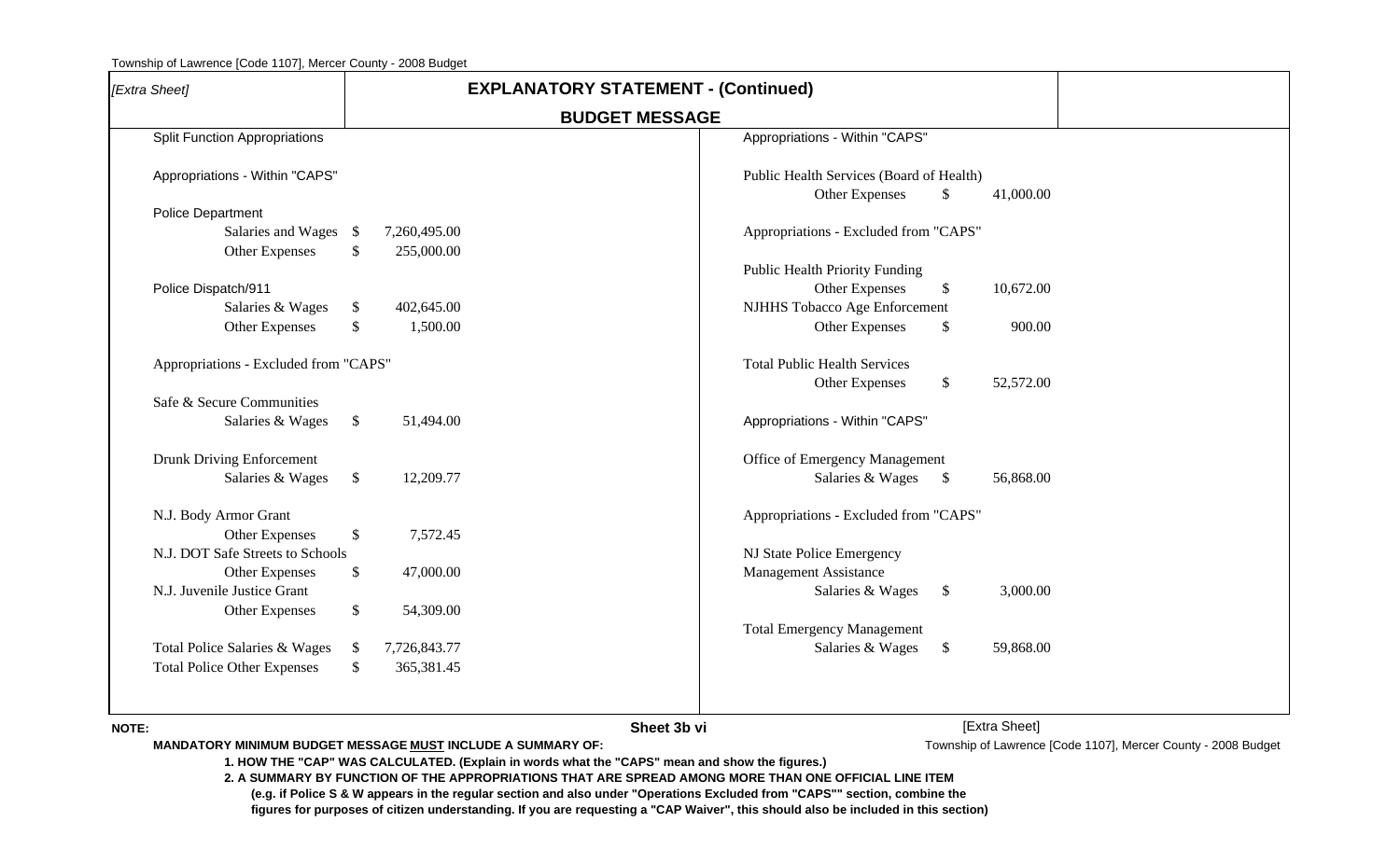| Township of Lawrence [Code 1107], Mercer County - 2008 Budget |  |  |  |
|---------------------------------------------------------------|--|--|--|
|---------------------------------------------------------------|--|--|--|

| [Extra Sheet]                                      | <b>EXPLANATORY STATEMENT - (Continued)</b>                                                                                                                                                                                                                                                                                            |                                                               |
|----------------------------------------------------|---------------------------------------------------------------------------------------------------------------------------------------------------------------------------------------------------------------------------------------------------------------------------------------------------------------------------------------|---------------------------------------------------------------|
|                                                    | <b>BUDGET MESSAGE</b>                                                                                                                                                                                                                                                                                                                 |                                                               |
| <b>Split Functions Continued</b>                   |                                                                                                                                                                                                                                                                                                                                       |                                                               |
| Appropriations - Within "CAPS"                     |                                                                                                                                                                                                                                                                                                                                       |                                                               |
| Housing<br>Salaries & Wages                        | $\sqrt{3}$<br>45,130.00                                                                                                                                                                                                                                                                                                               |                                                               |
| Appropriations - Excluded from "CAPS"              |                                                                                                                                                                                                                                                                                                                                       |                                                               |
| NJ Housing Building Inspection<br>Salaries & Wages | $\sqrt[6]{\frac{1}{2}}$<br>4,013.00                                                                                                                                                                                                                                                                                                   |                                                               |
| Total Housing Salaries & Wages \$                  | 49,143.00                                                                                                                                                                                                                                                                                                                             |                                                               |
|                                                    |                                                                                                                                                                                                                                                                                                                                       |                                                               |
|                                                    |                                                                                                                                                                                                                                                                                                                                       |                                                               |
|                                                    |                                                                                                                                                                                                                                                                                                                                       |                                                               |
|                                                    |                                                                                                                                                                                                                                                                                                                                       |                                                               |
|                                                    |                                                                                                                                                                                                                                                                                                                                       |                                                               |
|                                                    |                                                                                                                                                                                                                                                                                                                                       |                                                               |
|                                                    |                                                                                                                                                                                                                                                                                                                                       |                                                               |
|                                                    |                                                                                                                                                                                                                                                                                                                                       |                                                               |
|                                                    |                                                                                                                                                                                                                                                                                                                                       |                                                               |
| <b>NOTE:</b>                                       | [Extra Sheet]<br>Sheet 3b vii                                                                                                                                                                                                                                                                                                         |                                                               |
|                                                    | MANDATORY MINIMUM BUDGET MESSAGE MUST INCLUDE A SUMMARY OF:                                                                                                                                                                                                                                                                           | Township of Lawrence [Code 1107], Mercer County - 2008 Budget |
|                                                    | 1. HOW THE "CAP" WAS CALCULATED. (Explain in words what the "CAPS" mean and show the figures.)<br>2. A SUMMARY BY FUNCTION OF THE APPROPRIATIONS THAT ARE SPREAD AMONG MORE THAN ONE OFFICIAL LINE ITEM<br>(e.g. if Police S & W appears in the regular section and also under "Operations Excluded from "CAPS"" section, combine the |                                                               |
|                                                    | figures for purposes of citizen understanding. If you are requesting a "CAP Waiver", this should also be included in this section)                                                                                                                                                                                                    |                                                               |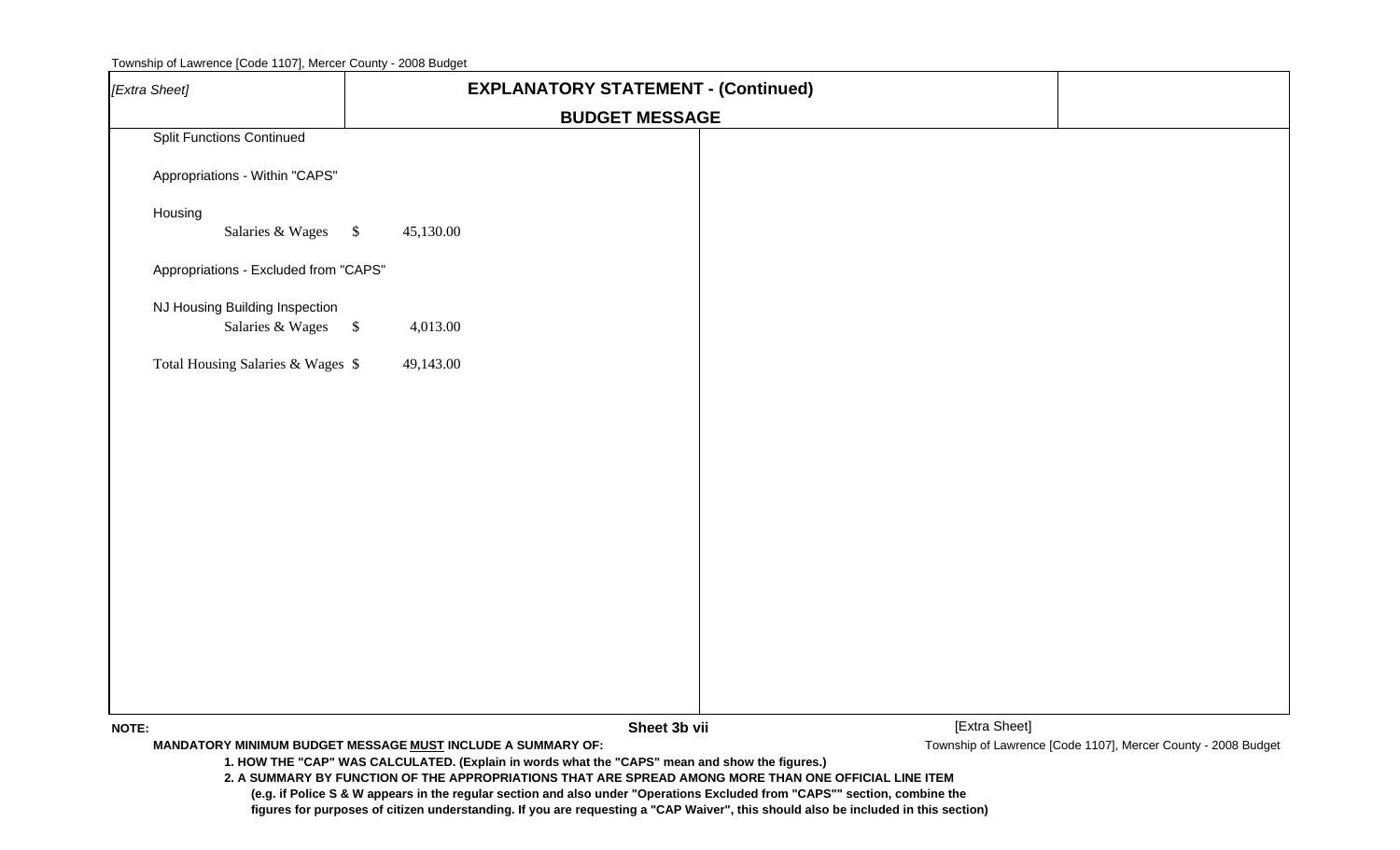## **Explanatory Statement - (continued) Budget Message**

## **Analysis of Compensated Absence Liability**

| fruce applicante trainer                      |                                                                                                         |                  |                                              |                    |                                                             |
|-----------------------------------------------|---------------------------------------------------------------------------------------------------------|------------------|----------------------------------------------|--------------------|-------------------------------------------------------------|
| Organization/Individuals Eligible for Benefit | Gross Days of<br><b>Value of Compensated</b><br><b>Accumulated</b><br><b>Absences</b><br><b>Absence</b> |                  | <b>Approved</b><br>Labor<br><b>Agreement</b> | Local<br>Ordinance | <b>Individual</b><br><b>Employment</b><br><b>Agreements</b> |
| Municipal Clerk                               | 340                                                                                                     | 40,500           | X                                            |                    |                                                             |
| Managers Office                               | 196                                                                                                     | 32,444           | $\boldsymbol{\mathsf{X}}$                    |                    |                                                             |
| Finance                                       | 437                                                                                                     | 52,466           | $\boldsymbol{\mathsf{X}}$                    |                    |                                                             |
| <b>Tax Assessor</b>                           | 444                                                                                                     | 48,871           | $\boldsymbol{\mathsf{X}}$                    |                    |                                                             |
| <b>Tax Collector</b>                          | 82                                                                                                      | 11,809           | $\boldsymbol{\mathsf{X}}$                    |                    |                                                             |
| Police                                        | 7271                                                                                                    | 1,033,499        | $\boldsymbol{X}$                             |                    |                                                             |
| Dispatch                                      | 436                                                                                                     | 35,735           | $\boldsymbol{\mathsf{X}}$                    |                    |                                                             |
| Lawrence Township Fire Services               | 548                                                                                                     | 58,709           | $\boldsymbol{\mathsf{X}}$                    |                    |                                                             |
| Division of Housing                           | 63                                                                                                      | 6,940            | $\boldsymbol{\mathsf{x}}$                    |                    |                                                             |
| <b>Emergency Management</b>                   |                                                                                                         |                  | $\pmb{\mathsf{X}}$                           |                    |                                                             |
| <b>Fire Inspector</b>                         | 696                                                                                                     | 51,702           | $\pmb{\mathsf{X}}$                           |                    |                                                             |
| Streets & Roads                               | 914                                                                                                     | 78,372           | $\boldsymbol{\mathsf{X}}$                    |                    |                                                             |
| Public Works Administration                   | 322                                                                                                     | 46,883           | $\pmb{\mathsf{X}}$                           |                    |                                                             |
| Maintenance of Vehicles                       | 636                                                                                                     | 80,129           | X                                            |                    |                                                             |
| <b>Buildings &amp; Grounds</b>                | 395                                                                                                     | 35,699           | X                                            |                    |                                                             |
| Park Maintenance                              | 564                                                                                                     | 52,291           | X                                            |                    |                                                             |
| Recreation                                    | 456                                                                                                     | 34,173           | X                                            |                    |                                                             |
| <b>Subtotal</b>                               | 13,800<br>days                                                                                          | 1,700,222<br>Γ\$ |                                              |                    |                                                             |

Legal basis for benefit<br>(check applicable items)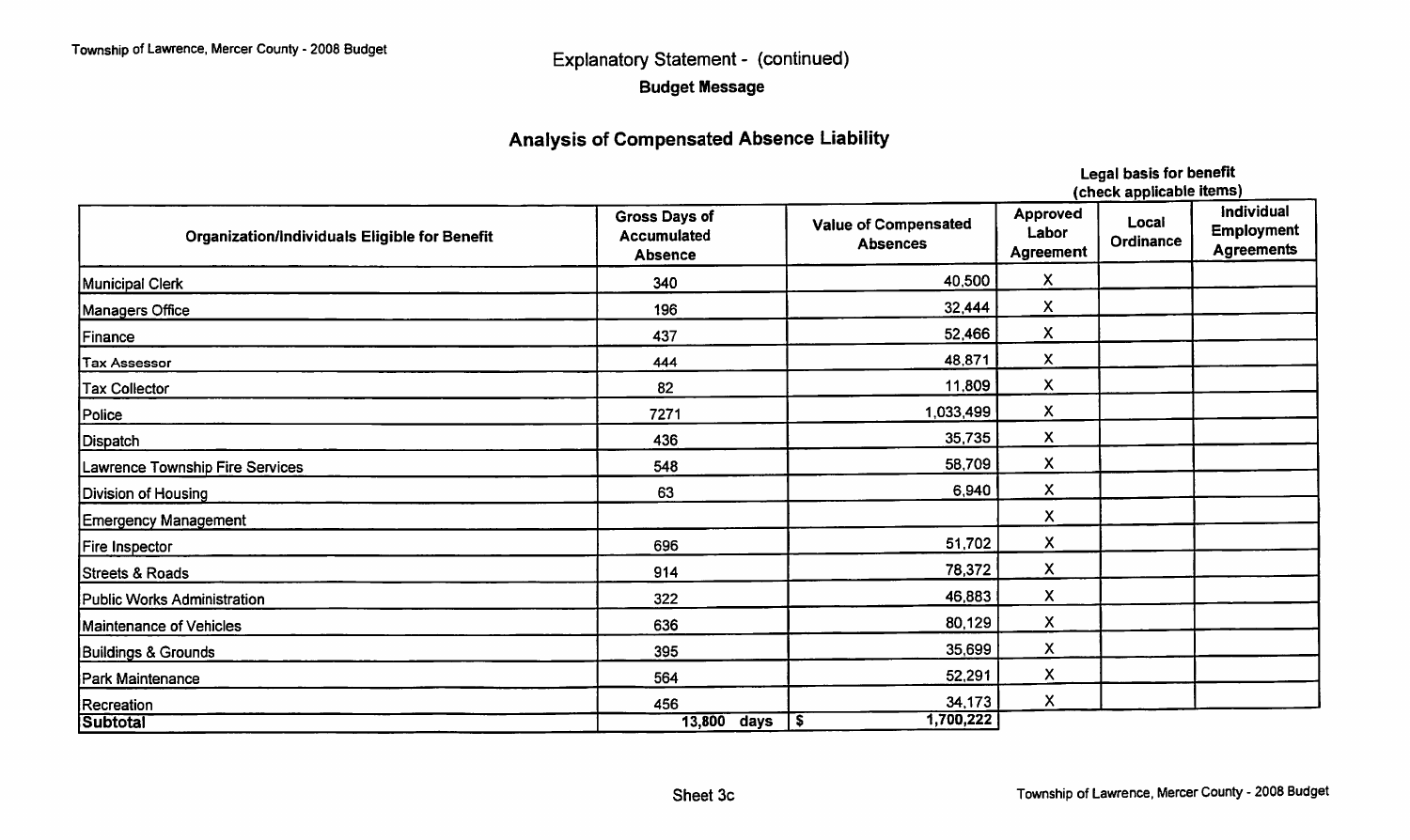#### **CURRENT FUND - ANTICIPATED REVENUES**

| <b>GENERAL REVENUES</b>                                                                    |                 | Anticipated          |                      | <b>Realized in</b>  |
|--------------------------------------------------------------------------------------------|-----------------|----------------------|----------------------|---------------------|
|                                                                                            | <b>FCOA</b>     | 2008                 | 2007                 | Cash in 2007        |
| 1. Surplus Anticipated                                                                     | 08-101          | 6,210,000.00         | 6,133,000.00         | 6,133,000.00        |
| 2. Surplus Anticipated with Prior Written Consent of Director of Local Government Services | 08-102          |                      |                      |                     |
| <b>Total Surplus Anticipated</b>                                                           | 08-100          | 6,210,000.00         | 6,133,000.00         | 6,133,000.00        |
| 3. Miscellaneous Revenues - Section A: Local Revenues                                      | <b>XXXXXXXX</b> | <b>XXXXXXXXXX.XX</b> | <b>XXXXXXXXXX.XX</b> | xxxxxxxxxx.xx       |
| Licenses:                                                                                  | <b>XXXXXXXX</b> | <b>XXXXXXXXX.XX</b>  | <b>XXXXXXXXXX.XX</b> | <b>XXXXXXXXX.XX</b> |
| Alcoholic Beverages                                                                        | 08-103          | 35,000.00            | 35,000.00            | 48,720.00           |
| Other                                                                                      | 08-104          | 80,000.00            | 80,000.00            | 83,847.50           |
| Fees and Permits                                                                           | 08-105          | 170,000.00           | 170,000.00           | 202,303.42          |
| Fines and Costs:                                                                           | <b>XXXXXXXX</b> | xxxxxxxxxx.xx        | <b>XXXXXXXXXX.XX</b> | <b>XXXXXXXXX.XX</b> |
| <b>Municipal Court</b>                                                                     | 08-110          | 571,000.00           | 549,000.00           | 777,194.40          |
| Other                                                                                      | 08-109          |                      |                      |                     |
| Interest and Costs on Taxes                                                                | 08-112          | 200,000.00           | 200,000.00           | 365,839.84          |
| Interest and Costs on Assessments                                                          | 08-115          |                      |                      |                     |
| <b>Parking Meters</b>                                                                      | 08-111          |                      |                      |                     |
| Interest on Investments and Deposits                                                       | 08-113          | 384,000.00           | 381,767.00           | 956,060.83          |
| <b>Anticipated Utility Operating Surplus</b>                                               | 08-114          |                      |                      |                     |
| Revenue from Service Charges                                                               | 08-107          | 4,585,000.00         | 4,320,000.00         | 4,510,995.94        |
|                                                                                            |                 |                      |                      |                     |
|                                                                                            |                 |                      |                      |                     |
|                                                                                            |                 |                      |                      |                     |
|                                                                                            |                 |                      |                      |                     |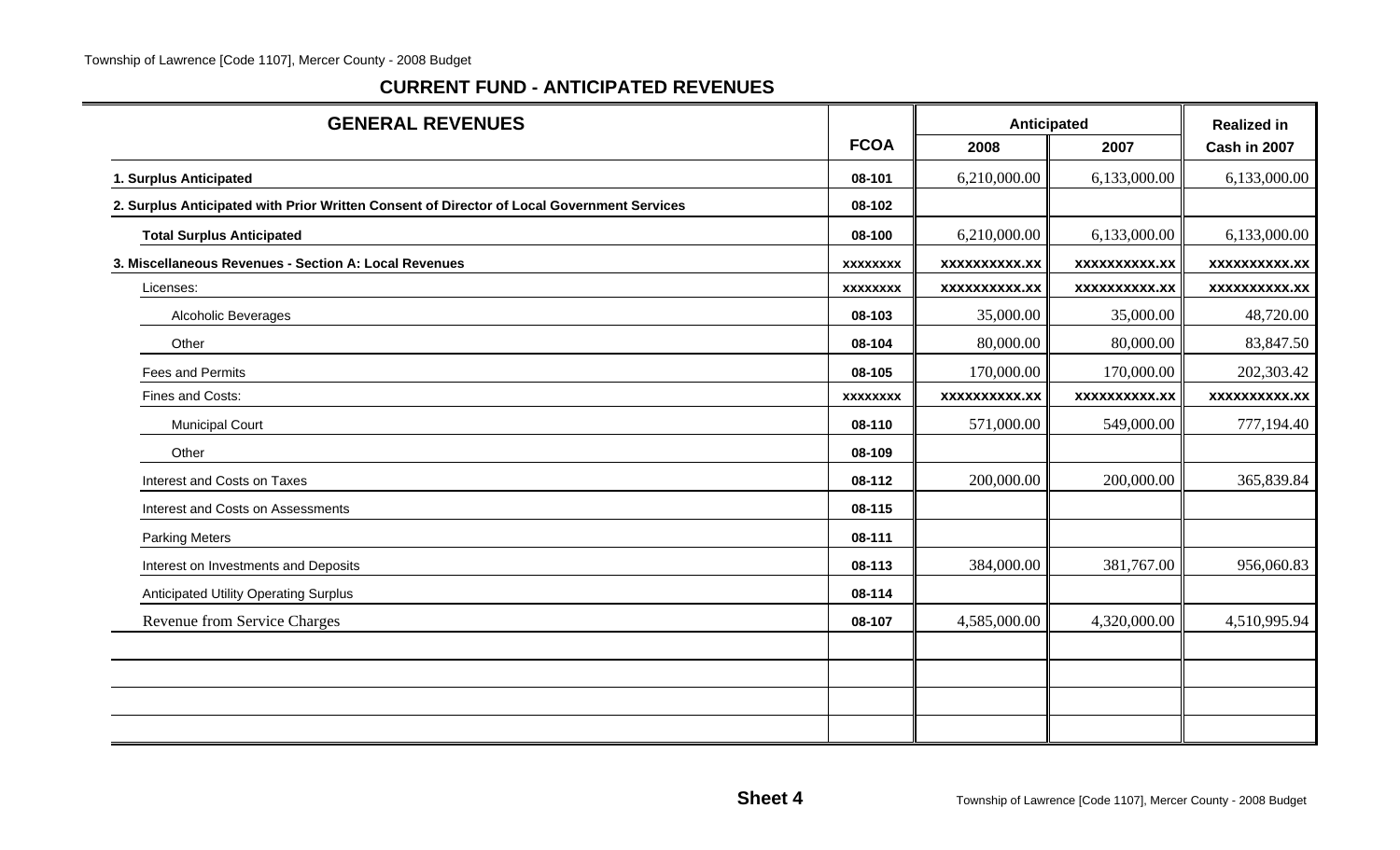| <b>GENERAL REVENUES</b>                                            |             | Anticipated  |              | <b>Realized in</b> |
|--------------------------------------------------------------------|-------------|--------------|--------------|--------------------|
|                                                                    | <b>FCOA</b> | 2008         | 2007         | Cash in 2007       |
| 3. Miscellaneous Revenues - Section A: Local Revenues (Continued): |             |              |              |                    |
| Payments in Lieu - Non-Profit Housing                              | 08-108      | 185,000.00   | 185,000.00   | 307,605.42         |
| Recreation Program Fees                                            | 08-108      | 243,000.00   | 236,000.00   | 276,046.91         |
| <b>CATV</b> Franchise Fees                                         | 08-108      | 100,000.00   | 100,000.00   | 110,307.96         |
|                                                                    |             |              |              |                    |
|                                                                    |             |              |              |                    |
|                                                                    |             |              |              |                    |
|                                                                    |             |              |              |                    |
|                                                                    |             |              |              |                    |
|                                                                    |             |              |              |                    |
|                                                                    |             |              |              |                    |
|                                                                    |             |              |              |                    |
|                                                                    |             |              |              |                    |
|                                                                    |             |              |              |                    |
|                                                                    |             |              |              |                    |
|                                                                    |             |              |              |                    |
|                                                                    |             |              |              |                    |
|                                                                    |             |              |              |                    |
|                                                                    |             |              |              |                    |
|                                                                    |             |              |              |                    |
|                                                                    |             |              |              |                    |
| <b>Total Section A: Local Revenue</b>                              | 08-001      | 6,553,000.00 | 6,256,767.00 | 7,638,922.22       |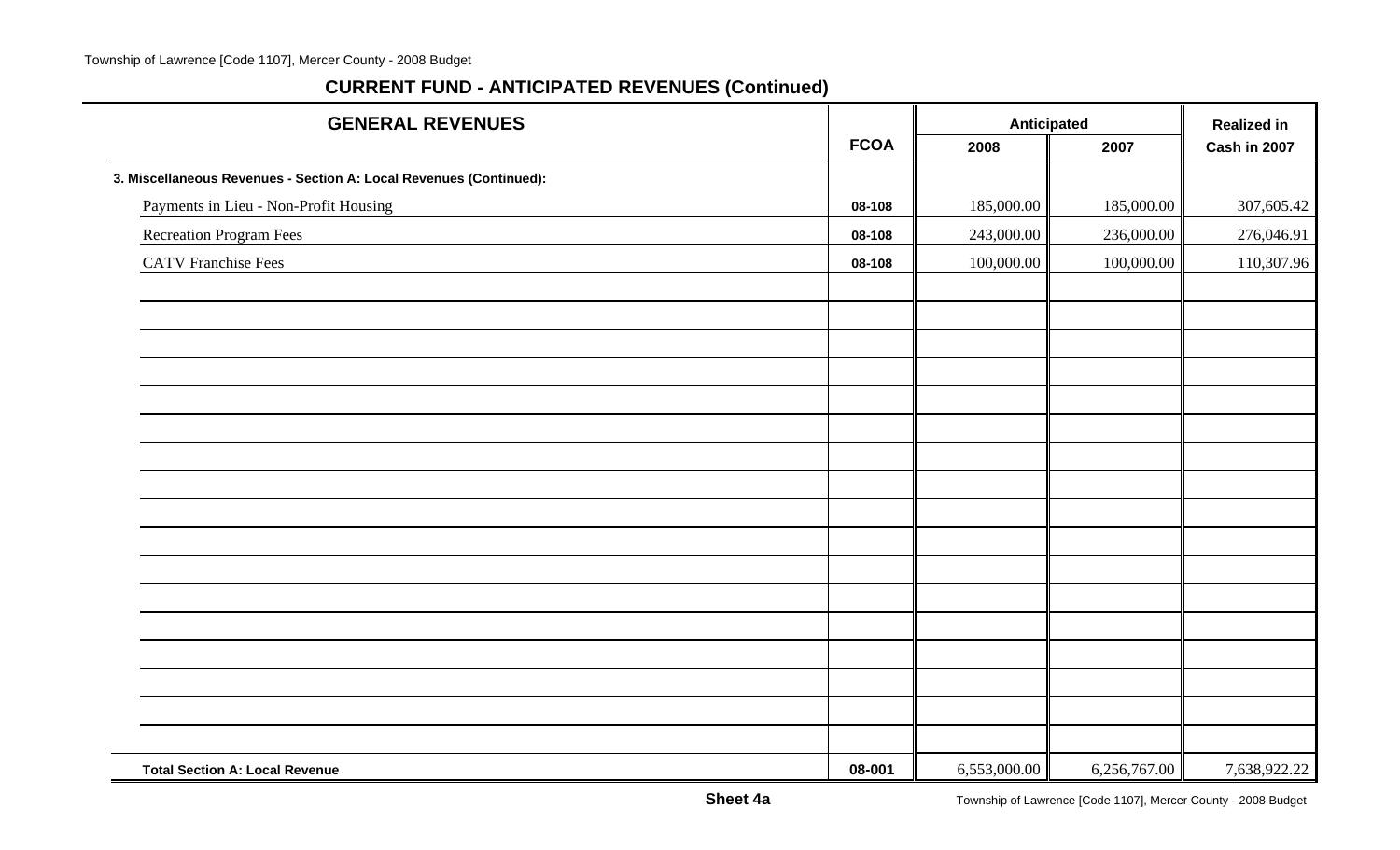| <b>GENERAL REVENUES</b>                                                            |             | Anticipated  | <b>Realized in</b> |              |
|------------------------------------------------------------------------------------|-------------|--------------|--------------------|--------------|
|                                                                                    | <b>FCOA</b> | 2008         | 2007               | Cash in 2007 |
| 3. Miscellaneous Revenues - Section B: State Aid Without Offsetting Appropriations |             |              |                    |              |
| Legislative Initiative Municipal Block Grant                                       | 09-201      |              | 114,333.00         | 114,333.00   |
| Extraordinary Aid (N.J.S.A. 52:27D-118.35)                                         | 09-204      |              |                    |              |
| Consolidated Municipal Property Tax Relief Aid                                     | 09-200      | 803,283.00   | 1,060,381.00       | 1,060,381.00 |
| Energy Receipts Tax (P.L. 1997, Chapters 162 & 167)                                | 09-202      | 4,128,746.00 | 3,905,363.00       | 3,905,363.00 |
| Supplemental Energy Receipts Tax                                                   | 09-203      | 181,805.00   | 181,805.00         | 181,805.00   |
| Municipal Property Tax Assistance                                                  | 09-212      |              | 103,335.00         | 103,335.00   |
| Municipal Homeland Security Assistance Aid                                         | 09-206      |              | 140,000.00         | 140,000.00   |
| Garden State Trust Fund                                                            | 09-205      | 4,322.00     | 4000.00            | 4322.35      |
|                                                                                    |             |              |                    |              |
|                                                                                    |             |              |                    |              |
|                                                                                    |             |              |                    |              |
|                                                                                    |             |              |                    |              |
|                                                                                    |             |              |                    |              |
|                                                                                    |             |              |                    |              |
|                                                                                    |             |              |                    |              |
|                                                                                    |             |              |                    |              |
|                                                                                    |             |              |                    |              |
|                                                                                    |             |              |                    |              |
|                                                                                    |             |              |                    |              |
| <b>Total Section B: State Aid Without Offsetting Appropriations</b>                | 09-001      | 5,118,156.00 | 5,509,217.00       | 5,509,539.35 |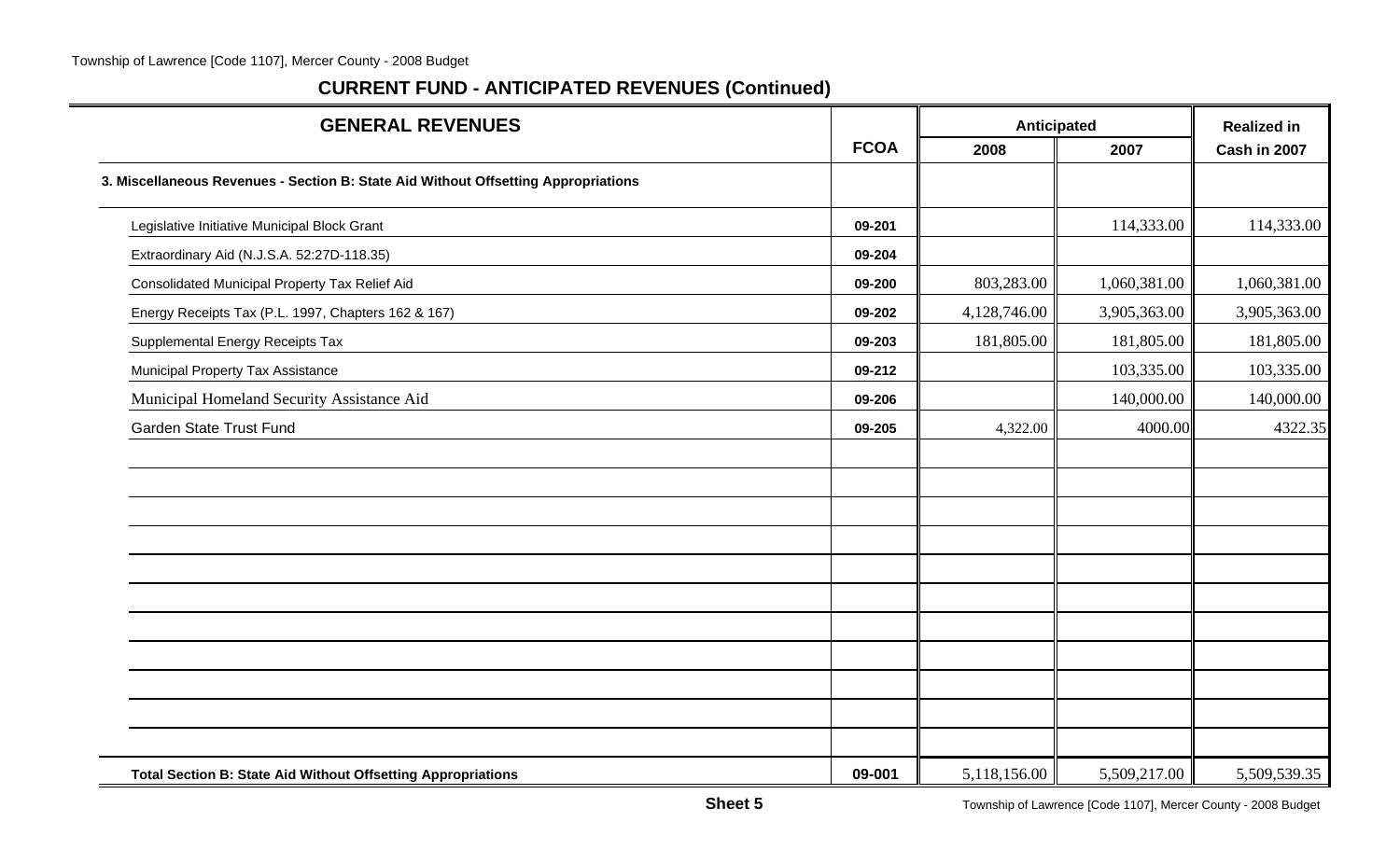| <b>GENERAL REVENUES</b>                                                                                                        |               | Anticipated          |                      | <b>Realized in</b>   |
|--------------------------------------------------------------------------------------------------------------------------------|---------------|----------------------|----------------------|----------------------|
|                                                                                                                                | <b>FCOA</b>   | 2008                 | 2007                 | Cash in 2007         |
| 3. Miscellaneous Revenues - Section C: Dedicated Uniform Construction Code Fees                                                |               |                      |                      |                      |
| Offset with Appropriations (N.J.S. 40A:4-36 and N.J.A.C. 5:23-4.17)                                                            | <b>XXXXXX</b> | <b>XXXXXXXXXX.XX</b> | <b>XXXXXXXXXX.XX</b> | <b>XXXXXXXXXX.XX</b> |
| <b>Uniform Construction Code Fees</b>                                                                                          | 08-160        | 815,000.00           | 960,000.00           | 817,753.80           |
|                                                                                                                                |               |                      |                      |                      |
|                                                                                                                                |               |                      |                      |                      |
|                                                                                                                                |               |                      |                      |                      |
|                                                                                                                                |               |                      |                      |                      |
|                                                                                                                                |               |                      |                      |                      |
|                                                                                                                                |               |                      |                      |                      |
| Special Item of General Revenue Anticipated with Prior Written                                                                 |               |                      |                      |                      |
| <b>Consent of Director of Local Government Services:</b>                                                                       | <b>XXXXXX</b> | <b>XXXXXXXXXX.XX</b> | <b>XXXXXXXXXX.XX</b> | <b>XXXXXXXXXX.XX</b> |
| Additional Dedicated Uniform Construction Code Fees offset with Appropriations<br>(N.J.S. 40A:4-45.3h and N.J.S.A. 5:23-4.17): | <b>XXXXXX</b> | <b>XXXXXXXXXX.XX</b> | <b>XXXXXXXXXX.XX</b> | <b>XXXXXXXXXX.XX</b> |
| <b>Uniform Construction Code Fees</b>                                                                                          | 08-160        |                      |                      |                      |
|                                                                                                                                |               |                      |                      |                      |
|                                                                                                                                | 08-161        |                      |                      |                      |
|                                                                                                                                |               |                      |                      |                      |
|                                                                                                                                |               |                      |                      |                      |
|                                                                                                                                |               |                      |                      |                      |
|                                                                                                                                |               |                      |                      |                      |
|                                                                                                                                |               |                      |                      |                      |
| Total Section C: Dedicated Uniform Construction Code Fees Offset with Appropriations                                           | 08-002        | 815,000.00           | 960,000.00           | 817,753.80           |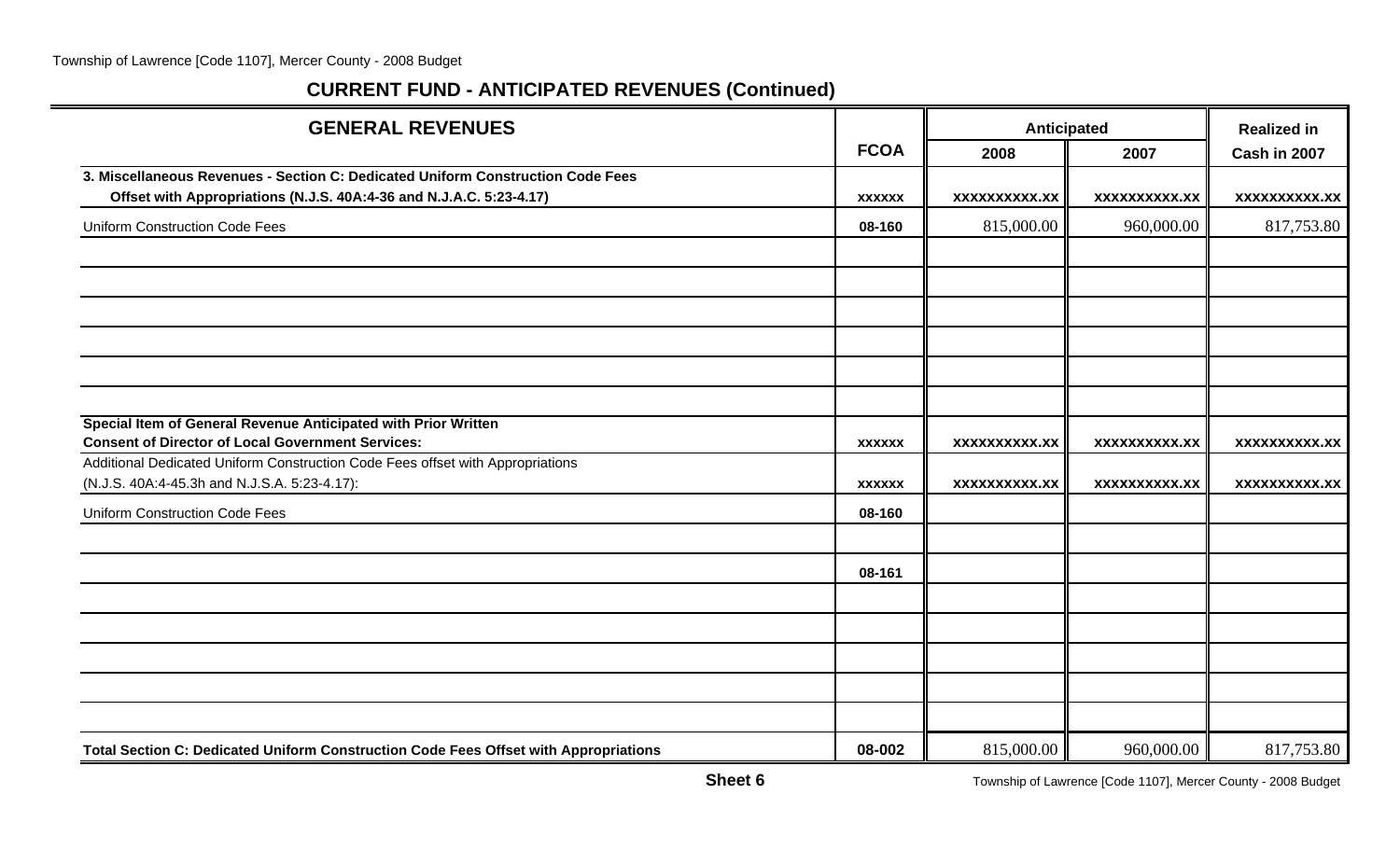| <b>GENERAL REVENUES</b>                                                                                                                                                                                                                |               | Anticipated  |                     | <b>Realized in</b> |  |
|----------------------------------------------------------------------------------------------------------------------------------------------------------------------------------------------------------------------------------------|---------------|--------------|---------------------|--------------------|--|
|                                                                                                                                                                                                                                        | <b>FCOA</b>   | 2008         | 2007                | Cash in 2007       |  |
| 3. Miscellaneous Revenues - Section E: Special Items of General Revenue Anticipated<br>with Prior Written Consent of Director of Local Government Services - Additional<br>Revenues Offset with Appropriations (N.J.S.A. 40A:4-45.3h): | <b>XXXXXX</b> | XXXXXXXXX.XX | <b>XXXXXXXXX.XX</b> | xxxxxxxxx.xx       |  |
| <b>Ambulance Service Fees</b>                                                                                                                                                                                                          |               | 260,000.00   | 125,000.00          | 117,496.94         |  |
|                                                                                                                                                                                                                                        |               |              |                     |                    |  |
|                                                                                                                                                                                                                                        |               |              |                     |                    |  |
|                                                                                                                                                                                                                                        |               |              |                     |                    |  |
|                                                                                                                                                                                                                                        |               |              |                     |                    |  |
|                                                                                                                                                                                                                                        |               |              |                     |                    |  |
|                                                                                                                                                                                                                                        |               |              |                     |                    |  |
|                                                                                                                                                                                                                                        |               |              |                     |                    |  |
|                                                                                                                                                                                                                                        |               |              |                     |                    |  |
|                                                                                                                                                                                                                                        |               |              |                     |                    |  |
|                                                                                                                                                                                                                                        |               |              |                     |                    |  |
|                                                                                                                                                                                                                                        |               |              |                     |                    |  |
|                                                                                                                                                                                                                                        |               |              |                     |                    |  |
|                                                                                                                                                                                                                                        |               |              |                     |                    |  |
|                                                                                                                                                                                                                                        |               |              |                     |                    |  |
|                                                                                                                                                                                                                                        |               |              |                     |                    |  |
|                                                                                                                                                                                                                                        |               |              |                     |                    |  |
| Total Section E: Special Item of General Revenue Anticipated with Prior Written                                                                                                                                                        | <b>XXXXXX</b> | xxxxxxxxx.xx | xxxxxxxxx.xx        | xxxxxxxxx.xx       |  |
| <b>Consent of Director of Local Government Services - Additional Revenues</b>                                                                                                                                                          | 08-003        | 260,000.00   | 125,000.00          | 117,496.94         |  |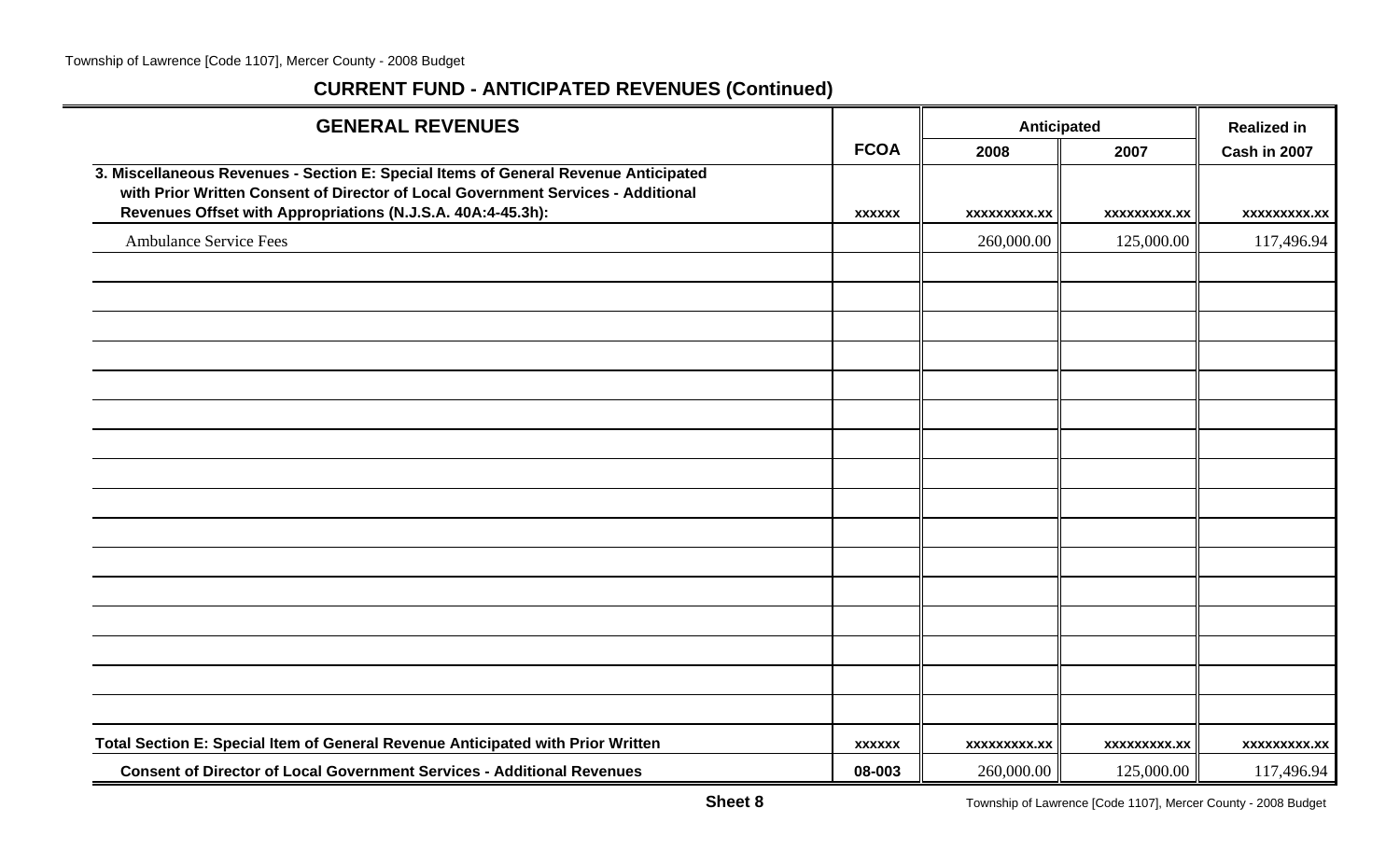| <b>GENERAL REVENUES</b>                                                                                                                                                                                                        |               | <b>Anticipated</b> |                     | <b>Realized in</b> |
|--------------------------------------------------------------------------------------------------------------------------------------------------------------------------------------------------------------------------------|---------------|--------------------|---------------------|--------------------|
|                                                                                                                                                                                                                                | <b>FCOA</b>   | 2008               | 2007                | Cash in 2007       |
| 3. Miscellaneous Revenues - Section F: Special Items of General Revenue Anticipated with<br>Prior Written Consent of Director of Local Government Services - Public and<br><b>Private Revenues Offset with Appropriations:</b> | <b>XXXXXX</b> | XXXXXXXX.XX        | <b>XXXXXXXXX.XX</b> | <b>XXXXXXXX.XX</b> |
| Public Health Priority Funding - 1987                                                                                                                                                                                          | 10-785        | 10,672.00          | 10,630.00           | 10,630.00          |
| N.J. Transportation Trust Fund Authority Act                                                                                                                                                                                   | 10-865        |                    |                     |                    |
| <b>Recycling Tonnange Grant</b>                                                                                                                                                                                                | 10-701        | 14,283.93          | 16,062.47           | 16,062.47          |
| Drunk Driving Enforcement Fund                                                                                                                                                                                                 | 10-745        | 12,209.77          | 7,878.50            | 7,878.50           |
| <b>Clean Communities Program</b>                                                                                                                                                                                               | 10-770        | 32,375.69          | 35,634.79           | 35,634.79          |
| Alcohol Education and Rehabilitation Fund                                                                                                                                                                                      | 10-702        |                    | 3,608.35            | 3,608.35           |
| Municipal Alliance on Alcoholism and Drug Abuse                                                                                                                                                                                | 10-703        | 22,218.00          | 23,857.00           | 23,857.00          |
| Safe and Secure Communities Program - P.L. 1994, Chapter 220                                                                                                                                                                   | 10-704        | 51,494.00          | 60,000.00           | 60,000.00          |
| New Jersey HHS Pandemic Influenza Preparedness                                                                                                                                                                                 | 10-801        |                    | 9,361.00            | 9,361.00           |
| <b>Buffer Zone Protection Plan</b>                                                                                                                                                                                             | 10-813        |                    | 50,000.00           | 50,000.00          |
| N.J. Division of Parks and Forestry Green Communities Grant                                                                                                                                                                    | 10-707        |                    | 3,000.00            | 3,000.00           |
| N.J. Department of Law & Public Safety, Div. Of Highway Safety                                                                                                                                                                 |               |                    | 3,965.12            | 3,965.12           |
| N.J. DCA Small Cities Community Block Grant                                                                                                                                                                                    | 10-811        |                    | 475,000.00          | 475,000.00         |
| N.J. Dept. H&H.S. Tobacco Age of Sale Enforcement Program                                                                                                                                                                      | 10-712        | 900.00             | 660.00              | 660.00             |
| New Jersey Housing - Building Inspections                                                                                                                                                                                      | 10-713        | 4,013.00           | 23,489.00           | 23,489.00          |
| N.J. State Police Hazardous Material Emergency Planning                                                                                                                                                                        |               |                    | 9,350.00            | 9,350.00           |
| N.J. Body Armor Grant                                                                                                                                                                                                          | 10-715        | 7,572.45           | 6,546.02            | 6,546.02           |
| N.J. Division of Highway Traffic Safety, Click It or Ticket                                                                                                                                                                    | 10-797        |                    |                     |                    |
| U.S. Dept. of Justice, Gang Resistance Education and Training                                                                                                                                                                  |               |                    | 27,610.00           | 27,610.00          |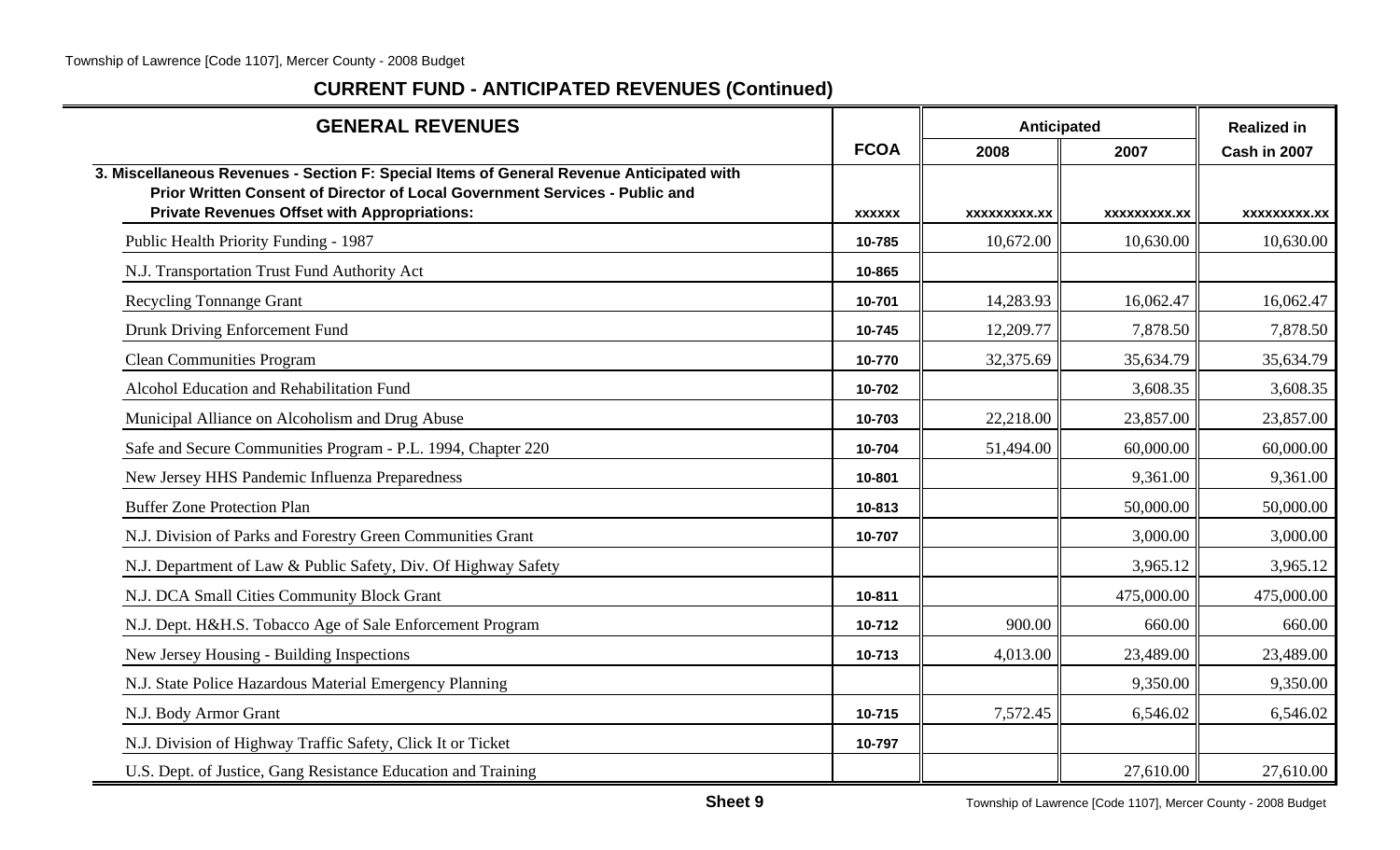| <b>GENERAL REVENUES</b>                                                                                                                                                                                                             |               | Anticipated         |                     | <b>Realized in</b> |
|-------------------------------------------------------------------------------------------------------------------------------------------------------------------------------------------------------------------------------------|---------------|---------------------|---------------------|--------------------|
|                                                                                                                                                                                                                                     | <b>FCOA</b>   | 2008                | 2007                | Cash in 2007       |
| 3. Miscellaneous Revenues - Section F: Special Items of General Revenue Anticipated with<br>Prior Written Consent of Director of Local Government Services - Public and<br>Private Revenues Offset with Appropriations (continued): | <b>XXXXXX</b> | <b>XXXXXXXXX.XX</b> | <b>XXXXXXXXX.XX</b> | XXXXXXXXX.XX       |
| Federal Highway Administration Recreation Trails Program                                                                                                                                                                            | 10-722        |                     | 25,000.00           | 25,000.00          |
| N.J. Division of Highway Safety Year-End Crackdown                                                                                                                                                                                  | 10-812        |                     | 5,000.00            | 5,000.00           |
| N.J. Dept HHS, Hepatitis B Immunizations                                                                                                                                                                                            |               |                     | 1,334.00            | 1,334.00           |
| N.J. Department of Transportation Safet Streets to Schools                                                                                                                                                                          | 10-799        | 47,000.00           | 27,301.80           | 27,301.80          |
| N.J. DEP, Tree Planting Grant                                                                                                                                                                                                       |               |                     | 25,000.00           | 25,000.00          |
| N.J. Div. of Highway Safety, You Drink, You Drive, You Lose Grant                                                                                                                                                                   |               |                     | 5,000.00            | 5,000.00           |
| N.J. Law and Public Safety Juvenile Justice Grant                                                                                                                                                                                   |               | 54,309.00           |                     |                    |
| N.J. State Police Emergency Management Assistance                                                                                                                                                                                   | 10-810        | 3,000.00            |                     |                    |
| Bristol Meyers Squibb Trail Grant                                                                                                                                                                                                   |               | 200,000.00          |                     |                    |
|                                                                                                                                                                                                                                     |               |                     |                     |                    |
|                                                                                                                                                                                                                                     |               |                     |                     |                    |
|                                                                                                                                                                                                                                     |               |                     |                     |                    |
|                                                                                                                                                                                                                                     |               |                     |                     |                    |
|                                                                                                                                                                                                                                     |               |                     |                     |                    |
|                                                                                                                                                                                                                                     |               |                     |                     |                    |
|                                                                                                                                                                                                                                     |               |                     |                     |                    |
|                                                                                                                                                                                                                                     |               |                     |                     |                    |
| Total Section F: Special Item of General Revenue Anticipated with Prior Written                                                                                                                                                     | <b>XXXXXX</b> | <b>XXXXXXXXX.XX</b> | <b>XXXXXXXXX.XX</b> | XXXXXXXXX.XX       |
| <b>Consent of Director of Local Government Services - Public and Private Revenues</b>                                                                                                                                               | 10-001        | 460,047.84          | 855,288.05          | 855,288.05         |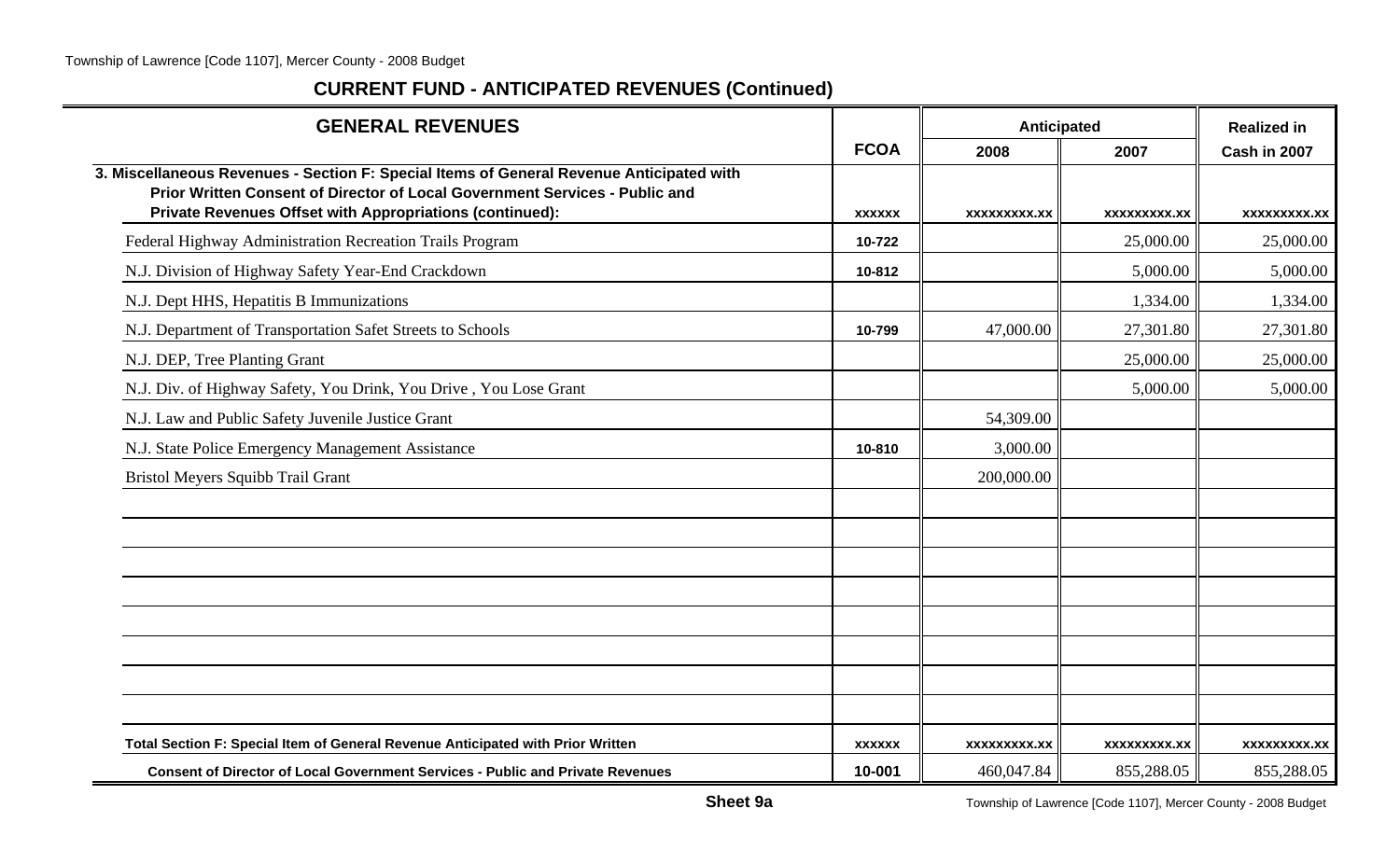| <b>GENERAL REVENUES</b>                                                                                                                                                    |               | Anticipated         |                     | <b>Realized in</b>  |
|----------------------------------------------------------------------------------------------------------------------------------------------------------------------------|---------------|---------------------|---------------------|---------------------|
|                                                                                                                                                                            | <b>FCOA</b>   | 2008                | 2007                | Cash in 2007        |
| 3. Miscellaneous Revenues - Section G: Special Items of General Revenue Anticipated with<br>Prior Written Consent of Director of Local Government Services - Other Special |               |                     |                     |                     |
| Items:                                                                                                                                                                     | <b>XXXXXX</b> | <b>XXXXXXXXX.XX</b> | <b>XXXXXXXXX.XX</b> | <b>XXXXXXXXX.XX</b> |
| Utility Operating Surplus of Prior Year                                                                                                                                    | 08-116        |                     |                     |                     |
| Uniform Fire Safety Act                                                                                                                                                    | 08-106        | 140,000.00          | 140,000.00          | 198,410.14          |
| Hotel/Motel Occupancy Tax                                                                                                                                                  | 08-162        | 113,000.00          | 100,000.00          | 217,582.59          |
| Quaker Bridge Mall Police Staffing Agreement                                                                                                                               | 08-163        | 100,000.00          | 100,000.00          | 145,653.68          |
| <b>Public Assistance Trust Fund I Surplus</b>                                                                                                                              | 08-164        |                     | 42,071.83           | 42,965.60           |
| Premium on Note Sale                                                                                                                                                       | 08-165        | 18,282.13           | 49,377.43           | 49,377.43           |
| Premium on Bond Sale                                                                                                                                                       |               | 19,108.87           |                     |                     |
| <b>Reserve Sale of Municipal Assets</b>                                                                                                                                    |               | 161,050.00          |                     |                     |
|                                                                                                                                                                            |               |                     |                     |                     |
|                                                                                                                                                                            |               |                     |                     |                     |
|                                                                                                                                                                            |               |                     |                     |                     |
|                                                                                                                                                                            |               |                     |                     |                     |
|                                                                                                                                                                            |               |                     |                     |                     |
|                                                                                                                                                                            |               |                     |                     |                     |
|                                                                                                                                                                            |               |                     |                     |                     |
|                                                                                                                                                                            |               |                     |                     |                     |
|                                                                                                                                                                            |               |                     |                     |                     |
|                                                                                                                                                                            |               |                     |                     |                     |
|                                                                                                                                                                            |               |                     |                     |                     |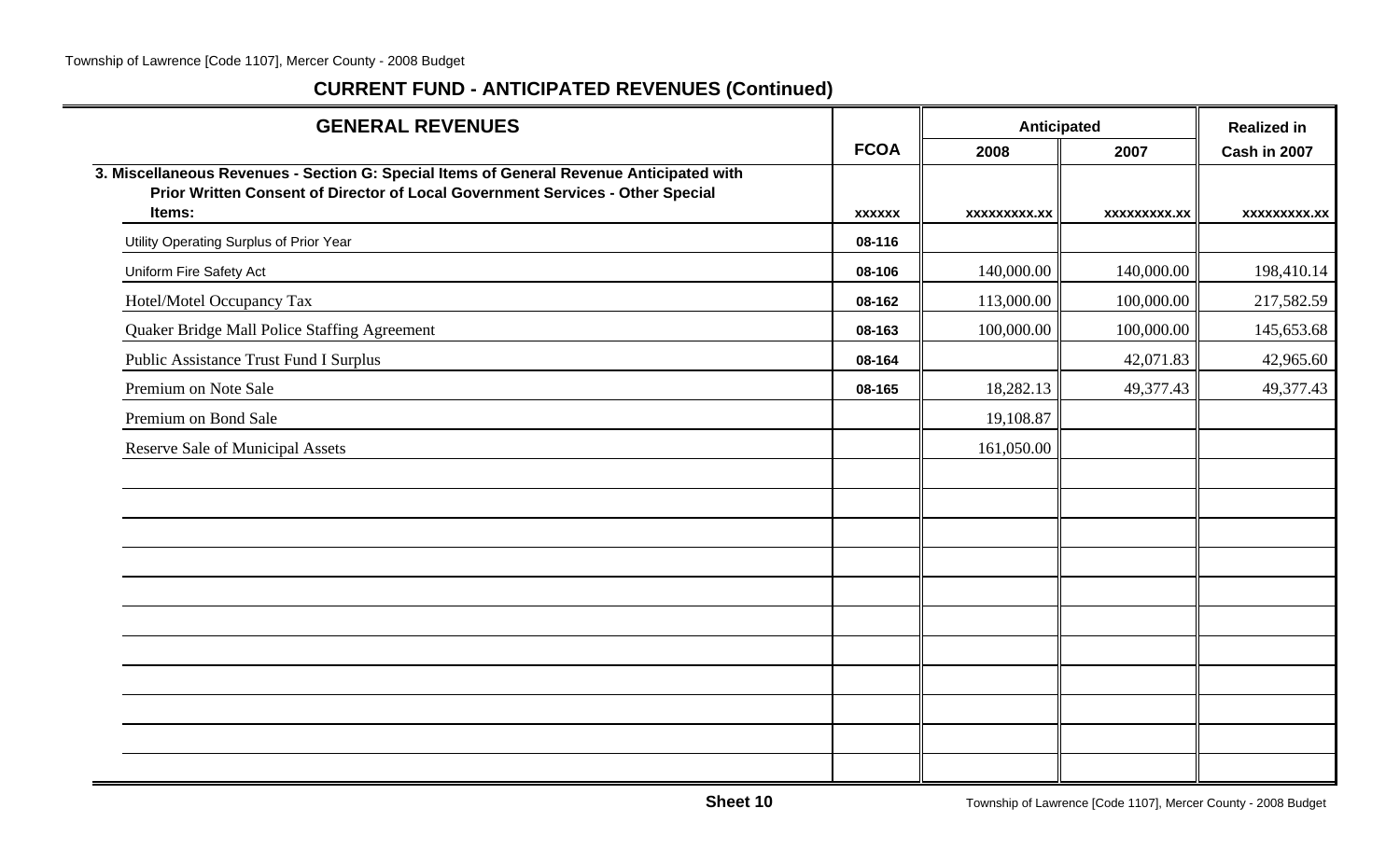| <b>GENERAL REVENUES</b>                                                                                                                                                    |               |                     | Anticipated         | <b>Realized in</b>  |
|----------------------------------------------------------------------------------------------------------------------------------------------------------------------------|---------------|---------------------|---------------------|---------------------|
|                                                                                                                                                                            | <b>FCOA</b>   | 2008                | 2007                | Cash in 2007        |
| 3. Miscellaneous Revenues - Section G: Special Items of General Revenue Anticipated with<br>Prior Written Consent of Director of Local Government Services - Other Special |               |                     |                     |                     |
| Items (continued):                                                                                                                                                         | <b>XXXXXX</b> | <b>XXXXXXXXX.XX</b> | <b>XXXXXXXXX.XX</b> | <b>XXXXXXXXX.XX</b> |
|                                                                                                                                                                            |               |                     |                     |                     |
|                                                                                                                                                                            |               |                     |                     |                     |
|                                                                                                                                                                            |               |                     |                     |                     |
|                                                                                                                                                                            |               |                     |                     |                     |
|                                                                                                                                                                            |               |                     |                     |                     |
|                                                                                                                                                                            |               |                     |                     |                     |
|                                                                                                                                                                            |               |                     |                     |                     |
|                                                                                                                                                                            |               |                     |                     |                     |
|                                                                                                                                                                            |               |                     |                     |                     |
|                                                                                                                                                                            |               |                     |                     |                     |
|                                                                                                                                                                            |               |                     |                     |                     |
|                                                                                                                                                                            |               |                     |                     |                     |
|                                                                                                                                                                            |               |                     |                     |                     |
|                                                                                                                                                                            |               |                     |                     |                     |
|                                                                                                                                                                            |               |                     |                     |                     |
|                                                                                                                                                                            |               |                     |                     |                     |
|                                                                                                                                                                            |               |                     |                     |                     |
| Total Section G: Special Item of General Revenue Anticipated with Prior Written                                                                                            | <b>XXXXXX</b> | <b>XXXXXXXXX.XX</b> | <b>XXXXXXXXX.XX</b> | <b>XXXXXXXXX.XX</b> |
| Consent of Director of Local Government Services - Other Special Items                                                                                                     | 08-004        | 551,441.00          | 431,449.26          | 653,989.44          |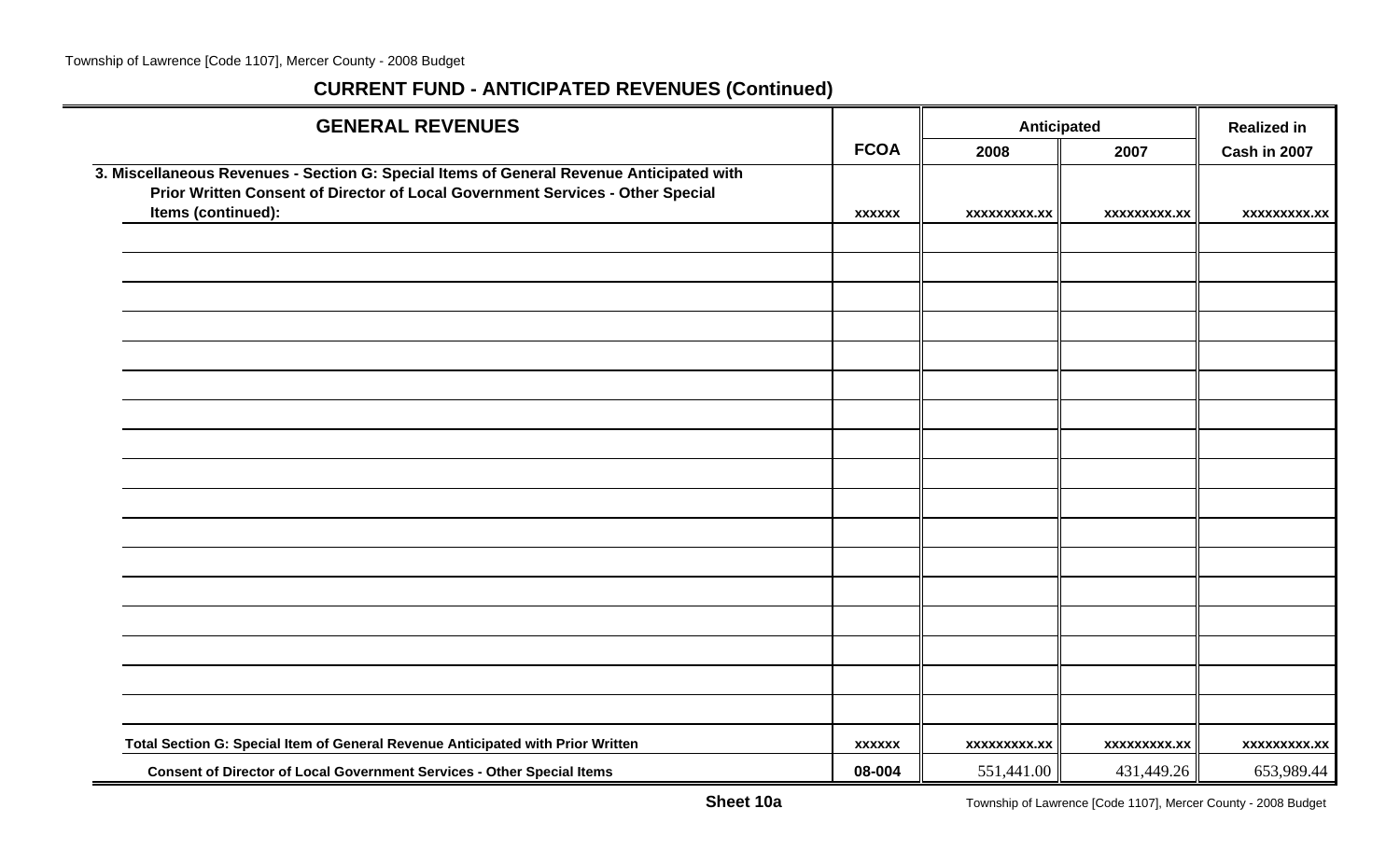| <b>GENERAL REVENUES</b>                                                                                                                                                      |               |                     | Anticipated         | <b>Realized in</b>  |
|------------------------------------------------------------------------------------------------------------------------------------------------------------------------------|---------------|---------------------|---------------------|---------------------|
|                                                                                                                                                                              | <b>FCOA</b>   | 2008                | 2007                | Cash in 2007        |
| <b>SUMMARY OF REVENUES</b>                                                                                                                                                   |               |                     |                     |                     |
|                                                                                                                                                                              | <b>XXXXXX</b> | XXXXXXXXX.XX        | <b>XXXXXXXXX.XX</b> | <b>XXXXXXXXX.XX</b> |
| 1. Surplus Anticipated (Sheet 4, #1)                                                                                                                                         | 08-101        | 6,210,000.00        | 6,133,000.00        | 6,133,000.00        |
| 2. Surplus Anticipated with Prior Written Consent of Director of Local Government Services (Sheet 4, #2)                                                                     | 08-102        | 0.00                | 0.00                | 0.00                |
| 3. Miscellaneous Revenues:                                                                                                                                                   | <b>XXXXXX</b> | <b>XXXXXXXXX.XX</b> | <b>XXXXXXXXX.XX</b> | xxxxxxxxx.xx        |
| <b>Total Section A: Local Revenues</b>                                                                                                                                       | 08-001        | 6,553,000.00        | 6,256,767.00        | 7,638,922.22        |
| Total Section B: State Aid Without Offsetting Appropriations                                                                                                                 | 09-001        | 5,118,156.00        | 5,509,217.00        | 5,509,539.35        |
| Total Section C: Dedicated Uniform Construction Code Fees Offset with Appropriations                                                                                         | 08-002        | 815,000.00          | 960,000.00          | 817,753.80          |
| Special Items of General Revenue Anticipated with Prior Written Consent of<br>Total Section D:<br>Director of Local Government Service-Interlocal Muni. Services Agreements  | 11-001        | 0.00                | 0.00                | 0.00                |
| Special Items of General Revenue Anticipated with Prior Written Consent of<br><b>Total Section E:</b><br>Director of Local Government Services - Additional Revenues         | 08-003        | 260,000.00          | 125,000.00          | 117,496.94          |
| Special Items of General Revenue Anticipated with Prior Written Consent of<br><b>Total Section F:</b><br>Director of Local Government Services - Public and Private Revenues | 10-001        | 460,047.84          | 855,288.05          | 855,288.05          |
| Special Items of General Revenue Anticipated with Prior Written Consent of<br><b>Total Section G:</b><br>Director of Local Government Services - Other Special Items         | 08-004        | 551,441.00          | 431,449.26          | 653,989.44          |
| <b>Total Miscellaneous Revenues</b>                                                                                                                                          | 13-099        | 13,757,644.84       | 14, 137, 721. 31    | 15,592,989.80       |
| 4. Receipts from Delinquent Taxes                                                                                                                                            | 15-499        | 768,000.00          | 768,000.00          | 1,175,396.81        |
| 5. Subtotal General Revenues (Items 1,2,3 and 4)                                                                                                                             | 13-199        | 20,735,644.84       | 21,038,721.31       | 22,901,386.61       |
| 6. Amount to be Raised by Taxes for Support of Municipal Budget:                                                                                                             | <b>XXXXXX</b> |                     |                     |                     |
| a) Local Tax for Municipal Purposes Including Reserve for Uncollected Taxes                                                                                                  | 07-190        | 19,107,838.89       | 18,057,555.10       | <b>XXXXXXXXX.XX</b> |
| b) Addition to Local District School Tax                                                                                                                                     | 07-191        | 0.00                |                     | <b>XXXXXXXXX.XX</b> |
| Total Amount to be Raised by Taxes for Support of Municipal Budget                                                                                                           | 07-199        | 19,107,838.89       | 18,057,555.10       | 21,119,303.82       |
| <b>7. Total General Revenues</b>                                                                                                                                             | 13-299        | 39,843,483.73       | 39,096,276.41       | 44,020,690.43       |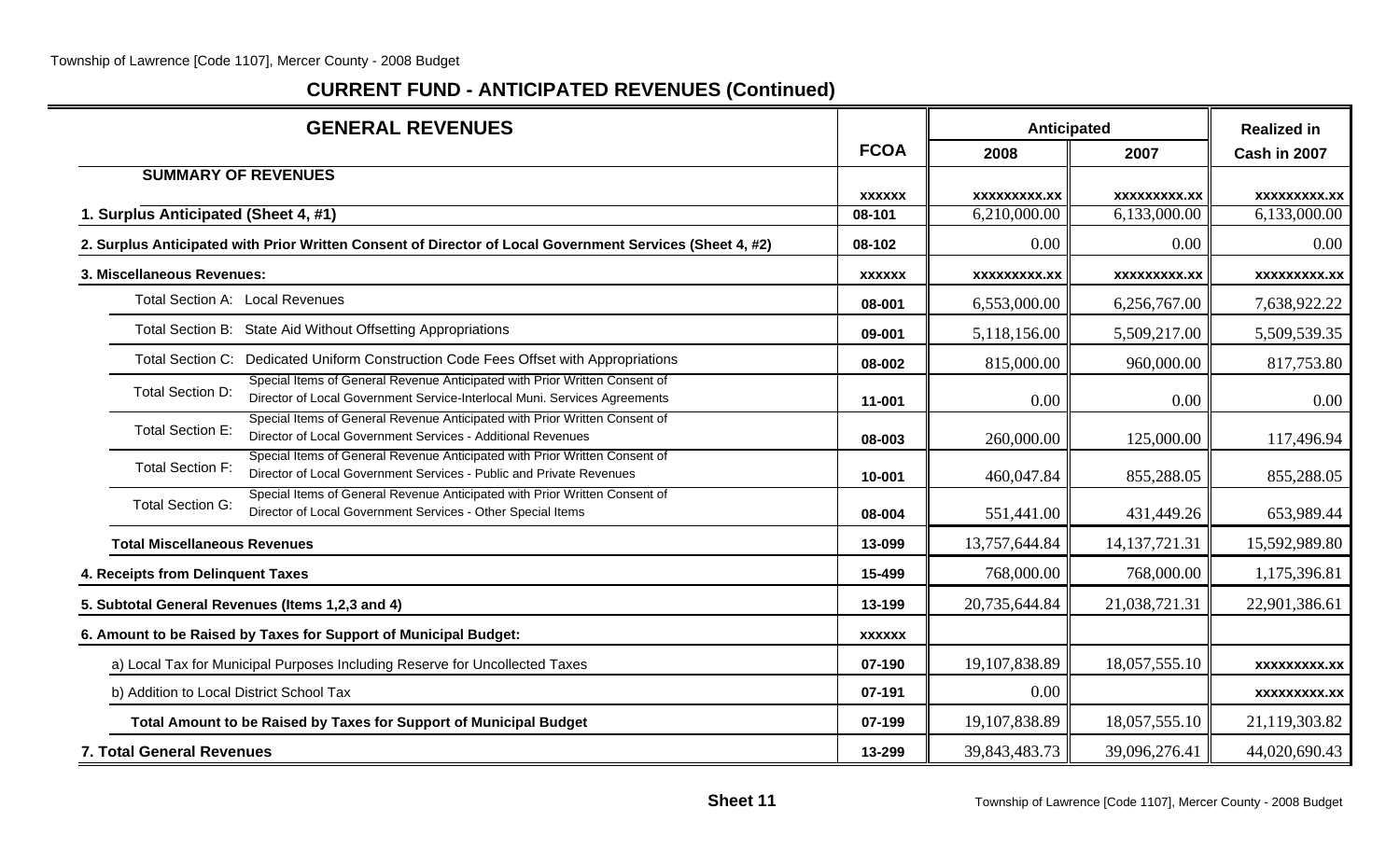| <b>8. GENERAL APPROPRIATIONS</b> |             |            | Appropriated |                  |                       | Expended 2007  |                 |  |
|----------------------------------|-------------|------------|--------------|------------------|-----------------------|----------------|-----------------|--|
|                                  |             |            |              | for 2007 By      | Total for 2007        |                |                 |  |
| (A) Operations - within "CAPS"   | <b>FCOA</b> | for 2008   | for 2007     | <b>Emergency</b> | <b>As Modified By</b> | Paid or        | <b>Reserved</b> |  |
|                                  |             |            |              | Appropriation    | <b>All Transfers</b>  | <b>Charged</b> |                 |  |
| General Government               |             |            |              |                  |                       |                |                 |  |
| Administrative and Executive     |             |            |              |                  |                       |                |                 |  |
| Township Council                 | 20-110      |            |              |                  |                       |                |                 |  |
| Salaries and Wages               | 20-110-1    | 57,609.00  | 56,109.00    |                  | 56,109.00             | 55,893.24      | 215.76          |  |
| Other Expenses                   | 20-110-2    | 7,375.00   | 7,375.00     |                  | 7,375.00              | 7,221.08       | 153.92          |  |
| Municipal Manager's Office       | 20-100      |            |              |                  |                       |                |                 |  |
| Salaries and Wages               | 20-100-1    | 194,877.00 | 187,967.00   |                  | 187,967.00            | 185,341.00     | 2,626.00        |  |
| Other Expenses                   | 20-100-2    | 28,500.00  | 28,000.00    |                  | 28,000.00             | 25,264.31      | 2,735.69        |  |
| <b>Municipal Clerk</b>           | 20-120      |            |              |                  |                       |                |                 |  |
| Salaries and Wages               | 20-120-1    | 202,760.00 | 192,896.00   |                  | 204,396.00            | 201,403.86     | 2,992.14        |  |
| Other Expenses                   | 20-120-2    | 88,000.00  | 92,000.00    |                  | 92,000.00             | 82,717.91      | 9,282.09        |  |
| <b>Legal Services</b>            | 20-155      |            |              |                  |                       |                |                 |  |
| Other Expenses                   | 20-155-2    | 99,000.00  | 99,000.00    |                  | 94,000.00             | 79,535.50      | 14,464.50       |  |
|                                  |             |            |              |                  |                       |                |                 |  |
|                                  |             |            |              |                  |                       |                |                 |  |
|                                  |             |            |              |                  |                       |                |                 |  |
|                                  |             |            |              |                  |                       |                |                 |  |
|                                  |             |            |              |                  |                       |                |                 |  |
|                                  |             |            |              |                  |                       |                |                 |  |
|                                  |             |            |              |                  |                       |                |                 |  |
|                                  |             |            |              |                  |                       |                |                 |  |
|                                  |             |            |              |                  |                       |                |                 |  |
|                                  |             |            |              |                  |                       |                |                 |  |
|                                  |             |            |              |                  |                       |                |                 |  |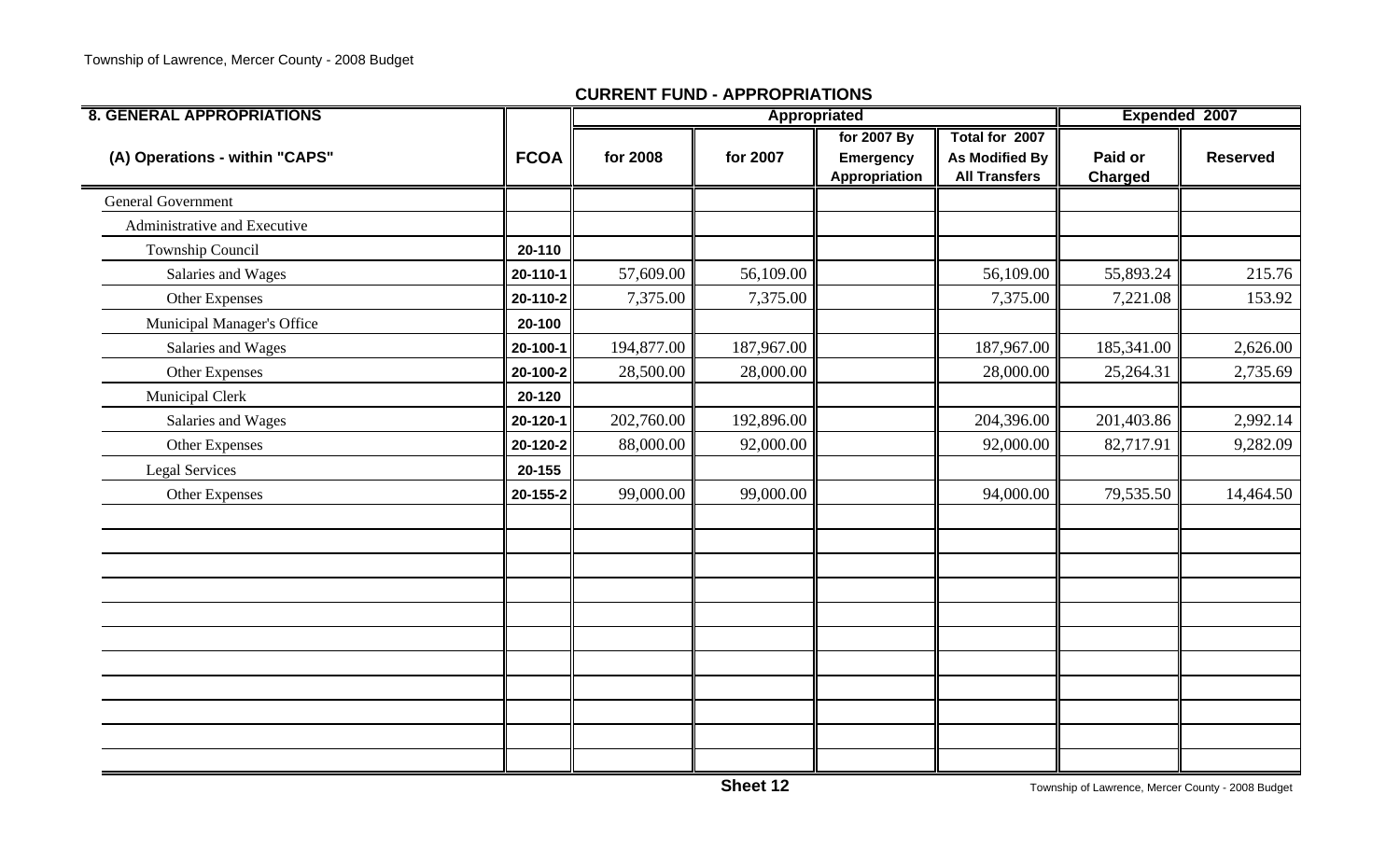| <b>8. GENERAL APPROPRIATIONS</b>             |             |              | Appropriated |                                                  |                                                                 | Expended 2007             |                 |
|----------------------------------------------|-------------|--------------|--------------|--------------------------------------------------|-----------------------------------------------------------------|---------------------------|-----------------|
| (A) Operations - within "CAPS" - (continued) | <b>FCOA</b> | for 2008     | for 2007     | for 2007 By<br><b>Emergency</b><br>Appropriation | Total for 2007<br><b>As Modified By</b><br><b>All Transfers</b> | Paid or<br><b>Charged</b> | <b>Reserved</b> |
| Finance:                                     |             |              |              |                                                  |                                                                 |                           |                 |
| <b>Financial Administration</b>              | 20-130      |              |              |                                                  |                                                                 |                           |                 |
| Salaries and Wages                           | 20-130-1    | 335,557.00   | 318,416.00   |                                                  | 318,416.00                                                      | 308,998.59                | 9,417.41        |
| Other Expenses                               | 20-130-2    | 40,000.00    | 40,000.00    |                                                  | 40,000.00                                                       | 39,961.91                 | 38.09           |
| <b>Audit Services</b>                        | 20-135      |              |              |                                                  |                                                                 |                           |                 |
| Other Expenses                               | 20-135-2    | 50,700.00    | 47,800.00    |                                                  | 47,800.00                                                       | 47,800.00                 |                 |
| <b>Assessment of Taxes</b>                   | 20-150      |              |              |                                                  |                                                                 |                           |                 |
| Salaries and Wages                           | 20-150-1    | 272,385.00   | 263,795.00   |                                                  | 263,795.00                                                      | 259,838.19                | 3,956.81        |
| Other Expenses                               | 20-150-2    | 30,000.00    | 45,000.00    |                                                  | 45,000.00                                                       | 41,454.23                 | 3,545.77        |
| <b>Collection of Taxes</b>                   | 20-145      |              |              |                                                  |                                                                 |                           |                 |
| Salaries and Wages                           | 20-145-1    | 234,566.00   | 223,825.00   |                                                  | 223,825.00                                                      | 221,526.14                | 2,298.86        |
| Other Expenses                               | 20-145-2    | 45,000.00    | 45,000.00    |                                                  | 45,000.00                                                       | 44,125.79                 | 874.21          |
|                                              |             |              |              |                                                  |                                                                 |                           |                 |
| <b>Unemployment Insurance</b>                | 23-225      | 22,000.00    | 22,000.00    |                                                  | 22,000.00                                                       | 22,000.00                 |                 |
| <b>General Liability</b>                     | 23-210-2    | 267,000.00   | 267,000.00   |                                                  | 267,000.00                                                      | 266,500.00                | 500.00          |
| <b>Workers Compensation</b>                  | 23-215-2    | 60,000.00    | 57,000.00    |                                                  | 57,000.00                                                       | 56,500.00                 | 500.00          |
| <b>Employee Group Health</b>                 | 23-220-2    | 2,625,000.00 | 2,600,000.00 |                                                  | 2,600,000.00                                                    | 2,572,005.74              | 27,994.26       |
|                                              |             |              |              |                                                  |                                                                 |                           |                 |
|                                              |             |              |              |                                                  |                                                                 |                           |                 |
|                                              |             |              |              |                                                  |                                                                 |                           |                 |
|                                              |             |              |              |                                                  |                                                                 |                           |                 |
|                                              |             |              |              |                                                  |                                                                 |                           |                 |
|                                              |             |              |              |                                                  |                                                                 |                           |                 |
|                                              |             |              |              |                                                  |                                                                 |                           |                 |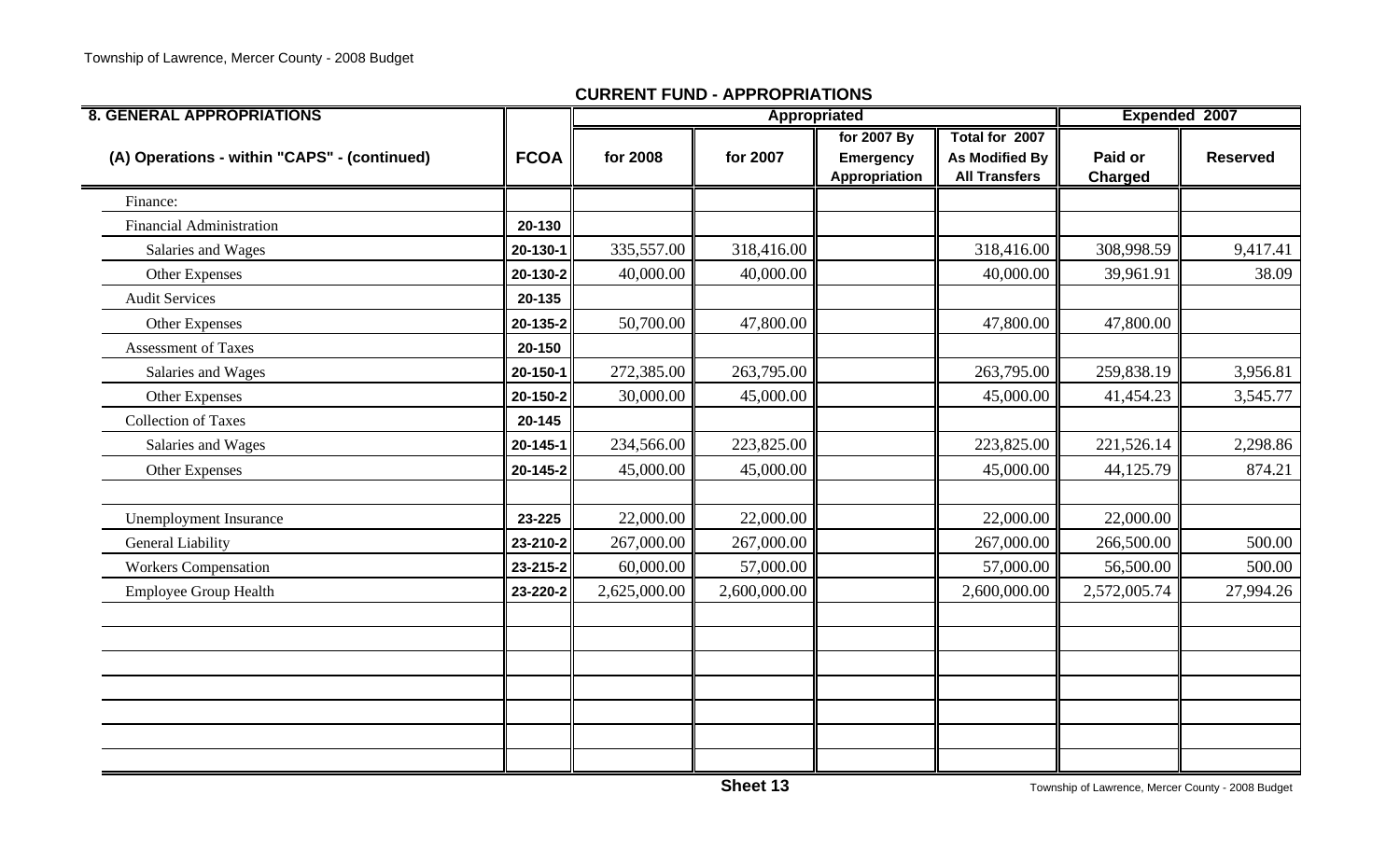| <b>8. GENERAL APPROPRIATIONS</b>             |             |              | Appropriated |                                                  |                                                                 | Expended 2007             |                 |
|----------------------------------------------|-------------|--------------|--------------|--------------------------------------------------|-----------------------------------------------------------------|---------------------------|-----------------|
| (A) Operations - within "CAPS" - (continued) | <b>FCOA</b> | for 2008     | for 2007     | for 2007 By<br><b>Emergency</b><br>Appropriation | Total for 2007<br><b>As Modified By</b><br><b>All Transfers</b> | Paid or<br><b>Charged</b> | <b>Reserved</b> |
| Police Department                            | 25-240      |              |              |                                                  |                                                                 |                           |                 |
| Salaries and Wages                           | 25-240-1    | 7,260,495.00 | 7,067,895.00 |                                                  | 7,027,895.00                                                    | 6,804,187.78              | 223,707.22      |
| Other Expenses                               | 25-240-2    | 255,000.00   | 258,000.00   |                                                  | 266,000.00                                                      | 265,740.43                | 259.57          |
| Police Dispatch/911                          | 25-250      |              |              |                                                  |                                                                 |                           |                 |
| Salaries and Wages                           | 25-250-1    | 402,645.00   | 389,015.00   |                                                  | 389,015.00                                                      | 367,430.68                | 21,584.32       |
| Other Expenses                               | 25-250-2    | 1,500.00     | 1,500.00     |                                                  | 1,500.00                                                        | 1,454.68                  | 45.32           |
| Office of Emergency Management               | 25-252      |              |              |                                                  |                                                                 |                           |                 |
| Salaries and Wages                           | 25-252-1    | 56,868.00    | 52,610.00    |                                                  | 53,610.00                                                       | 52,902.74                 | 707.26          |
| Other Expenses                               | 25-252-2    | 7,500.00     | 7,500.00     |                                                  | 7,500.00                                                        | 6,339.86                  | 1,160.14        |
| Lawrence Township Fire Services              |             |              |              |                                                  |                                                                 |                           |                 |
| Salaries and Wages                           | 25-264-1    | 247,830.00   | 264,835.00   |                                                  | 264,835.00                                                      | 239,873.38                | 24,961.62       |
| Other Expenses                               | 25-264-2    | 54,500.00    | 28,500.00    |                                                  | 28,500.00                                                       | 28,064.61                 | 435.39          |
|                                              |             |              |              |                                                  |                                                                 |                           |                 |
|                                              |             |              |              |                                                  |                                                                 |                           |                 |
|                                              |             |              |              |                                                  |                                                                 |                           |                 |
|                                              |             |              |              |                                                  |                                                                 |                           |                 |
|                                              |             |              |              |                                                  |                                                                 |                           |                 |
|                                              |             |              |              |                                                  |                                                                 |                           |                 |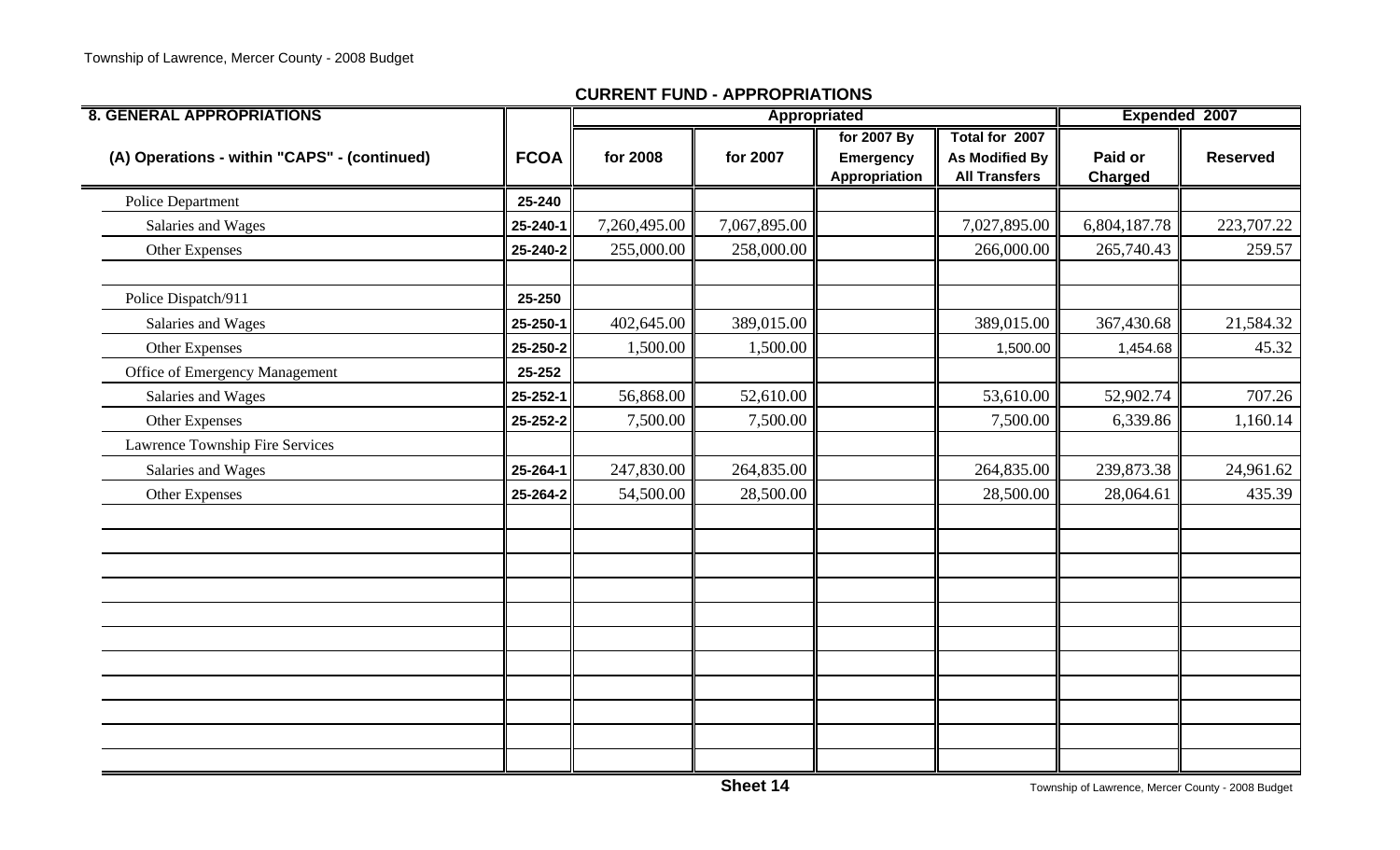| <b>8. GENERAL APPROPRIATIONS</b>             |             |            |            | Appropriated               |                                               | Expended 2007      |                 |
|----------------------------------------------|-------------|------------|------------|----------------------------|-----------------------------------------------|--------------------|-----------------|
|                                              |             |            |            | for 2007 By                | Total for 2007                                |                    |                 |
| (A) Operations - within "CAPS" - (continued) | <b>FCOA</b> | for 2008   | for 2007   | Emergency<br>Appropriation | <b>As Modified By</b><br><b>All Transfers</b> | Paid or<br>Charged | <b>Reserved</b> |
| <b>Public Safety Continued:</b>              |             |            |            |                            |                                               |                    |                 |
| Aid to Volunteer Fire Companies              | 25-255      |            |            |                            |                                               |                    |                 |
| Slackwood Volunteer Fire Company             | 25-255-2    | 30,000.00  | 30,000.00  |                            | 30,000.00                                     | 30,000.00          |                 |
| Lawrence Road Fire Company                   | 25-255-2    | 30,000.00  | 30,000.00  |                            | 30,000.00                                     | 30,000.00          |                 |
| Lawrenceville Fire Company                   | 25-255-2    | 30,000.00  | 30,000.00  |                            | 30,000.00                                     | 30,000.00          |                 |
| Aid to Volunteer First Aid Organization      | 25-260      |            | 12,500.00  |                            | 12,500.00                                     |                    | 12,500.00       |
| <b>Emergency Medical Services</b>            | 25-265      |            |            |                            |                                               |                    |                 |
| Salaries and Wages                           | 25-265-1    | 246,474.00 | 302,322.00 |                            | 302,322.00                                    | 286,933.84         | 15,388.16       |
| Other Expenses                               | 25-265-2    | 27,000.00  | 27,000.00  |                            | 27,000.00                                     | 15,569.31          | 11,430.69       |
| Fire Inspection                              | 25-265      |            |            |                            |                                               |                    |                 |
| Salaries and Wages                           | 25-265-1    | 223,946.00 | 215,512.00 |                            | 217,712.00                                    | 213,346.49         | 4,365.51        |
| Other Expenses                               | 25-265-2    | 14,000.00  | 10,000.00  |                            | 10,000.00                                     | 9,659.71           | 340.29          |
| Municipal Court                              |             |            |            |                            |                                               |                    |                 |
| Salaries and Wages                           | 43-490-1    | 411,253.00 | 403,324.00 |                            | 403,324.00                                    | 376,187.12         | 27,136.88       |
| Other Expenses                               | 43-490-2    | 63,300.00  | 63,300.00  |                            | 63,300.00                                     | 57,887.52          | 5,412.48        |
| OSHA Compliance - P.L. 1983, Ch 516          |             |            |            |                            |                                               |                    |                 |
| Fire Inspection                              | 25-265      |            |            |                            |                                               |                    |                 |
| Salaries and Wages                           | 25-265-1    | 7,994.00   | 7,994.00   |                            | 7,994.00                                      | 7,963.12           | 30.88           |
| Other Expenses                               | 25-265-2    | 38,000.00  | 35,000.00  |                            | 35,000.00                                     | 35,000.00          |                 |
|                                              |             |            |            |                            |                                               |                    |                 |
| Public Defender (P.L. 1997, c. 256)          | 43-495      |            |            |                            |                                               |                    |                 |
| Salaries and Wages                           | 43-495-1    | 7,000.00   | 7,153.00   |                            | 7,153.00                                      | 4,870.47           | 2,282.53        |
| Other Expenses                               | 43-495-2    |            |            |                            |                                               |                    |                 |
|                                              |             |            |            |                            |                                               |                    |                 |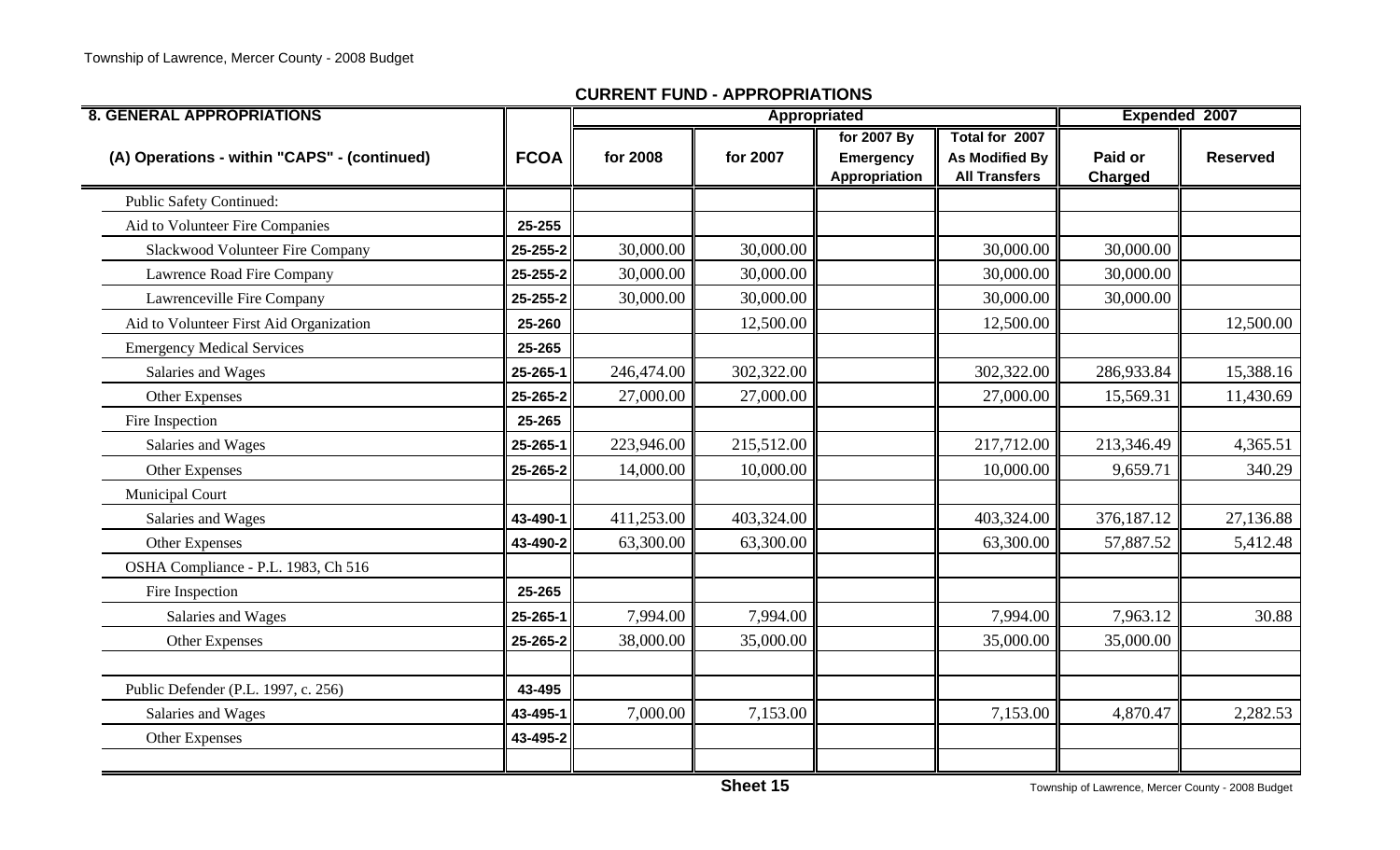|                                              |             | <b>CURRENT FUND - APPROPRIATIONS</b> | [Extra Sheet] |                                           |                                                                 |                           |                 |
|----------------------------------------------|-------------|--------------------------------------|---------------|-------------------------------------------|-----------------------------------------------------------------|---------------------------|-----------------|
| <b>8. GENERAL APPROPRIATIONS</b>             |             |                                      | Appropriated  |                                           |                                                                 | Expended 2007             |                 |
| (A) Operations - within "CAPS" - (continued) | <b>FCOA</b> | for 2008                             | for 2007      | for 2007 By<br>Emergency<br>Appropriation | Total for 2007<br><b>As Modified By</b><br><b>All Transfers</b> | Paid or<br><b>Charged</b> | <b>Reserved</b> |
| Public Works:                                |             |                                      |               |                                           |                                                                 |                           |                 |
| <b>Public Works Administration</b>           | 26-300      |                                      |               |                                           |                                                                 |                           |                 |
| Salaries and Wages                           | 26-300-1    | 195,556.00                           | 187,248.00    |                                           | 187,248.00                                                      | 184,176.60                | 3,071.40        |
| Other Expenses                               | 26-300-2    | 23,500.00                            | 23,500.00     |                                           | 23,500.00                                                       | 22,624.41                 | 875.59          |
| <b>Streets and Road</b>                      | 26-290      |                                      |               |                                           |                                                                 |                           |                 |
| Salaries and Wages                           | 26-290-1    | 643,782.00                           | 623,022.00    |                                           | 663,022.00                                                      | 605,749.16                | 57,272.84       |
| Other Expenses                               | 26-290-2    | 46,000.00                            | 37,000.00     |                                           | 37,000.00                                                       | 33,896.98                 | 3,103.02        |
| <b>Snow Removal</b>                          | 26-300      |                                      |               |                                           |                                                                 |                           |                 |
| Salaries and Wages                           | 26-300-1    | 30,000.00                            | 30,000.00     |                                           | 30,000.00                                                       | 28,800.67                 | 1,199.33        |
| Other Expenses                               | 26-300-2    | 40,000.00                            | 35,000.00     |                                           | 55,000.00                                                       | 45,884.00                 | 9,116.00        |
| Vehicle Maintenance                          | 26-315      |                                      |               |                                           |                                                                 |                           |                 |
| Salaries and Wages                           | 26-315-1    | 292,222.00                           | 275,954.00    |                                           | 275,954.00                                                      | 271,238.43                | 4,715.57        |
| Other Expenses                               | 26-315-2    | 238,000.00                           | 210,000.00    |                                           | 210,000.00                                                      | 208,760.72                | 1,239.28        |
| <b>Building and Grounds</b>                  | 26-310      |                                      |               |                                           |                                                                 |                           |                 |
| Salaries and Wages                           | 26-310-1    | 288,052.00                           | 311,783.00    |                                           | 334,783.00                                                      | 316,431.83                | 18,351.17       |
| Other Expenses                               | 26-310-2    | 112,000.00                           | 127,000.00    |                                           | 127,000.00                                                      | 124,679.58                | 2,320.42        |
| <b>Ecological Center</b>                     | 26-300      |                                      |               |                                           |                                                                 |                           |                 |
| Other Expenses                               | 26-300-2    | 500.00                               | 500.00        |                                           | 500.00                                                          |                           | 500.00          |
| Park Maintenance                             | 28-375      |                                      |               |                                           |                                                                 |                           |                 |
| Salaries and Wages                           | 28-375-1    | 165,735.00                           | 272,157.00    |                                           | 205,157.00                                                      | 197,982.33                | 7,174.67        |
| Other Expenses                               | 28-375-2    | 70,000.00                            | 51,000.00     |                                           | 51,000.00                                                       | 39,325.58                 | 11,674.42       |
|                                              |             |                                      |               |                                           |                                                                 |                           |                 |
|                                              |             |                                      |               |                                           |                                                                 |                           |                 |
|                                              |             |                                      |               |                                           |                                                                 |                           |                 |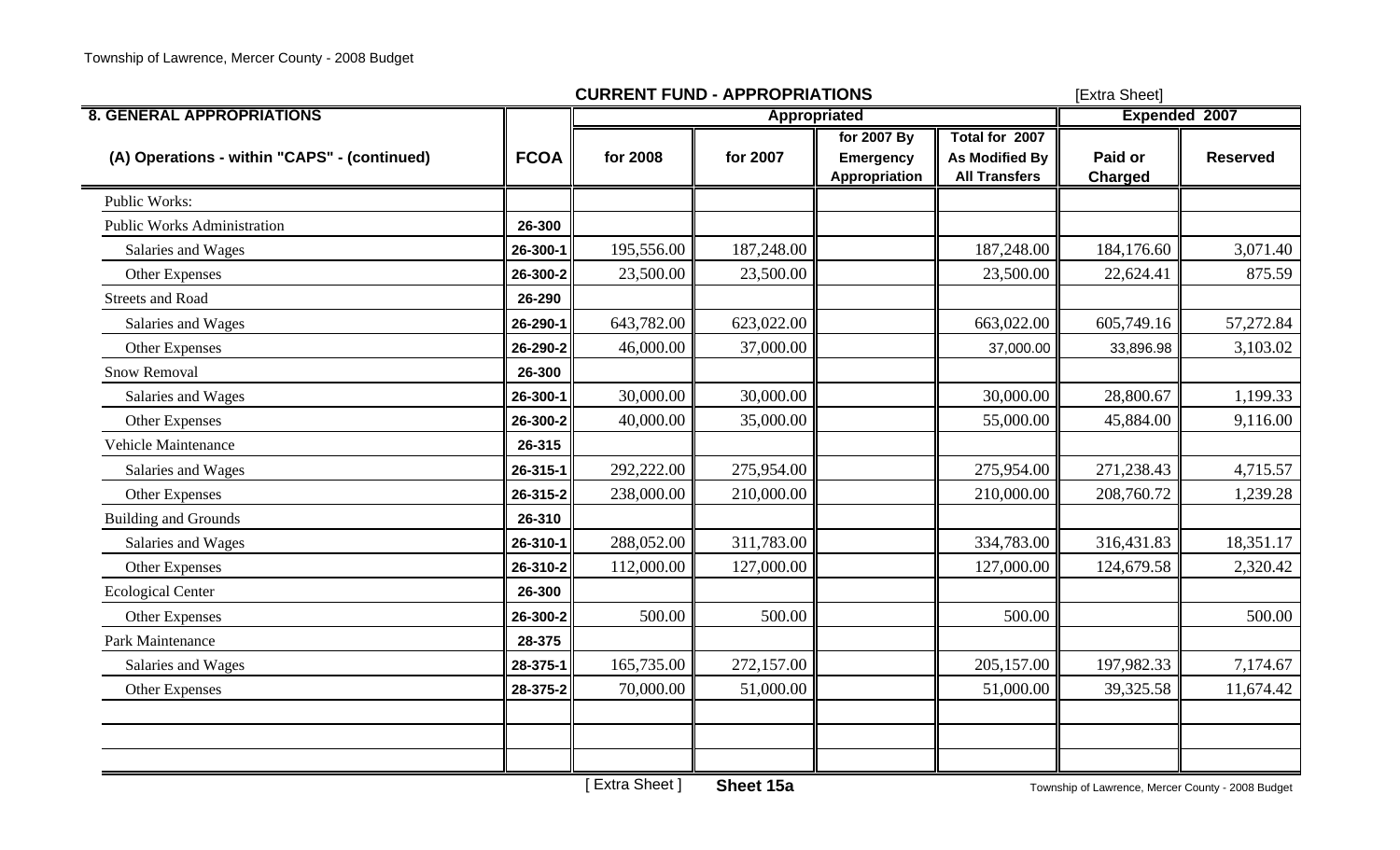|                                              |             | <b>CURRENT FUND - APPROPRIATIONS</b> |                     |                                                  |                                                                 | [Extra Sheet]             |                 |
|----------------------------------------------|-------------|--------------------------------------|---------------------|--------------------------------------------------|-----------------------------------------------------------------|---------------------------|-----------------|
| <b>8. GENERAL APPROPRIATIONS</b>             |             |                                      | <b>Appropriated</b> | Expended 2007                                    |                                                                 |                           |                 |
| (A) Operations - within "CAPS" - (continued) | <b>FCOA</b> | for 2008                             | for 2007            | for 2007 By<br><b>Emergency</b><br>Appropriation | Total for 2007<br><b>As Modified By</b><br><b>All Transfers</b> | Paid or<br><b>Charged</b> | <b>Reserved</b> |
| Solid Waste Collection                       | 26-305      |                                      |                     |                                                  |                                                                 |                           |                 |
| Other Expenses                               | 26-305-2    | 1,075,000.00                         | 1,040,000.00        |                                                  | 1,040,000.00                                                    | 965,838.93                | 74,161.07       |
| Garbage and Trash Disposal - MCIA            | 32-465      |                                      |                     |                                                  |                                                                 |                           |                 |
| Other Expenses                               | 32-465-2    | 1,800,000.00                         | 1,750,000.00        |                                                  | 1,750,000.00                                                    | 1,558,039.12              | 191,960.88      |
| <b>Apartment Complex Trash Collection</b>    | 26-306      |                                      |                     |                                                  |                                                                 |                           |                 |
| <b>Other Expenses</b>                        | 26-306-2    | 300,000.00                           | 275,000.00          |                                                  | 275,000.00                                                      | 212,946.80                | 62,053.20       |
| Recreation, Education and                    |             |                                      |                     |                                                  |                                                                 |                           |                 |
| Senior Citizen Programs                      |             |                                      |                     |                                                  |                                                                 |                           |                 |
| <b>Recreation Services and Programs</b>      | 28-370      |                                      |                     |                                                  |                                                                 |                           |                 |
| Salaries and Wages                           | 28-370-1    | 366,844.00                           | 380,423.00          |                                                  | 380,423.00                                                      | 362,647.86                | 17,775.14       |
| Other Expenses                               | 28-370-2    | 188,000.00                           | 195,000.00          |                                                  | 195,000.00                                                      | 187,292.01                | 7,707.99        |
| Senior Citizen Program                       | 28-370      |                                      |                     |                                                  |                                                                 |                           |                 |
| Salaries and Wages                           | 28-370-1    | 101,052.00                           | 98,575.00           |                                                  | 98,575.00                                                       | 95,049.83                 | 3,525.17        |
| Other Expenses                               | 28-370-2    | 19,500.00                            | 19,400.00           |                                                  | 19,400.00                                                       | 16,172.21                 | 3,227.79        |
|                                              |             |                                      |                     |                                                  |                                                                 |                           |                 |
|                                              |             |                                      |                     |                                                  |                                                                 |                           |                 |
|                                              |             |                                      |                     |                                                  |                                                                 |                           |                 |
|                                              |             |                                      |                     |                                                  |                                                                 |                           |                 |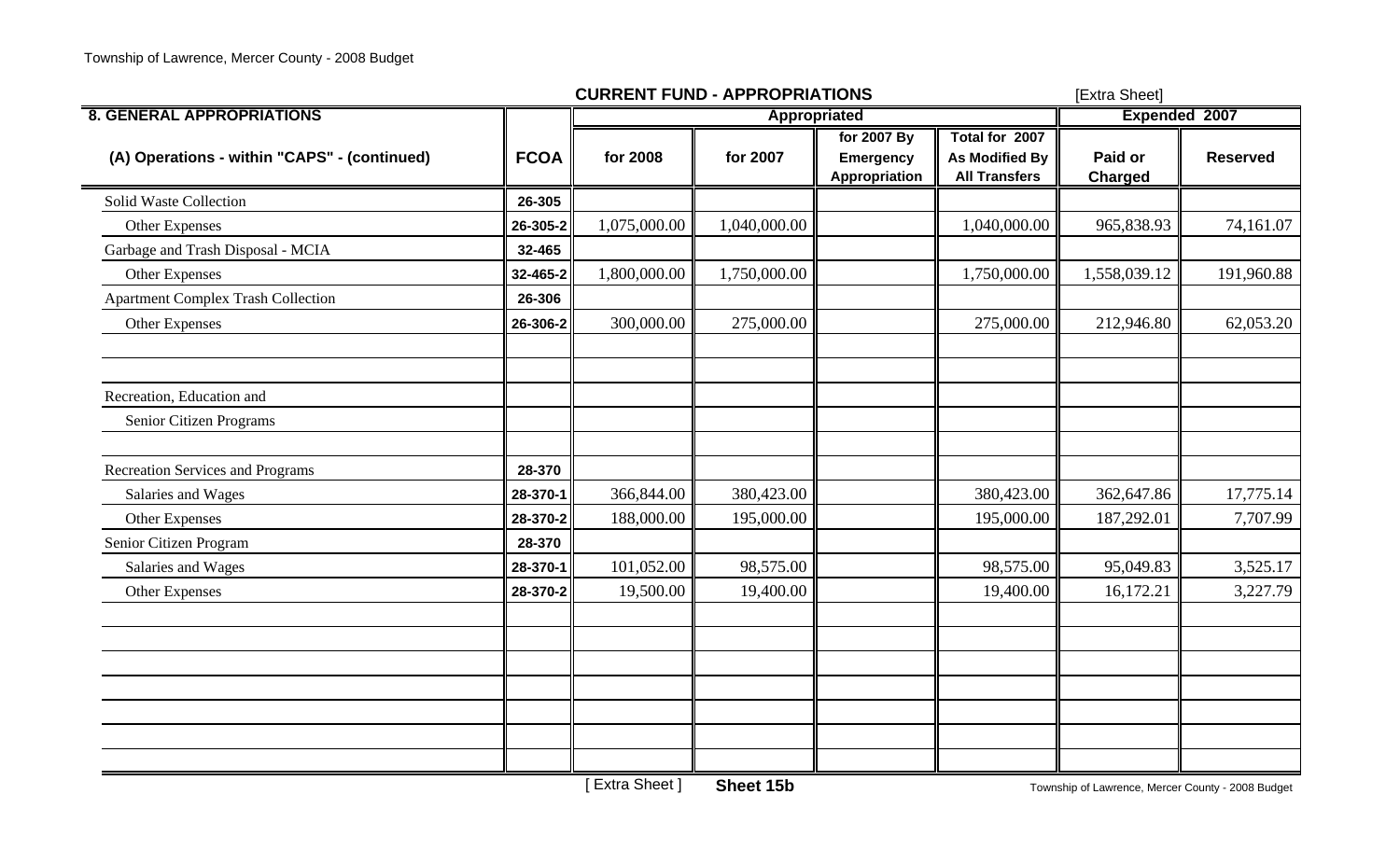| for 2008<br>352,517.00<br>41,000.00<br>45,292.00<br>15,000.00 | Appropriated<br>for 2007<br>352,823.00<br>42,000.00<br>45,990.00<br>15,000.00 | for 2007 By<br>Emergency<br>Appropriation | Total for 2007<br><b>As Modified By</b><br><b>All Transfers</b><br>347,423.00<br>40,500.00<br>45,990.00<br>15,000.00 | Expended 2007<br>Paid or<br><b>Charged</b><br>315,852.89<br>36,577.90<br>45,990.00<br>12,777.42 | <b>Reserved</b><br>31,570.11<br>3,922.10<br>2,222.58 |
|---------------------------------------------------------------|-------------------------------------------------------------------------------|-------------------------------------------|----------------------------------------------------------------------------------------------------------------------|-------------------------------------------------------------------------------------------------|------------------------------------------------------|
|                                                               |                                                                               |                                           |                                                                                                                      |                                                                                                 |                                                      |
|                                                               |                                                                               |                                           |                                                                                                                      |                                                                                                 |                                                      |
|                                                               |                                                                               |                                           |                                                                                                                      |                                                                                                 |                                                      |
|                                                               |                                                                               |                                           |                                                                                                                      |                                                                                                 |                                                      |
|                                                               |                                                                               |                                           |                                                                                                                      |                                                                                                 |                                                      |
|                                                               |                                                                               |                                           |                                                                                                                      |                                                                                                 |                                                      |
|                                                               |                                                                               |                                           |                                                                                                                      |                                                                                                 |                                                      |
|                                                               |                                                                               |                                           |                                                                                                                      |                                                                                                 |                                                      |
|                                                               |                                                                               |                                           |                                                                                                                      |                                                                                                 |                                                      |
|                                                               |                                                                               |                                           |                                                                                                                      |                                                                                                 |                                                      |
|                                                               |                                                                               |                                           |                                                                                                                      |                                                                                                 |                                                      |
|                                                               |                                                                               |                                           |                                                                                                                      |                                                                                                 |                                                      |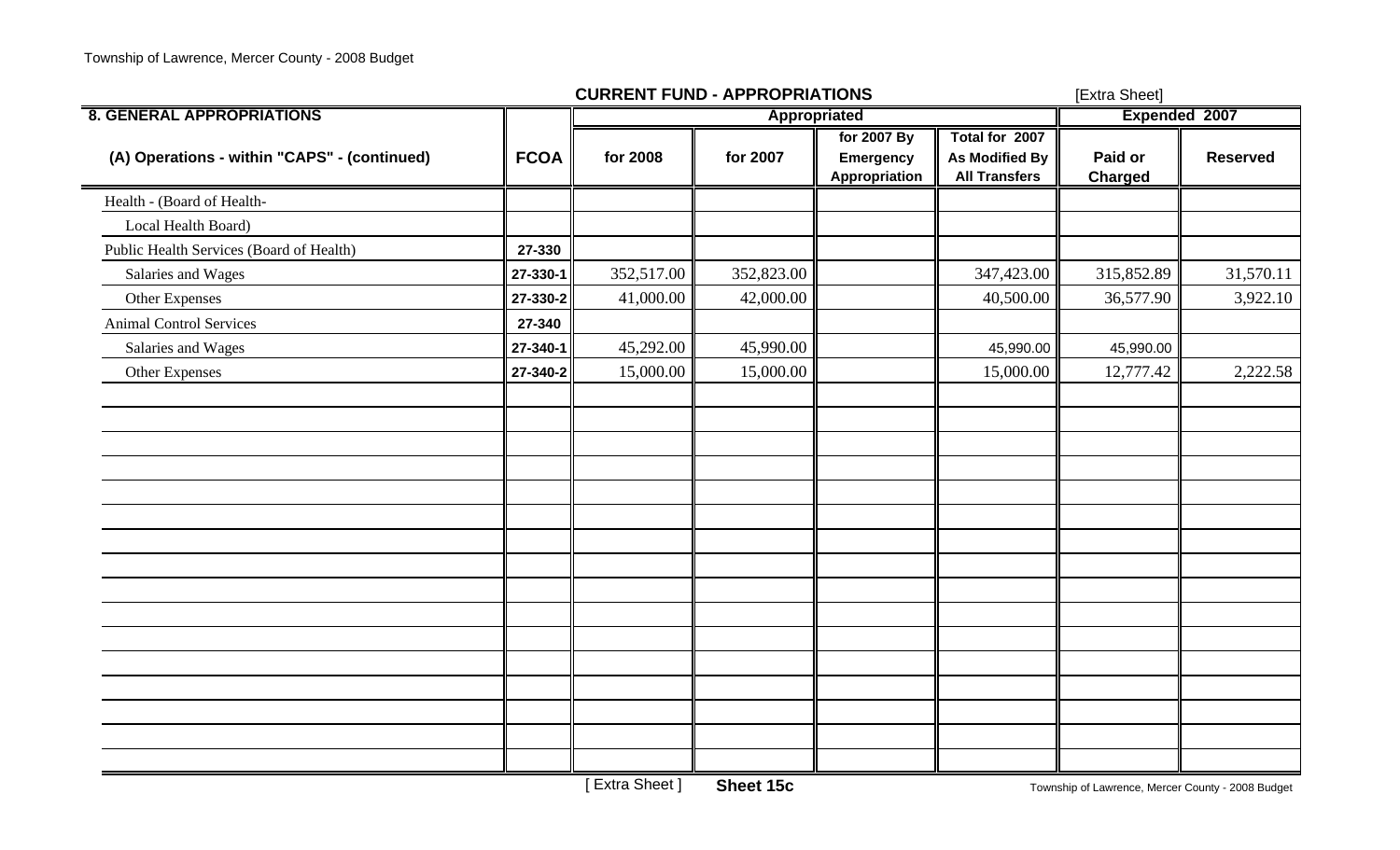|                                                |             | <b>CURRENT FUND - APPROPRIATIONS</b> | [Extra Sheet] |                                                  |                                                                 |                                                   |                 |  |
|------------------------------------------------|-------------|--------------------------------------|---------------|--------------------------------------------------|-----------------------------------------------------------------|---------------------------------------------------|-----------------|--|
| <b>8. GENERAL APPROPRIATIONS</b>               |             |                                      | Appropriated  |                                                  |                                                                 | Expended 2007                                     |                 |  |
| (A) Operations - within "CAPS" - (continued)   | <b>FCOA</b> | for 2008                             | for 2007      | for 2007 By<br><b>Emergency</b><br>Appropriation | Total for 2007<br><b>As Modified By</b><br><b>All Transfers</b> | Paid or<br><b>Charged</b>                         | <b>Reserved</b> |  |
| <b>Community Development:</b>                  |             |                                      |               |                                                  |                                                                 |                                                   |                 |  |
| <b>Community Development Director's Office</b> | 20-170      |                                      |               |                                                  |                                                                 |                                                   |                 |  |
| Salaries and Wages                             | 20-170-1    | 156,308.00                           | 147,199.00    |                                                  | 137,199.00                                                      | 128,168.67                                        | 9,030.33        |  |
| Other Expenses                                 | 20-170-2    | 10,000.00                            | 10,000.00     |                                                  | 10,000.00                                                       | 7,082.77                                          | 2,917.23        |  |
| <b>Engineering Services</b>                    | 20-165      |                                      |               |                                                  |                                                                 |                                                   |                 |  |
| Salaries and Wages                             | 20-165-1    | 223,557.00                           | 263,339.00    |                                                  | 262,339.00                                                      | 215,671.93                                        | 46,667.07       |  |
| Other Expenses                                 | 20-165-2    | 17,000.00                            | 17,000.00     |                                                  | 17,000.00                                                       | 14,148.75                                         | 2,851.25        |  |
| Planning and Redevelopment                     | 20-170      |                                      |               |                                                  |                                                                 |                                                   |                 |  |
| Salaries and Wages                             | 20-170-1    | 120,760.00                           | 114,420.00    |                                                  | 114,420.00                                                      | 113,026.39                                        | 1,393.61        |  |
| Other Expenses                                 | 20-170-2    | 2,000.00                             | 2,000.00      |                                                  | 2,000.00                                                        | 1,513.86                                          | 486.14          |  |
| Housing                                        | 20-100      |                                      |               |                                                  |                                                                 |                                                   |                 |  |
| Salaries and Wages                             | 20-100-1    | 45,130.00                            | 48,860.00     |                                                  | 48,860.00                                                       | 45,983.04                                         | 2,876.96        |  |
| <b>Other Expenses</b>                          | 20-100-2    | 1,100.00                             | 1,000.00      |                                                  | 1,000.00                                                        | 898.40                                            | 101.60          |  |
|                                                |             |                                      |               |                                                  |                                                                 |                                                   |                 |  |
|                                                |             |                                      |               |                                                  |                                                                 |                                                   |                 |  |
|                                                |             |                                      |               |                                                  |                                                                 |                                                   |                 |  |
|                                                |             |                                      |               |                                                  |                                                                 |                                                   |                 |  |
|                                                |             | <b>Extra Sheet</b> ]                 | Sheet 15d     |                                                  |                                                                 | Township of Lawrence, Mercer County - 2008 Budget |                 |  |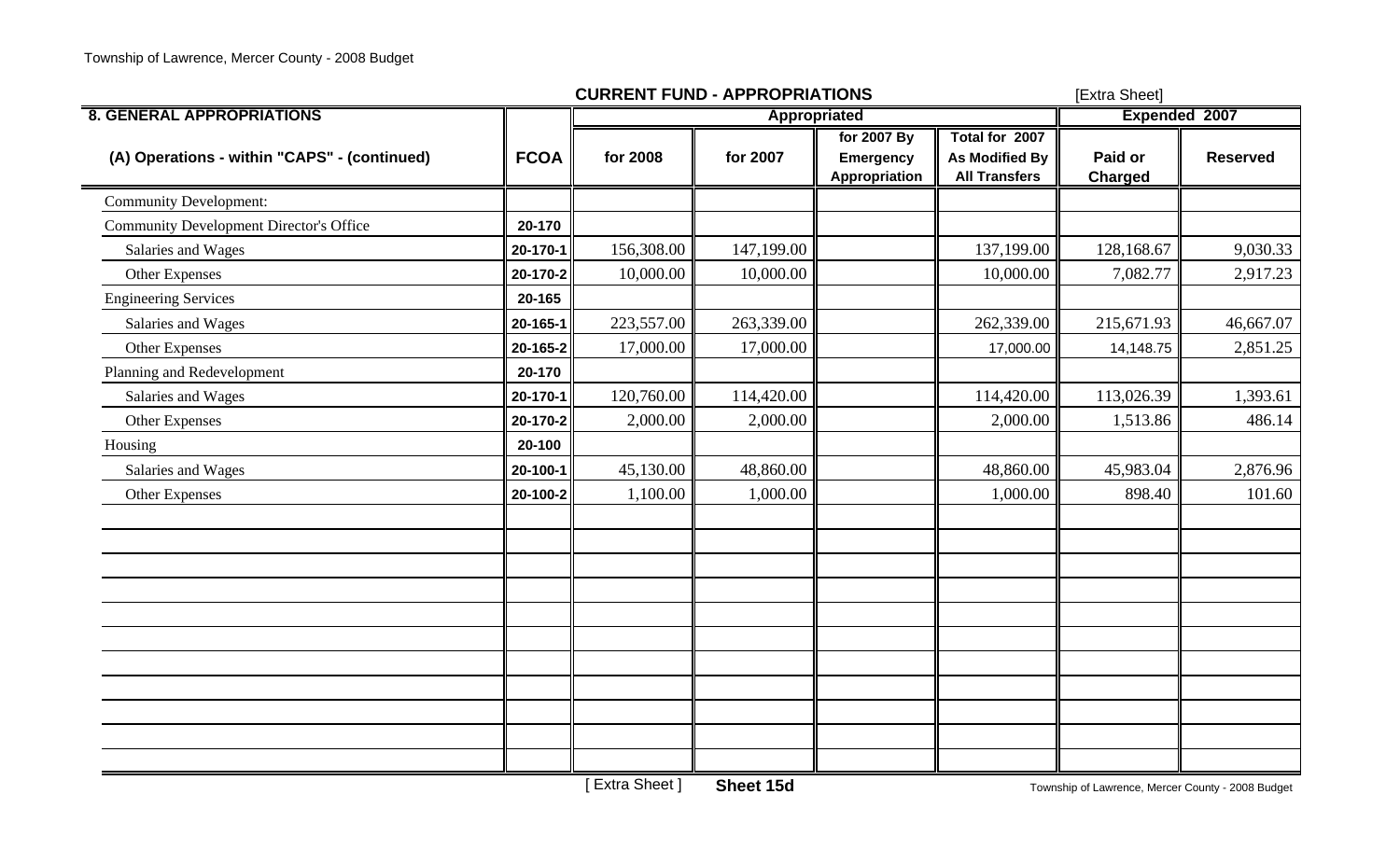|                                              |             | <b>CURRENT FUND - APPROPRIATIONS</b> | [Extra Sheet] |                                                  |                                                                 |                           |                 |  |
|----------------------------------------------|-------------|--------------------------------------|---------------|--------------------------------------------------|-----------------------------------------------------------------|---------------------------|-----------------|--|
| <b>8. GENERAL APPROPRIATIONS</b>             |             |                                      | Appropriated  |                                                  |                                                                 | <b>Expended 2007</b>      |                 |  |
| (A) Operations - within "CAPS" - (continued) | <b>FCOA</b> | for 2008                             | for 2007      | for 2007 By<br><b>Emergency</b><br>Appropriation | Total for 2007<br><b>As Modified By</b><br><b>All Transfers</b> | Paid or<br><b>Charged</b> | <b>Reserved</b> |  |
| Separate Boards and Committees:              |             |                                      |               |                                                  |                                                                 |                           |                 |  |
| Zoning Board of Adjustment                   | 21-185      |                                      |               |                                                  |                                                                 |                           |                 |  |
| Other Expenses                               | 21-185-2    | 43,000.00                            | 43,000.00     |                                                  | 43,000.00                                                       | 37,566.09                 | 5,433.91        |  |
| Planning Board                               | 21-180      |                                      |               |                                                  |                                                                 |                           |                 |  |
| <b>Other Expenses</b>                        | 21-180-2    | 95,000.00                            | 87,000.00     |                                                  | 87,000.00                                                       | 73,823.69                 | 13,176.31       |  |
| <b>Community Action Program</b>              | 28-370      |                                      |               |                                                  |                                                                 |                           |                 |  |
| Other Expenses                               | 28-370-2    | 104,000.00                           | 104,000.00    |                                                  | 104,000.00                                                      | 104,000.00                |                 |  |
| Landmark Advisory Committee                  | 20-175      |                                      |               |                                                  |                                                                 |                           |                 |  |
| Other Expenses                               | 20-175-2    | 1,000.00                             | 1,000.00      |                                                  | 1,000.00                                                        |                           | 1,000.00        |  |
| <b>Rent Stabilization Board</b>              | 22-200      |                                      |               |                                                  |                                                                 |                           |                 |  |
| Other Expenses                               | 22-200-2    | 500.00                               | 500.00        |                                                  | 500.00                                                          |                           | 500.00          |  |
| Cable T.V. Advisory Board                    | 20-100      |                                      |               |                                                  |                                                                 |                           |                 |  |
| Other Expenses                               | 20-100-2    | 500.00                               | 500.00        |                                                  | 500.00                                                          |                           | 500.00          |  |
| Main Street Program                          | 20-170      |                                      |               |                                                  |                                                                 |                           |                 |  |
| Other Expenses                               | 20-170-2    | 10,500.00                            | 10,500.00     |                                                  | 10,500.00                                                       | 10,500.00                 |                 |  |
| <b>Public Safety Advisory Committee</b>      | 25-265      |                                      |               |                                                  |                                                                 |                           |                 |  |
| Salaries and Wages                           | 25-265-1    | 1,200.00                             | 1,200.00      |                                                  | 1,200.00                                                        | 833.34                    | 366.66          |  |
| Other Expenses                               | 25-265-2    | 100.00                               | 100.00        |                                                  | 100.00                                                          |                           | 100.00          |  |
| <b>Environmental Resources Committee</b>     | 20-100      |                                      |               |                                                  |                                                                 |                           |                 |  |
| <b>Other Expenses</b>                        | 20-100-2    | 700.00                               | 700.00        |                                                  | 700.00                                                          |                           | 700.00          |  |
|                                              |             |                                      |               |                                                  |                                                                 |                           |                 |  |
|                                              |             |                                      |               |                                                  |                                                                 |                           |                 |  |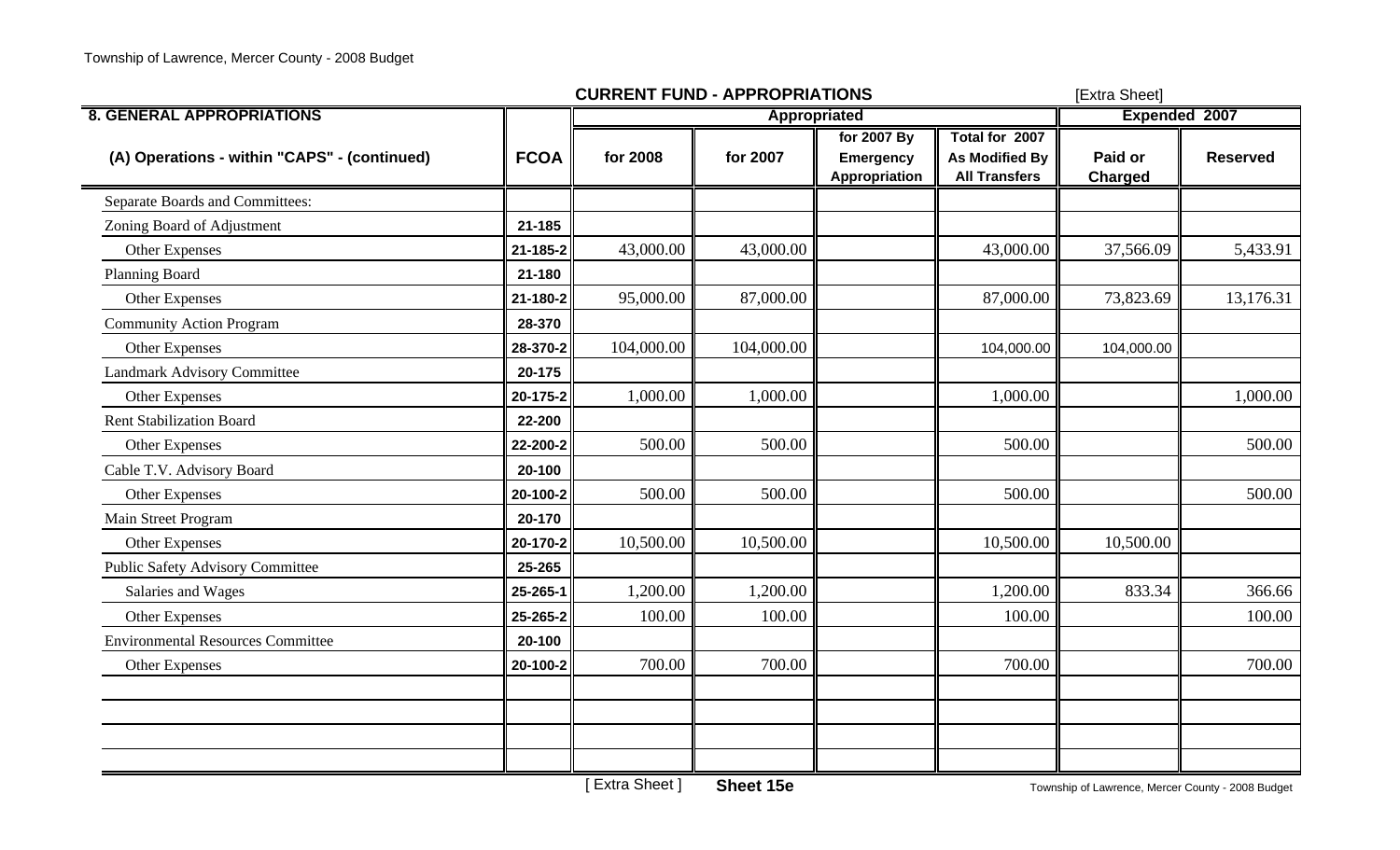|                                              |             | <b>CURRENT FUND - APPROPRIATIONS</b> | [Extra Sheet] |                                                  |                                                                 |                           |                 |
|----------------------------------------------|-------------|--------------------------------------|---------------|--------------------------------------------------|-----------------------------------------------------------------|---------------------------|-----------------|
| <b>8. GENERAL APPROPRIATIONS</b>             |             |                                      | Appropriated  |                                                  |                                                                 | Expended 2007             |                 |
| (A) Operations - within "CAPS" - (continued) | <b>FCOA</b> | for 2008                             | for 2007      | for 2007 By<br><b>Emergency</b><br>Appropriation | Total for 2007<br><b>As Modified By</b><br><b>All Transfers</b> | Paid or<br><b>Charged</b> | <b>Reserved</b> |
| Historian                                    | 20-175      |                                      |               |                                                  |                                                                 |                           |                 |
| Salaries and Wages                           | 20-175-1    | 3,000.00                             | 3,200.00      |                                                  | 3,200.00                                                        | 2,880.00                  | 320.00          |
| Other Expenses                               | 20-175-2    | 1,700.00                             | 1,500.00      |                                                  | 1,500.00                                                        | 110.00                    | 1,390.00        |
| Shade Tree Advisory Committee                | 28-375      |                                      |               |                                                  |                                                                 |                           |                 |
| Other Expenses                               | 28-375-2    | 1,000.00                             | 1,000.00      |                                                  | 1,000.00                                                        | 1,000.00                  |                 |
| <b>Construction Board of Appeals</b>         | 22-200      |                                      |               |                                                  |                                                                 |                           |                 |
| Salaries and Wages                           | 22-200-1    | 200.00                               | 100.00        |                                                  | 300.00                                                          | 100.00                    | 200.00          |
| Other Expenses                               | 22-200-2    | 100.00                               | 100.00        |                                                  | 100.00                                                          |                           | 100.00          |
| Growth & Redevelopment Committee             | 20-170-     |                                      |               |                                                  |                                                                 |                           |                 |
| Salaries and Wages                           | 20-170-1    | 1,300.00                             | 1,300.00      |                                                  | 1,300.00                                                        | 625.02                    | 674.98          |
| Other Expenses                               | 20-170-2    | 4,000.00                             | 4,000.00      |                                                  | 2,000.00                                                        | 813.37                    | 1,186.63        |
|                                              |             |                                      |               |                                                  |                                                                 |                           |                 |
|                                              |             |                                      |               |                                                  |                                                                 |                           |                 |
|                                              |             |                                      |               |                                                  |                                                                 |                           |                 |
|                                              |             |                                      |               |                                                  |                                                                 |                           |                 |
|                                              |             |                                      |               |                                                  |                                                                 |                           |                 |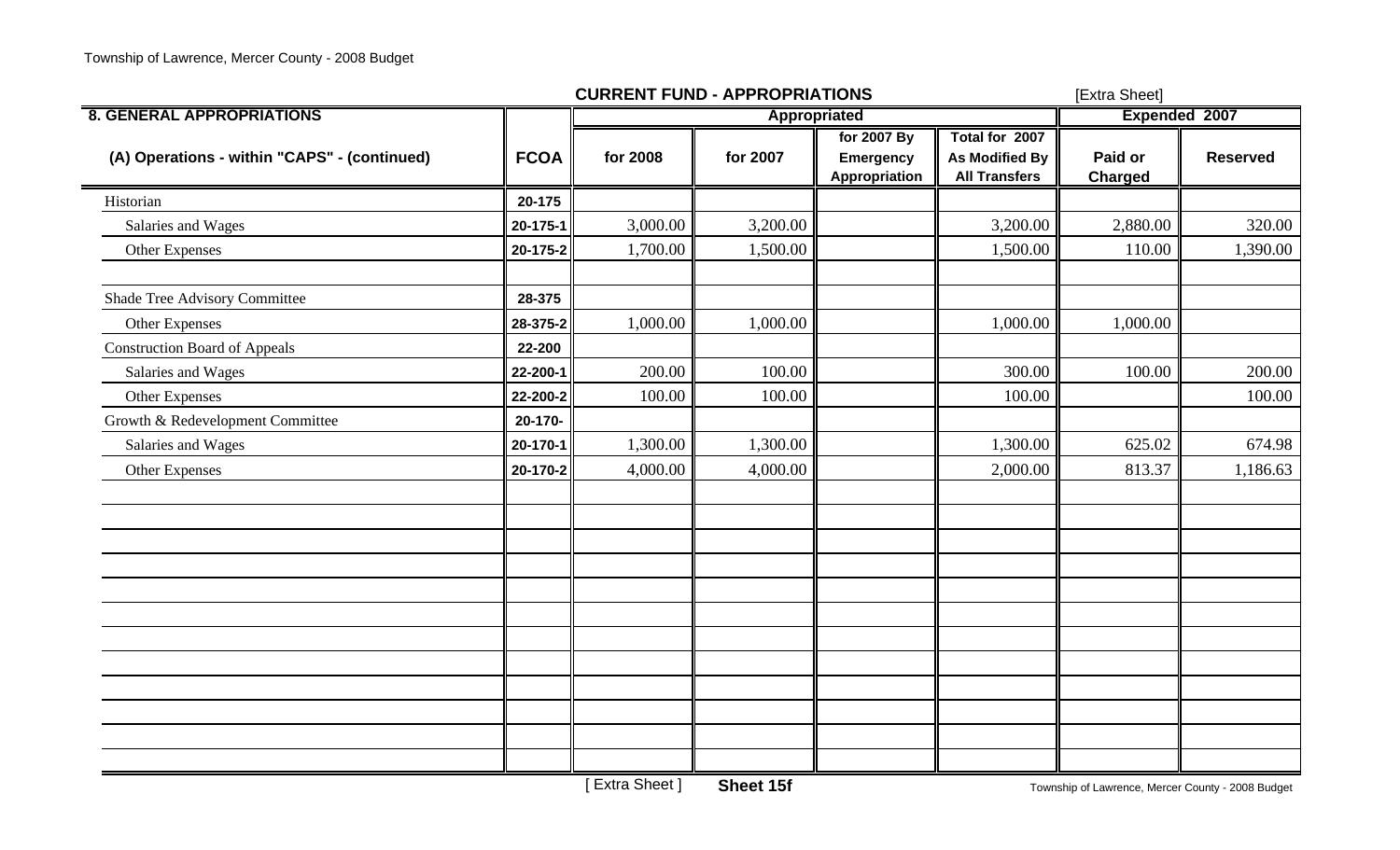| <b>8. GENERAL APPROPRIATIONS</b>                                           |               |                     | Appropriated        |                                           |                                                                 |                           | Expended 2007       |
|----------------------------------------------------------------------------|---------------|---------------------|---------------------|-------------------------------------------|-----------------------------------------------------------------|---------------------------|---------------------|
| (A) Operations - within "CAPS" - (continued)                               | <b>FCOA</b>   | for 2008            | for 2007            | for 2007 By<br>Emergency<br>Appropriation | Total for 2007<br><b>As Modified By</b><br><b>All Transfers</b> | Paid or<br><b>Charged</b> | <b>Reserved</b>     |
| <b>Uniform Construction Code-</b>                                          | <b>XXXXXX</b> | xxxxxxxxx.xx        | xxxxxxxxx.xx        | xxxxxxxxx.xx                              | <b>XXXXXXXXX.XX</b>                                             | xxxxxxxxx.xx              | <b>XXXXXXXXX.XX</b> |
| <b>Appropriations Offset by Dedicated</b><br>Revenues (N.J.A.C. 5:23-4.17) | <b>XXXXXX</b> | <b>XXXXXXXXX.XX</b> | <b>XXXXXXXXX.XX</b> | <b>XXXXXXXXX.XX</b>                       | <b>XXXXXXXXX.XX</b>                                             | <b>XXXXXXXXX.XX</b>       | <b>XXXXXXXXX.XX</b> |
| <b>State Uniform Construction Code</b>                                     | 22-195        |                     |                     |                                           |                                                                 |                           |                     |
| Salaries and Wages                                                         | 22-195-1      | 879,301.00          | 883,392.00          |                                           | 883,392.00                                                      | 839,754.58                | 43,637.42           |
| Other Expenses                                                             | 22-195-2      | 492,000.00          | 495,000.00          |                                           | 495,000.00                                                      | 326, 204. 75              | 168,795.25          |
|                                                                            |               |                     |                     |                                           |                                                                 |                           |                     |
|                                                                            |               |                     |                     |                                           |                                                                 |                           |                     |
|                                                                            |               |                     |                     |                                           |                                                                 |                           |                     |
|                                                                            |               |                     |                     |                                           |                                                                 |                           |                     |
|                                                                            |               |                     |                     |                                           |                                                                 |                           |                     |
|                                                                            |               |                     |                     |                                           |                                                                 |                           |                     |
|                                                                            |               |                     |                     |                                           |                                                                 |                           |                     |
|                                                                            |               |                     |                     |                                           |                                                                 |                           |                     |
|                                                                            |               |                     |                     |                                           |                                                                 |                           |                     |
|                                                                            |               |                     |                     |                                           |                                                                 |                           |                     |
|                                                                            |               |                     |                     |                                           |                                                                 |                           |                     |
|                                                                            |               |                     |                     |                                           |                                                                 |                           |                     |
|                                                                            |               |                     |                     |                                           |                                                                 |                           |                     |
|                                                                            |               |                     |                     |                                           |                                                                 |                           |                     |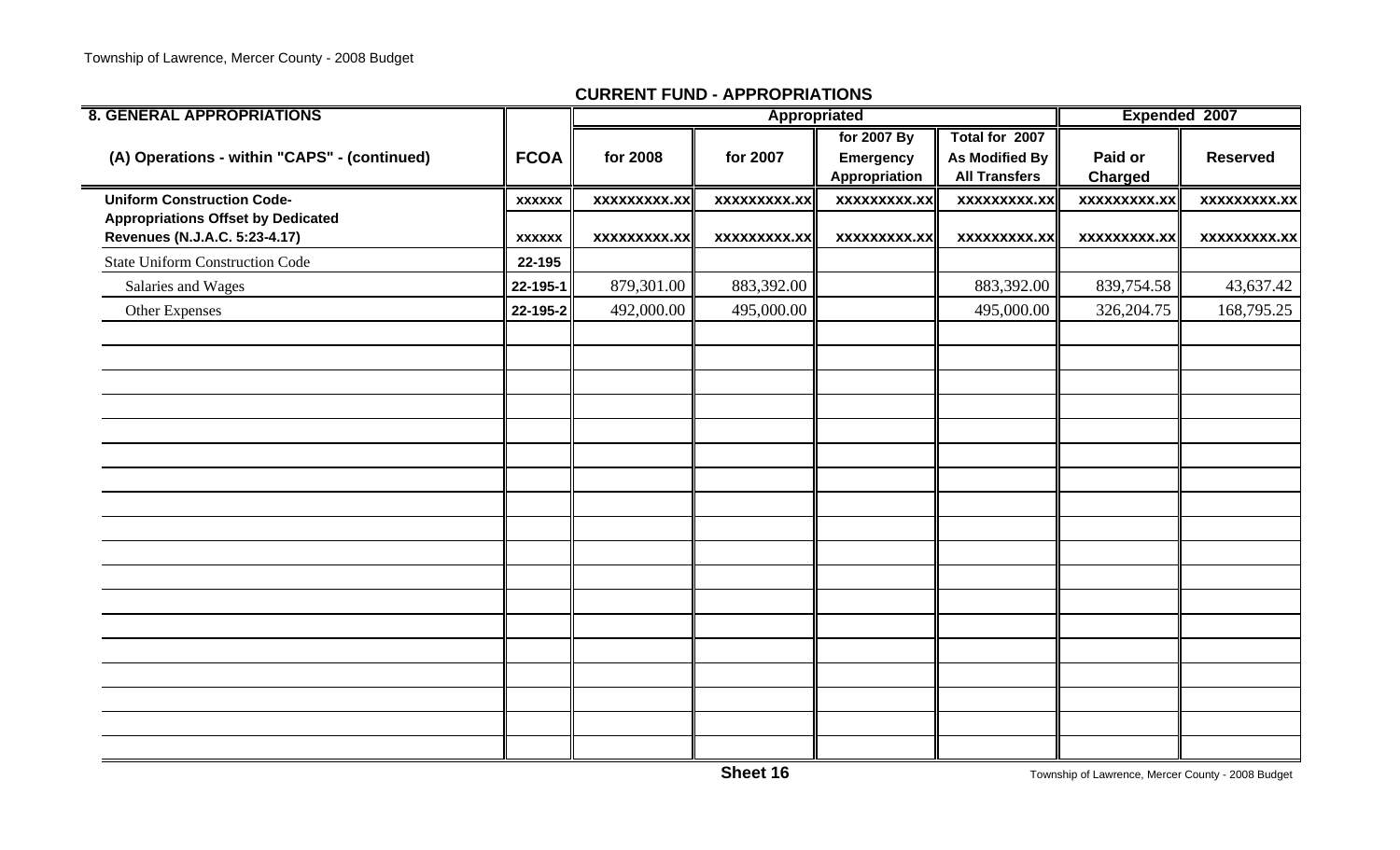| <b>8. GENERAL APPROPRIATIONS</b>                              |             |               | Appropriated  |                                                  |                                                                 | Expended 2007             |                 |  |
|---------------------------------------------------------------|-------------|---------------|---------------|--------------------------------------------------|-----------------------------------------------------------------|---------------------------|-----------------|--|
| (A) Operations - within "CAPS" - (continued)                  | <b>FCOA</b> | for 2008      | for 2007      | for 2007 By<br><b>Emergency</b><br>Appropriation | Total for 2007<br><b>As Modified By</b><br><b>All Transfers</b> | Paid or<br><b>Charged</b> | <b>Reserved</b> |  |
|                                                               |             |               |               |                                                  |                                                                 |                           |                 |  |
| <b>Celebration of Special Events</b>                          | 30-420      |               |               |                                                  |                                                                 |                           |                 |  |
| <b>Other Expenses</b>                                         | 30-420-2    | 21,750.00     | 21,500.00     |                                                  | 21,500.00                                                       | 21,160.90                 | 339.10          |  |
| Utilities                                                     | 31-430      | 1,485,000.00  | 1,400,000.00  |                                                  | 1,400,000.00                                                    | 1,385,873.95              | 14,126.05       |  |
| <b>Accumulated Absences</b>                                   | 30-426      |               |               |                                                  |                                                                 |                           |                 |  |
| Salaries and Wages                                            | 30-426-1    | 1.00          | 1.00          |                                                  | 1.00                                                            |                           | 1.00            |  |
| Salary and Wage Adjustment                                    | 30-425      |               |               |                                                  |                                                                 |                           |                 |  |
| Salaries and Wages                                            | 30-425-1    |               |               |                                                  |                                                                 |                           |                 |  |
|                                                               |             |               |               |                                                  |                                                                 |                           |                 |  |
|                                                               |             |               |               |                                                  |                                                                 |                           |                 |  |
|                                                               |             |               |               |                                                  |                                                                 |                           |                 |  |
|                                                               |             |               |               |                                                  |                                                                 |                           |                 |  |
| Total Operations {Item 8(A)} within "CAPS"                    | 34-199      | 24,246,893.00 | 23,898,929.00 | 0.00                                             | 23,872,929.00                                                   | 22,601,973.99             | 1,270,955.01    |  |
| <b>B. Contingent</b>                                          | 35-470      |               |               | <b>XXXXXXXX.XX</b>                               |                                                                 |                           |                 |  |
| <b>Total Operations Including Contingent</b><br>within "CAPS" | 34-201      | 24,246,893.00 | 23,898,929.00 | 0.00                                             | 23,872,929.00                                                   | 22,601,973.99             | 1,270,955.01    |  |
| Detail:                                                       |             |               |               |                                                  |                                                                 |                           |                 |  |
| <b>Salaries &amp; Wages</b>                                   | 34-201-1    | 14,074,068.00 | 13,994,654.00 | 0.00                                             | 13,949,154.00                                                   | 13,357,659.21             | 591,494.79      |  |
| <b>Other Expenses (Including Contingent)</b>                  | 34-201-2    | 10,172,825.00 | 9,904,275.00  | 0.00                                             | 9,923,775.00                                                    | 9,244,314.78              | 679,460.22      |  |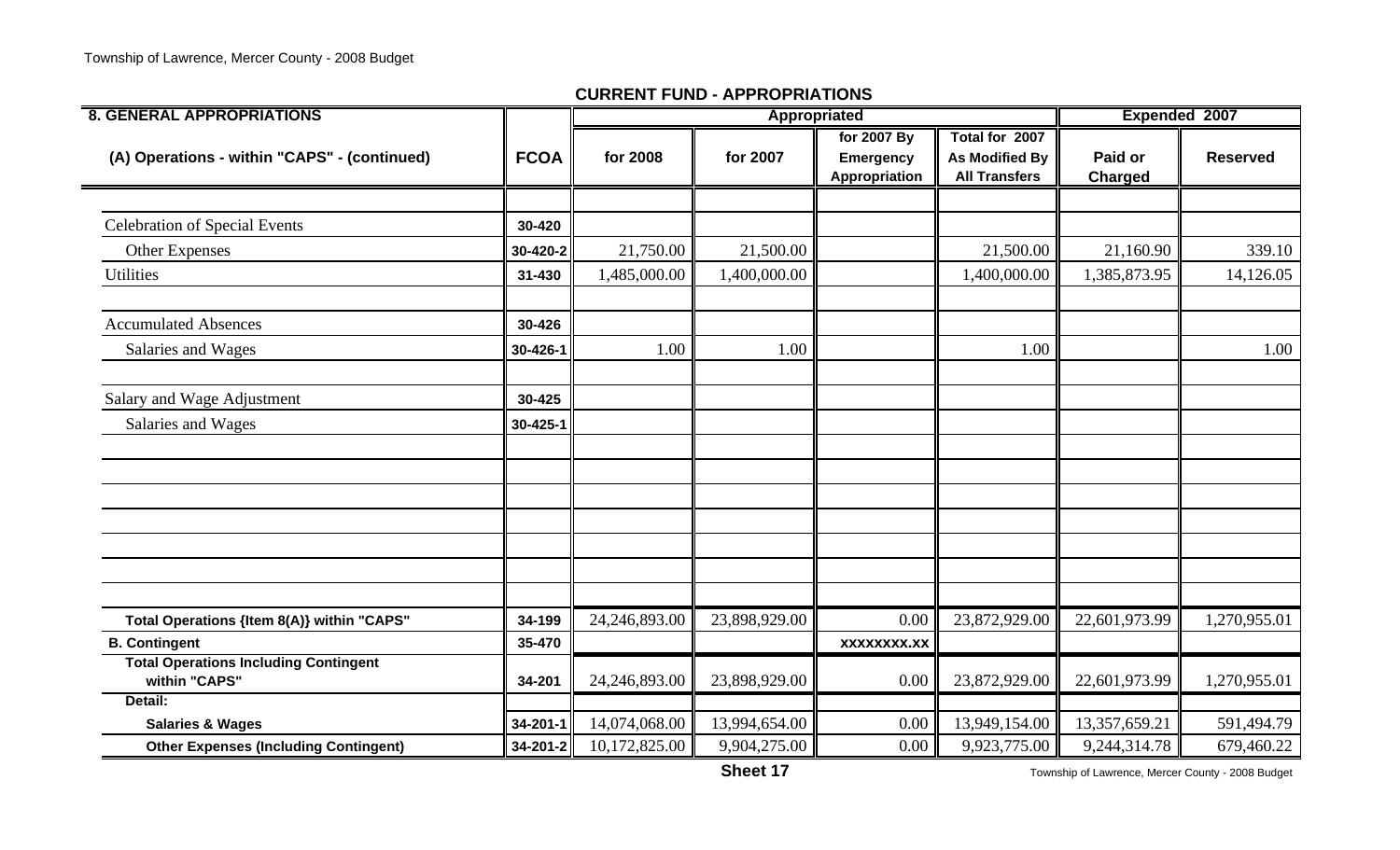|               |                                                  |                                           | Appropriated                                     |                                                                 |                                                                                        | Expended 2007                                       |
|---------------|--------------------------------------------------|-------------------------------------------|--------------------------------------------------|-----------------------------------------------------------------|----------------------------------------------------------------------------------------|-----------------------------------------------------|
|               |                                                  |                                           | for 2007 By                                      | Total for 2007                                                  |                                                                                        |                                                     |
|               |                                                  |                                           |                                                  |                                                                 |                                                                                        | <b>Reserved</b>                                     |
|               |                                                  |                                           |                                                  |                                                                 |                                                                                        |                                                     |
|               |                                                  |                                           |                                                  |                                                                 |                                                                                        |                                                     |
|               |                                                  |                                           |                                                  |                                                                 |                                                                                        | <b>XXXXXXXXX.XX</b>                                 |
| <b>XXXXXX</b> | <b>XXXXXXXXX.XX</b>                              | <b>XXXXXXXXX.XX</b>                       | XXXXXXXXX.XX                                     | XXXXXXXXX.XX                                                    | <b>XXXXXXXXX.XX</b>                                                                    | XXXXXXXXX.XX                                        |
| 36-471        |                                                  |                                           |                                                  |                                                                 |                                                                                        |                                                     |
| 36-472        | 600,000.00                                       | 540,000.00                                |                                                  | 566,000.00                                                      | 566,000.00                                                                             |                                                     |
| 36-474        |                                                  |                                           |                                                  |                                                                 |                                                                                        |                                                     |
| 36-475        |                                                  |                                           |                                                  |                                                                 |                                                                                        |                                                     |
|               |                                                  |                                           |                                                  |                                                                 |                                                                                        |                                                     |
|               |                                                  |                                           |                                                  |                                                                 |                                                                                        |                                                     |
|               |                                                  |                                           |                                                  |                                                                 |                                                                                        |                                                     |
|               |                                                  |                                           |                                                  |                                                                 |                                                                                        |                                                     |
|               |                                                  |                                           |                                                  |                                                                 |                                                                                        |                                                     |
|               |                                                  |                                           |                                                  |                                                                 |                                                                                        |                                                     |
|               |                                                  |                                           |                                                  |                                                                 |                                                                                        |                                                     |
|               |                                                  |                                           |                                                  |                                                                 |                                                                                        |                                                     |
| 34-209        | 600,000.00                                       | 540,000.00                                | 0.00                                             | 566,000.00                                                      | 566,000.00                                                                             | 0.00                                                |
|               |                                                  |                                           |                                                  |                                                                 |                                                                                        |                                                     |
|               |                                                  |                                           |                                                  |                                                                 |                                                                                        |                                                     |
|               |                                                  |                                           |                                                  |                                                                 |                                                                                        |                                                     |
|               |                                                  |                                           |                                                  |                                                                 |                                                                                        | 1,270,955.01                                        |
|               | <b>FCOA</b><br><b>XXXXXX</b><br>46-885<br>34-299 | for 2008<br>XXXXXXXXX.XX<br>24,846,893.00 | for 2007<br><b>XXXXXXXXX.XX</b><br>24,438,929.00 | <b>Emergency</b><br><b>Appropriation</b><br><b>XXXXXXXXX.XX</b> | <b>As Modified By</b><br><b>All Transfers</b><br>XXXXXXXXX.XX<br>24,438,929.00<br>0.00 | Paid or<br>Charged<br>XXXXXXXXX.XX<br>23,167,973.99 |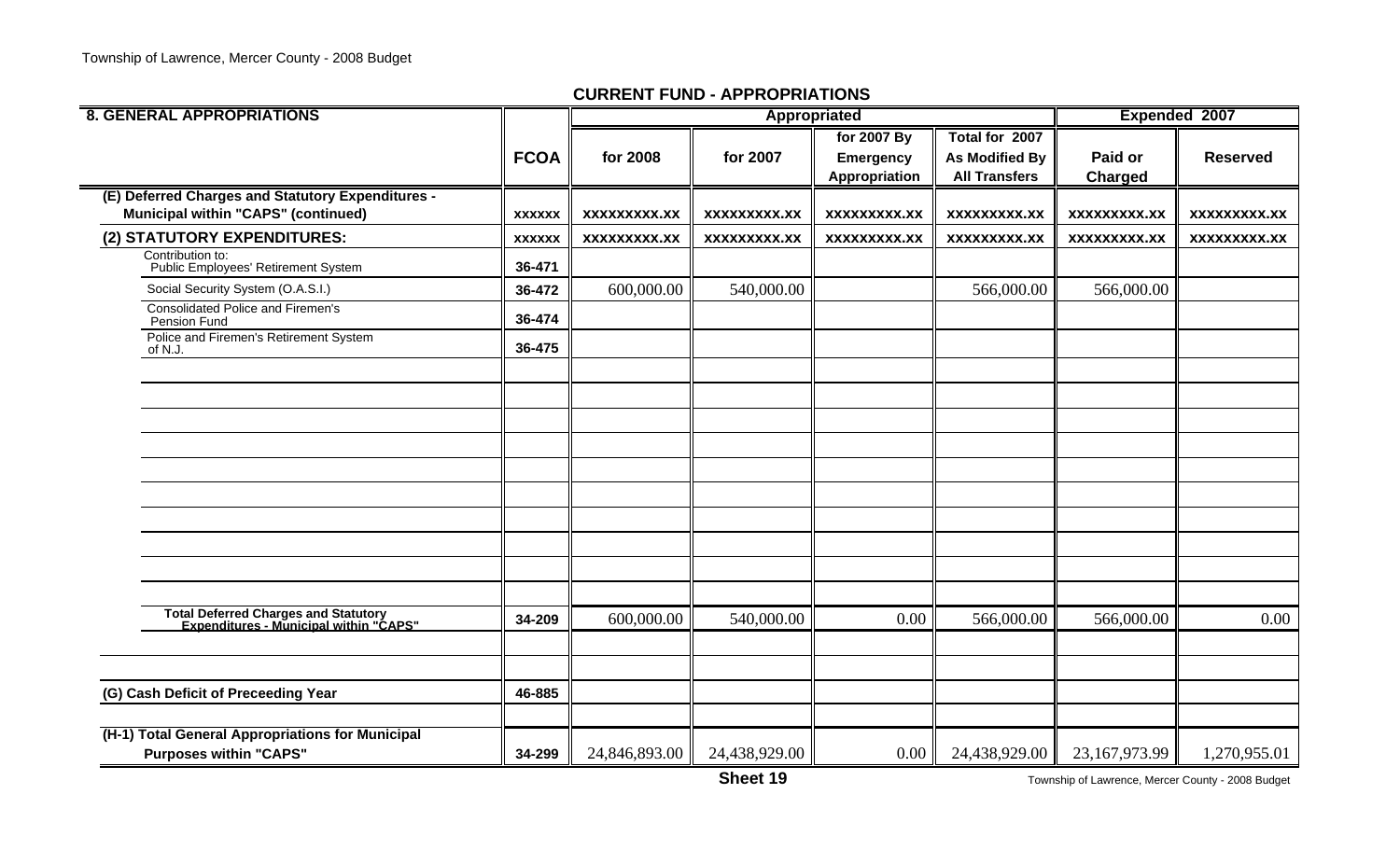| <b>8. GENERAL APPROPRIATIONS</b>                            |             |                    |                    | Appropriated                                     |                                                                 | Expended 2007             |                    |
|-------------------------------------------------------------|-------------|--------------------|--------------------|--------------------------------------------------|-----------------------------------------------------------------|---------------------------|--------------------|
| (A) Operations - Excluded from "CAPS"                       | <b>FCOA</b> | for 2008           | for 2007           | for 2007 By<br><b>Emergency</b><br>Appropriation | Total for 2007<br><b>As Modified By</b><br><b>All Transfers</b> | Paid or<br><b>Charged</b> | <b>Reserved</b>    |
|                                                             |             | <b>XXXXXXXXXXX</b> | <b>XXXXXXXXXXX</b> | <b>XXXXXXXXXXX</b>                               | <b>XXXXXXXXXXX</b>                                              | <b>XXXXXXXXXXX</b>        | <b>XXXXXXXXXXX</b> |
| <b>Employee Group Health Insurance</b><br>(P.L. 2007, C.62) | 23-220-2    |                    |                    |                                                  |                                                                 |                           |                    |
|                                                             |             |                    |                    |                                                  |                                                                 |                           |                    |
| Sewer Service-Ewing-Lawrence Sewer Authority                | 31-455      |                    |                    |                                                  |                                                                 |                           |                    |
| Other Expenses - Share of Costs                             | 31-455-2    | 4,135,000.00       | 3,930,000.00       |                                                  | 3,930,000.00                                                    | 3,868,621.62              | 61,378.38          |
| Length of Service Award Program                             | 36-476      |                    |                    |                                                  |                                                                 |                           |                    |
| <b>Other Expenses</b>                                       | 36-476-2    | 45,000.00          | 65,000.00          |                                                  | 65,000.00                                                       | 57,400.00                 | 7,600.00           |
| <b>Apartment Complex Trash Collection</b>                   | 26-306      |                    |                    |                                                  |                                                                 |                           |                    |
| Other Expenses                                              | 26-306-2    |                    |                    |                                                  |                                                                 |                           |                    |
| Fire Hydrant Service "Contractual"                          | 31-445-2    | 275,000.00         | 268,000.00         |                                                  | 268,000.00                                                      | 255,394.99                | 12,605.01          |
| Police and Firemen's Retirement System of N.J.              | 36-475      |                    |                    |                                                  |                                                                 |                           |                    |
| <b>Other Expenses</b>                                       | 36-475-2    | 1,475,450.00       | 950,760.00         |                                                  | 950,760.00                                                      | 950,756.80                | 3.20               |
| Public Employees' Retirement System                         | 36-471      |                    |                    |                                                  |                                                                 |                           |                    |
| Other Expenses                                              | 36-472      | 340,750.00         | 193,000.00         |                                                  | 193,000.00                                                      | 193,000.00                |                    |
| <b>Municipal Court</b>                                      | 43-490      |                    |                    |                                                  |                                                                 |                           |                    |
| Salaries and Wages                                          | 43-490-1    | 37,060.00          | 25,000.00          |                                                  | 25,000.00                                                       | 16,380.34                 | 8,619.66           |
| NJDEP Recycling Tonnage Tax                                 |             |                    |                    |                                                  |                                                                 |                           |                    |
| <b>Other Expenses</b>                                       |             | 28,000.00          |                    |                                                  |                                                                 |                           |                    |
|                                                             |             |                    |                    |                                                  |                                                                 |                           |                    |
|                                                             |             |                    |                    |                                                  |                                                                 |                           |                    |
|                                                             |             |                    |                    |                                                  |                                                                 |                           |                    |
|                                                             |             |                    |                    |                                                  |                                                                 |                           |                    |
|                                                             |             |                    |                    |                                                  |                                                                 |                           |                    |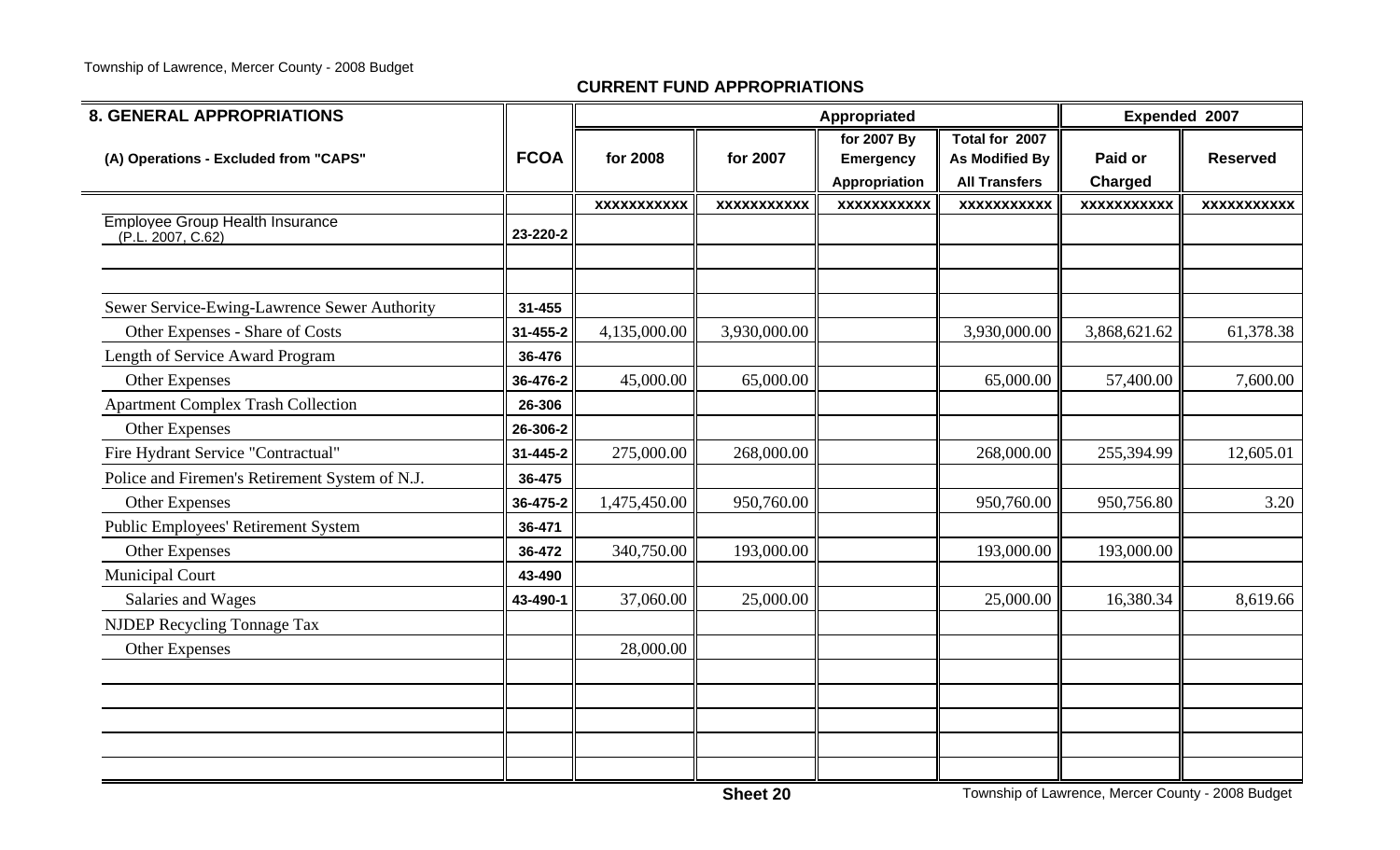| 8. GENERAL APPROPRIATIONS                            |             |              |              | Appropriated                                     |                                                                 | Expended 2007             |                 |  |
|------------------------------------------------------|-------------|--------------|--------------|--------------------------------------------------|-----------------------------------------------------------------|---------------------------|-----------------|--|
| (A) Operations - Excluded from "CAPS"                | <b>FCOA</b> | for 2008     | for 2007     | for 2007 By<br><b>Emergency</b><br>Appropriation | Total for 2007<br><b>As Modified By</b><br><b>All Transfers</b> | Paid or<br><b>Charged</b> | <b>Reserved</b> |  |
|                                                      |             |              |              |                                                  |                                                                 |                           |                 |  |
|                                                      |             |              |              |                                                  |                                                                 |                           |                 |  |
|                                                      |             |              |              |                                                  |                                                                 |                           |                 |  |
|                                                      |             |              |              |                                                  |                                                                 |                           |                 |  |
|                                                      |             |              |              |                                                  |                                                                 |                           |                 |  |
|                                                      |             |              |              |                                                  |                                                                 |                           |                 |  |
|                                                      |             |              |              |                                                  |                                                                 |                           |                 |  |
|                                                      |             |              |              |                                                  |                                                                 |                           |                 |  |
|                                                      |             |              |              |                                                  |                                                                 |                           |                 |  |
|                                                      |             |              |              |                                                  |                                                                 |                           |                 |  |
|                                                      |             |              |              |                                                  |                                                                 |                           |                 |  |
|                                                      |             |              |              |                                                  |                                                                 |                           |                 |  |
|                                                      |             |              |              |                                                  |                                                                 |                           |                 |  |
|                                                      |             |              |              |                                                  |                                                                 |                           |                 |  |
|                                                      |             |              |              |                                                  |                                                                 |                           |                 |  |
|                                                      |             |              |              |                                                  |                                                                 |                           |                 |  |
|                                                      |             |              |              |                                                  |                                                                 |                           |                 |  |
|                                                      |             |              |              |                                                  |                                                                 |                           |                 |  |
|                                                      |             |              |              |                                                  |                                                                 |                           |                 |  |
|                                                      |             |              |              |                                                  |                                                                 |                           |                 |  |
|                                                      |             |              |              |                                                  |                                                                 |                           |                 |  |
|                                                      |             |              |              |                                                  |                                                                 |                           |                 |  |
|                                                      |             |              |              |                                                  |                                                                 |                           |                 |  |
| <b>Total Other Operations - Excluded from "CAPS"</b> | 34-300      | 6,336,260.00 | 5,431,760.00 | 0.00                                             | 5,431,760.00                                                    | 5, 341, 553. 75           | 90,206.25       |  |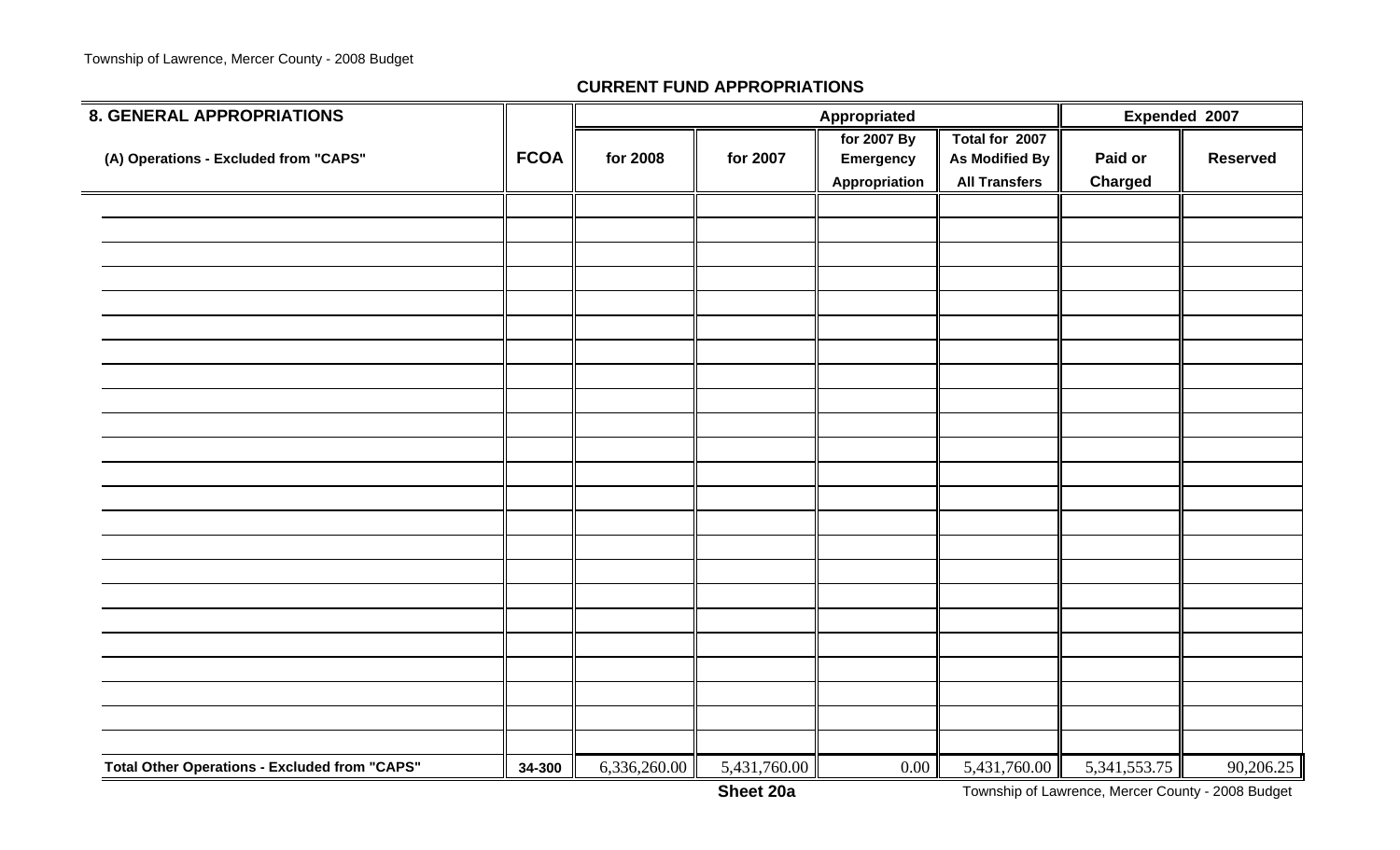÷

#### **CURRENT FUND APPROPRIATIONS**

| <b>8. GENERAL APPROPRIATIONS</b>                 |               |                    |                    | Appropriated                                     |                                                                 |                           | Expended 2007      |
|--------------------------------------------------|---------------|--------------------|--------------------|--------------------------------------------------|-----------------------------------------------------------------|---------------------------|--------------------|
| (A) Operations - Excluded from "CAPS"            | <b>FCOA</b>   | for 2008           | for 2007           | for 2007 By<br><b>Emergency</b><br>Appropriation | Total for 2007<br><b>As Modified By</b><br><b>All Transfers</b> | Paid or<br><b>Charged</b> | <b>Reserved</b>    |
| <b>Additional Appropriations Offset by</b>       |               |                    |                    |                                                  |                                                                 |                           |                    |
| Revenues (N.J.S. 40A:4-45.3h)                    | <b>XXXXXX</b> | <b>XXXXXXXXXXX</b> | <b>XXXXXXXXXXX</b> | <b>XXXXXXXXXXX</b>                               | <b>XXXXXXXXXXX</b>                                              | <b>XXXXXXXXXXX</b>        | <b>XXXXXXXXXXX</b> |
| <b>Ambulance Services</b>                        | 25-254        |                    |                    |                                                  |                                                                 |                           |                    |
| <b>Other Expenses</b>                            | 25-254-2      | 260,000.00         | 125,000.00         |                                                  | 125,000.00                                                      | 63,105.56                 | 61,894.44          |
|                                                  |               |                    |                    |                                                  |                                                                 |                           |                    |
|                                                  |               |                    |                    |                                                  |                                                                 |                           |                    |
|                                                  |               |                    |                    |                                                  |                                                                 |                           |                    |
|                                                  |               |                    |                    |                                                  |                                                                 |                           |                    |
|                                                  |               |                    |                    |                                                  |                                                                 |                           |                    |
|                                                  |               |                    |                    |                                                  |                                                                 |                           |                    |
|                                                  |               |                    |                    |                                                  |                                                                 |                           |                    |
|                                                  |               |                    |                    |                                                  |                                                                 |                           |                    |
|                                                  |               |                    |                    |                                                  |                                                                 |                           |                    |
|                                                  |               |                    |                    |                                                  |                                                                 |                           |                    |
|                                                  |               |                    |                    |                                                  |                                                                 |                           |                    |
| <b>Total Additional Appropriations Offset by</b> |               |                    |                    |                                                  |                                                                 |                           |                    |
| Revenues (N.J.S. 40A:4-45.3h)                    | 34-303        | 260,000.00         | 125,000.00         | 0.00                                             | 125,000.00                                                      | 63,105.56                 | 61,894.44          |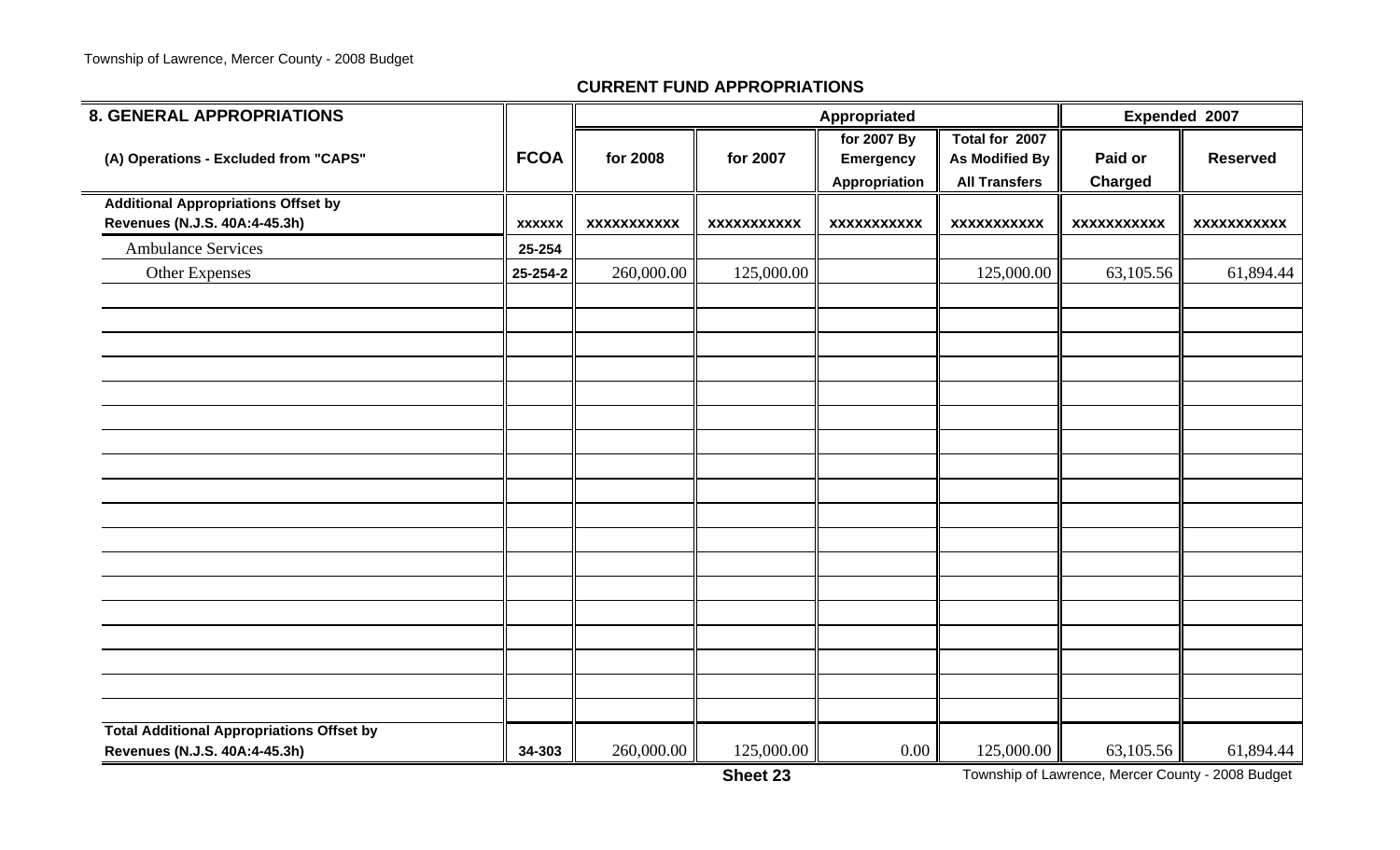| <b>8. GENERAL APPROPRIATIONS</b>                      |              |                    |                    | Appropriated                                     |                                                                 | Expended 2007             |                    |
|-------------------------------------------------------|--------------|--------------------|--------------------|--------------------------------------------------|-----------------------------------------------------------------|---------------------------|--------------------|
| (A) Operations - Excluded from "CAPS"                 | <b>FCOA</b>  | for 2008           | for 2007           | for 2007 By<br><b>Emergency</b><br>Appropriation | Total for 2007<br><b>As Modified By</b><br><b>All Transfers</b> | Paid or<br><b>Charged</b> | <b>Reserved</b>    |
| <b>Public and Private Programs Offset by Revenues</b> | <b>XXXXX</b> | <b>XXXXXXXXXXX</b> | <b>XXXXXXXXXXX</b> | <b>XXXXXXXXXXX</b>                               | <b>XXXXXXXXXXX</b>                                              | <b>XXXXXXXXXXX</b>        | <b>XXXXXXXXXXX</b> |
| Public Health Priority Funding Act of 1977            |              |                    |                    |                                                  |                                                                 |                           |                    |
| <b>Board of Health</b>                                |              |                    |                    |                                                  |                                                                 |                           |                    |
| <b>Other Expenses</b>                                 | 41-785-2     | 10,672.00          | 10,636.00          |                                                  | 10,636.00                                                       | 10,636.00                 |                    |
| U.S. Dept of Justice Gang Resistance Ed and Training  |              |                    |                    |                                                  |                                                                 |                           |                    |
| <b>Police Department</b>                              |              |                    |                    |                                                  |                                                                 |                           |                    |
| Other Expenses                                        |              |                    | 27,610.00          |                                                  | 27,610.00                                                       | 27,610.00                 |                    |
| <b>Safe and Secure Communities</b>                    |              |                    |                    |                                                  |                                                                 |                           |                    |
| Salaries and Wages                                    | 41-704-1     | 51,494.00          | 60,000.00          |                                                  | 60,000.00                                                       | 60,000.00                 |                    |
| <b>Clean Communities</b>                              | 41-770       |                    |                    |                                                  |                                                                 |                           |                    |
| <b>Other Expenses</b>                                 | 41-770-2     | 32,375.69          | 35,634.79          |                                                  | 35,634.79                                                       | 35,634.79                 |                    |
| <b>Municipal Alliance</b>                             | 41-703       |                    |                    |                                                  |                                                                 |                           |                    |
| <b>Other Expenses</b>                                 | 41-703-2     | 22,218.00          | 23,857.00          |                                                  | 23,857.00                                                       | 23,857.00                 |                    |
| <b>Municipal Match</b>                                | 41-703-2     | 5,555.00           | 5,965.00           |                                                  | 5,965.00                                                        | 5,965.00                  |                    |
| NJ State Police Hazardous Material Emrg Planning      |              |                    |                    |                                                  |                                                                 |                           |                    |
| <b>Police Department</b>                              |              |                    |                    |                                                  |                                                                 |                           |                    |
| Other Expenses                                        |              |                    | 9,350.00           |                                                  | 9,350.00                                                        | 9,350.00                  |                    |
| <b>Drunk Driving Enforcement</b>                      | 41-705       |                    |                    |                                                  |                                                                 |                           |                    |
| <b>Police Department</b>                              |              |                    |                    |                                                  |                                                                 |                           |                    |
| Salaries and Wages                                    | 41-705-1     | 12,209.77          | 7,878.50           |                                                  | 7,878.50                                                        | 7,878.50                  |                    |
| NJ Dept of Health and Senior Services                 |              |                    |                    |                                                  |                                                                 |                           |                    |
| <b>Hepatitis B Immunications</b>                      |              |                    |                    |                                                  |                                                                 |                           |                    |
| Health                                                |              |                    |                    |                                                  |                                                                 |                           |                    |
| Other Expenses                                        |              |                    | 1,334.00           |                                                  | 1,334.00                                                        | 1,334.00                  |                    |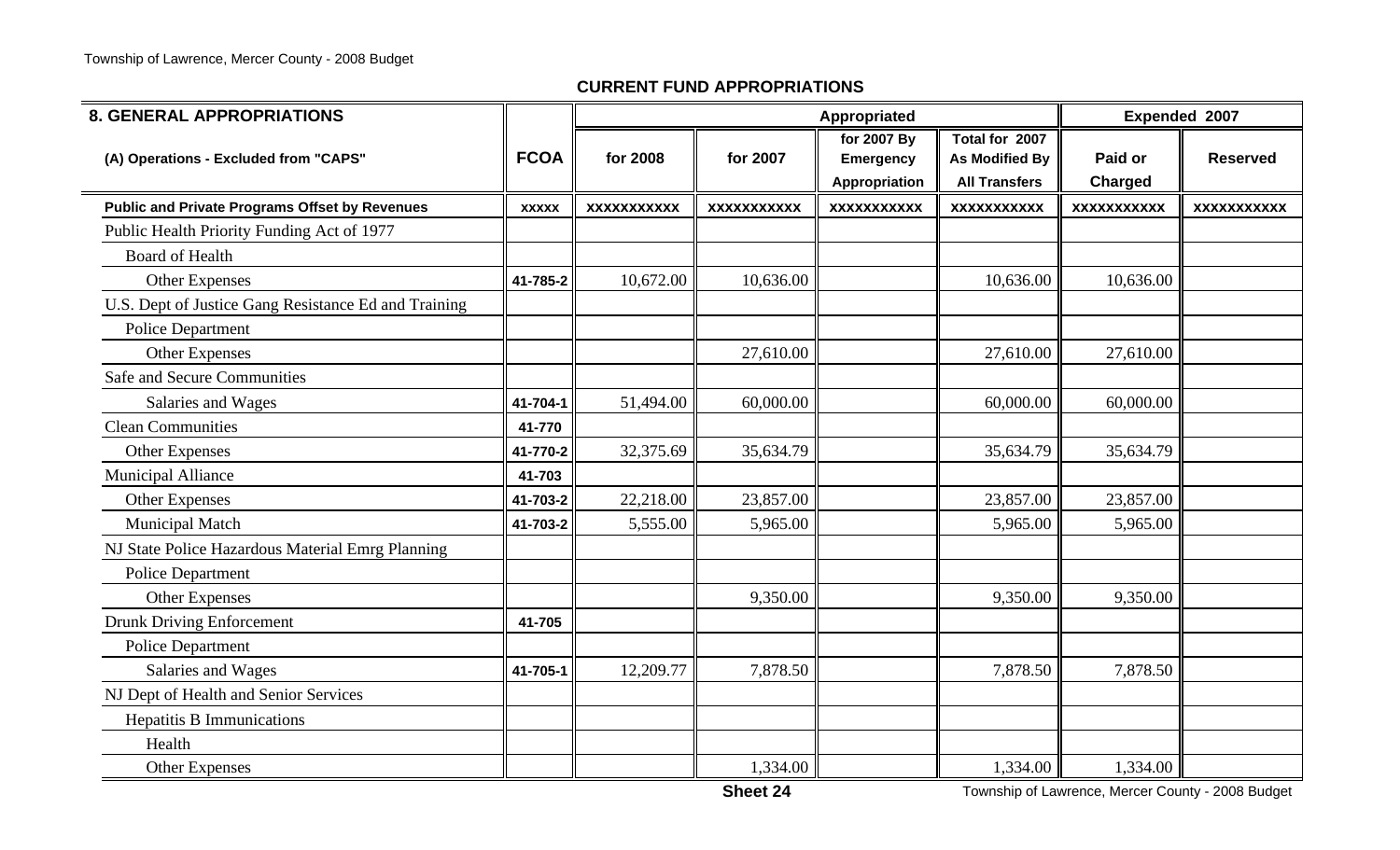| <b>8. GENERAL APPROPRIATIONS</b>                          |               |                    |                    | Appropriated                                            |                                                          | Expended 2007             |                    |  |
|-----------------------------------------------------------|---------------|--------------------|--------------------|---------------------------------------------------------|----------------------------------------------------------|---------------------------|--------------------|--|
| [Extra Sheet]<br>(A) Operations - Excluded from "CAPS"    | <b>FCOA</b>   | for 2008           | for 2007           | for 2007 By<br><b>Emergency</b><br><b>Appropriation</b> | Total for 2007<br>As Modified By<br><b>All Transfers</b> | Paid or<br><b>Charged</b> | <b>Reserved</b>    |  |
| Public and Private Programs Offset by Revenues (continued | <b>XXXXXX</b> | <b>XXXXXXXXXXX</b> | <b>XXXXXXXXXXX</b> | <b>XXXXXXXXXXX</b>                                      | <b>XXXXXXXXXXX</b>                                       | <b>XXXXXXXXXXX</b>        | <b>XXXXXXXXXXX</b> |  |
| N.J. Department of Health and Human Services              |               |                    |                    |                                                         |                                                          |                           |                    |  |
| Tobacco Age-of-Sale Enforcement Program                   |               |                    |                    |                                                         |                                                          |                           |                    |  |
| <b>Board of Health</b>                                    |               |                    |                    |                                                         |                                                          |                           |                    |  |
| Other Expenses                                            | 41-712-2      | 900.00             | 660.00             |                                                         | 660.00                                                   | 660.00                    |                    |  |
| Division of Highway Traffic Safety                        |               |                    |                    |                                                         |                                                          |                           |                    |  |
| Click It or Ticket 2007                                   |               |                    |                    |                                                         |                                                          |                           |                    |  |
| Police                                                    |               |                    |                    |                                                         |                                                          |                           |                    |  |
| Salaries and Wages                                        |               |                    | 3,965.12           |                                                         | 3,965.12                                                 | 3,965.12                  |                    |  |
| NJ Department of Environmental Protection                 | 41-808        |                    |                    |                                                         |                                                          |                           |                    |  |
| <b>Brearley - Great Meadow Trail</b>                      |               |                    |                    |                                                         |                                                          |                           |                    |  |
| Other Expenses                                            |               |                    | 25,000.00          |                                                         | 25,000.00                                                | 25,000.00                 |                    |  |
| N.J. Body Armor Grant                                     |               |                    |                    |                                                         |                                                          |                           |                    |  |
| Police - Other Expenses                                   | 41-715-2      | 7,572.45           | 6,546.02           |                                                         | 6,546.02                                                 | 6,546.02                  |                    |  |
| <b>Alcohol Education</b>                                  | 41-713        |                    |                    |                                                         |                                                          |                           |                    |  |
| <b>Municipal Court</b>                                    |               |                    |                    |                                                         |                                                          |                           |                    |  |
| Salaries and Wages                                        | 41-713-1      |                    | 3,608.35           |                                                         | 3,608.35                                                 | 3,608.35                  |                    |  |
| <b>Bristol Meyers Squibb</b>                              |               |                    |                    |                                                         |                                                          |                           |                    |  |
| <b>Trail Grant</b>                                        |               |                    |                    |                                                         |                                                          |                           |                    |  |
| <b>Other Expenses</b>                                     |               | 200,000.00         |                    |                                                         |                                                          |                           |                    |  |
| State of N.J. Housing Building Inspection                 |               |                    |                    |                                                         |                                                          |                           |                    |  |
| Salaries and Wages                                        | 41-713-1      | 4,013.00           | 23,489.00          |                                                         | 23,489.00                                                | 23,489.00                 |                    |  |
| N.J. Department of Environmental Protection               | 41-787        |                    |                    |                                                         |                                                          |                           |                    |  |
| <b>Recycling Tonnage Grant</b>                            | 41-787-2      | 14,283.93          | 16,062.47          |                                                         | 16,062.47                                                | 16,062.47                 |                    |  |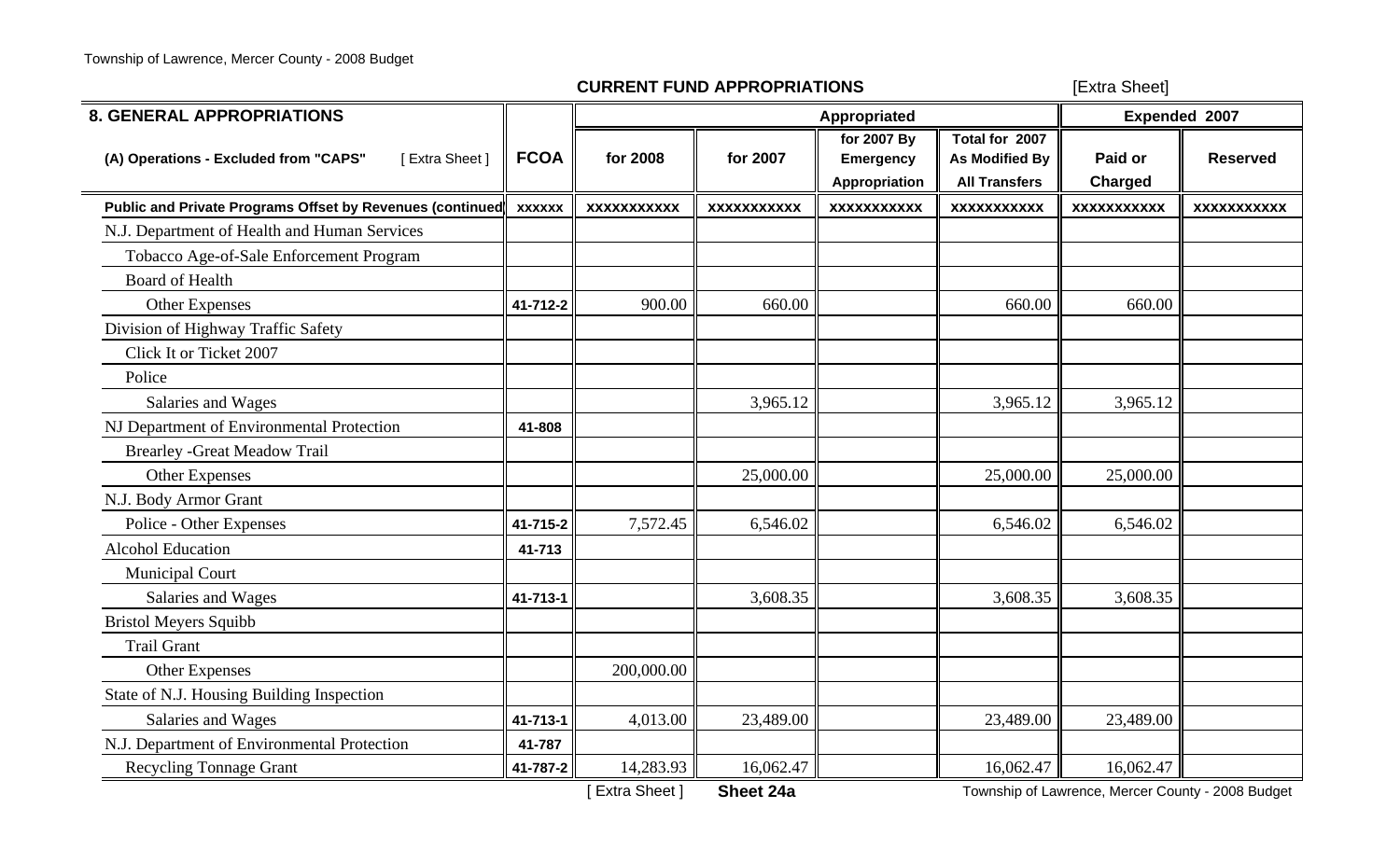| <b>8. GENERAL APPROPRIATIONS</b>                          |               |                    |                    | Appropriated                                     |                                                          | Expended 2007             |                    |  |
|-----------------------------------------------------------|---------------|--------------------|--------------------|--------------------------------------------------|----------------------------------------------------------|---------------------------|--------------------|--|
| [Extra Sheet]<br>(A) Operations - Excluded from "CAPS"    | <b>FCOA</b>   | for 2008           | for 2007           | for 2007 By<br><b>Emergency</b><br>Appropriation | Total for 2007<br>As Modified By<br><b>All Transfers</b> | Paid or<br><b>Charged</b> | <b>Reserved</b>    |  |
| Public and Private Programs Offset by Revenues (continued | <b>XXXXXX</b> | <b>XXXXXXXXXXX</b> | <b>XXXXXXXXXXX</b> | <b>XXXXXXXXXXX</b>                               | <b>XXXXXXXXXXX</b>                                       | <b>XXXXXXXXXXX</b>        | <b>XXXXXXXXXXX</b> |  |
| New Jersey Department of Transportation                   |               |                    |                    |                                                  |                                                          |                           |                    |  |
| Safe Streets to School                                    |               |                    |                    |                                                  |                                                          |                           |                    |  |
| <b>Other Expenses</b>                                     | 41-800-2      | 47,000.00          | 27,301.80          |                                                  | 27,301.80                                                | 27,301.80                 |                    |  |
| <b>NJDEP Division of Parks and Forestry</b>               |               |                    |                    |                                                  |                                                          |                           |                    |  |
| Tree Planting Grant - "Cool Cities"                       |               |                    |                    |                                                  |                                                          |                           |                    |  |
| <b>Other Expenses</b>                                     |               |                    | 25,000.00          |                                                  | 25,000.00                                                | 25,000.00                 |                    |  |
| New Jersey Department of Health & Senior Services         | 41-801        |                    |                    |                                                  |                                                          |                           |                    |  |
| Pandemic Influenza Preparedness                           |               |                    |                    |                                                  |                                                          |                           |                    |  |
| <b>Other Expenses</b>                                     | 41-801-2      |                    | 9,361.00           |                                                  | 9,361.00                                                 | 9,361.00                  |                    |  |
| NJ State Police Emergency Management Assistance           |               |                    |                    |                                                  |                                                          |                           |                    |  |
| <b>Office of Emergency Management</b>                     |               |                    |                    |                                                  |                                                          |                           |                    |  |
| Salaries and Wages                                        |               | 3,000.00           |                    |                                                  |                                                          |                           |                    |  |
| NJ Juvenile Justice Grant                                 |               |                    |                    |                                                  |                                                          |                           |                    |  |
| Police                                                    |               |                    |                    |                                                  |                                                          |                           |                    |  |
| Other Expenses                                            |               | 54,309.00          |                    |                                                  |                                                          |                           |                    |  |
| US Department of Justice, Office of Comm Oriented Serv.   | 41-809        |                    |                    |                                                  |                                                          |                           |                    |  |
| <b>COPS</b> Secure Our School Grant                       |               |                    |                    |                                                  |                                                          |                           |                    |  |
| Police                                                    |               |                    |                    |                                                  |                                                          |                           |                    |  |
| Other Expenses                                            | 41-809-2      |                    |                    |                                                  |                                                          |                           |                    |  |
| New Jersey Division of Highway Traffic Safety             |               |                    |                    |                                                  |                                                          |                           |                    |  |
| You Drink, You Drive, You Lose                            |               |                    |                    |                                                  |                                                          |                           |                    |  |
| Police                                                    |               |                    |                    |                                                  |                                                          |                           |                    |  |
| Salaries and Wages                                        |               |                    | 5,000.00           |                                                  | 5,000.00                                                 | 5,000.00                  |                    |  |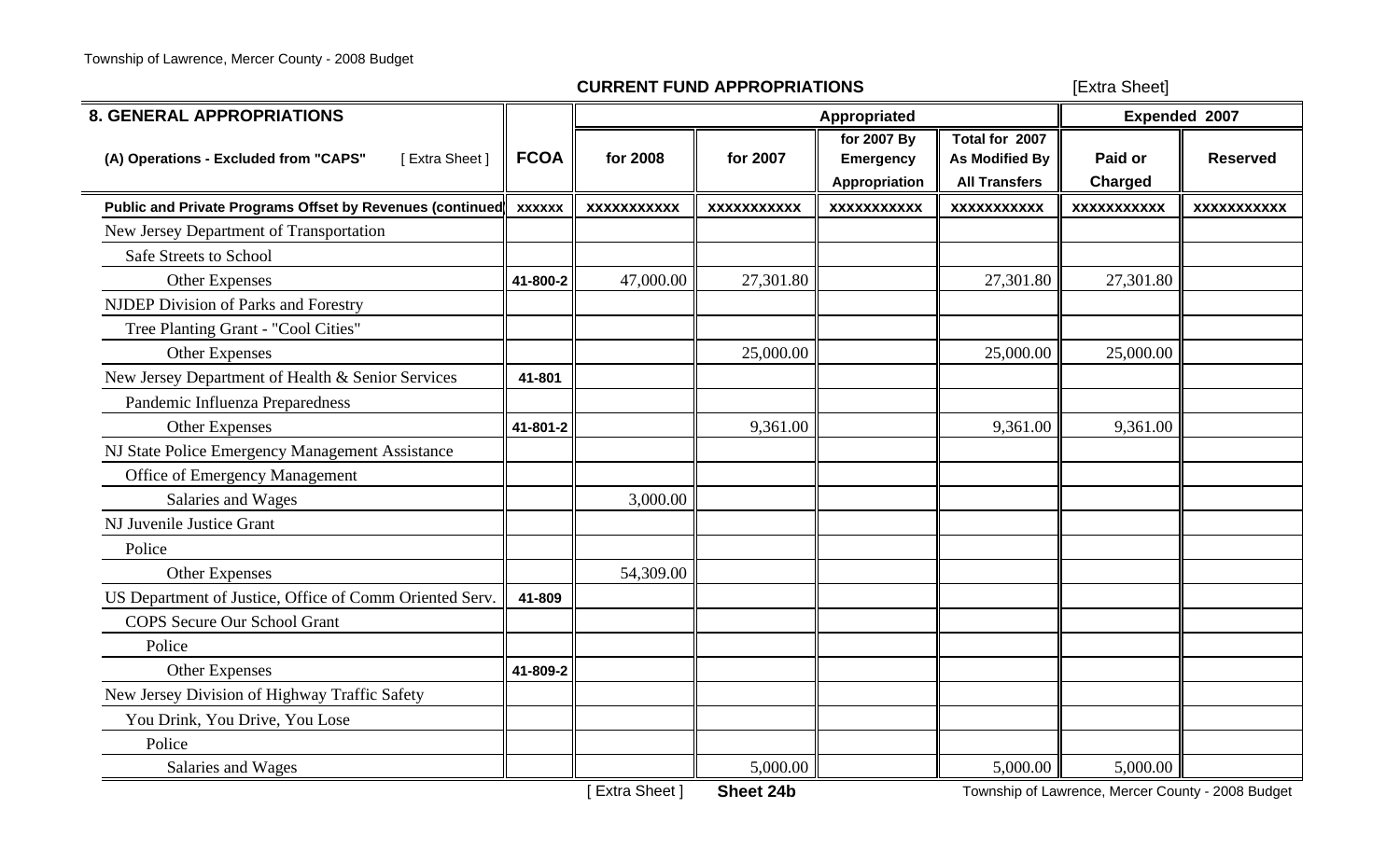| <b>8. GENERAL APPROPRIATIONS</b>                          |               |                    |                    | Appropriated                                            |                                                                 | Expended 2007             |                    |  |
|-----------------------------------------------------------|---------------|--------------------|--------------------|---------------------------------------------------------|-----------------------------------------------------------------|---------------------------|--------------------|--|
| [Extra Sheet]<br>(A) Operations - Excluded from "CAPS"    | <b>FCOA</b>   | for 2008           | for 2007           | for 2007 By<br><b>Emergency</b><br><b>Appropriation</b> | Total for 2007<br><b>As Modified By</b><br><b>All Transfers</b> | Paid or<br><b>Charged</b> | <b>Reserved</b>    |  |
| Public and Private Programs Offset by Revenues (continued | <b>XXXXXX</b> | <b>XXXXXXXXXXX</b> | <b>XXXXXXXXXXX</b> | <b>XXXXXXXXXXX</b>                                      | <b>XXXXXXXXXXX</b>                                              | <b>XXXXXXXXXXX</b>        | <b>XXXXXXXXXXX</b> |  |
| NJ Office of Information Technology, Emerg. Telec.        | 41-803        |                    |                    |                                                         |                                                                 |                           |                    |  |
| <b>Enhanced 9-1-1 General Assistance</b>                  |               |                    |                    |                                                         |                                                                 |                           |                    |  |
| Police                                                    |               |                    |                    |                                                         |                                                                 |                           |                    |  |
| Other Expenses                                            | 41-803-2      |                    |                    |                                                         |                                                                 |                           |                    |  |
| NJ Office of Information Technology                       | 41-805        |                    |                    |                                                         |                                                                 |                           |                    |  |
| 9-1-1 Commission - Emergency Telecommunications           |               |                    |                    |                                                         |                                                                 |                           |                    |  |
| Police                                                    |               |                    |                    |                                                         |                                                                 |                           |                    |  |
| Other Expenses                                            | 41-805-2      |                    |                    |                                                         |                                                                 |                           |                    |  |
| <b>Association of NJ Environmental Commissions</b>        | 41-800        |                    |                    |                                                         |                                                                 |                           |                    |  |
| <b>Environmental Resources Inventory</b>                  |               |                    |                    |                                                         |                                                                 |                           |                    |  |
| <b>Other Expenses</b>                                     | 41-800-2      |                    |                    |                                                         |                                                                 |                           |                    |  |
| County of Mercer                                          | 41-804        |                    |                    |                                                         |                                                                 |                           |                    |  |
| <b>LINCS - MAPP</b>                                       |               |                    |                    |                                                         |                                                                 |                           |                    |  |
| Other Expenses                                            | 41-804-2      |                    |                    |                                                         |                                                                 |                           |                    |  |
| Division of Highway Traffic Safety                        | 41-812        |                    |                    |                                                         |                                                                 |                           |                    |  |
| Year - End Crackdown                                      |               |                    |                    |                                                         |                                                                 |                           |                    |  |
| Police                                                    |               |                    |                    |                                                         |                                                                 |                           |                    |  |
| Salaries and Wages                                        | 41-812-2      |                    | 5,000.00           |                                                         | 5,000.00                                                        | 5,000.00                  |                    |  |
| <b>Homeland Security</b>                                  | 41-813        |                    |                    |                                                         |                                                                 |                           |                    |  |
| <b>Buffer Zone Protection</b>                             |               |                    |                    |                                                         |                                                                 |                           |                    |  |
| Police                                                    |               |                    |                    |                                                         |                                                                 |                           |                    |  |
| <b>Other Expenses</b>                                     | 41-813-2      |                    | 50,000.00          |                                                         | 50,000.00                                                       | 50,000.00                 |                    |  |
|                                                           |               |                    |                    |                                                         |                                                                 |                           |                    |  |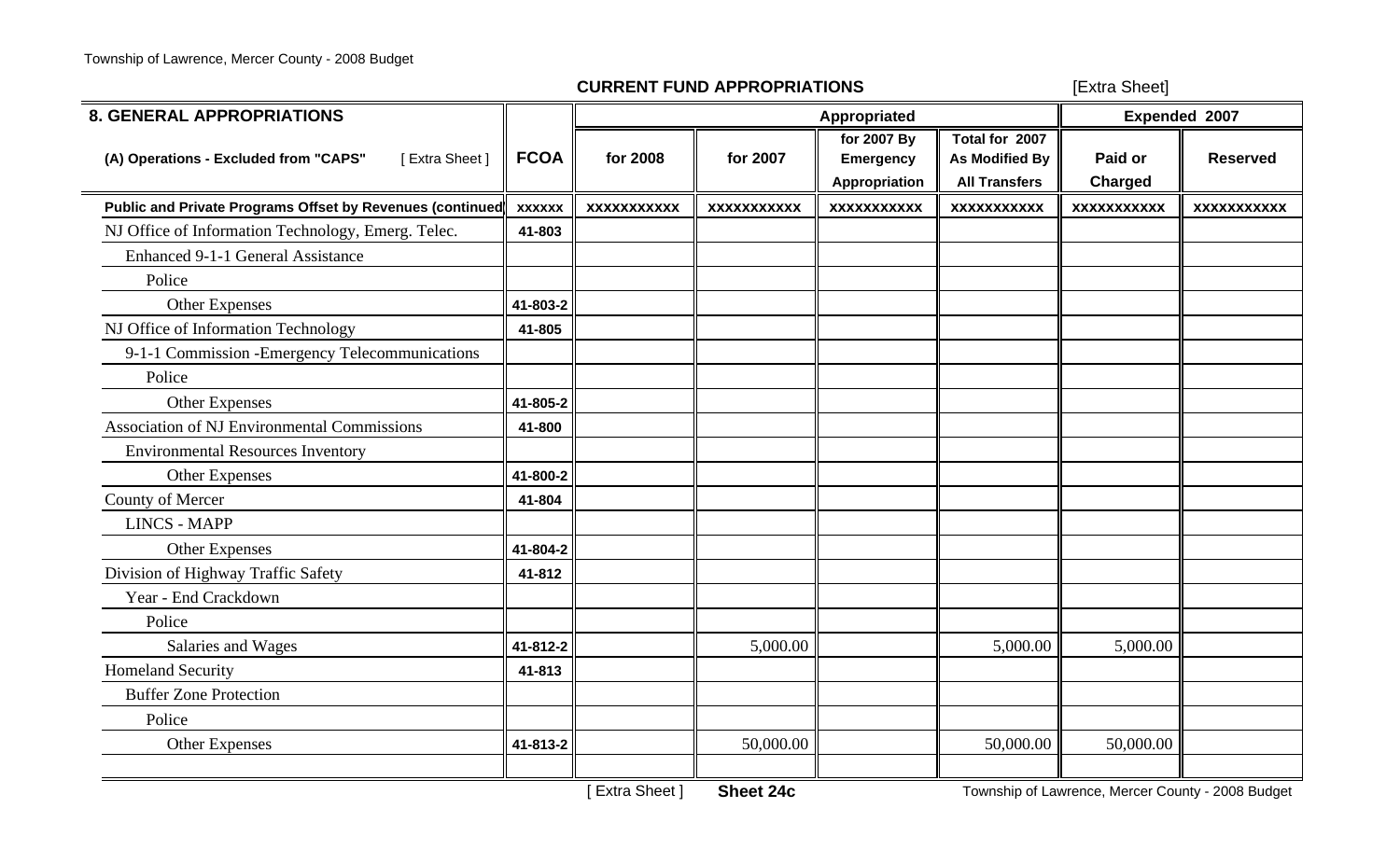| <b>8. GENERAL APPROPRIATIONS</b>                          |               |                    |                    | Appropriated                                     |                                                                 | Expended 2007             |                    |  |
|-----------------------------------------------------------|---------------|--------------------|--------------------|--------------------------------------------------|-----------------------------------------------------------------|---------------------------|--------------------|--|
| (A) Operations - Excluded from "CAPS"<br>[Extra Sheet]    | <b>FCOA</b>   | for 2008           | for 2007           | for 2007 By<br><b>Emergency</b><br>Appropriation | Total for 2007<br><b>As Modified By</b><br><b>All Transfers</b> | Paid or<br><b>Charged</b> | <b>Reserved</b>    |  |
| Public and Private Programs Offset by Revenues (continued | <b>XXXXXX</b> | <b>XXXXXXXXXXX</b> | <b>XXXXXXXXXXX</b> | <b>XXXXXXXXXXX</b>                               | xxxxxxxxxxx                                                     | <b>XXXXXXXXXXX</b>        | <b>XXXXXXXXXXX</b> |  |
| New Jersey Dept. of Environmental Protection              | 41-707        |                    |                    |                                                  |                                                                 |                           |                    |  |
| Divison of Parks and Forestry                             |               |                    |                    |                                                  |                                                                 |                           |                    |  |
| <b>Green Communities Grant</b>                            |               |                    |                    |                                                  |                                                                 |                           |                    |  |
| Other Expenses                                            | 41-707-2      |                    | 3,000.00           |                                                  | 3,000.00                                                        | 3,000.00                  |                    |  |
| New Jersey Dept of Community Affairs                      | 41-811        |                    |                    |                                                  |                                                                 |                           |                    |  |
| <b>Small Cities Community Development Block Grant</b>     |               |                    |                    |                                                  |                                                                 |                           |                    |  |
| Other Expenses                                            | 41-811-2      |                    | 475,000.00         |                                                  | 475,000.00                                                      | 475,000.00                |                    |  |
|                                                           |               |                    |                    |                                                  |                                                                 |                           |                    |  |
|                                                           |               |                    |                    |                                                  |                                                                 |                           |                    |  |
|                                                           |               |                    |                    |                                                  |                                                                 |                           |                    |  |
|                                                           |               |                    |                    |                                                  |                                                                 |                           |                    |  |
|                                                           |               |                    |                    |                                                  |                                                                 |                           |                    |  |
|                                                           |               |                    |                    |                                                  |                                                                 |                           |                    |  |
|                                                           |               |                    |                    |                                                  |                                                                 |                           |                    |  |
|                                                           |               |                    |                    |                                                  |                                                                 |                           |                    |  |
|                                                           |               |                    |                    |                                                  |                                                                 |                           |                    |  |
|                                                           |               |                    |                    |                                                  |                                                                 |                           |                    |  |
|                                                           |               |                    |                    |                                                  |                                                                 |                           |                    |  |
|                                                           |               |                    |                    |                                                  |                                                                 |                           |                    |  |
|                                                           |               |                    |                    |                                                  |                                                                 |                           |                    |  |
|                                                           |               |                    |                    |                                                  |                                                                 |                           |                    |  |
|                                                           |               |                    |                    |                                                  |                                                                 |                           |                    |  |
|                                                           |               |                    |                    |                                                  |                                                                 |                           |                    |  |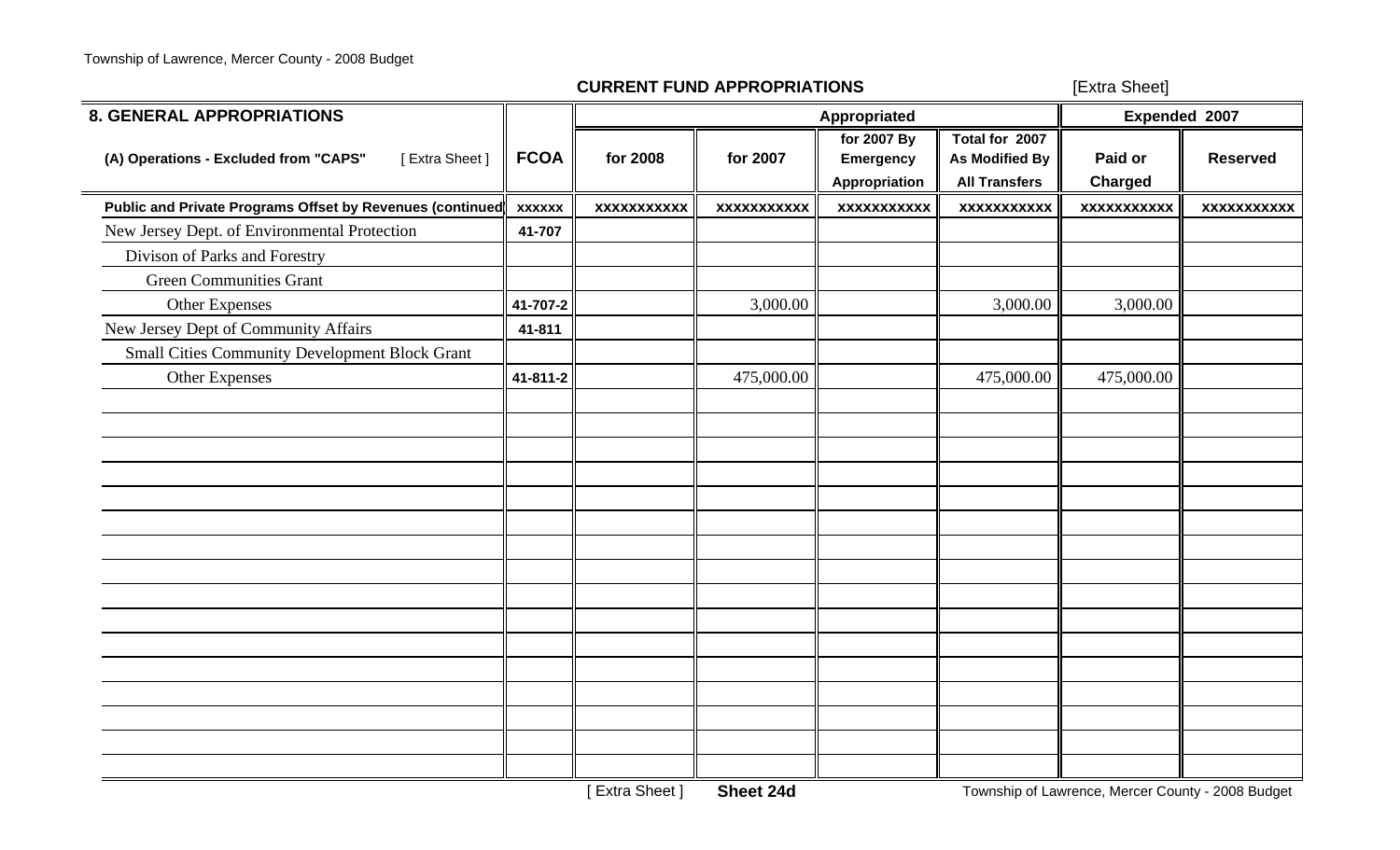| <b>8. GENERAL APPROPRIATIONS</b>                                     |               |                    |                    | Appropriated                                     |                                                          |                           | Expended 2007      |
|----------------------------------------------------------------------|---------------|--------------------|--------------------|--------------------------------------------------|----------------------------------------------------------|---------------------------|--------------------|
| (A) Operations - Excluded from "CAPS" (continued)                    | <b>FCOA</b>   | for 2008           | for 2007           | for 2007 By<br><b>Emergency</b><br>Appropriation | Total for 2007<br>As Modified By<br><b>All Transfers</b> | Paid or<br><b>Charged</b> | <b>Reserved</b>    |
| <b>Public and Private Programs Offset</b><br>by Revenues (continued) | <b>XXXXXX</b> | <b>XXXXXXXXXXX</b> | <b>XXXXXXXXXXX</b> | <b>XXXXXXXXXXX</b>                               | <b>XXXXXXXXXXX</b>                                       | <b>XXXXXXXXXXX</b>        | <b>XXXXXXXXXXX</b> |
|                                                                      |               |                    |                    |                                                  |                                                          |                           |                    |
|                                                                      |               |                    |                    |                                                  |                                                          |                           |                    |
|                                                                      |               |                    |                    |                                                  |                                                          |                           |                    |
|                                                                      |               |                    |                    |                                                  |                                                          |                           |                    |
|                                                                      |               |                    |                    |                                                  |                                                          |                           |                    |
|                                                                      |               |                    |                    |                                                  |                                                          |                           |                    |
|                                                                      |               |                    |                    |                                                  |                                                          |                           |                    |
|                                                                      |               |                    |                    |                                                  |                                                          |                           |                    |
|                                                                      |               |                    |                    |                                                  |                                                          |                           |                    |
| <b>Total Public and Private Programs Offset</b><br>by Revenue        | 40-999        | 465,602.84         | 861,259.05         | 0.00                                             | 861,259.05                                               | 861,259.05                | 0.00               |
| <b>Total Operations - Excluded from "CAPS"</b>                       | 34-305        | 7,061,862.84       | 6,418,019.05       | 0.00                                             | 6,418,019.05                                             | 6,265,918.36              | 152,100.69         |
| Detail:<br><b>Salaries &amp; Wages</b>                               | 34-305-1      | 107,776.77         | 133,940.97         | 0.00                                             | 133,940.97                                               | 125,321.31                | 8,619.66           |
| <b>Other Expenses</b>                                                | 34-305-2      | 6,954,086.07       | 6,284,078.08       | 0.00                                             | 6,284,078.08                                             | 6,140,597.05              | 143,481.03         |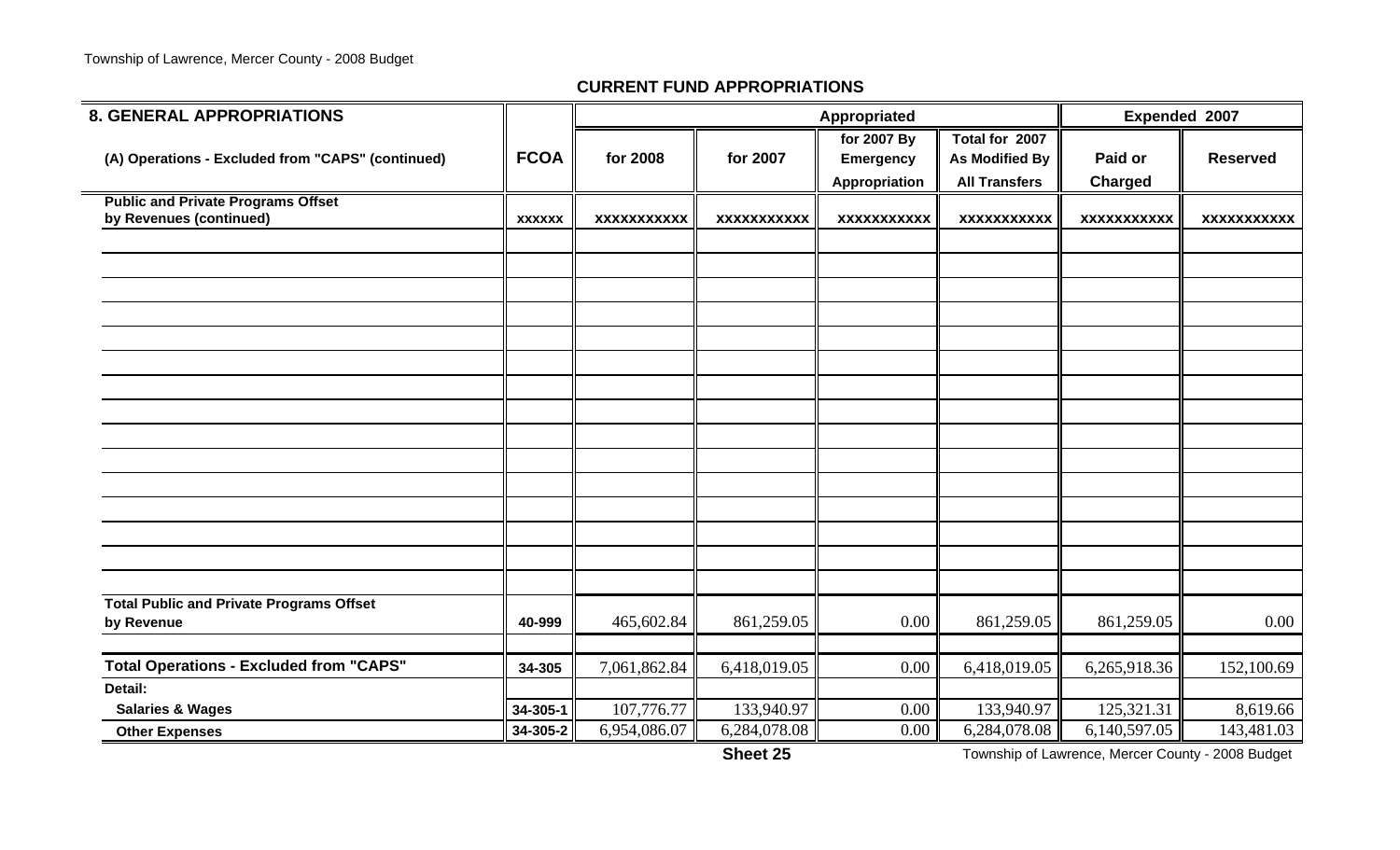÷

| <b>8. GENERAL APPROPRIATIONS</b>                |             |            | Appropriated | Expended 2007                                    |                                                                 |                           |                 |
|-------------------------------------------------|-------------|------------|--------------|--------------------------------------------------|-----------------------------------------------------------------|---------------------------|-----------------|
| (C) Capital Improvements - Excluded from "CAPS" | <b>FCOA</b> | for 2008   | for 2007     | for 2007 By<br><b>Emergency</b><br>Appropriation | Total for 2007<br><b>As Modified By</b><br><b>All Transfers</b> | Paid or<br><b>Charged</b> | <b>Reserved</b> |
| <b>Down Payments on Improvements</b>            | 44-902      |            |              |                                                  |                                                                 |                           |                 |
| <b>Capital Improvement Fund</b>                 | 44-901      | 125,000.00 | 100,000.00   | <b>XXXXXXXXXX</b>                                | 100,000.00                                                      | 100,000.00                |                 |
|                                                 |             |            |              |                                                  |                                                                 |                           |                 |
|                                                 |             |            |              |                                                  |                                                                 |                           |                 |
|                                                 |             |            |              |                                                  |                                                                 |                           |                 |
|                                                 |             |            |              |                                                  |                                                                 |                           |                 |
|                                                 |             |            |              |                                                  |                                                                 |                           |                 |
|                                                 |             |            |              |                                                  |                                                                 |                           |                 |
|                                                 |             |            |              |                                                  |                                                                 |                           |                 |
|                                                 |             |            |              |                                                  |                                                                 |                           |                 |
|                                                 |             |            |              |                                                  |                                                                 |                           |                 |
|                                                 |             |            |              |                                                  |                                                                 |                           |                 |
|                                                 |             |            |              |                                                  |                                                                 |                           |                 |
|                                                 |             |            |              |                                                  |                                                                 |                           |                 |
|                                                 |             |            |              |                                                  |                                                                 |                           |                 |
|                                                 |             |            |              |                                                  |                                                                 |                           |                 |
|                                                 |             |            |              |                                                  |                                                                 |                           |                 |
|                                                 |             |            |              |                                                  |                                                                 |                           |                 |
|                                                 |             |            |              |                                                  |                                                                 |                           |                 |
|                                                 |             |            |              |                                                  |                                                                 |                           |                 |
|                                                 |             |            |              |                                                  |                                                                 |                           |                 |
|                                                 |             |            |              |                                                  |                                                                 |                           |                 |
|                                                 |             |            |              |                                                  |                                                                 |                           |                 |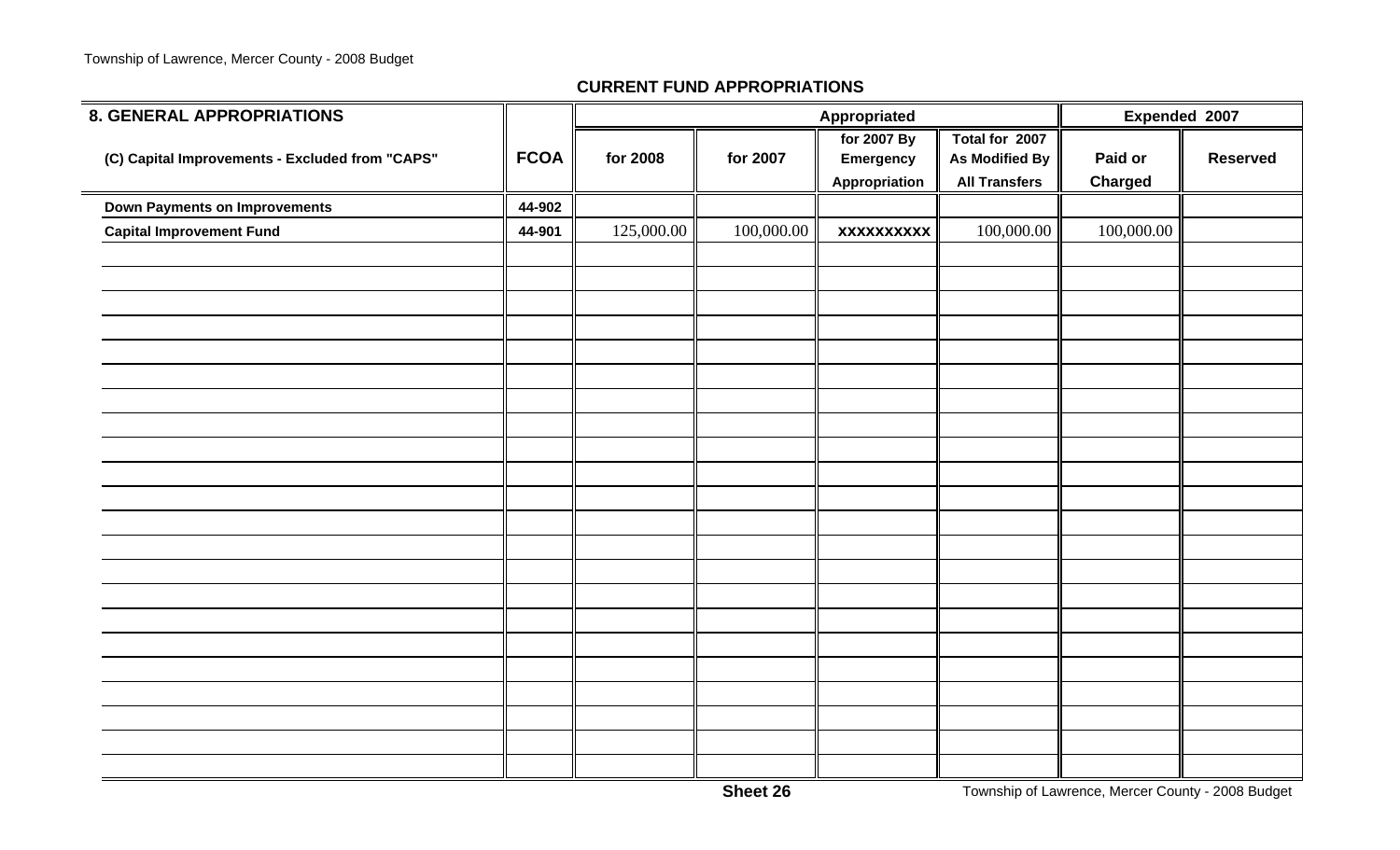| <b>8. GENERAL APPROPRIATIONS</b>                         |               |                    |                    | Appropriated                                     |                                                                 | Expended 2007      |                    |
|----------------------------------------------------------|---------------|--------------------|--------------------|--------------------------------------------------|-----------------------------------------------------------------|--------------------|--------------------|
| (C) Capital Improvements - Excluded from "CAPS"          | <b>FCOA</b>   | for 2008           | for 2007           | for 2007 By<br><b>Emergency</b><br>Appropriation | Total for 2007<br><b>As Modified By</b><br><b>All Transfers</b> | Paid or<br>Charged | <b>Reserved</b>    |
|                                                          |               |                    |                    |                                                  |                                                                 |                    |                    |
|                                                          |               |                    |                    |                                                  |                                                                 |                    |                    |
|                                                          |               |                    |                    |                                                  |                                                                 |                    |                    |
|                                                          |               |                    |                    |                                                  |                                                                 |                    |                    |
| <b>Public and Private Programs Offset by Revenues:</b>   | <b>XXXXXX</b> | <b>XXXXXXXXXXX</b> | <b>XXXXXXXXXXX</b> | <b>XXXXXXXXXXX</b>                               | XXXXXXXXXXX                                                     | <b>XXXXXXXXXXX</b> | <b>XXXXXXXXXXX</b> |
| New Jersey Transportation Trust Fund Authority Act       | 41-865        |                    |                    |                                                  |                                                                 |                    |                    |
|                                                          |               |                    |                    |                                                  |                                                                 |                    |                    |
|                                                          |               |                    |                    |                                                  |                                                                 |                    |                    |
|                                                          |               |                    |                    |                                                  |                                                                 |                    |                    |
|                                                          |               |                    |                    |                                                  |                                                                 |                    |                    |
|                                                          |               |                    |                    |                                                  |                                                                 |                    |                    |
|                                                          |               |                    |                    |                                                  |                                                                 |                    |                    |
|                                                          |               |                    |                    |                                                  |                                                                 |                    |                    |
|                                                          |               |                    |                    |                                                  |                                                                 |                    |                    |
|                                                          |               |                    |                    |                                                  |                                                                 |                    |                    |
|                                                          |               |                    |                    |                                                  |                                                                 |                    |                    |
|                                                          |               |                    |                    |                                                  |                                                                 |                    |                    |
|                                                          |               |                    |                    |                                                  |                                                                 |                    |                    |
|                                                          |               |                    |                    |                                                  |                                                                 |                    |                    |
|                                                          |               |                    |                    |                                                  |                                                                 |                    |                    |
|                                                          |               |                    |                    |                                                  |                                                                 |                    |                    |
| <b>Total Capital Improvements - Excluded from "CAPS"</b> | 44-999        | 125,000.00         | 100,000.00         | 0.00                                             | 100,000.00                                                      | 100,000.00         | $0.00\,$           |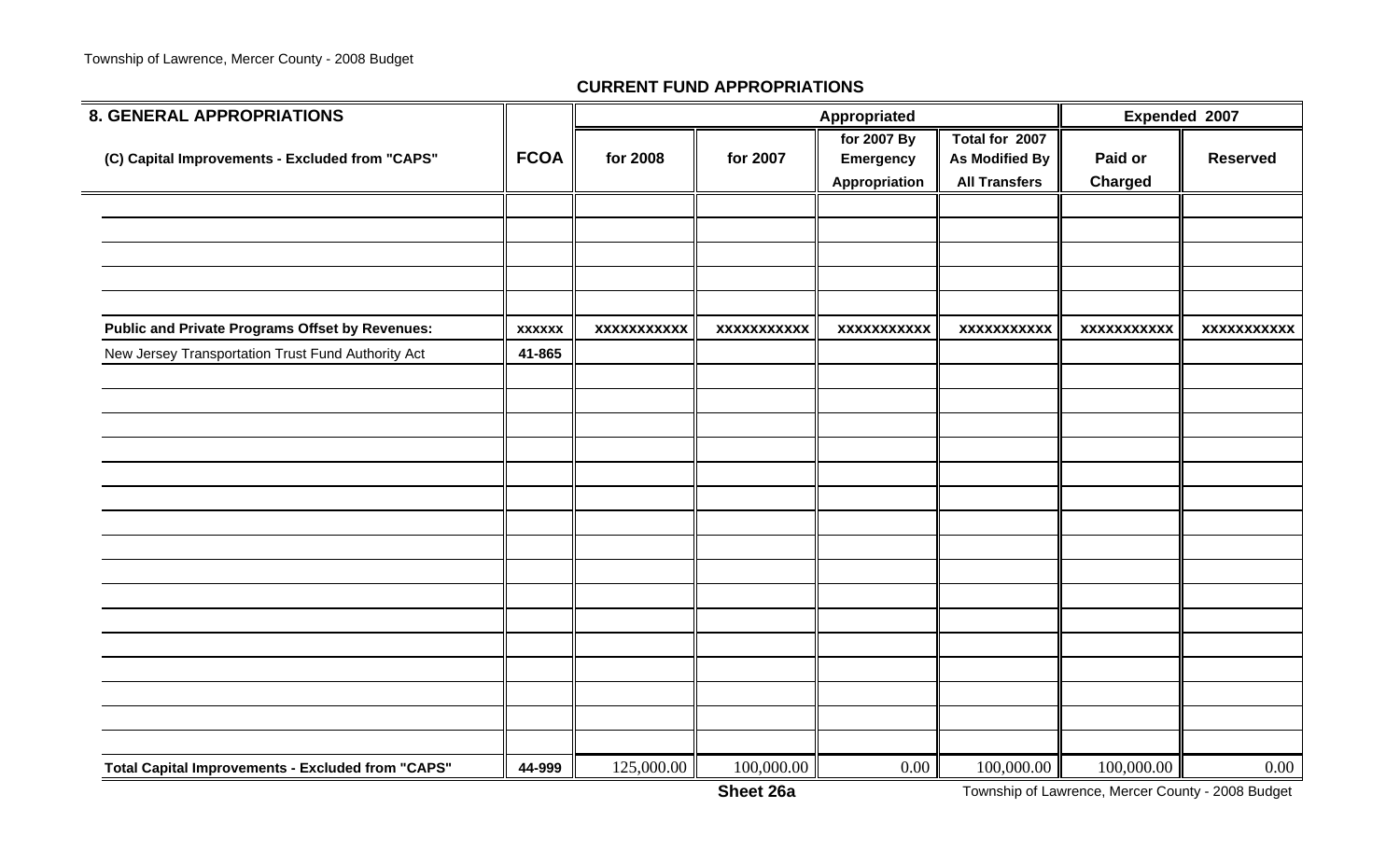| <b>8. GENERAL APPROPRIATIONS</b>                           |               |                    |                    | Appropriated                                     |                                                          | Expended 2007             |                    |
|------------------------------------------------------------|---------------|--------------------|--------------------|--------------------------------------------------|----------------------------------------------------------|---------------------------|--------------------|
| (D) Municipal Debt Service - Excluded from "CAPS"          | <b>FCOA</b>   | for 2008           | for 2007           | for 2007 By<br><b>Emergency</b><br>Appropriation | Total for 2007<br>As Modified By<br><b>All Transfers</b> | Paid or<br><b>Charged</b> | <b>Reserved</b>    |
| Payment of Bond Principal                                  | 45-920        | 2,503,813.00       | 2,775,850.00       |                                                  | 2,775,850.00                                             | 2,775,850.00              | <b>XXXXXXXXXXX</b> |
| Payment of Bond Anticipation Notes and Capital Notes       | 45-925        |                    |                    |                                                  |                                                          |                           | <b>XXXXXXXXXXX</b> |
| Interest on Bonds                                          | 45-930        | 991,900.00         | 1,110,000.00       |                                                  | 1,110,000.00                                             | 1,110,000.00              | <b>XXXXXXXXXXX</b> |
| Interest on Notes                                          | 45-935        | 309,008.00         | 233,221.00         |                                                  | 233,221.00                                               | 233,221.00                | <b>XXXXXXXXXXX</b> |
| <b>Green Trust Loan Program:</b>                           | <b>XXXXXX</b> | <b>XXXXXXXXXXX</b> | <b>XXXXXXXXXXX</b> | <b>XXXXXXXXXXX</b>                               | <b>XXXXXXXXXXX</b>                                       | <b>XXXXXXXXXXX</b>        | <b>XXXXXXXXXXX</b> |
| Loan Repayments for Principal and Interest                 | 45-940        |                    |                    |                                                  |                                                          |                           | <b>XXXXXXXXXXX</b> |
| New Jersey Environmental Infrastructure Trust              | 45-941        |                    |                    |                                                  |                                                          |                           | <b>XXXXXXXXXXX</b> |
|                                                            |               |                    |                    |                                                  |                                                          |                           | <b>XXXXXXXXXXX</b> |
|                                                            |               |                    |                    |                                                  |                                                          |                           | <b>XXXXXXXXXXX</b> |
|                                                            |               |                    |                    |                                                  |                                                          |                           | <b>XXXXXXXXXXX</b> |
|                                                            |               |                    |                    |                                                  |                                                          |                           | <b>XXXXXXXXXXX</b> |
|                                                            |               |                    |                    |                                                  |                                                          |                           | <b>XXXXXXXXXXX</b> |
|                                                            |               |                    |                    |                                                  |                                                          |                           | <b>XXXXXXXXXXX</b> |
|                                                            |               |                    |                    |                                                  |                                                          |                           | <b>XXXXXXXXXXX</b> |
|                                                            |               |                    |                    |                                                  |                                                          |                           | <b>XXXXXXXXXXX</b> |
|                                                            |               |                    |                    |                                                  |                                                          |                           | <b>XXXXXXXXXXX</b> |
|                                                            |               |                    |                    |                                                  |                                                          |                           | <b>XXXXXXXXXXX</b> |
| <b>Capital Lease Obligations Approved Prior to 7/12/07</b> |               |                    |                    |                                                  |                                                          |                           | <b>XXXXXXXXXXX</b> |
| Principal                                                  | 45-941        |                    |                    |                                                  |                                                          |                           | <b>XXXXXXXXXXX</b> |
| Interest                                                   | 45-941        |                    |                    |                                                  |                                                          |                           | <b>XXXXXXXXXXX</b> |
| <b>Capital Lease Obligations Approved After 7/12/07</b>    |               |                    |                    |                                                  |                                                          |                           | <b>XXXXXXXXXXX</b> |
| Principal                                                  | 45-941        |                    |                    |                                                  |                                                          |                           | <b>XXXXXXXXXXX</b> |
| Interest                                                   | 45-941        |                    |                    |                                                  |                                                          |                           | <b>XXXXXXXXXXX</b> |
| <b>Total Municipal Debt Service - Excluded from "CAPS"</b> | 45-999        | 3,804,721.00       | 4,119,071.00       | $0.00\degree$                                    | 4,119,071.00                                             | 4,119,071.00              | <b>XXXXXXXXXXX</b> |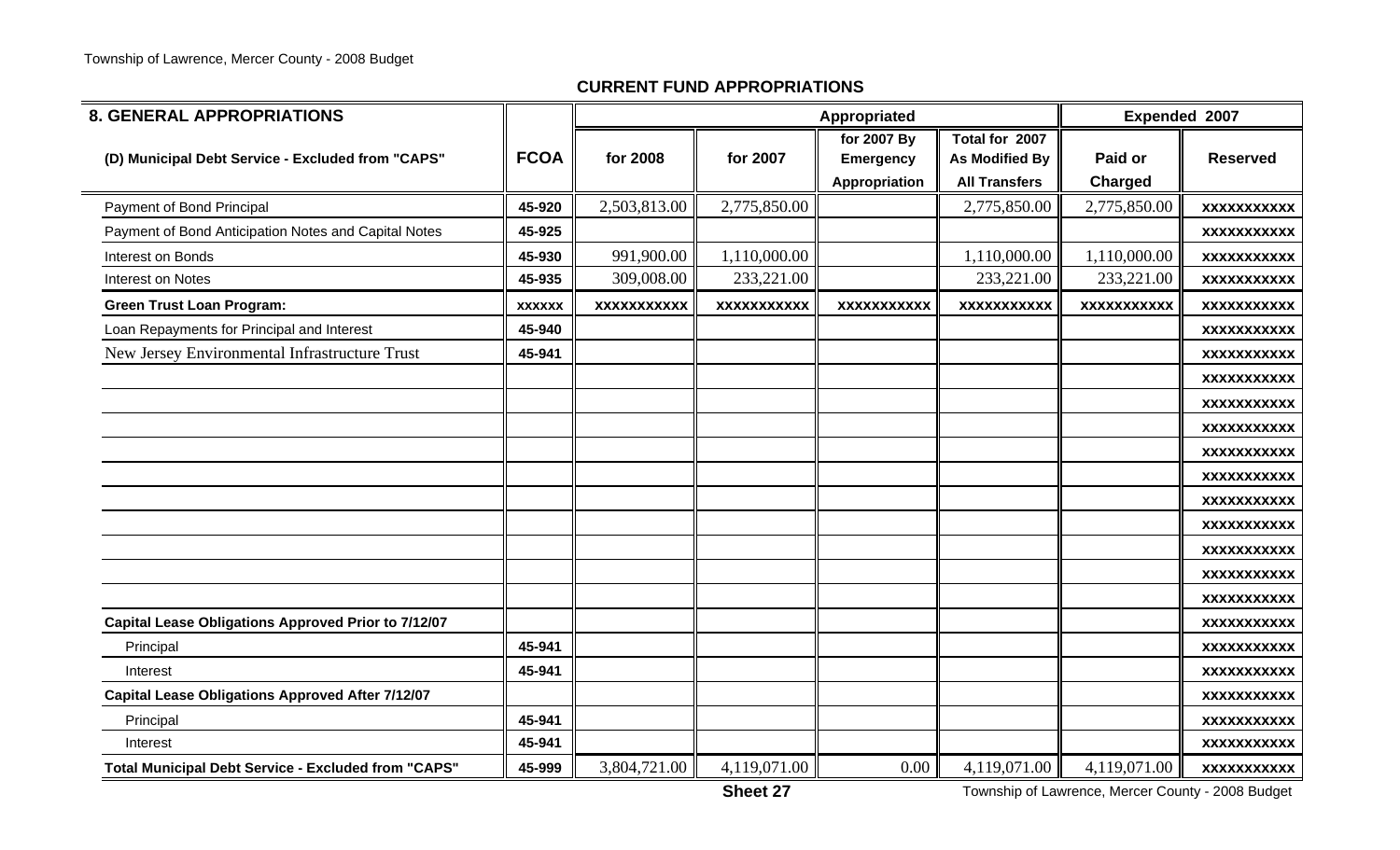| <b>8. GENERAL APPROPRIATIONS</b>                                                               |              | Appropriated       |                    |                    |                       |                    | Expended 2007      |
|------------------------------------------------------------------------------------------------|--------------|--------------------|--------------------|--------------------|-----------------------|--------------------|--------------------|
|                                                                                                |              |                    |                    | for 2007 By        | Total for 2007        |                    |                    |
| (E) Deferred Charges - Municipal -                                                             | <b>FCOA</b>  | for 2008           | for 2007           | <b>Emergency</b>   | <b>As Modified By</b> | Paid or            | <b>Reserved</b>    |
| <b>Excluded from "CAPS"</b>                                                                    |              |                    |                    | Appropriation      | <b>All Transfers</b>  | <b>Charged</b>     |                    |
| (1) DEFERRED CHARGES:                                                                          | <b>XXXXX</b> | <b>XXXXXXXXXXX</b> | <b>XXXXXXXXXXX</b> | <b>XXXXXXXXXXX</b> | <b>XXXXXXXXXXX</b>    | <b>XXXXXXXXXXX</b> | <b>XXXXXXXXXXX</b> |
| <b>Emergency Authorizations</b>                                                                | 46-870       |                    |                    | XXXXXXXXXXX        |                       |                    | <b>XXXXXXXXXXX</b> |
| Special Emergency Authorizations-<br>5 Years (N.J.S. 40A:4-55)                                 | 46-875       |                    |                    | <b>XXXXXXXXXXX</b> |                       |                    | <b>XXXXXXXXXXX</b> |
| <b>Special Emergency Authorizations-</b><br>3 Years (N.J.S. 40A:4-55.1 & 40A:4-55.13)          | 46-871       |                    |                    | XXXXXXXXXXX        |                       |                    | XXXXXXXXXXX        |
| Deferred Charge                                                                                |              |                    |                    | <b>XXXXXXXXXXX</b> |                       |                    | XXXXXXXXXX         |
| <b>School Lease</b>                                                                            | 46-877       |                    |                    | <b>XXXXXXXXXXX</b> |                       |                    | <b>XXXXXXXXXXX</b> |
| Deficit in General Capital Fund                                                                |              |                    |                    | <b>XXXXXXXXXXX</b> |                       |                    | <b>XXXXXXXXXXX</b> |
|                                                                                                |              |                    |                    | XXXXXXXXXXX        |                       |                    | XXXXXXXXXX         |
|                                                                                                |              |                    |                    | <b>XXXXXXXXXXX</b> |                       |                    | <b>XXXXXXXXXXX</b> |
|                                                                                                |              |                    |                    | <b>XXXXXXXXXXX</b> |                       |                    | <b>XXXXXXXXXXX</b> |
|                                                                                                |              |                    |                    | <b>XXXXXXXXXXX</b> |                       |                    | <b>XXXXXXXXXXX</b> |
|                                                                                                |              |                    |                    | <b>XXXXXXXXXXX</b> |                       |                    | <b>XXXXXXXXXXX</b> |
|                                                                                                |              |                    |                    | <b>XXXXXXXXXXX</b> |                       |                    | <b>XXXXXXXXXXX</b> |
|                                                                                                |              |                    |                    | <b>XXXXXXXXXXX</b> |                       |                    | <b>XXXXXXXXXXX</b> |
| Total Deferred Charges - Municipal -<br><b>Excluded from "CAPS"</b>                            | 46-999       | 0.00               | 0.00               | <b>XXXXXXXXXXX</b> | 0.00                  | 0.00               | <b>XXXXXXXXXXX</b> |
| (F) Judgements (N.J.S. 40A:4-45.3cc)                                                           | 37-480       |                    |                    |                    |                       |                    |                    |
| (N) Transferred to Board of Education for Use of<br>Local Schools (N.J.S.A. 40:48-17.1 & 17.3) | 29-405       |                    |                    | <b>XXXXXXXXXXX</b> |                       |                    | <b>XXXXXXXXXXX</b> |
|                                                                                                |              |                    |                    | XXXXXXXXXXX        |                       |                    | <b>XXXXXXXXXXX</b> |
| (G) With Prior Consent of Local Finance Board:<br><b>Cash Deficit of Preceeding Year</b>       | 46-885       |                    |                    | <b>XXXXXXXXXXX</b> |                       |                    | <b>XXXXXXXXXXX</b> |
|                                                                                                |              |                    |                    | <b>XXXXXXXXXXX</b> |                       |                    | <b>XXXXXXXXXXX</b> |
| (H-2) Total General Appropriations for Municipal<br><b>Purposes Excluded from "CAPS"</b>       | 34-309       | 10,991,583.84      | 10,637,090.05      | $0.00\,$           | 10,637,090.05         | 10,484,989.36      | 152,100.69         |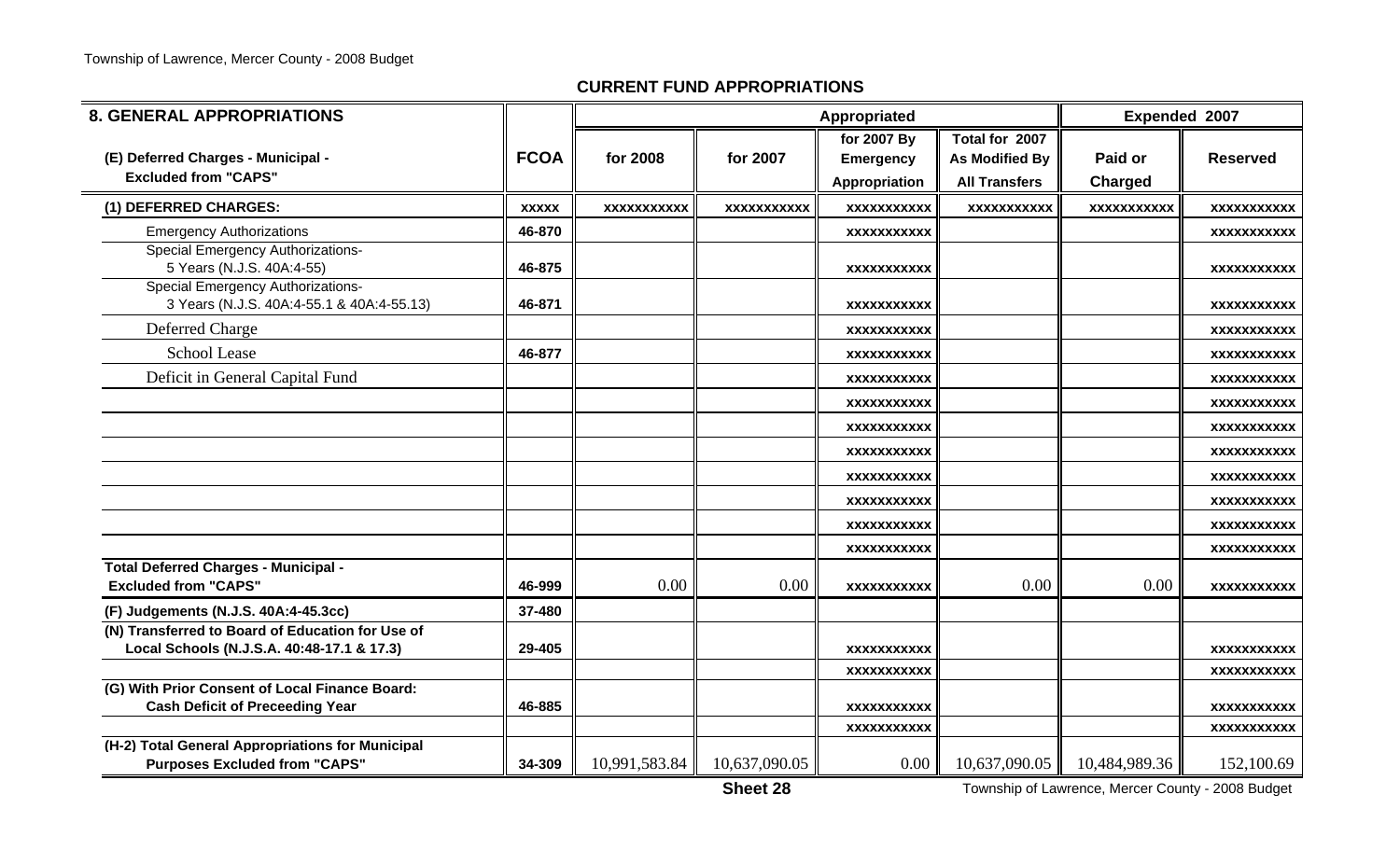| <b>8. GENERAL APPROPRIATIONS</b>                                                                                   |               |                    |                    | Expended 2007      |                       |                    |                    |
|--------------------------------------------------------------------------------------------------------------------|---------------|--------------------|--------------------|--------------------|-----------------------|--------------------|--------------------|
|                                                                                                                    |               |                    |                    | for 2007 By        | Total for 2007        |                    |                    |
|                                                                                                                    | <b>FCOA</b>   | for 2008           | for 2007           | <b>Emergency</b>   | <b>As Modified By</b> | Paid or            | <b>Reserved</b>    |
|                                                                                                                    |               |                    |                    | Appropriation      | <b>All Transfers</b>  | Charged            |                    |
| For Local District School Purposes -                                                                               | <b>XXXXXX</b> | XXXXXXXX.XX        | XXXXXXXX.XX        | XXXXXXXX.XX        | XXXXXXXX.XX           | XXXXXXXX.XX        | XXXXXXXX.XX        |
| <b>Excluded from "CAPS"</b>                                                                                        |               |                    |                    |                    |                       |                    |                    |
| (I) Type 1 District School Debt Service                                                                            | <b>XXXXXX</b> | <b>XXXXXXXX.XX</b> | <b>XXXXXXXX.XX</b> | <b>XXXXXXXX.XX</b> | <b>XXXXXXXX.XX</b>    | <b>XXXXXXXX.XX</b> | <b>XXXXXXXX.XX</b> |
| Payment of Bond Principal                                                                                          | 48-920        |                    |                    |                    |                       |                    | <b>XXXXXXXX.XX</b> |
| Payment of Bond Anticipation Notes                                                                                 | 48-925        |                    |                    |                    |                       |                    | XXXXXXXX.XX        |
| Interest on Bonds                                                                                                  | 48-930        |                    |                    |                    |                       |                    | <b>XXXXXXXX.XX</b> |
| Interest on Notes                                                                                                  | 48-935        |                    |                    |                    |                       |                    | <b>XXXXXXXX.XX</b> |
|                                                                                                                    |               |                    |                    |                    |                       |                    | <b>XXXXXXXX.XX</b> |
|                                                                                                                    |               |                    |                    |                    |                       |                    | XXXXXXXX.XX        |
| <b>Total of Type 1 District School Debt Service</b>                                                                |               |                    |                    |                    |                       |                    |                    |
| - Excluded from "CAPS"                                                                                             | 48-999        | 0.00               | 0.00               | 0.00               | 0.00                  | 0.00               | <b>XXXXXXXX.XX</b> |
| (J) Deferred Charges and Statutory Expenditures -<br><b>Local School - Excluded from "CAPS"</b>                    | <b>XXXXXX</b> | XXXXXXXX.XX        | XXXXXXXX.XX        | XXXXXXXX.XX        | XXXXXXXX.XX           | XXXXXXXX.XX        | XXXXXXXX.XX        |
| <b>Emergency Authorizations - Schools</b>                                                                          | 29-406        |                    |                    | <b>XXXXXXXX.XX</b> |                       |                    | <b>XXXXXXXX.XX</b> |
| Capital Project for Land, Building or Equipment<br>N.J.S. 18A:22-20                                                | 29-407        |                    |                    |                    |                       |                    | XXXXXXXX.XX        |
| <b>Total of Deferred Charges and Statutory Expen-</b>                                                              |               |                    |                    |                    |                       |                    |                    |
| ditures-Local School - Excluded from "CAPS"                                                                        | 29-409        | 0.00               | 0.00               | 0.00               | 0.00                  | 0.00               | <b>XXXXXXXX.XX</b> |
| (K) Total Municipal Appropriations for Local District School<br>Purposes {Item (I) and (J)} - Excluded from "CAPS" | 29-410        | 0.00               | 0.00               | 0.00               | 0.00                  | 0.00               | <b>XXXXXXXX.XX</b> |
| (O) Total General Appropriations - Excluded from                                                                   | 34-399        | 10,991,583.84      | 10,637,090.05      | 0.00               | 10,637,090.05         | 10,484,989.36      |                    |
| "CAPS"                                                                                                             |               |                    |                    |                    |                       |                    | 152,100.69         |
| (L) Subtotal General Appropriations<br>{Items (H-1) and $(O)$ }                                                    | 34-400        | 35,838,476.84      | 35,076,019.05      | 0.00               | 35,076,019.05         | 33,652,963.35      | 1,423,055.70       |
| (M) Reserve for Uncollected Taxes                                                                                  | 50-899        | 4,005,006.89       | 4,020,257.36       | <b>XXXXXXXX.XX</b> | 4,020,257.36          | 4,020,257.36       | <b>XXXXXXXX.XX</b> |
| 9. Total General Appropriations                                                                                    | 34-499        | 39,843,483.73      | 39,096,276.41      | $0.00\,$           | 39,096,276.41         | 37,673,220.71      | 1,423,055.70       |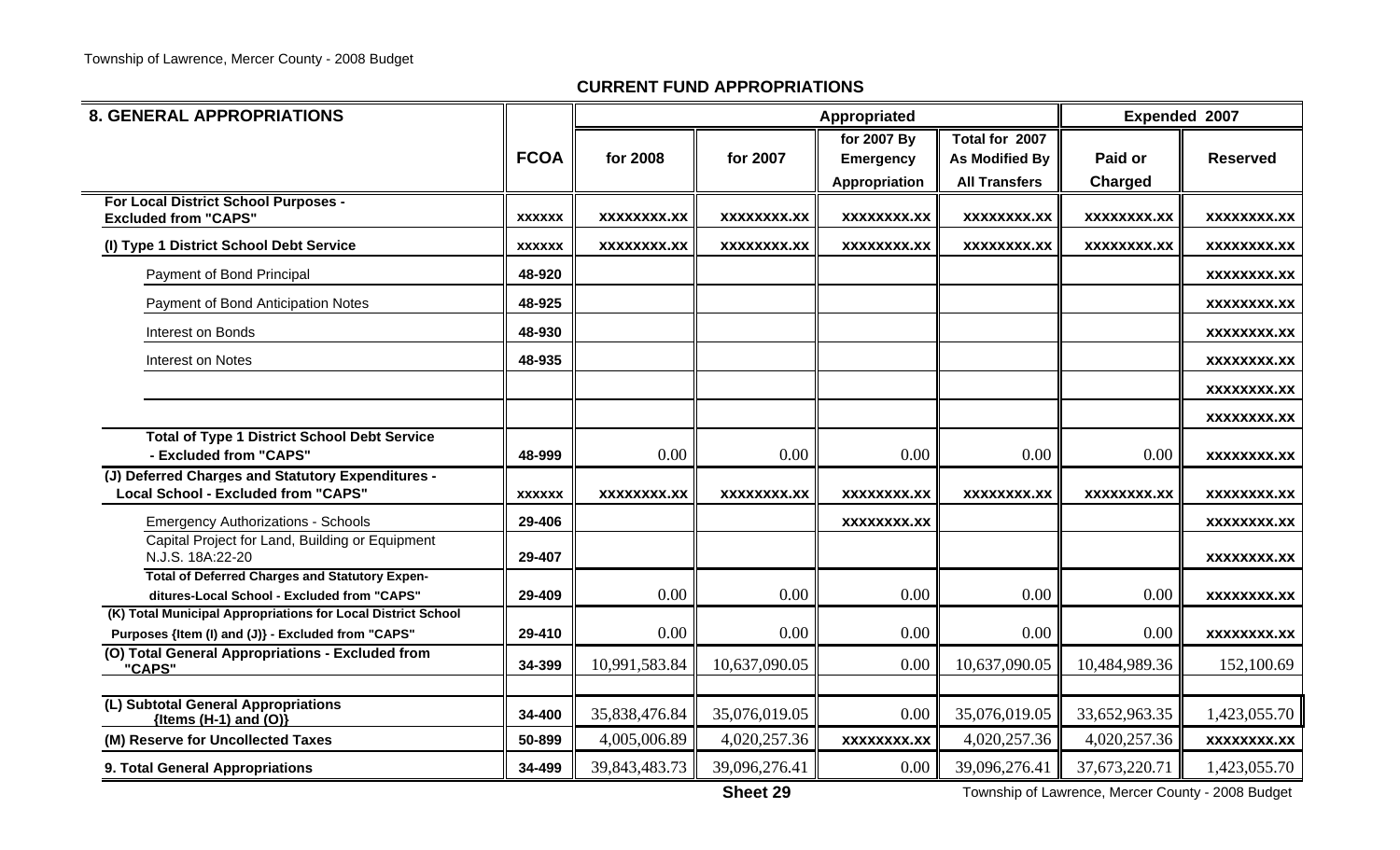| <b>8. GENERAL APPROPRIATIONS</b>                            |               |                    |                    | Appropriated                                     |                                                                 | Expended 2007      |                    |
|-------------------------------------------------------------|---------------|--------------------|--------------------|--------------------------------------------------|-----------------------------------------------------------------|--------------------|--------------------|
| <b>Summary of Appropriations</b>                            | <b>FCOA</b>   | for 2008           | for 2007           | for 2007 By<br><b>Emergency</b><br>Appropriation | Total for 2007<br><b>As Modified By</b><br><b>All Transfers</b> | Paid or<br>Charged | <b>Reserved</b>    |
| (H-1) Total General Appropriations for                      |               |                    |                    |                                                  |                                                                 |                    |                    |
| <b>Municipal Purposes within "CAPS"</b>                     | 34-299        | 24,846,893.00      | 24,438,929.00      | 0.00                                             | 24,438,929.00                                                   | 23,167,973.99      | 1,270,955.01       |
|                                                             | <b>XXXXXX</b> |                    |                    |                                                  |                                                                 |                    |                    |
| <b>Operations - Excluded from "CAPS"</b><br>(A)             | <b>XXXXXX</b> | <b>XXXXXXXX.XX</b> | <b>XXXXXXXX.XX</b> | <b>XXXXXXXX.XX</b>                               | <b>XXXXXXXX.XX</b>                                              | <b>XXXXXXXX.XX</b> | <b>XXXXXXXX.XX</b> |
| <b>Other Operations</b>                                     | 34-300        | 6,336,260.00       | 5,431,760.00       | 0.00                                             | 5,431,760.00                                                    | 5,341,553.75       | 90,206.25          |
| <b>Uniform Construction Code</b>                            | 22-999        | 0.00               | 0.00               | 0.00                                             | $0.00\,$                                                        | 0.00               | 0.00               |
| <b>Interlocal Municipal Service Agreements</b>              | 42-999        | 0.00               | 0.00               | 0.00                                             | 0.00                                                            | 0.00               | 0.00               |
| <b>Additional Appropriations Offset by Revs.</b>            | 34-303        | 260,000.00         | 125,000.00         | 0.00                                             | 125,000.00                                                      | 63,105.56          | 61,894.44          |
| Public & Private Progs Offset by Revs.                      | 40-999        | 465,602.84         | 861,259.05         | 0.00                                             | 861,259.05                                                      | 861,259.05         | 0.00               |
| <b>Total Operations - Excluded from "CAPS"</b>              | 34-305        | 7,061,862.84       | 6,418,019.05       | 0.00                                             | 6,418,019.05                                                    | 6,265,918.36       | 152,100.69         |
| (C) Capital Improvements                                    | 44-999        | 125,000.00         | 100,000.00         | 0.00                                             | 100,000.00                                                      | 100,000.00         | 0.00               |
| <b>Municipal Debt Service</b><br>(D)                        | 45-999        | 3,804,721.00       | 4,119,071.00       | 0.00                                             | 4,119,071.00                                                    | 4,119,071.00       | <b>XXXXXXX.XX</b>  |
| <b>Total Deferred Charges - Excluded from "CAPS"</b><br>(E) | 46-999        | 0.00               | 0.00               | <b>XXXXXXX.XX</b>                                | $0.00\,$                                                        | 0.00               | <b>XXXXXXX.XX</b>  |
| (F)<br><b>Judgements</b>                                    | 37-480        | 0.00               | 0.00               | 0.00                                             | 0.00                                                            | 0.00               | 0.00               |
| <b>Cash Deficit - With Prior Consent of LFB</b><br>(G)      | 46-885        | 0.00               | 0.00               | <b>XXXXXXX.XX</b>                                | 0.00                                                            | 0.00               | <b>XXXXXXX.XX</b>  |
| <b>Local District School Purposes</b><br>(K)                | 29-410        | 0.00               | 0.00               | 0.00                                             | 0.00                                                            | 0.00               | <b>XXXXXXX.XX</b>  |
| <b>Transferred to Board of Education</b><br>(N)             | 29-405        | 0.00               | 0.00               | <b>XXXXXXX.XX</b>                                | $0.00\,$                                                        | 0.00               | <b>XXXXXXX.XX</b>  |
| (M) Reserve for Uncollected Taxes                           | 50-899        | 4,005,006.89       | 4,020,257.36       | <b>XXXXXXX.XX</b>                                | 4,020,257.36                                                    | 4,020,257.36       | <b>XXXXXXX.XX</b>  |
| <b>Total General Appropriations</b>                         | 34-499        | 39, 843, 483. 73   | 39,096,276.41      | 0.00                                             | 39,096,276.41                                                   | 37,673,220.71      | 1,423,055.70       |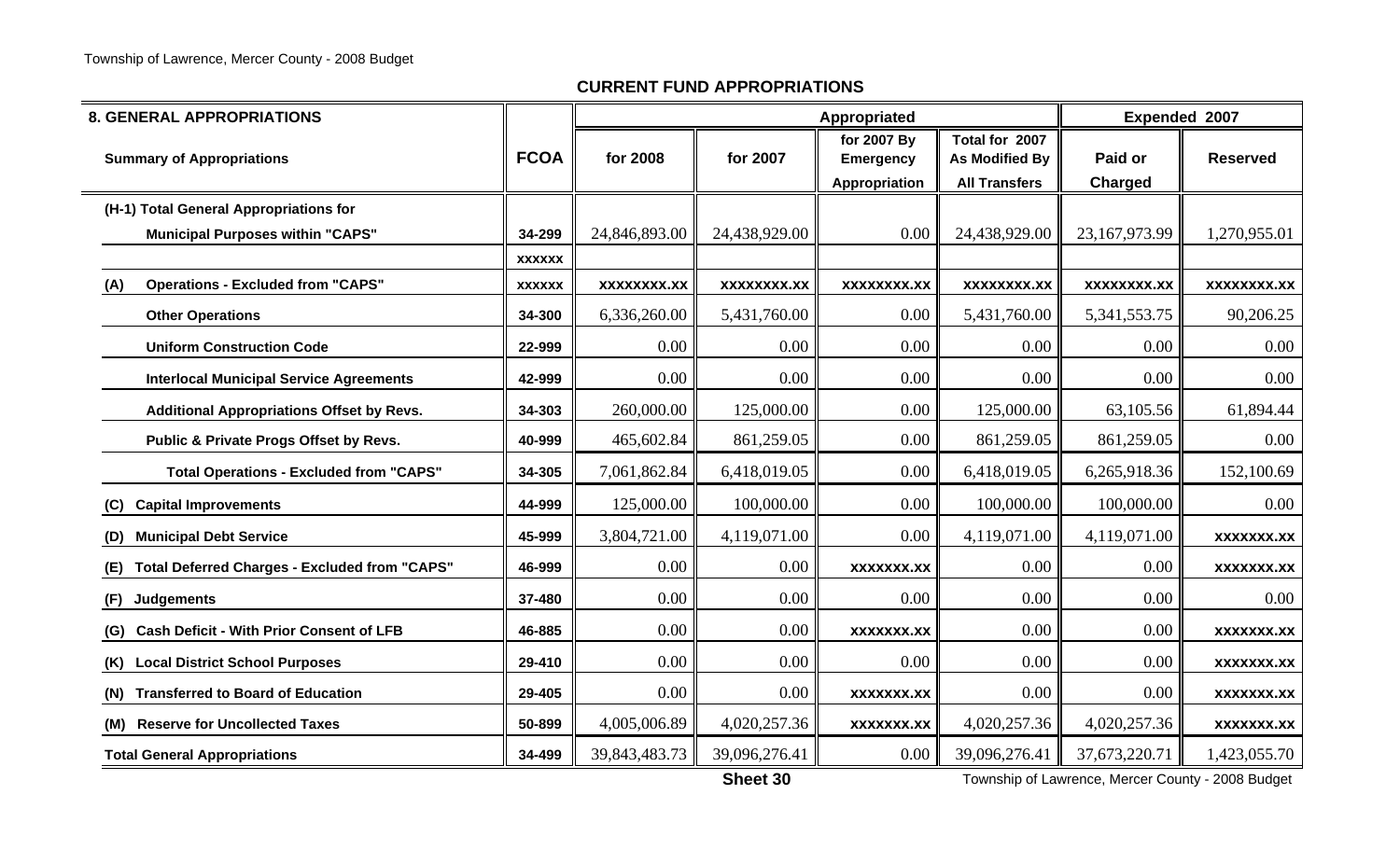## **DEDICATED ASSESSMENT BUDGET UTILITY IS N/A UTILITY**

## **NOT APPLICABLE**

|                                                         |             | Anticipated  | <b>Realized in</b> |                 |
|---------------------------------------------------------|-------------|--------------|--------------------|-----------------|
| <b>14. DEDICATED REVENUES FROM</b>                      | <b>FCOA</b> | 2008         | 2007               | Cash in 2007    |
| <b>Assessment Cash</b>                                  | 53-101      |              |                    |                 |
| Deficit ( Utility Is N/A Utility Budget)                | 53-885      |              |                    |                 |
| <b>Total Utility Is N/A Utility Assessment Revenues</b> | 53-899      | 0.00         | 0.00               | $0.00\,$        |
| <b>15. APPROPRIATIONS FOR ASSESSMENT DEBT</b>           |             | Appropriated |                    | Expended 2007   |
|                                                         |             | 2008         | 2007               | Paid or Charged |
| <b>Payment of Bond Principal</b>                        | 53-920      |              |                    |                 |
| <b>Payment of Bond Anticipation Notes</b>               | 53-925      |              |                    |                 |
| <b>Total Utility Is N/A Utility</b>                     |             |              |                    |                 |
| <b>Assessment Appropriations</b>                        | 53-999      | 0.00         | 0.00               | $0.00\,$        |

**Dedication by Rider - (N.J.S. 40A:4-39) "The dedicated revenues anticipated during the year 2008 from Animal Control, State or Federal Aid for Maintenance of Libraries, Bequest, Escheat; Construction Code Fees Due Hackensak Meadowlands Development Commission; Outside Employment of Off-Duty Municipal Police Officers; Unemployment Compensation Insurance; Reimbursement of Sale of Gasoline to State Automobiles; State Training Fees - Uniform Construction Code Act; Older Americans Act - Program Contributions; Municipal Alliance on Alcoholism and Drug Abuse - Program Income;** Housing and Community Development Act of 1974, Recycling Program, Neighborhood Preservation Program, Rental Rehabilitation Program, Accumulated Sick Leave Compensation, Subdivision and Site Plan Review and Inspection Escrow Fees, Senior Cititzen Recreation Activities, Disposal of Forfeited Property, Fair Housing Act, Self-Insurance Programs, Parking Offenses Adjudication Act, Local Law Enforcement Block Grant, Distribution of Tobacco To Minors: Penalty Monies, Municipal Public Defender, Maintenance of Shade Trees; Donations, Open Space, Recreation, Farmland and Historic Preservation, Adopt-A-Cop Program, Snow Removal Trust Fund, Uniform Fire Safety Act Penalty Monies, Outside Employment of Off-Duty Municipal Police Officers. **are hereby anticipated as revenue and are hereby appropriated for the purposes to which said revenue is dedicated by statute or other legal requirement."**

*(Insert additional, appropriate titles in space above when applicable, if resolution for rider has been approved by the Director)* **NOT APPLICABLE**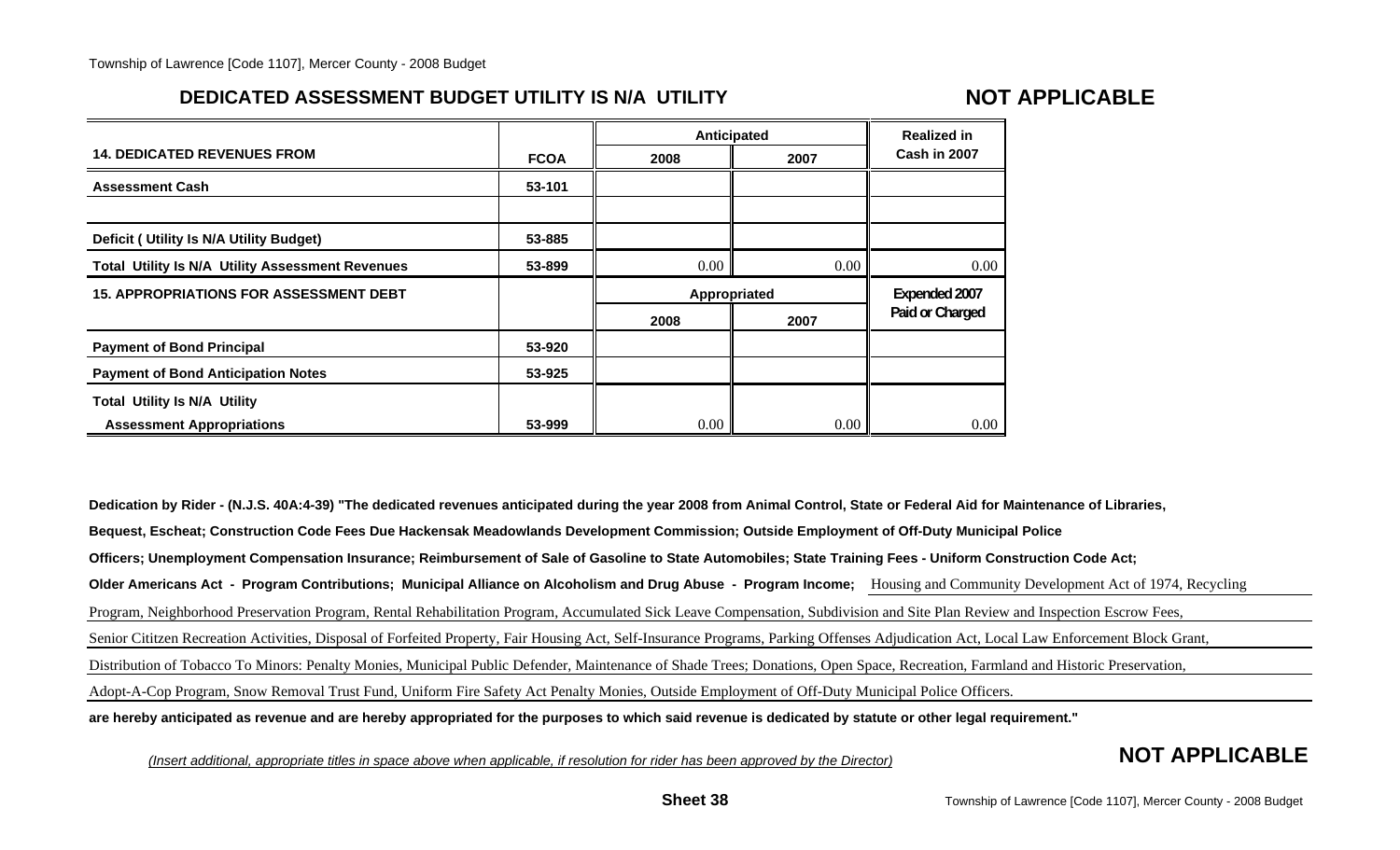## **APPENDIX TO BUDGET STATEMENTS**

**COMPARATIVE STATEMENT OF CURRENT FUND OPERATIONS AND CHANGE IN**

#### **CURRENT FUND BALANCE SHEET - DECEMBER 31, 2007 CURRENT SURPLUS**

| 14,839,763.92 | <b>Surplus Balance, January 1st</b>                                                                                                                                                                       | 2310100              |
|---------------|-----------------------------------------------------------------------------------------------------------------------------------------------------------------------------------------------------------|----------------------|
| 0.00          | <b>CURRENT REVENUE ON A CASH BASIS</b>                                                                                                                                                                    |                      |
| 1,201,718.89  | 98.55<br>%, 2006 98.79<br>%)<br>*(Percentage collected: 2007                                                                                                                                              | 2310200              |
| XXXXXXXXXX.XX | <b>Delinquent Taxes</b>                                                                                                                                                                                   | 2310300              |
| 1,419,844.56  | <b>Other Revenues and Additions to Income</b>                                                                                                                                                             | 2310400              |
| 991,479.82    | <b>Total Funds</b>                                                                                                                                                                                        | 2310500              |
| 193,410.00    | <b>EXPENDITURES AND TAX REQUIREMENTS:</b><br><b>Municipal Appropriations</b>                                                                                                                              | 2310600              |
| 634,181.77    | <b>School Taxes (Including Local and Regional)</b>                                                                                                                                                        | 2310700              |
| 0.00          | <b>County Taxes (Including Added Tax Amounts)</b>                                                                                                                                                         | 2310800              |
| 0.00          | <b>Special District Taxes</b>                                                                                                                                                                             | 2310900              |
| 19,280,398.96 | <b>Other Expenditures and Deductions from Income</b>                                                                                                                                                      | 2311000              |
|               | <b>Total Expenditures and Tax Requirements</b>                                                                                                                                                            | 2311100              |
| 6,510,993.23  | Less: Expenditures to be Raised by Future Taxes                                                                                                                                                           | 2311200              |
| 3,238,916.15  | <b>Total Adjusted Expenditures and Tax Requirements</b>                                                                                                                                                   | 2311300              |
| 9,530,489.08  | <b>Surplus Balance - December 31st</b>                                                                                                                                                                    | 2311400              |
| 19,280,398.46 | * Nearest even percent may be used                                                                                                                                                                        |                      |
|               | 1110100<br>1111000<br>1110200<br><b>XXXXXXX</b><br>1110300<br>1110400<br>1110500<br>1110600<br>1110700<br>1110800<br>1110900<br><b>LIABILITIES, RESERVES AND SURPLUS</b><br>2110100<br>2110200<br>2110300 | <b>Current Taxes</b> |

| <b>School Tax Levy Unpaid</b>    | 2220100 |  |
|----------------------------------|---------|--|
| <b>Less: School Tax Deferred</b> | 2220200 |  |
| *Balance Included in Above       |         |  |
| "Cash Liabilities"               | 2220300 |  |

|                                          |                      | UUINNLINI UUINI LUU                                                          |                      |                  |                  |
|------------------------------------------|----------------------|------------------------------------------------------------------------------|----------------------|------------------|------------------|
|                                          |                      |                                                                              |                      | <b>YEAR 2007</b> | <b>YEAR 2006</b> |
| 1110100                                  | 14,839,763.92        | <b>Surplus Balance, January 1st</b>                                          | 2310100              | 9,455,945.80     | 9,514,358.31     |
| 1111000                                  | 0.00                 | <b>CURRENT REVENUE ON A CASH BASIS</b>                                       |                      |                  |                  |
| 1110200                                  | 1,201,718.89         | %, 2006 98.79<br>98.55<br>%)<br>*(Percentage collected: 2007                 | 2310200              | 101,574,323.66   | 97,680,945.97    |
| <b>XXXXXXX</b>                           | <b>XXXXXXXXXX.XX</b> | <b>Delinquent Taxes</b>                                                      | 2310300              | 1,175,396.81     | 921,498.77       |
| 1110300                                  | 1,419,844.56         | <b>Other Revenues and Additions to Income</b>                                | 2310400              | 20,802,581.28    | 19,716,810.80    |
| 1110400                                  | 991,479.82           | <b>Total Funds</b>                                                           | 2310500              | 133,008,247.55   | 127,833,613.85   |
| 1110500                                  | 193,410.00           | <b>EXPENDITURES AND TAX REQUIREMENTS:</b><br><b>Municipal Appropriations</b> | 2310600              | 39,096,276.41    | 37,563,001.67    |
| 1110600                                  | 634,181.77           | <b>School Taxes (Including Local and Regional)</b>                           | 2310700              | 57,523,811.50    | 55,099,347.50    |
| 1110700                                  | 0.00                 | <b>County Taxes (Including Added Tax Amounts)</b>                            | 2310800              | 26,043,942.43    | 24,902,574.19    |
| 1110800                                  | 0.00                 | <b>Special District Taxes</b>                                                | 2310900              | 813,728.13       | 812,744.69       |
| 1110900                                  | 19,280,398.96        | Other Expenditures and Deductions from Income                                | 2311000              | 0.00             |                  |
| <b>LIABILITIES, RESERVES AND SURPLUS</b> |                      | <b>Total Expenditures and Tax Requirements</b>                               | 2311100              | 123,477,758.47   | 118,377,668.05   |
| 2110100                                  | 6,510,993.23         | Less: Expenditures to be Raised by Future Taxes                              | 2311200              | $0.00\,$         |                  |
| 2110200                                  | 3,238,916.15         | <b>Total Adjusted Expenditures and Tax Requirements</b>                      | 2311300              | 123,477,758.47   | 118,377,668.05   |
| 2110300                                  | 9,530,489.08         | <b>Surplus Balance - December 31st</b>                                       | 2311400              | 9,530,489.08     | 9,455,945.80     |
|                                          |                      | OONNENT T OND DAEANOE ONEET - DEOEMDER JT. ZUUT                              | <b>Current Taxes</b> |                  |                  |

#### **Proposed Use of Current Fund Surplus in 2008 Budget**

| <b>School Tax Levy Unpaid</b> | 2220100 | $0.00\,$ | <b>Surplus Balance December 31, 2007</b>                    | 2311500    | 9,530,489.08 |
|-------------------------------|---------|----------|-------------------------------------------------------------|------------|--------------|
| Less: School Tax Deferred     | 2220200 | $0.00\,$ | <b>Current Surplus Anticipated in 2008</b><br><b>Budget</b> | 2311600 ll | 6,210,000.00 |
| *Balance Included in Above    |         |          |                                                             |            |              |
| "Cash Liabilities"            | 2220300 | $0.00\,$ | <b>Surplus Balance Remaining</b>                            | 2311700 ll | 3,320,489.08 |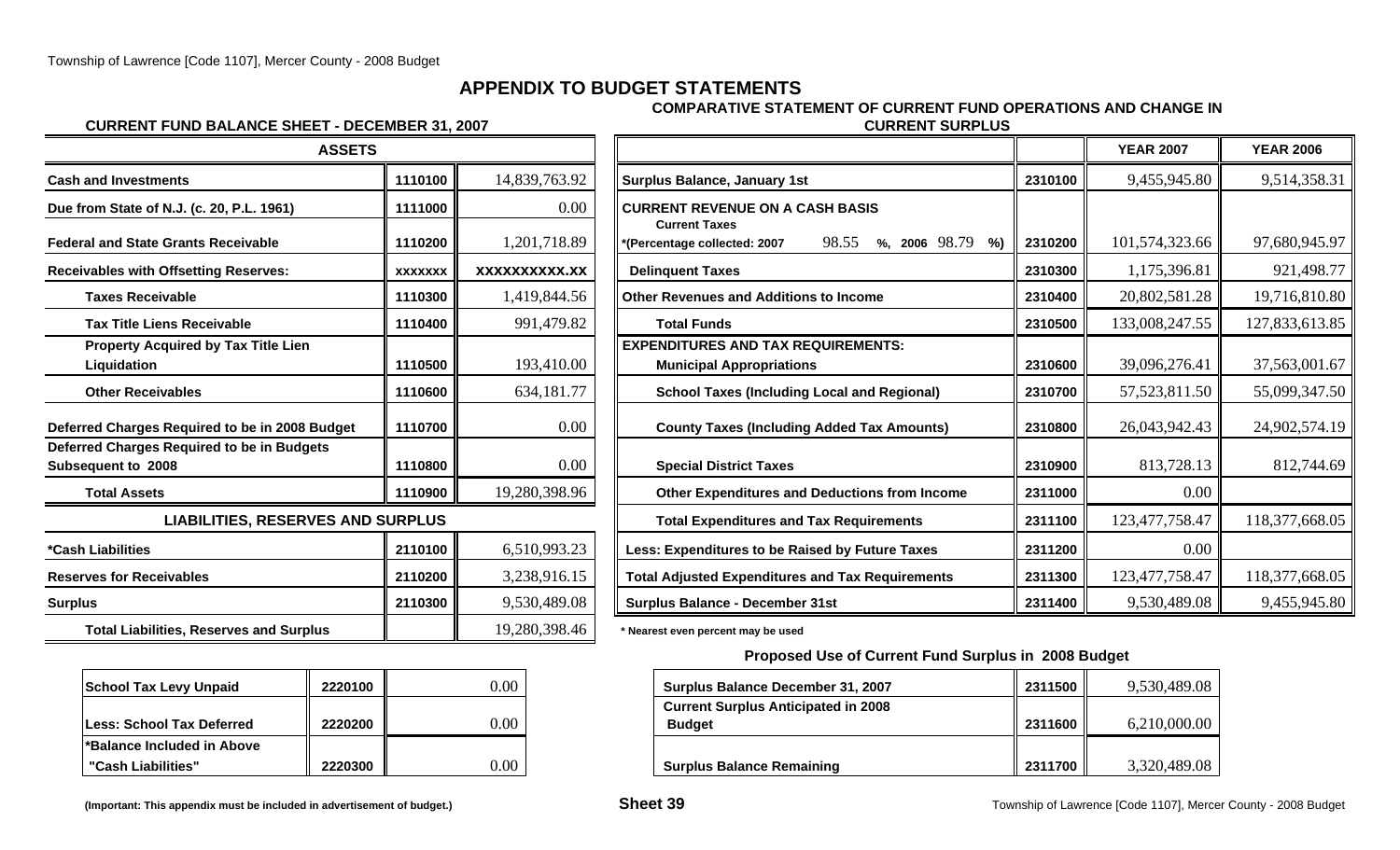| wiship or Lawrence [Code TTO/], Mercer County - 2000 Dudget                                                                                                                                                                                                                                                                                                                                                                                                                                                                                                               | 2008<br><b>CAPITAL BUDGET AND CAPITAL IMPROVEMENT PROGRAM</b>                                                                                                                |  |  |  |  |  |  |
|---------------------------------------------------------------------------------------------------------------------------------------------------------------------------------------------------------------------------------------------------------------------------------------------------------------------------------------------------------------------------------------------------------------------------------------------------------------------------------------------------------------------------------------------------------------------------|------------------------------------------------------------------------------------------------------------------------------------------------------------------------------|--|--|--|--|--|--|
| This section is included with the Annual Budget pursuant to N.J.A.C. 5:30-4. It does not in itself confer any authorization to raise or expend funds.<br>Rather it is a document used as part of the local unit's planning and management program. Specific authorization to expend funds for purposes described<br>in this section must be granted elsewhere, by a separate bond ordinance, by inclusion of a line item in the Capital Improvement Section of this budget, by an<br>ordinance taking the money from the Capital Improvement Fund, or other lawful means. |                                                                                                                                                                              |  |  |  |  |  |  |
| <b>CAPITAL BUDGET</b>                                                                                                                                                                                                                                                                                                                                                                                                                                                                                                                                                     | - A plan for all capital expenditures for the current fiscal year.<br>If no Capital Budget is included, check the reason why:                                                |  |  |  |  |  |  |
|                                                                                                                                                                                                                                                                                                                                                                                                                                                                                                                                                                           | Total capital expenditures this year do not exceed \$25,000, including appropriations for Capital Improvement Fund,<br>Capital Line Items and Down Payments on Improvements. |  |  |  |  |  |  |
|                                                                                                                                                                                                                                                                                                                                                                                                                                                                                                                                                                           | No bond ordinances are planned this year.                                                                                                                                    |  |  |  |  |  |  |
| <b>CAPITAL IMPROVEMENT PROGRAM</b>                                                                                                                                                                                                                                                                                                                                                                                                                                                                                                                                        | - A multi-year list of planned capital projects, including the current year.<br>Check appropriate box for number of years covered, including current year:                   |  |  |  |  |  |  |
|                                                                                                                                                                                                                                                                                                                                                                                                                                                                                                                                                                           | 3 years. (Population under 10,000)                                                                                                                                           |  |  |  |  |  |  |
|                                                                                                                                                                                                                                                                                                                                                                                                                                                                                                                                                                           | 6 years. (Over 10,000 and all county governments)                                                                                                                            |  |  |  |  |  |  |
|                                                                                                                                                                                                                                                                                                                                                                                                                                                                                                                                                                           | years. (Exceeding minimum time period)                                                                                                                                       |  |  |  |  |  |  |
|                                                                                                                                                                                                                                                                                                                                                                                                                                                                                                                                                                           | Check if municipality is under 10,000, has not expended more than \$25,000 annually for capital purposes in immediately<br>previous three years, and is not adopting CIP.    |  |  |  |  |  |  |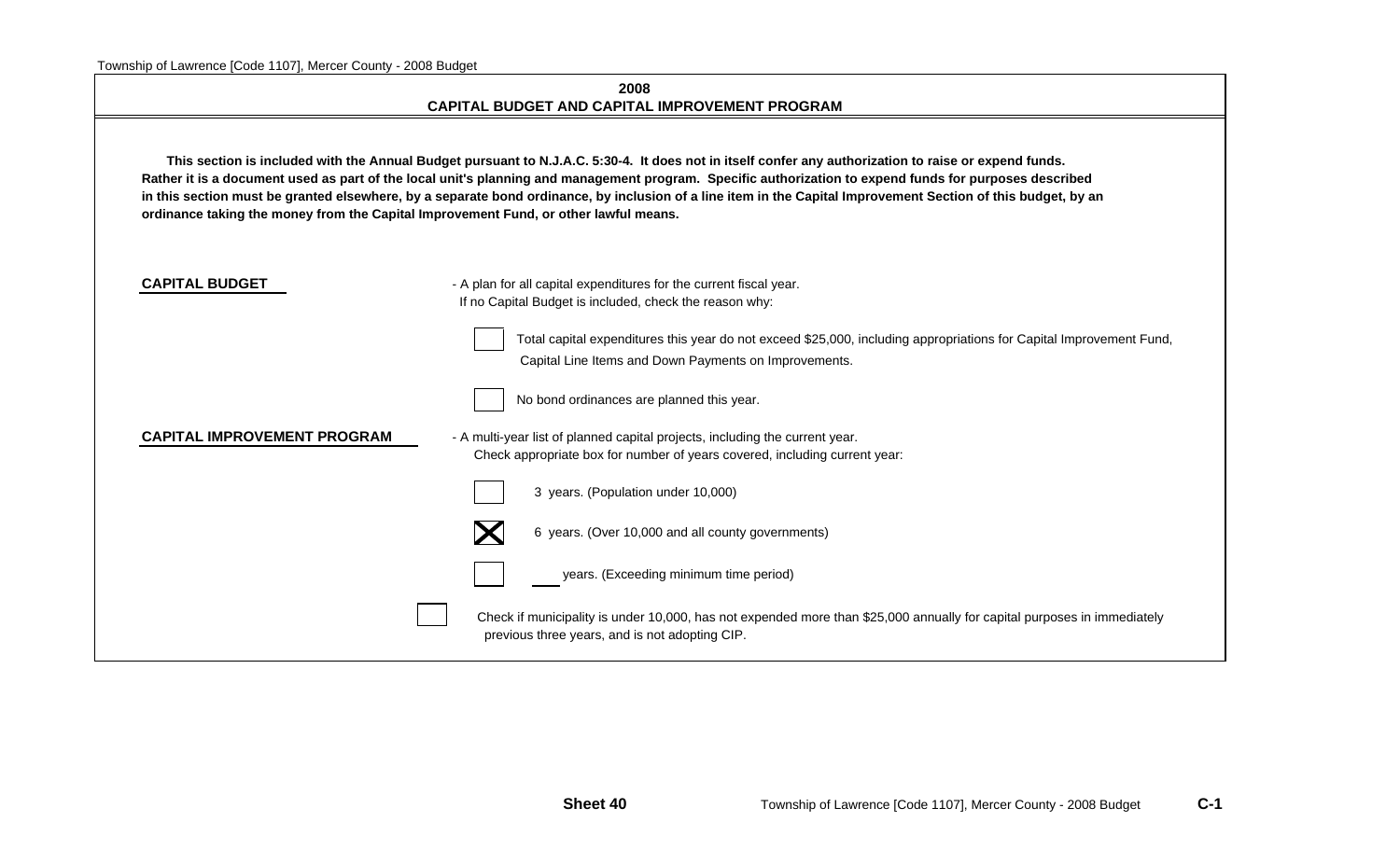#### **NARRATIVE FOR CAPITAL IMPROVEMENT PROGRAM**

#### **Purchase of Equipment**

One Vac Truck with jetting (Shared purchase), one five cubic yard dump truck with plow equipment, one stainless steel tailgate spreader, one poly tank, one above ground four post vehicle lift.

#### **Municipal Building Improvements**

Vehicle wash reclaim system, Eldridge Park\Route 206 streetscape improvements, senior center renovations, overhaul inground truck lift, underground storage tank repair\upgrade.

#### **Acquisition of Fire/Rescue Equipment**

T-PASS firefighter tracking devices, SCBA tank and unit replacements, twenty-five sets of turn-out gear, hydraulic rescue tools.

#### **Purchase of Computer/Office Equipment**

Five dispatch center chairs, computer/equipment replacements, fifteen MS Vista software upgrades, UPS battery replacement, one digital recorder police camera system.

#### **Public Safety Equipment**

Two radar units, two SWAT Team rifles.

#### **Communication Equipment**

Nineteen portable radios, one upgrade Live Scan System, twelve pagers.

#### **Park Maintenance Equipment**

One riding mower, one "brush hog", one trail "mule", Eldridge Park Playground Equipment, fifteen sets of bleachers, emergency vehicle entrance improvements Heritage Park, one tractor attached leaf blower.

#### **Various Sidewalk Improvements**

Pathway improvements Marlboro Road, tree replacement program, concrete program.

#### **Various Road Improvements**

Manhole repairs, inlet covers, grates and backplates, lighted crosswalk (Route 206), Birchwood Knoll Group repaving; Birchwood Knoll, Oaklyn Terrace, Wayside Lane, Windwood Road.

Overlay Program; Abby Drive, Dustin Drive, Nassua Drive, Wilk Court, municipal building parking lot.

Striping and Milling

Princeton Pike Mill and Overlay.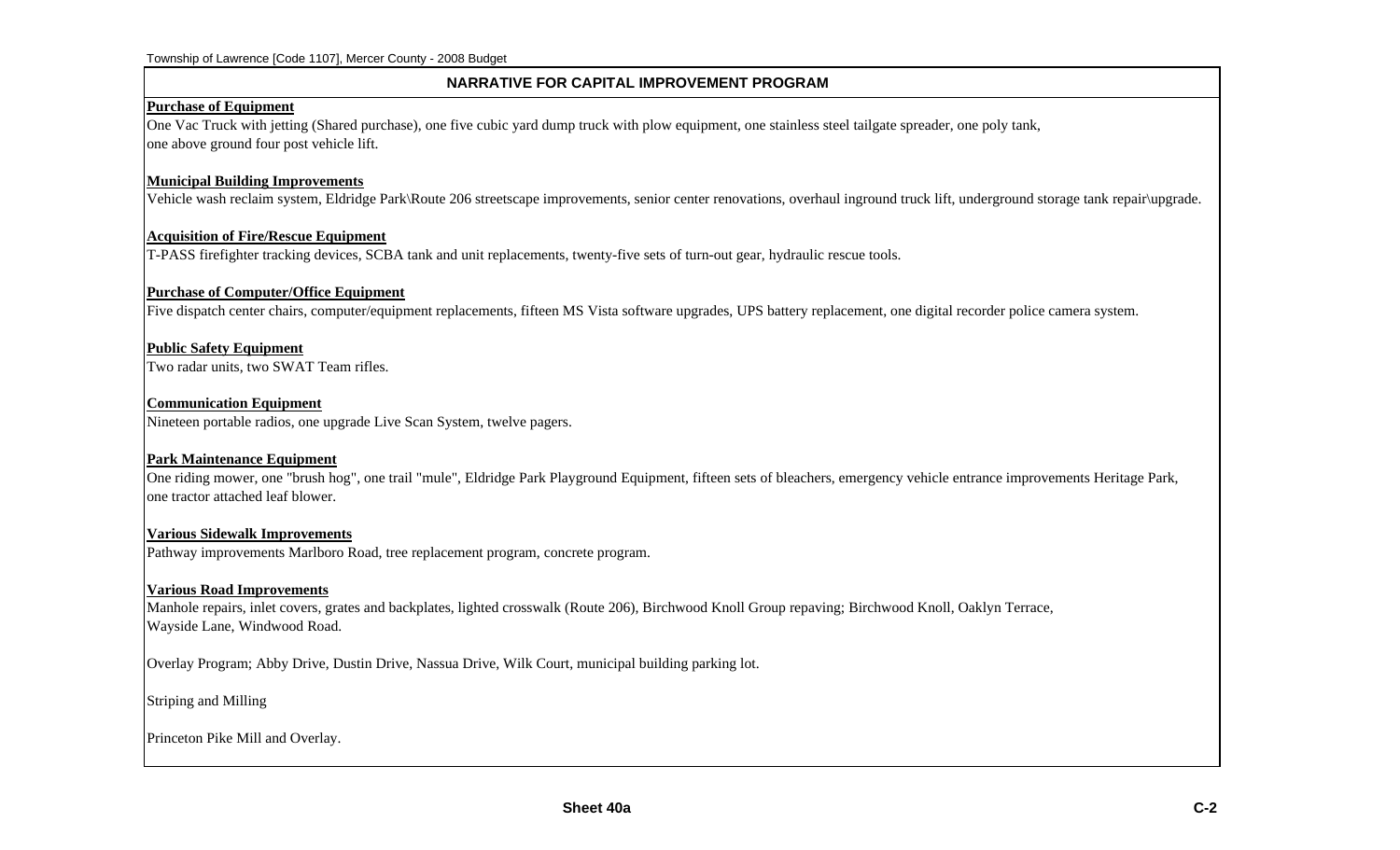**CAPITAL BUDGET (Current Year Action)**

**2008**

**Local Unit:** Township of Lawrence

| $\mathbf 1$                        |             | $\mathbf{2}$                    | $\mathbf{3}$                                    | 4                                                                    |                                            |                                                        |                                        | PLANNED FUNDING SERVICES FOR CURRENT YEAR - 2008        | 6                                      |                                                            |
|------------------------------------|-------------|---------------------------------|-------------------------------------------------|----------------------------------------------------------------------|--------------------------------------------|--------------------------------------------------------|----------------------------------------|---------------------------------------------------------|----------------------------------------|------------------------------------------------------------|
| <b>PROJECT TITLE</b>               | <b>FCOA</b> | <b>PROJECT</b><br><b>NUMBER</b> | <b>ESTIMATED</b><br><b>TOTAL</b><br><b>COST</b> | <b>AMOUNTS</b><br><b>RESERVED</b><br><b>IN PRIOR</b><br><b>YEARS</b> | 5a<br>2008 Budget<br><b>Appropriations</b> | 5 <sub>b</sub><br><b>Capital Im-</b><br>provement Fund | 5c<br><b>Capital</b><br><b>Surplus</b> | 5d<br><b>Grants in Aid</b><br>and Other<br><b>Funds</b> | 5e<br><b>Debt</b><br><b>Authorized</b> | TO BE<br><b>FUNDED IN</b><br><b>FUTURE</b><br><b>YEARS</b> |
| Purchase of Equipment              |             |                                 | 1,683,000.00                                    |                                                                      |                                            | 14,150.00                                              |                                        |                                                         | 268,850.00                             | 1,400,000.00                                               |
| Municipal Building Improvements    |             |                                 | 2,157,000.00                                    |                                                                      |                                            | 50,350.00                                              |                                        |                                                         | 956,650.00                             | 1,150,000.00                                               |
| Acquisition Fire/Rescue Equipment  |             |                                 | 551,000.00                                      |                                                                      |                                            | 5,050.00                                               |                                        |                                                         | 95,950.00                              | 450,000.00                                                 |
| Purchase of Computer/Office Equip. |             |                                 | 284,000.00                                      |                                                                      |                                            | 2,700.00                                               |                                        |                                                         | 51,300.00                              | 230,000.00                                                 |
| Public Safety Equipment            |             |                                 | 74,000.00                                       |                                                                      |                                            | 450.00                                                 |                                        |                                                         | 8,550.00                               | 65,000.00                                                  |
| Communication Equipment            |             |                                 | 133,500.00                                      |                                                                      |                                            | 1,675.00                                               |                                        |                                                         | 31,825.00                              | 100,000.00                                                 |
| Park Maintenance Equipment         |             |                                 | 1,071,000.00                                    |                                                                      |                                            | 8,550.00                                               |                                        |                                                         | 162,450.00                             | 900,000.00                                                 |
| Various Sidewalk Improvements      |             |                                 | 489,450.00                                      |                                                                      |                                            | 5,725.00                                               |                                        |                                                         | 108,725.00                             | 375,000.00                                                 |
| Various Road Improvements          |             |                                 | 5,901,000.00                                    |                                                                      |                                            | 36,355.00                                              |                                        | 523,950.00                                              | 690,695.00                             | 4,650,000.00                                               |
| Acquisition of Open Space          |             |                                 | 200,000.00                                      |                                                                      |                                            |                                                        |                                        | 200,000.00                                              |                                        | $\cdots$                                                   |
|                                    |             |                                 |                                                 |                                                                      |                                            |                                                        |                                        |                                                         |                                        | $\cdots$                                                   |
|                                    |             |                                 |                                                 |                                                                      |                                            |                                                        |                                        |                                                         |                                        | $\cdots$<br>$\cdots$                                       |
|                                    |             |                                 |                                                 |                                                                      |                                            |                                                        |                                        |                                                         |                                        | $\cdots$                                                   |
|                                    |             |                                 |                                                 |                                                                      |                                            |                                                        |                                        |                                                         |                                        | $\cdots$                                                   |
|                                    |             |                                 |                                                 |                                                                      |                                            |                                                        |                                        |                                                         |                                        | $\cdots$<br>$\cdots$                                       |
|                                    |             |                                 |                                                 |                                                                      |                                            |                                                        |                                        |                                                         |                                        | $\cdots$                                                   |
|                                    |             |                                 |                                                 |                                                                      |                                            |                                                        |                                        |                                                         |                                        |                                                            |
| <b>TOTALS - ALL PROJECTS</b>       | 33-199      |                                 | 12,543,950.00                                   | 0.00                                                                 | 0.00                                       | 125,005.00                                             | $0.00\,$                               | 723,950.00                                              | 2,374,995.00                           | 9,320,000.00                                               |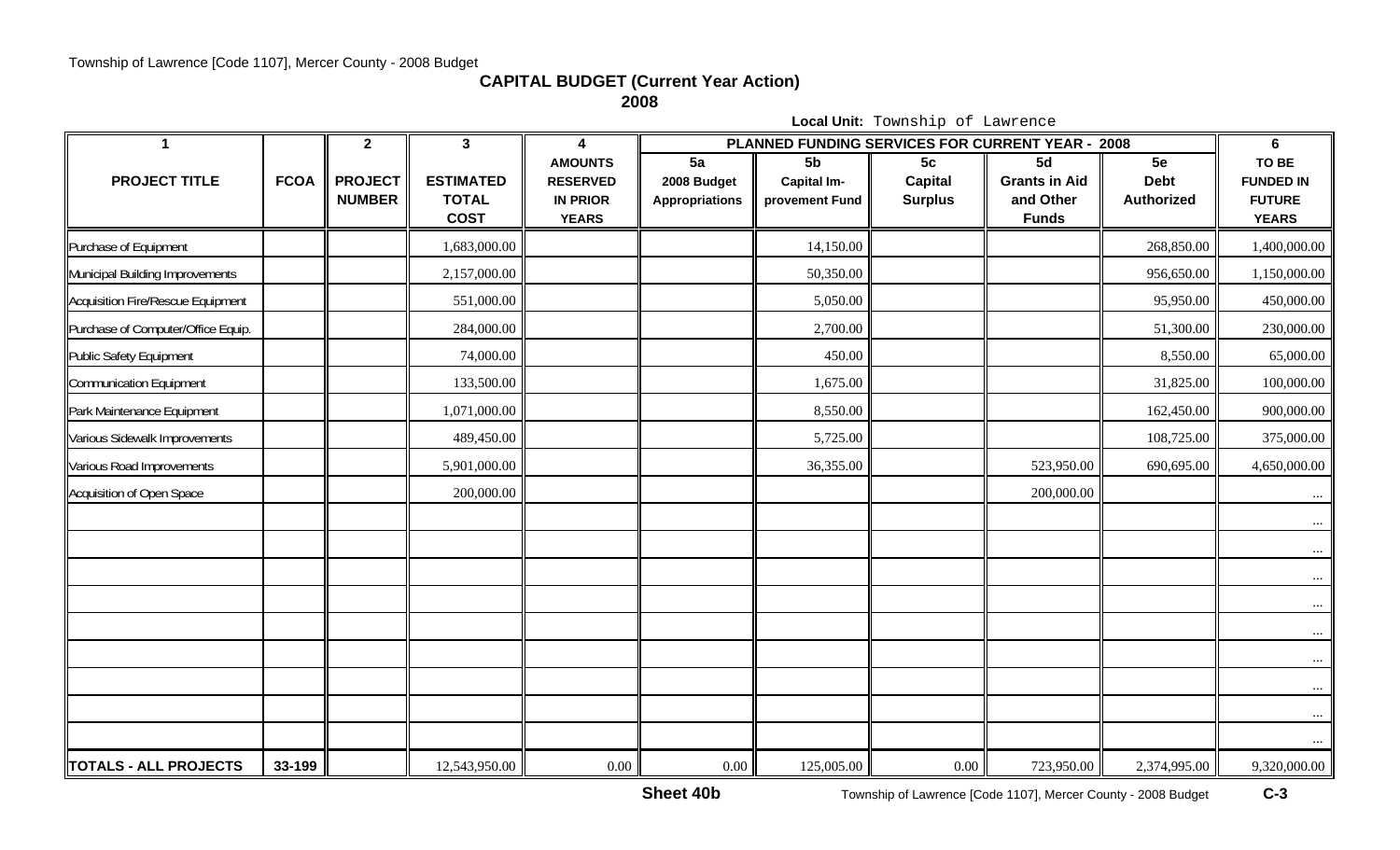### **5 YEAR CAPITAL PROGRAM 2008 - 2012**

**Anticipated Project Schedule and Funding Requirements** 

**Local Unit** Township of Lawrence

|                                    |             | $\overline{2}$                  | $\mathbf{3}$                                    | 4                                                    | <b>FUNDING AMOUNTS PER BUDGET YEAR</b> |                        |                        |              |              |              |  |  |
|------------------------------------|-------------|---------------------------------|-------------------------------------------------|------------------------------------------------------|----------------------------------------|------------------------|------------------------|--------------|--------------|--------------|--|--|
| <b>PROJECT TITLE</b>               | <b>FCOA</b> | <b>PROJECT</b><br><b>NUMBER</b> | <b>ESTIMATED</b><br><b>TOTAL</b><br><b>COST</b> | <b>ESTIMATED</b><br><b>COMPLETION</b><br><b>TIME</b> | 5a<br>2008                             | 5 <sub>b</sub><br>2009 | 5 <sub>c</sub><br>2010 | 5d<br>2011   | 5e<br>2012   | 5f<br>2013   |  |  |
| Purchase of Equipment              |             |                                 | 1,683,000.00                                    |                                                      | 283,000.00                             | 250,000.00             | 250,000.00             | 300,000.00   | 300,000.00   | 300,000.00   |  |  |
| Municipal Building Improvements    |             |                                 | 2,157,000.00                                    |                                                      | 1,007,000.00                           | 250,000.00             | 250,000.00             | 250,000.00   | 200,000.00   | 200,000.00   |  |  |
| Acquisition Fire/Rescue Equipment  |             |                                 | 551,000.00                                      |                                                      | 101,000.00                             | 100,000.00             | 75,000.00              | 75,000.00    | 100,000.00   | 100,000.00   |  |  |
| Purchase of Computer/Office Equip. |             |                                 | 284,000.00                                      |                                                      | 54,000.00                              | 40,000.00              | 40,000.00              | 50,000.00    | 50,000.00    | 50,000.00    |  |  |
| <b>Public Safety Equipment</b>     |             |                                 | 74,000.00                                       |                                                      | 9,000.00                               | 10,000.00              | 10,000.00              | 15,000.00    | 15,000.00    | 15,000.00    |  |  |
| Communication Equipment            |             |                                 | 133,500.00                                      |                                                      | 33,500.00                              | 15,000.00              | 15,000.00              | 20,000.00    | 25,000.00    | 25,000.00    |  |  |
| Park Maintenance Equipment         |             |                                 | 1,071,000.00                                    |                                                      | 171,000.00                             | 150,000.00             | 150,000.00             | 200,000.00   | 200,000.00   | 200,000.00   |  |  |
| Various Sidewalk Improvements      |             |                                 | 489,450.00                                      |                                                      | 114,450.00                             | 75,000.00              | 75,000.00              | 75,000.00    | 75,000.00    | 75,000.00    |  |  |
| Various Road Improvements          |             |                                 | 5,901,000.00                                    |                                                      | 1,251,000.00                           | 900,000.00             | 900,000.00             | 950,000.00   | 950,000.00   | 950,000.00   |  |  |
| Acquisition of Open Space          |             |                                 | 200,000.00                                      |                                                      | 200,000.00                             |                        |                        |              |              | $\cdots$     |  |  |
|                                    |             |                                 | $\ldots$                                        |                                                      | $\cdots$                               |                        |                        |              |              | $\cdots$     |  |  |
|                                    |             |                                 | $\cdots$                                        |                                                      | $\cdots$                               |                        |                        |              |              | $\cdots$     |  |  |
|                                    |             |                                 | $\cdots$                                        |                                                      | $\cdots$                               |                        |                        |              |              | $\ldots$     |  |  |
|                                    |             |                                 | $\cdots$                                        |                                                      | $\cdots$                               |                        |                        |              |              | $\cdots$     |  |  |
|                                    |             |                                 | $\cdots$                                        |                                                      | $\ddotsc$                              |                        |                        |              |              | $\cdots$     |  |  |
|                                    |             |                                 | $\cdots$                                        |                                                      | $\cdots$                               |                        |                        |              |              | $\cdots$     |  |  |
|                                    |             |                                 | $\ldots$                                        |                                                      | $\ldots$                               |                        |                        |              |              | $\cdots$     |  |  |
|                                    |             |                                 | $\cdots$                                        |                                                      | $\cdots$                               |                        |                        |              |              | $\ldots$     |  |  |
|                                    |             |                                 | $\cdots$                                        |                                                      | $\cdots$                               |                        |                        |              |              | $\cdots$     |  |  |
| <b>TOTALS - ALL PROJECTS</b>       | 33-299      |                                 | 12,543,950.00                                   |                                                      | 3,223,950.00                           | 1,790,000.00           | 1,765,000.00           | 1,935,000.00 | 1,915,000.00 | 1,915,000.00 |  |  |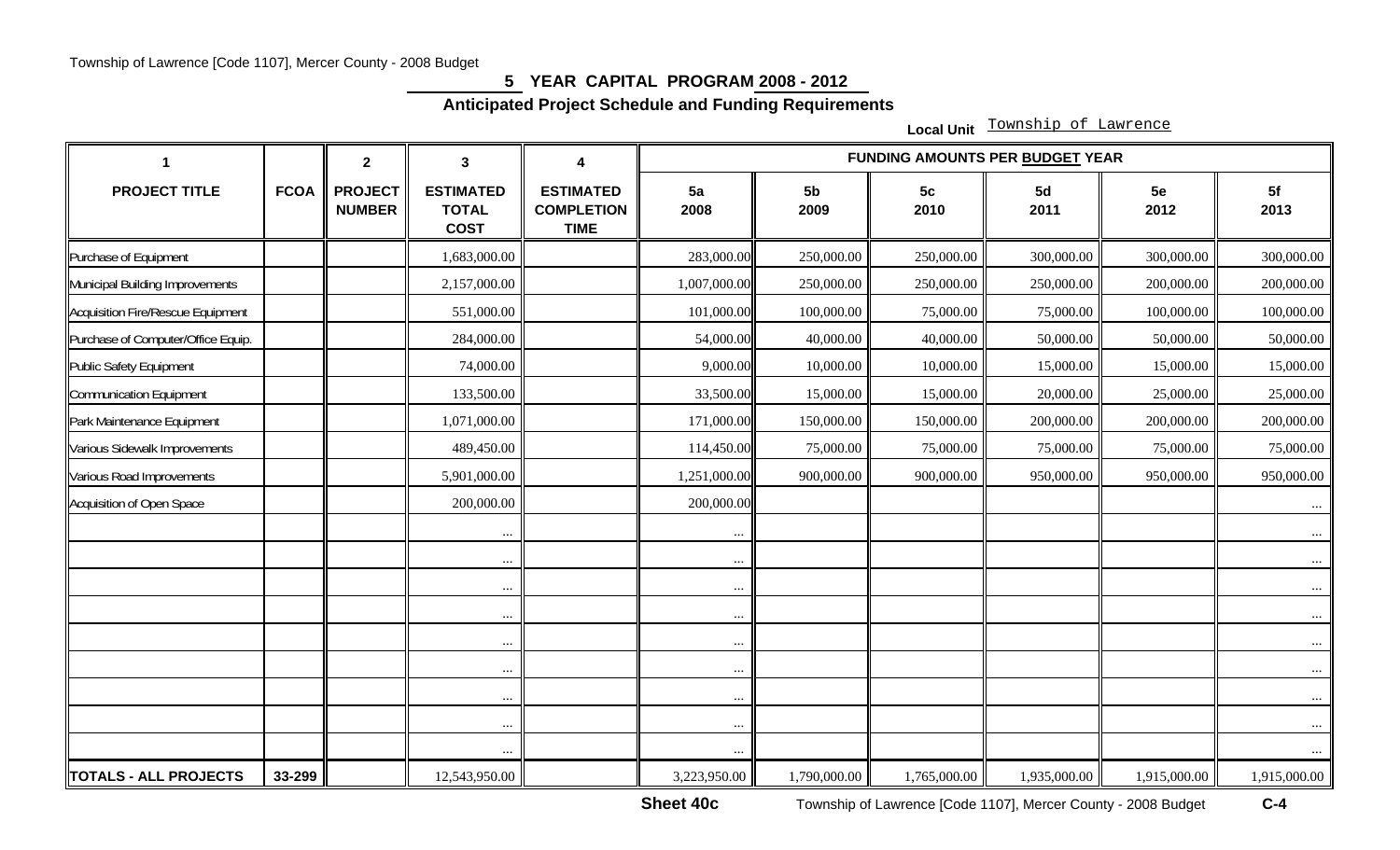# **5 YEAR CAPITAL PROGRAM 2008 - 2012 SUMMARY OF ANTICIPATED FUNDING SOURCES AND AMOUNTS**

**Local Unit:** Township of Lawrence

| -1                                 |             | $2^{\circ}$       | <b>BUDGET APPROPRIATIONS</b> |                     | 4              | $5\phantom{.0}$ | 6                  | <b>BONDS AND NOTES</b> |             |                   |        |
|------------------------------------|-------------|-------------------|------------------------------|---------------------|----------------|-----------------|--------------------|------------------------|-------------|-------------------|--------|
|                                    |             |                   | 3a                           | 3 <sub>b</sub>      | <b>Capital</b> | <b>Capital</b>  | Grants-In-         | 7a                     | 7b          | 7c                | 7d     |
| <b>Project Title</b>               | <b>FCOA</b> | <b>Estimated</b>  | <b>Current Year</b>          | <b>Future Years</b> | Improve-       | <b>Surplus</b>  | Aid and            |                        | Self        |                   |        |
|                                    |             | <b>Total Cost</b> | 2008                         |                     | ment Fund      |                 | <b>Other Funds</b> | General                | Liquidating | <b>Assessment</b> | School |
|                                    |             |                   |                              |                     |                |                 |                    |                        |             |                   |        |
| Purchase of Equipment              |             | 1,683,000.00      | $\cdots$                     |                     | 84,150.00      |                 |                    | 1,598,850.00           |             |                   |        |
| Municipal Building Improvements    |             | 2,157,000.00      | $\cdots$                     |                     | 107,850.00     |                 |                    | 2,049,150.00           |             |                   |        |
| Acquisition Fire/Rescue Equipment  |             | 551,000.00        | $\cdots$                     |                     | 27,550.00      |                 |                    | 523,450.00             |             |                   |        |
| Purchase of Computer/Office Equip. |             | 284,000.00        | $\cdots$                     |                     | 14,200.00      |                 |                    | 269,800.00             |             |                   |        |
| Public Safety Equipment            |             | 74,000.00         | $\cdots$                     |                     | 3,700.00       |                 |                    | 70,300.00              |             |                   |        |
| Communication Equipment            |             | 133,500.00        | $\cdots$                     |                     | 6,675.00       |                 |                    | 126,825.00             |             |                   |        |
| Park Maintenance Equipment         |             | 1,071,000.00      | $\cdots$                     |                     | 53,550.00      |                 |                    | 1,017,450.00           |             |                   |        |
| Various Sidewalk Improvements      |             | 489,450.00        | $\cdots$                     |                     | 24,472.50      |                 |                    | 464,977.50             |             |                   |        |
| Various Road Improvements          |             | 5,901,000.00      | $\cdots$                     |                     | 231,352.50     |                 | 1,273,950.00       | 4,395,697.50           |             |                   |        |
| Acquisition of Open Space          |             | 200,000.00        | $\cdots$                     |                     |                |                 | 200,000.00         |                        |             |                   |        |
|                                    |             | $\ldots$          | $\cdots$                     |                     |                |                 |                    |                        |             |                   |        |
|                                    |             | $\cdots$          | $\cdots$                     |                     |                |                 |                    |                        |             |                   |        |
|                                    |             | $\cdots$          | $\cdots$                     |                     |                |                 |                    |                        |             |                   |        |
|                                    |             | $\cdots$          | $\cdots$                     |                     |                |                 |                    |                        |             |                   |        |
|                                    |             | $\ldots$          | $\cdots$                     |                     |                |                 |                    |                        |             |                   |        |
|                                    |             | $\cdots$          | $\cdots$                     |                     |                |                 |                    |                        |             |                   |        |
|                                    |             | $\cdots$          | $\cdots$                     |                     |                |                 |                    |                        |             |                   |        |
|                                    |             | $\cdots$          | $\cdots$                     |                     |                |                 |                    |                        |             |                   |        |
|                                    |             | $\cdots$          | $\cdots$                     |                     |                |                 |                    |                        |             |                   |        |
| TOTALS - ALL PROJECTS              | 33-399      | 12,543,950.00     | 0.00                         | 0.00                | 553,500.00     | 0.00            | 1,473,950.00       | 10,516,500.00          | 0.00        | 0.00              | 0.00   |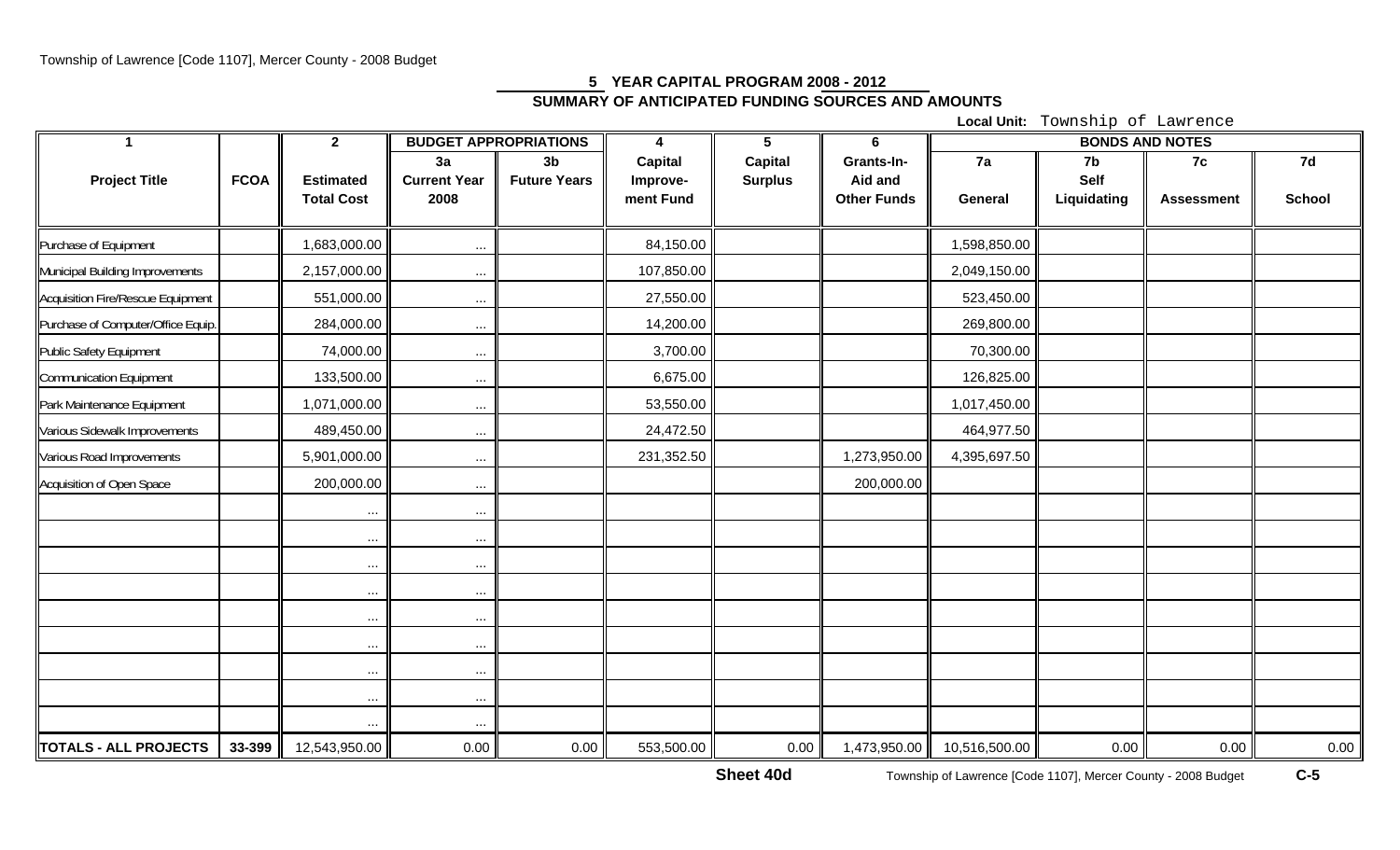#### **SECTION 2 - UPON ADOPTION FOR YEAR 2008**

**(Only to be included in the Budget as Finally Adopted)**

#### **RESOLUTION**

| Be it Resolved by the                 |          | <b>Township Council</b>                   |                                                                                                               |                                                                                                                                                            | of the<br>Township |           |      |        |    |               |  |  |  |
|---------------------------------------|----------|-------------------------------------------|---------------------------------------------------------------------------------------------------------------|------------------------------------------------------------------------------------------------------------------------------------------------------------|--------------------|-----------|------|--------|----|---------------|--|--|--|
| of Lawrence                           |          |                                           | , County of Mercer                                                                                            | that the budget hereinbefore set forth is hereby                                                                                                           |                    |           |      |        |    |               |  |  |  |
|                                       |          |                                           |                                                                                                               | adopted and shall constitute an appropriation for the purposes stated of the sums therein set forth as appropriations, and authorization of the amount of: |                    |           |      |        |    |               |  |  |  |
| (a) \$                                |          |                                           | 19,107,838.89 (Item 2 below) for municipal purposes, and                                                      |                                                                                                                                                            |                    |           |      |        |    |               |  |  |  |
| $(b)$ \$                              |          |                                           |                                                                                                               | 0.00 (Item 3 below) for school purposes in Type I School Districts only (N.J.S. 18A:9-2) to be raised by taxation and,                                     |                    |           |      |        |    |               |  |  |  |
| (c) \$                                | $0.00\,$ |                                           | (Item 4 below) to be added to the certificate of amount to be raised by taxation for local school purposes in |                                                                                                                                                            |                    |           |      |        |    |               |  |  |  |
|                                       |          |                                           |                                                                                                               | Type II School Districts only (N.J.S. 18A:9-3) and certification to the County Board of Taxation of                                                        |                    |           |      |        |    |               |  |  |  |
|                                       |          |                                           |                                                                                                               | the following summary of general revenues and appropriations.                                                                                              |                    |           |      |        |    |               |  |  |  |
| (d) \$                                |          |                                           |                                                                                                               | 807,379.00 (Sheet 43) Open Space, Recreation, Farmland and Historic Preservation Trust Fund Levy                                                           |                    |           |      |        |    |               |  |  |  |
|                                       |          |                                           |                                                                                                               |                                                                                                                                                            |                    |           |      |        |    |               |  |  |  |
|                                       |          |                                           | R. Bostock                                                                                                    |                                                                                                                                                            |                    | Abstained |      |        |    |               |  |  |  |
| <b>RECORDED VOTE</b>                  |          |                                           | M. Holmes                                                                                                     |                                                                                                                                                            |                    |           |      |        |    |               |  |  |  |
| (Insert last name)                    |          | Ayes                                      | R. Miller                                                                                                     | <b>Nays</b>                                                                                                                                                |                    |           |      |        |    |               |  |  |  |
|                                       |          |                                           | P. Mount                                                                                                      |                                                                                                                                                            |                    |           |      |        |    |               |  |  |  |
|                                       |          |                                           | M. Powers                                                                                                     |                                                                                                                                                            |                    | Absent    |      |        |    |               |  |  |  |
|                                       |          |                                           |                                                                                                               |                                                                                                                                                            |                    |           |      |        |    |               |  |  |  |
| 1. General Revenues                   |          |                                           | <b>SUMMARY OF REVENUES</b>                                                                                    |                                                                                                                                                            |                    |           |      |        |    |               |  |  |  |
| <b>Surplus Anticipated</b>            |          |                                           |                                                                                                               |                                                                                                                                                            |                    |           |      | 08-100 | \$ | 6,210,000.00  |  |  |  |
|                                       |          | <b>Miscellaneous Revenues Anticipated</b> |                                                                                                               |                                                                                                                                                            |                    |           |      | 13-099 | \$ | 13,757,644.84 |  |  |  |
| <b>Receipts from Delinquent Taxes</b> |          |                                           |                                                                                                               |                                                                                                                                                            |                    |           |      | 15-499 |    | 768,000.00    |  |  |  |
|                                       |          |                                           | 2. AMOUNT TO BE RAISED BY TAXATION FOR MUNICIPAL PURPOSES (Item 6(a), Sheet 11)                               |                                                                                                                                                            |                    |           |      | 07-190 | \$ | 19,107,838.89 |  |  |  |
|                                       |          |                                           | 3. AMOUNT TO BE RAISED BY TAXATION FOR SCHOOLS IN TYPE I_SCHOOL DISTRICTS ONLY:                               |                                                                                                                                                            |                    |           |      |        |    |               |  |  |  |
| Item 6, Sheet 42                      |          |                                           |                                                                                                               |                                                                                                                                                            | 07-195             |           | 0.00 |        |    |               |  |  |  |
|                                       |          | Item 6(b), sheet 11 (N.J.S. 40A:4-14)     |                                                                                                               |                                                                                                                                                            | 07-191             | \$        | 0.00 |        |    |               |  |  |  |
|                                       |          |                                           | Total Amount to be Raised by Taxation for Schools in Type I School Districts Only                             |                                                                                                                                                            |                    |           |      |        |    | 0.00          |  |  |  |
|                                       |          |                                           |                                                                                                               | 4. To Be Added TO THE CERTIFICATE FOR AMOUNT TO BE RAISED BY TAXATION FOR SCHOOLS IN TYPE II SCHOOL DISTRICTS ONLY:                                        |                    |           |      |        |    |               |  |  |  |
|                                       |          | Item 6(b), Sheet 11 (N.J.S. 40A:4-14)     |                                                                                                               |                                                                                                                                                            |                    |           |      | 07-191 |    |               |  |  |  |
|                                       |          |                                           |                                                                                                               |                                                                                                                                                            |                    |           |      |        |    |               |  |  |  |

**Total Revenues13-299 \$** 39,843,483.73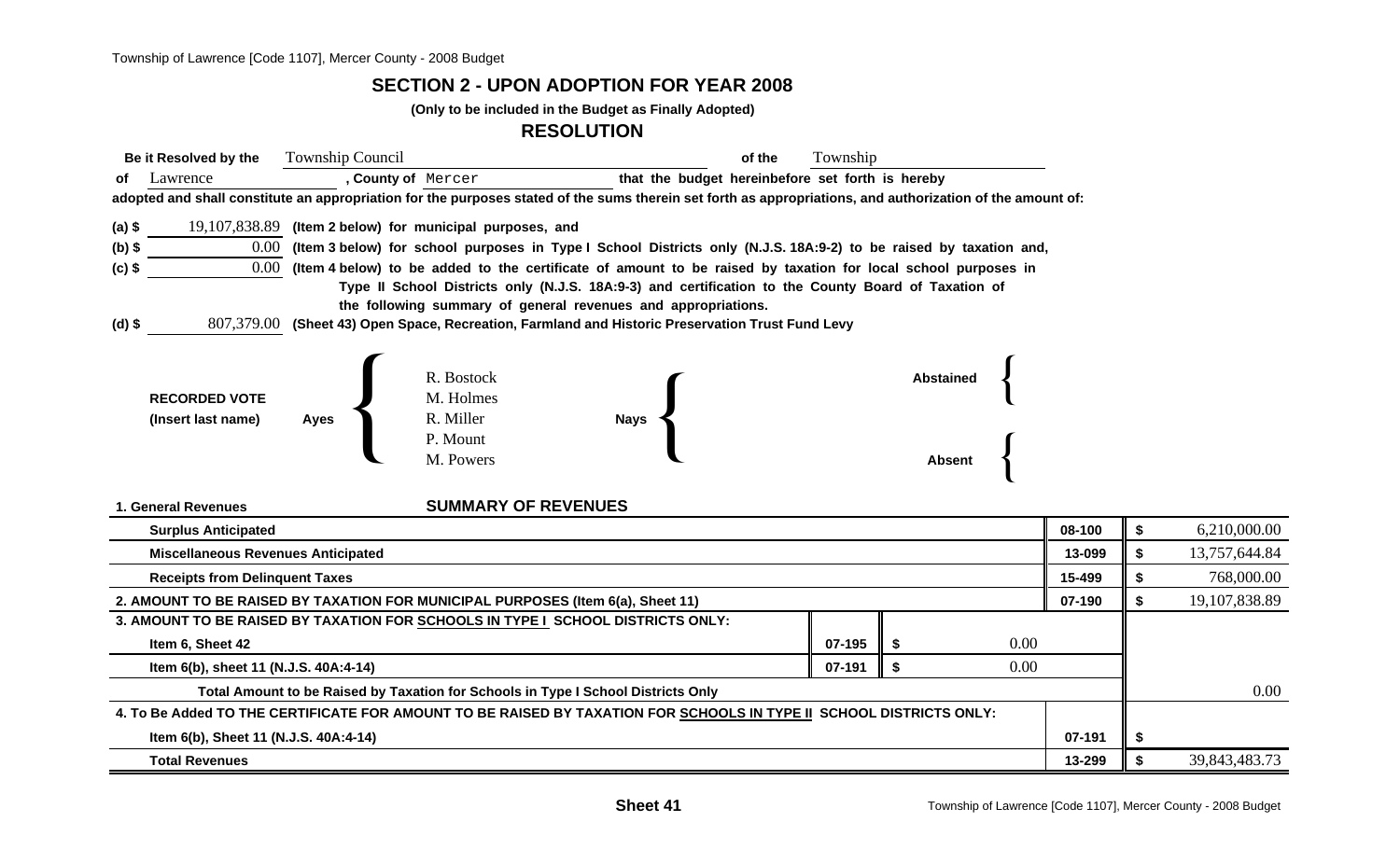#### **SUMMARY OF APPROPRIATIONS**

|                                                                                           |                 | 2008                 |
|-------------------------------------------------------------------------------------------|-----------------|----------------------|
| <b>5. GENERAL APPROPRIATIONS</b>                                                          | <b>XXXXXXXX</b> | <b>XXXXXXXXXX.XX</b> |
| <b>Within "CAPS"</b>                                                                      | <b>XXXXXXXX</b> | <b>XXXXXXXXXX.XX</b> |
| (a&b) Operations Including Contingent                                                     | 34-201          | 24,246,893.00<br>\$  |
| (e) Deferred Charges and Statutory Expenditures - Municipal                               | 34-209          | 600,000.00<br>\$     |
| (g) Cash Deficit                                                                          | 46-885          | 0.00<br>\$           |
| <b>Excluded from "CAPS"</b>                                                               | <b>XXXXXXXX</b> | <b>XXXXXXXXXX.XX</b> |
| (a) Operations - Total Operations Excluded from "CAPS"                                    | 34-305          | 7,061,862.84<br>\$   |
| (c) Capital Improvements                                                                  | 44-999          | 125,000.00<br>\$     |
| (d) Municipal Debt Service                                                                | 45-999          | 3,804,721.00<br>\$   |
| (e) Deferred Charges - Municipal                                                          | 46-999          | 0.00<br>\$           |
| (f) Judgements                                                                            | 37-480          | 0.00<br>\$           |
| (n) Transferred to Board of Education for Use of Local Schools (N.J.S. 40:48-17.1 & 17.3) | 29-405          | 0.00<br>\$           |
| (g) Cash Deficit                                                                          | 46-885          | 0.00<br>\$           |
| (k) For Local District School Purposes                                                    | 29-410          | 0.00<br>\$           |
| (m) Reserve for Uncollected Taxes                                                         | 50-899          | 4,005,006.89<br>\$   |
| 6. SCHOOL APPROPRIATIONS - TYPE I SCHOOL DISTRICTS ONLY (N.J.S. 40A:4-13)                 | 07-195          | 0.00<br>\$           |
| <b>Total Appropriations</b>                                                               | 34-499          | 39,843,483.73<br>\$  |

It is hereby certified that the within budget is a true copy of the budget finally adopted by resolution of the Governing Body on the 6th day of

May, 2008 **. It is further certified that each item of revenue and appropriation is set forth in the same amount and by the same title as** 

**appeared in the 2008 approved budget and all amendments thereto, if any, which have been previously approved by the Director of Local Government Services.**

**Certified by me this**  7th **day of** May, 2008 *Certified by me this* 7th **. Clerk.** 

*Signature* Township of Lawrence [Code 1107], Mercer County - 2008 Budget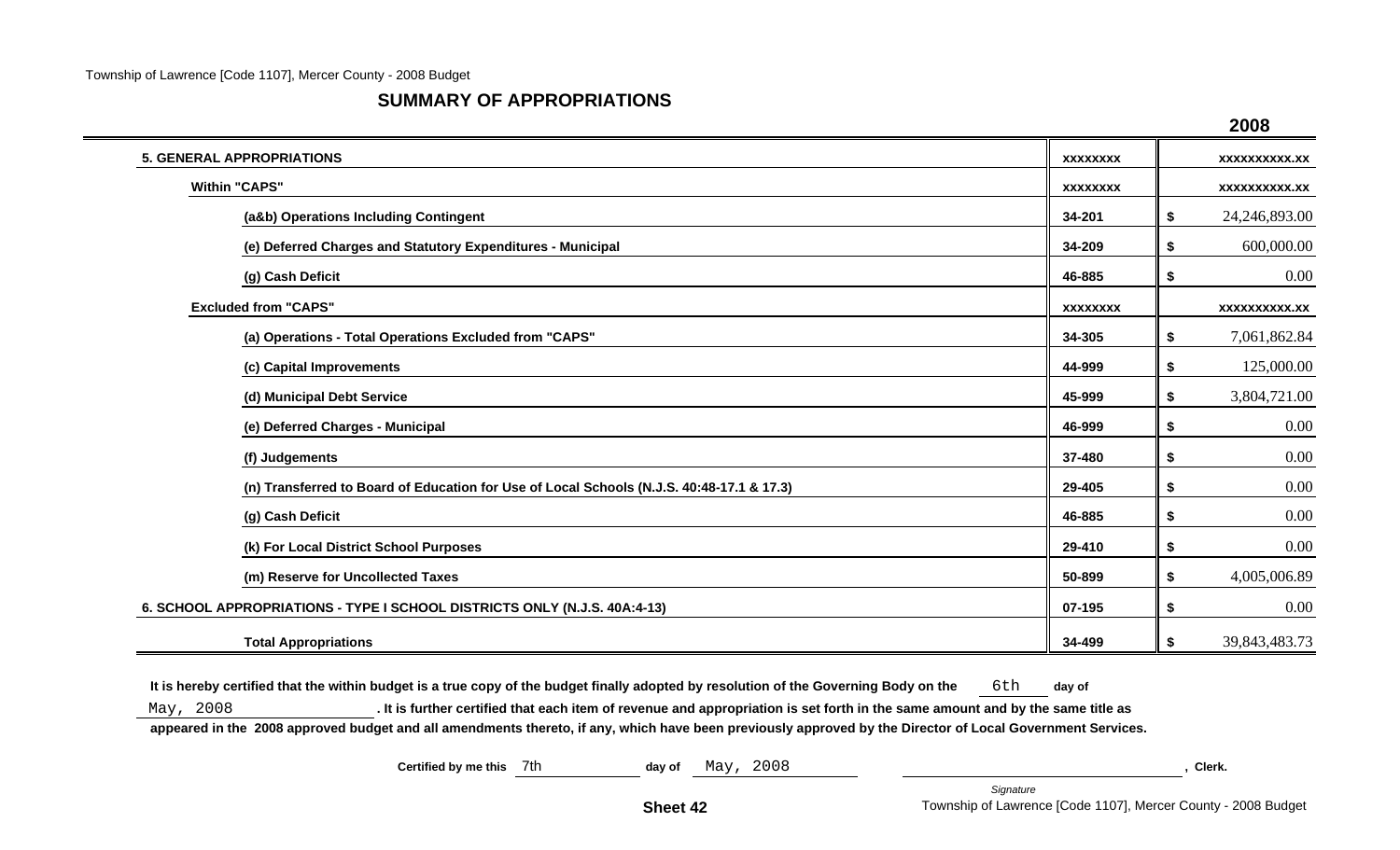

## MUNICIPALITY: TOWNSHIP of LAWRENCE MUNICIPAL OPEN SPACE, RECREATIONAL, FARMLAND AND HISTORIC PRESERVATION TRUST FUND

|                                                  |             |                           |              |                          |                                                                        |             | Appropriated       |                    | <b>Expended 2007</b> |             |
|--------------------------------------------------|-------------|---------------------------|--------------|--------------------------|------------------------------------------------------------------------|-------------|--------------------|--------------------|----------------------|-------------|
| <b>DEDICATED REVENUES</b>                        | <b>FCOA</b> | Anticipated               |              | <b>Realized in</b>       | <b>APPROPRIATIONS</b>                                                  | <b>FCOA</b> |                    |                    | Paid or              |             |
| <b>FROM TRUST FUND</b>                           |             | 2008                      | 2007         | Cash in 2007             |                                                                        |             | for 2008           | for 2007           | Charged              | Reserved    |
| <b>Amount To Be Raised</b><br><b>By Taxation</b> | 54-190      | 807,379.00                | 808,549.00   | 813,728.13               | <b>Development of Lands for</b><br><b>Recreation and Conservation:</b> |             | XXXXXXXX.XX        | XXXXXXXX.XX        | xxxxxxxx.xx          | xxxxxxxx.xx |
|                                                  |             |                           |              |                          | Salaries & Wages                                                       | 54-385-1    |                    |                    |                      |             |
| Interest Income                                  | 54-113      | 1,000.00                  | 1,000.00     | 21,893.33                | <b>Other Expenses</b>                                                  | 54-385-2    |                    |                    |                      |             |
|                                                  |             |                           |              |                          | <b>Maintenance of Lands for</b><br><b>Recreation and Conservation:</b> |             | XXXXXXXX.XX        | <b>XXXXXXXX.XX</b> | xxxxxxxx.xx          | XXXXXXXX.XX |
| <b>Reserve Funds:</b>                            |             |                           |              |                          | Salaries & Wages                                                       | 54-375-1    | 265,000.00         | 200,000.00         | 200,000.00           |             |
|                                                  |             |                           |              |                          | <b>Other Expenses</b>                                                  | 54-375-2    |                    |                    |                      |             |
|                                                  |             |                           |              |                          | <b>Historic Preservation:</b>                                          |             | <b>XXXXXXXX.XX</b> | <b>XXXXXXXX.XX</b> | <b>XXXXXXXX.XX</b>   | xxxxxxxx.xx |
|                                                  |             |                           |              |                          | Salaries & Wages                                                       | 54-176-1    |                    |                    |                      |             |
|                                                  |             |                           |              |                          | <b>Other Expenses</b>                                                  | 54-176-2    |                    |                    |                      |             |
|                                                  |             |                           |              |                          |                                                                        |             |                    |                    |                      |             |
|                                                  |             |                           |              |                          | <b>Acquisition of Lands for Recreation</b><br>and Conservation         | 54-915-2    |                    |                    |                      |             |
| <b>Total Trust Fund Revenues:</b>                | 54-299      | 808,379.00                | 809,549.00   | 835,621.46               | <b>Acquisition of Farmland</b>                                         | 54-916-2    |                    |                    |                      |             |
|                                                  |             | <b>Summary of Program</b> |              |                          | Down Payments on Improvements                                          | 54-902-2    |                    |                    |                      |             |
| Year Referendum Passed / Implemented             |             |                           |              | 1999                     | <b>Debt Service:</b>                                                   |             | <b>XXXXXXXX.XX</b> | XXXXXXXX.XX        | XXXXXXXX.XX          | XXXXXXXX.XX |
| <b>Rate Assessed:</b>                            |             |                           |              | (Date)<br>0.03           | Payment of Bond Principal                                              | 54-920-2    | 498,627.80         | 499,707.30         | 495,494.61           | xxxxxxxx.xx |
| <b>Total Tax Collected to date</b>               |             |                           | S            | 5,321,577.29             | Payment of Bond Anticipation<br><b>Notes and Capital Notes</b>         | 54-925-2    |                    |                    |                      | XXXXXXXX.XX |
| s<br><b>Total Expended to date:</b>              |             |                           | 4,750,072.66 | <b>Interest on Bonds</b> | 54-930-2                                                               | 39,705.08   | 43,179.12          | 43,179.12          | xxxxxxxx.xx          |             |
| <b>Total Acreage Preserved to date</b>           |             |                           | 230.000      | <b>Interest on Notes</b> | 54-935-2                                                               | 940.00      | 66,662.58          | 70,790.10          | XXXXXXXX.XX          |             |
| (Acres)<br>Recreation land preserved in 2007:    |             |                           |              | 45                       | <b>Reserve for Future Use</b>                                          | 54-950-2    | 4,106.12           |                    |                      |             |
| Farmland preserved in 2007:                      |             |                           |              | (Acres)                  |                                                                        |             | 808,379.00         | 809,549.00         | 809,463.83           | 0.00        |
|                                                  |             |                           |              | (Acres)                  | <b>Total Trust Fund Appropriations:</b>                                | 54-499      |                    |                    |                      |             |

Township of Lawrence [Code 1107], Mercer County - 2008 Budget